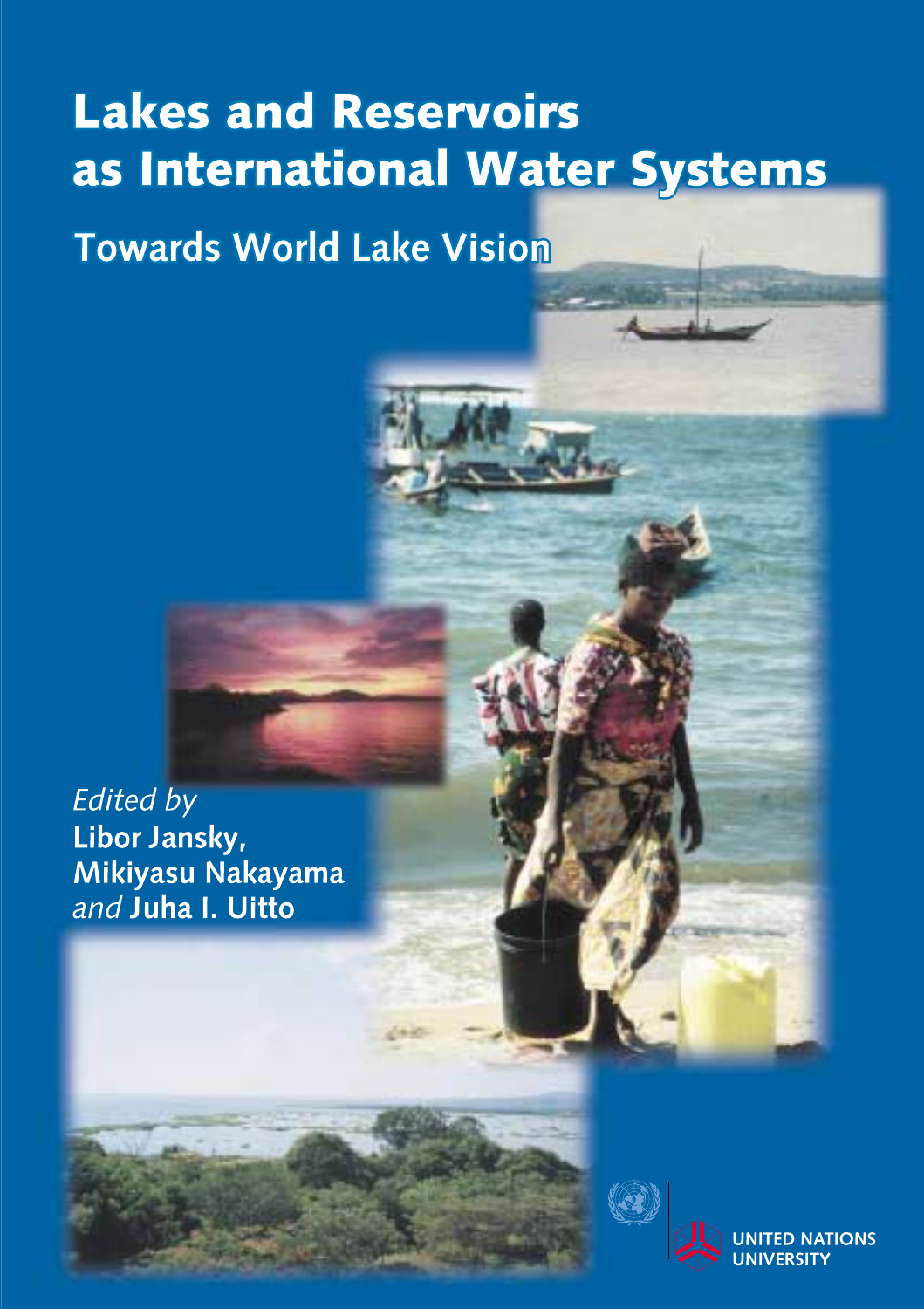#### **About the United Nations University (UNU)**

The United Nations University is an organ of the United Nations established by the General Assembly in 1973 to be an international community of scholars engaged in research, advanced training and the dissemination of knowledge related to the pressing global problems of human survival, development and welfare. Its activities focus mainly on peace and conflict resolutions, development in a changing world, and science and technology in relation to human welfare. The University operates a worldwide network of research and post-graduate training centres, with its planning and coordinating headquarters in Tokyo.

©The United Nations University, 2002

The views expressed in this publication are those of the authors and do not necessarily reflect the views of the United Nations University

| First edition published: | March 2002<br><b>Environment and Sustainable Development Programme</b><br>The United Nations University<br>53-70, Jingumae 5-chome<br>Shibuya-ku, Tokyo 150-8925, Japan<br>Tel: $+81-3-3499-2811$<br>Fax: $+81-3-3499-2828$<br>E-mail: mbox@hq.unu.edu<br>Website: http://www.unu.edu |
|--------------------------|---------------------------------------------------------------------------------------------------------------------------------------------------------------------------------------------------------------------------------------------------------------------------------------|
| Designed and printed by: | Omega Communications, Inc., Tokyo, Japan                                                                                                                                                                                                                                              |
| Cover photos by:         | Juha I. Uitto                                                                                                                                                                                                                                                                         |

ISBN 92-808-8003-9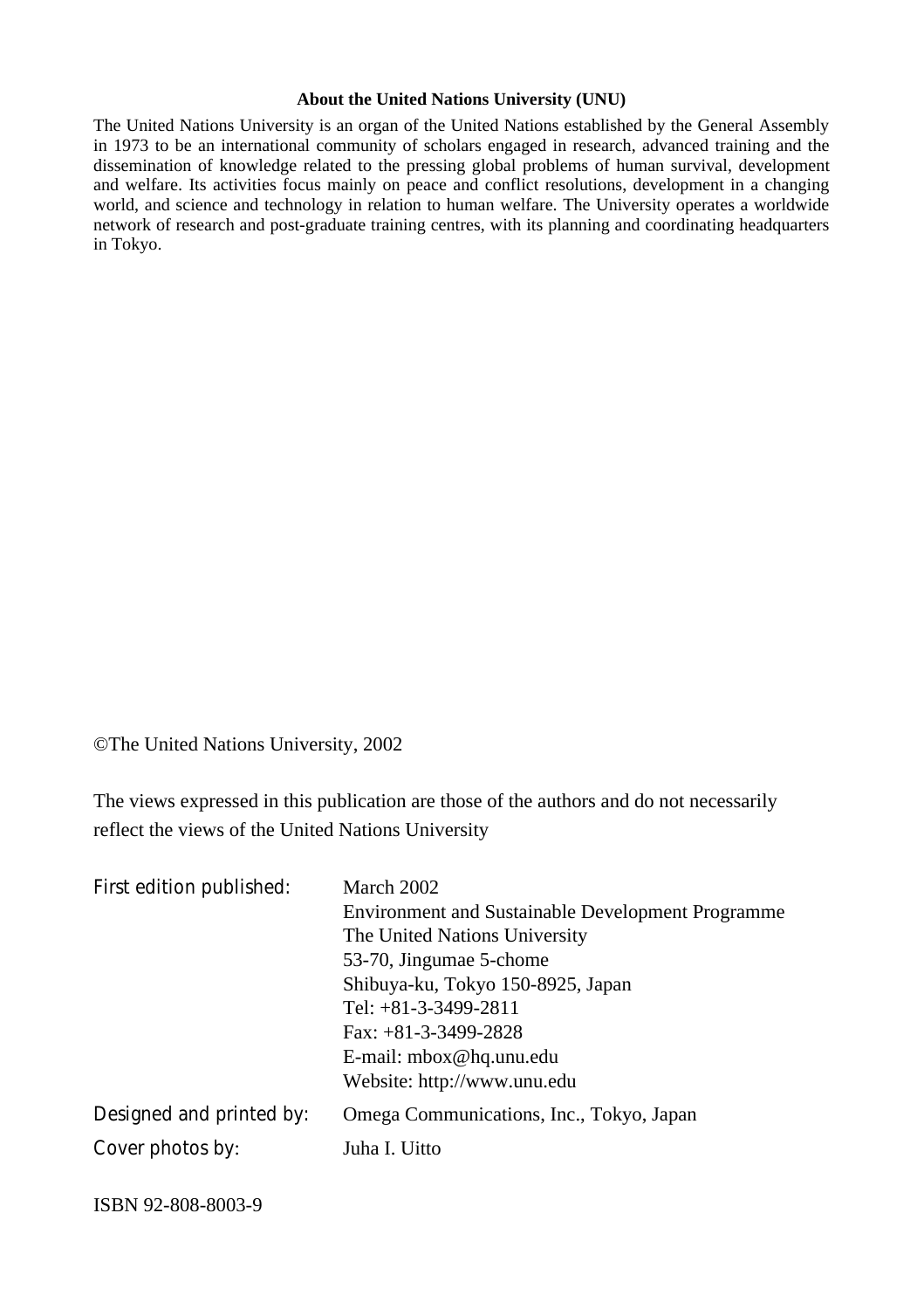# *Lakes and Reservoirs as International Water Systems*

# *Towards World Lake Vision*

Contributions from the UNU Workshop: Lakes and Reservoirs as Important Elements of International Water Systems held during the 9th International Conference on the Conservation and Management of Lakes, 14 November 2001, Otsu, Japan

Edited by Libor Jansky, Mikiyasu Nakayama and Juha I. Uitto

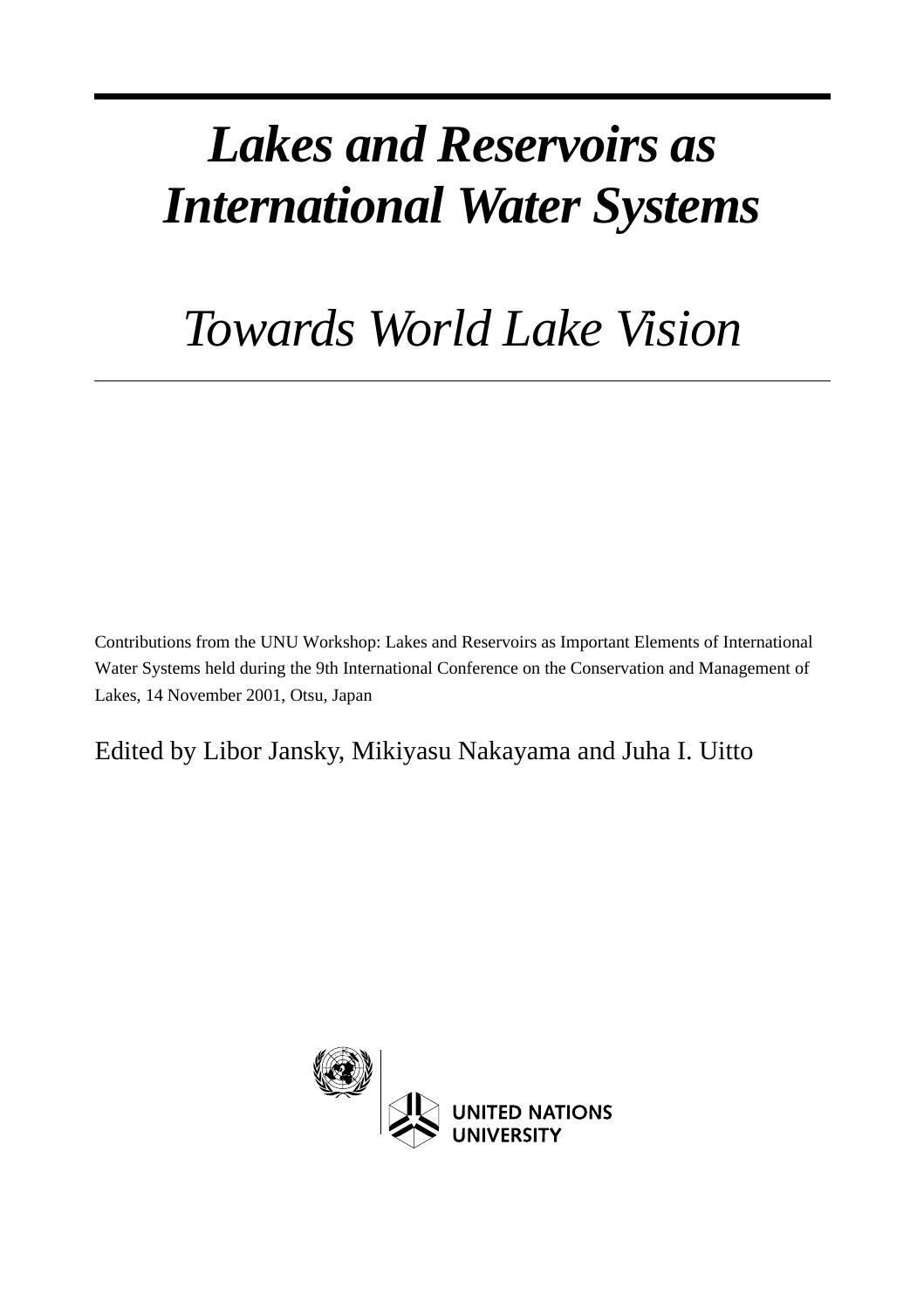### *Lakes and Reservoirs as International Water Systems*

### **Contents**

| Prof. Hans van Ginkel                                                                                                                                      |
|------------------------------------------------------------------------------------------------------------------------------------------------------------|
| Introduction:<br>Prof. Motoyuki Suzuki                                                                                                                     |
| Emerging Issues in Sustainable Water Resources Management in Africa14<br>Prof. Chris H.D. Magadza                                                          |
| Sustainable Water Resources in South America:<br>Prof. José Galizia Tundisi                                                                                |
| Prof. Genady N. Golubev                                                                                                                                    |
| River Danube: Needs for Integrated River Basin Management55<br>Dr. Libor Jansky                                                                            |
| Institutional Aspects of International Water Management:<br>Prof. Mikiyasu Nakayama                                                                        |
| Multi-Country Cooperation for Sustainable Development of International<br>Lake Basins: Lessons from the Global Environment Facility79<br>Dr. Juha I. Uitto |
| A Lake Today, a "Puddle" Tomorrow?:<br>Dr. Depo Adenle                                                                                                     |
|                                                                                                                                                            |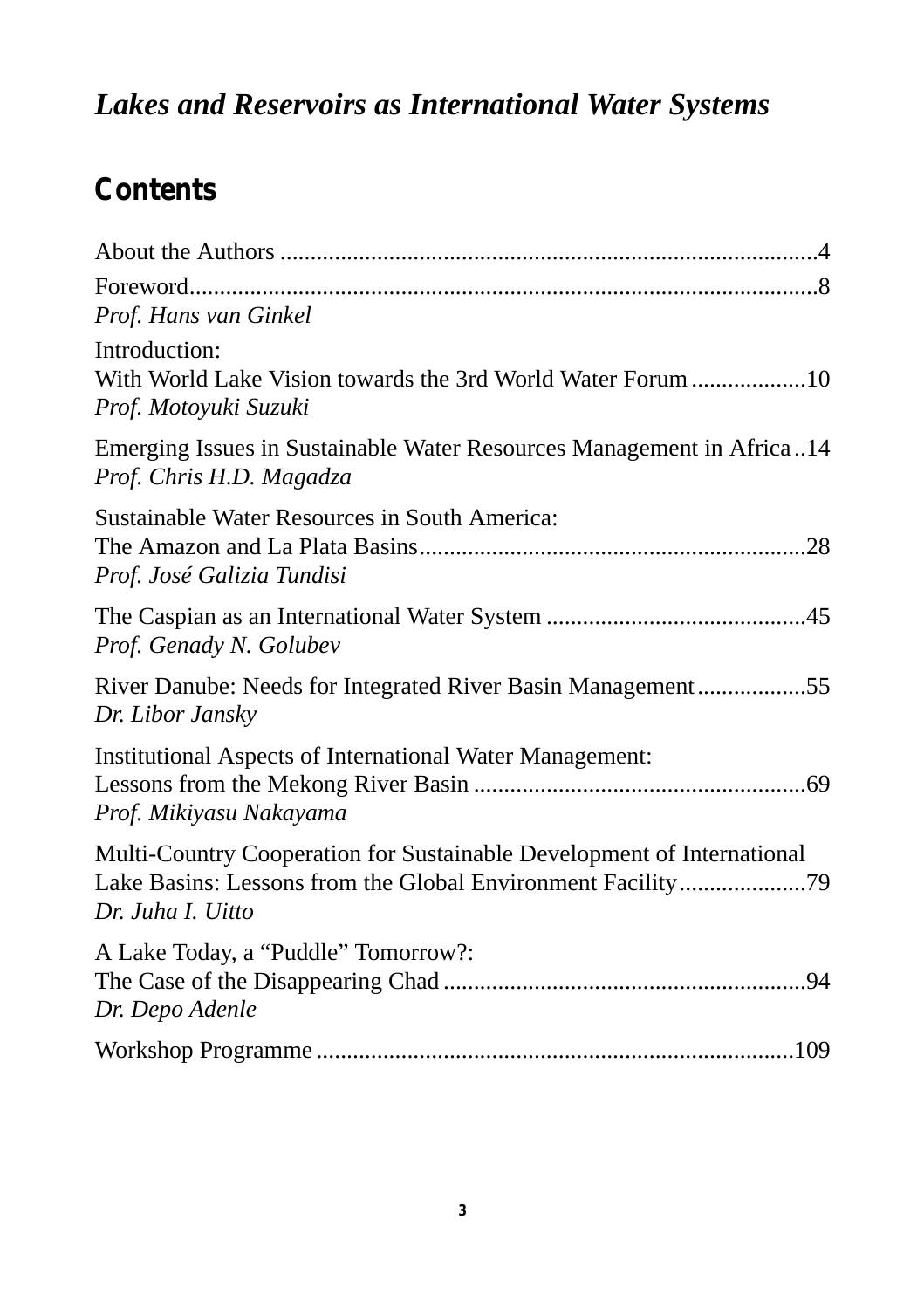### *About the Authors*

### **Prof. Motoyuki SUZUKI, Vice-Rector, United Nations University, Tokyo**

A member of the UNU's senior staff, Vice-Rector Suzuki is responsible for the University's Environment and Sustainable Development Programme. An engineering specialist, he has taught at the University of Tokyo since 1968, and served as Director General of the University of Tokyo Institute of Industrial Science from 1995 to 1998. His major research interests include adsorption science/technology, water quality and vegetation modeling. Prof. Suzuki has published more than 300 articles in scientific journals and authored 10 environmental engineering books. He holds a Ph.D. in chemical engineering from the University of Tokyo.

### **Prof. Christopher H.D. MAGADZA, Lake Kariba Research Institute, Harare, Zimbabwe**

Born of poor parents in rural Zimbabwe, Prof. Magadza's talent and hard work led him to attain a B.Sc. degree from the University College of Rhodesia and Nyasaland, M.Phil. from the University of London (UK) and Ph.D. from the University of Auckland (New Zealand). He has been a leading specialist in limnology and ecology in southern Africa, teaching at the University of Zimbabwe since 1976. From 1986–2000, Prof. Magadza served as Director of the University's Lake Kabira Research Station, and currently is Associate Professor of the Department of Biological Sciences. He has been an active member of a number of scientific and policy-making bodies both inside and outside Zimbabwe. Author of over 60 publications on limnology, entomology and botanical topics, he also serves as editorial board member of *Lakes and Reservoirs, Research and Management,* Japan, and was a convening lead author of the Third Assessment Report on Climate Change, Ch 10 WGII, and lead author of *Summary for Policy Makers* (SPM) and *Synthesis Report* (SRP).

### **Prof. José Galizia TUNDISI, International Institute of Ecology, Sao Carlos SP, Brazil**

Prof. Tundisi is a limnologist who works on the mechanisms of functioning of lakes, reservoirs, rivers and estuaries in South America. His primary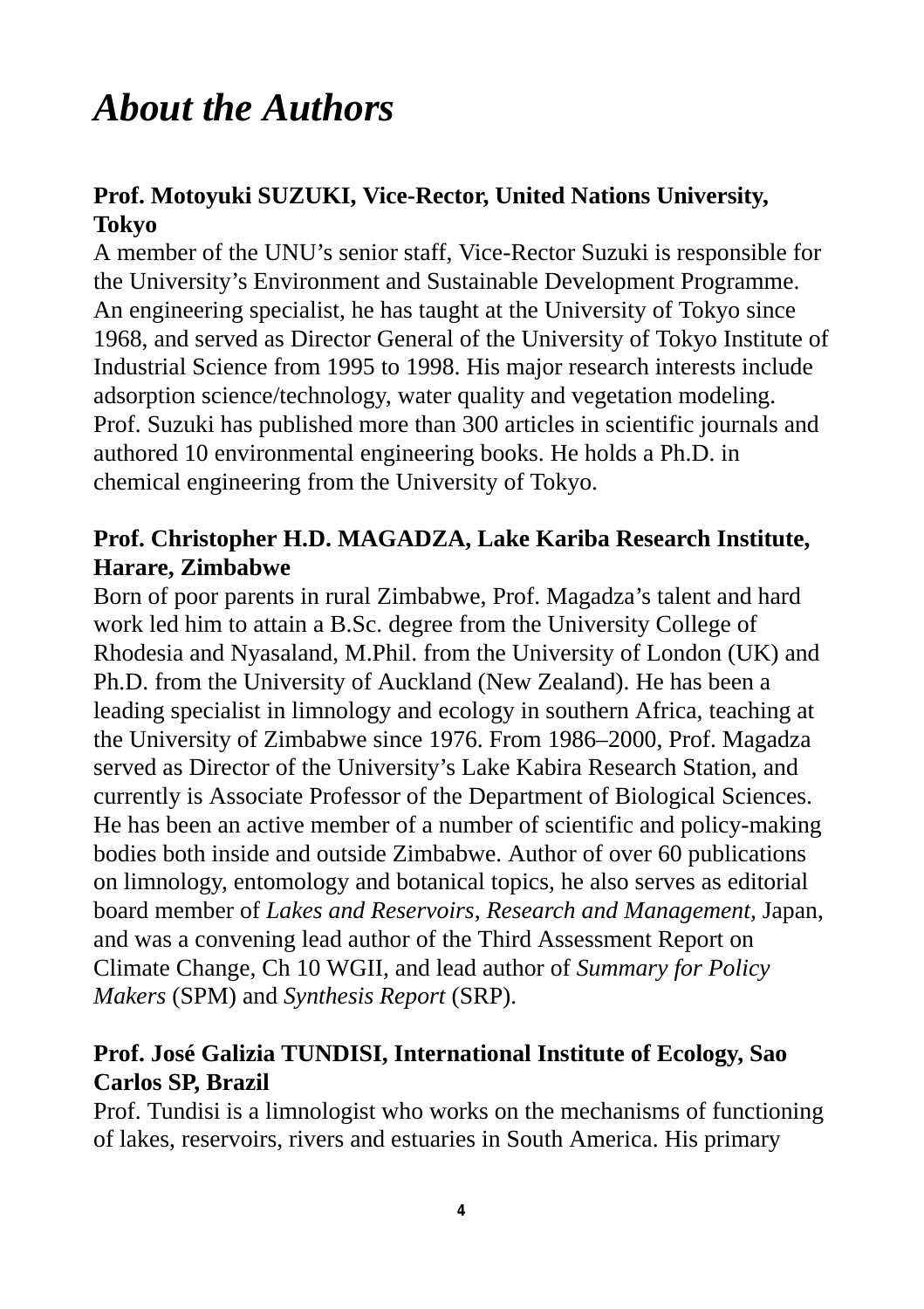interests are phytoplankton ecology, primary production, biogeochemical cycles eutrophication and watershed and reservoir management. He has published some 300 scientific papers and 13 books on limnology, water resources management and aquatic ecology of neotropical aquatic ecosystems. He was full professor of environmental sciences at University of S. Paulo, in S. Carlos. Prof. Tundisi is Vice-President of the ILEC Scientific Committee and was adviser for SCOPE, UNEP, UNESCO, and the Organization of American States in water resources management, limnology and organization of training activities for scientists and managers. He is President of the International Institute of Ecology at S. Carlos, S. Paulo, Brazil, a research institute and an environmental company. Prof. Tundisi was awarded the National Order of Scientific Merit by the government of Brazil, the Boutros-Ghali prize of the United Nations, and an honorary D.Sc. degree by University of Southampton (UK).

**Prof. Genady N. GOLUBEV, Moscow State University, Moscow, Russia** Prof. Golubev holds Ph.D. and D.Sc. degrees in geography and hydrology from Moscow State University, Russia, where he has also been a professor since 1975. He currently serves as Head of the Department of World Physical Geography and Global Environment, Faculty of Geography. His research and management activities have included such areas as environmental assessment and management, water resources, global environmental change, high mountains hydrology and glaciology, problems of desertification, and environmental problems of agriculture. He was Assistant Executive Director, UNEP (with the rank of UN Assistant Secretary-General) from 1981–89, and Assistant Director General of the World Conservation Union in 1992–1993. From 1995–2001, he served as Council Member of the United Nations University. He has served on numerous advisory committees, scientific councils and editorial boards, and is author/editor of over 170 publications, including about ten books.

#### **Dr. Libor JANSKY, United Nations University, Tokyo**

Dr. Jansky is Senior Academic Programme Officer at the United Nations University in Tokyo, Japan, responsible for research and training programmes in the field of environment and sustainable development, especially in the area of forestry, agriculture, mountain development and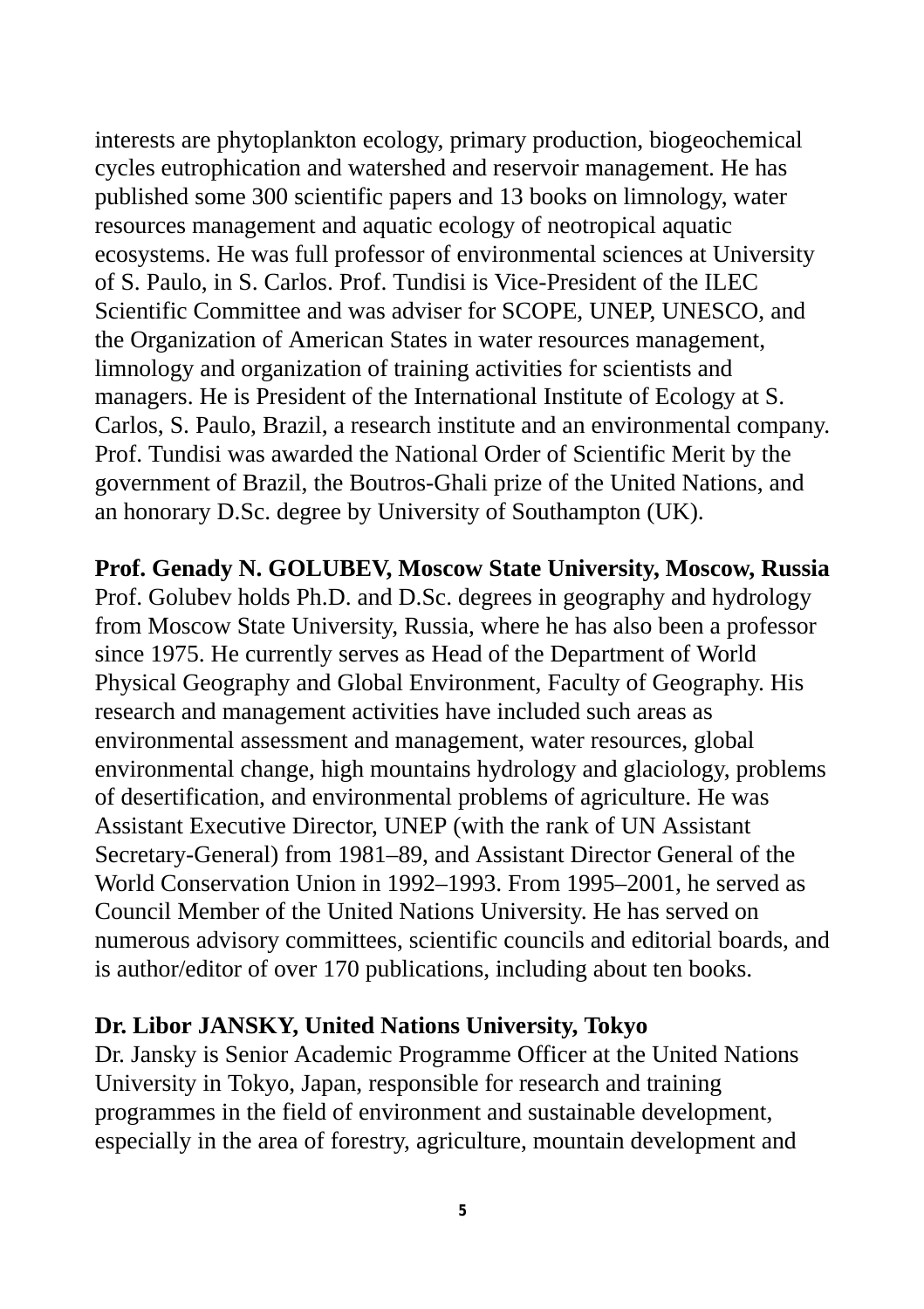freshwater resources management. A forester by training, he holds a Ph.D. from the University of Forestry and Wood Technology in Zvolen, Slovakia. Prior to joining UNU in 1999, his research interests focused on the environmental aspects of hydrology, soil conservation and land use. In addition to academic posts in his native Slovakia, Dr. Jansky has held visiting positions at the University of Oxford (UK) as well as the National Research Institute of Agricultural Engineering in Tsukuba and Shizuoka University (both in Japan). After serving as First Secretary for Science and Technology at the Slovak Embassy in Tokyo in 1992–93, Dr. Jansky became a member of the international team for the UNU study on river Danube in 1994.

### **Prof. Mikiyasu NAKAYAMA, Tokyo University of Agriculture and Technology, Tokyo**

Prof. Nakayama is Associate Dean and professor of the United Graduate School of Agricultural Science, Tokyo University of Agriculture and Technology. After earning B.A., M.Sc. and Ph.D. degrees from the University of Tokyo, he served as Programme Officer for the United Nations Environment Programme (UNEP) from 1986–89, where he participated in projects related to international water bodies. From 1989– 99, Prof. Nakayama taught water resources management and its international and environmental aspects at the Utsunomiya University. He currently serves as advisor and expert for several UN organizations and non-governmental organizations, including IUCN and ILEC. From 1990– 92, he participated in UNEP's environmental management project for the Aral Sea, and from 1994–96 served in the North African Department of the World Bank where he dealt with water resources management projects. Prof. Nakayama's research interests focus on environmental monitoring and management of river and lake basins.

### **Dr. Juha I. UITTO, GEF Secretariat, Washington, DC, USA**

Dr. Uitto is a geographer with over fifteen years of experience in international development. He holds B.Sc. and M.Sc. degrees in geography from the University of Helsinki in his native Finland, and a Ph.D. in social and economic geography from the University of Lund (Sweden). Currently, he is Senior Monitoring and Evaluation Specialist of the Global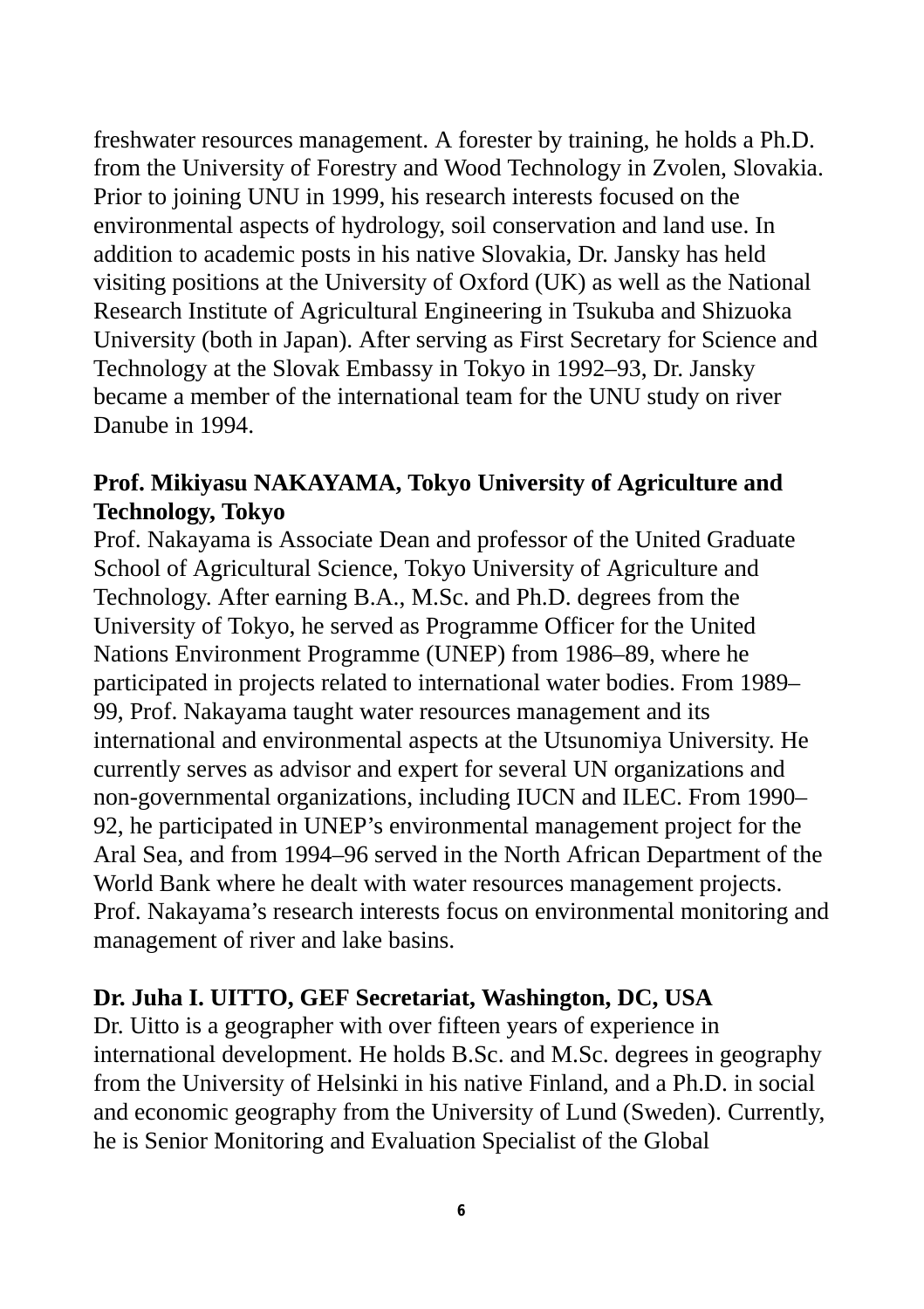Environment Facility as well as a member of the Executive Board of the International Water Resources Association (IWRA). Earlier, Dr. Uitto worked for nine years at the United Nations University in Tokyo, where he developed and managed the University's collaborative research programmes on natural resources management, including international waters. Dr. Uitto has held positions in the International Fund for Agricultural Development (Italy) and the Nordic Africa Institute (Sweden). He has contributed articles to a wide range of academic and professional journals, and is the author and/or editor of ten books. He is currently coeditor of the UNU Press series on Water Resources Management and Policy, and is a member of the editorial boards of four journals.

### **Dr. Depo ADENLE, Environmental Thematic Group of the Africa Water Forum**

Dr. Adenle holds a B.A. Hons. degree in geography, with specialization in geomorphology, from the University of Ibadan (Nigeria); an M.Sc. degree in geology, with emphasis on groundwater, from the University of Florida; and a doctorate in hydrogeology from George Washington University (Washington, DC). Dr. Adenle's career has spanned stints in academia (The Polytechnic, Ibadan, Nigeria, where he rose to head the Environmental Sciences Department) and the private sector. He ran a consulting firm in Nigeria from 1980–1988 doing work on various aspects of water resources development and management for the Federal Government as well as for state/local governments and private companies. From 1988–1997, he worked as Senior Hydrogeologist and Africa Program Manager for Mifflin & Associates in Las Vegas, Nevada. As a self-employed water resources specialist since late 1997, Dr. Adenle has been involved in projects for the World Bank (1997–2000) and a European Union-funded project, both in Nigeria. Dr. Adenle is a Nigerian-born naturalized American.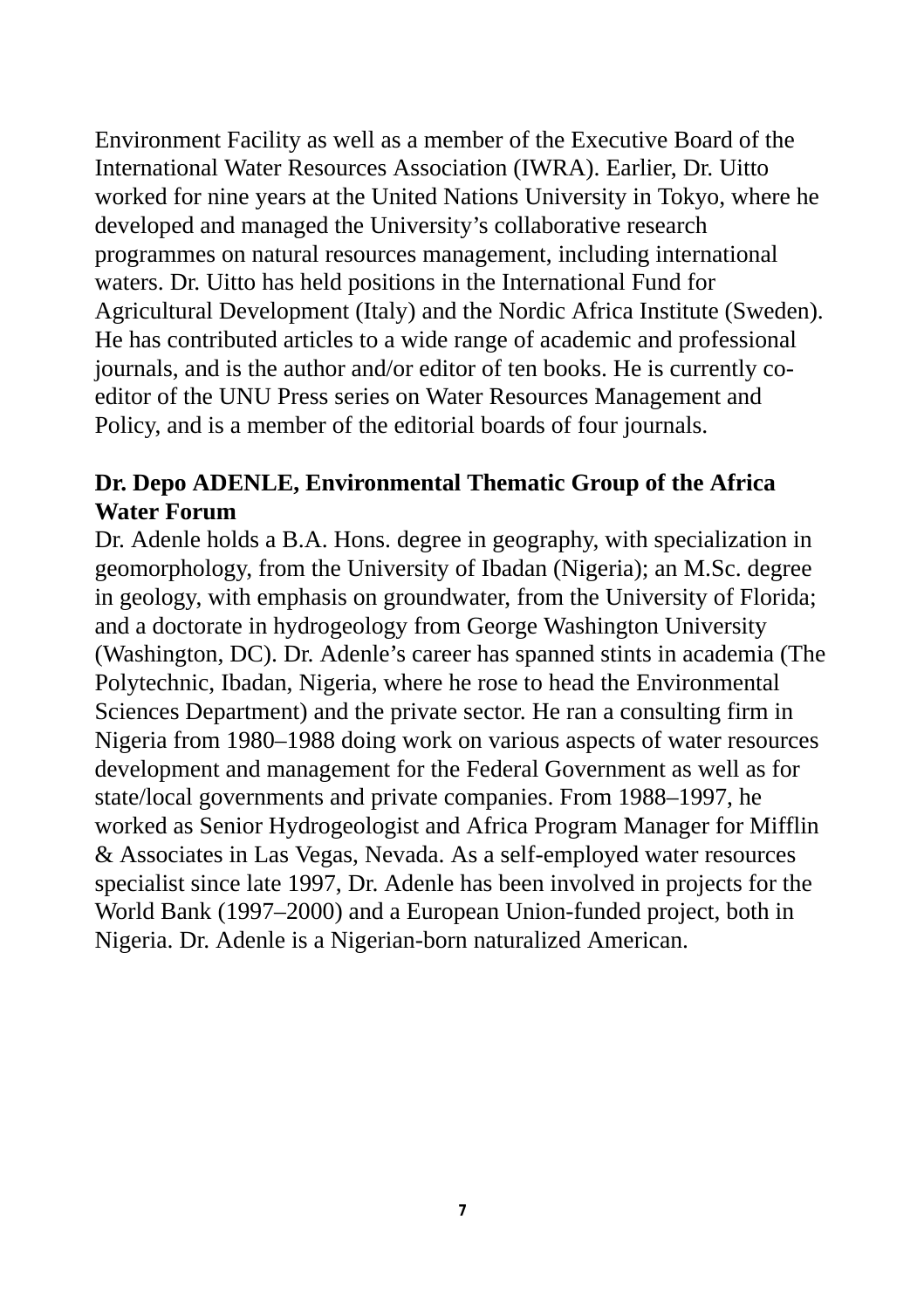### *Foreword*

Water systems are sensitive barometers of the health of our planet. While water covers most of the earth's surface, not more than two percent of the water body consists of freshwater – and most of that is bound in polar icecaps. Freshwater in a liquid state is, indeed, very scarce. By UN estimates, some two-thirds of the world population will face water shortages by 2025, a situation aggravated both by the still-rapid growth of population and by a decrease in available freshwater supply. Entering the twenty-first century, the average per capita water supply is about one-third lower than that of 1970.

Greatly aggravating the problem is the fact that a great part of the world's available freshwater is concentrated in a relatively few large lake systems, many of which are shared by two or more countries. Yet, while the management of international river systems is a major concern to scientists and legal authorities, little attention has been paid to the nature of lakes as international water bodies.

Lakes are of great value to humankind. Systematically, three main categories of values can be distinguished: direct, indirect and symbolic values. The most obvious (direct) use of lakes is as a source for drinking water, irrigation, transportation, fishing and the water supply for households and industry. Additionally, water bodies are breeding grounds for migratory waterfowl and home to myriad species of flora and fauna. Indirect values imply water-retention mechanisms during flooding, impacts on local climate and sinks for wastewater discharges. Symbolic values include religious and spiritual purposes, and the references to water in the expressions of art.

Until recently, the menacing ecological, economic and social consequences of depleted water resources have been insufficiently understood. Oceans appeared too vast, rivers seemed too mighty, and fish occurred too plentifully to be at risk of being destroyed permanently. And despite their crucial importance, lakes have often been undervalued by scientists, ecologists, policy makers and the public as they focus mainly on water quality, wetland ecosystems, flora, fauna and catchment management.

However, growing population pressure implicates both enormous direct water use and collateral impacts (i.e., through construction activities,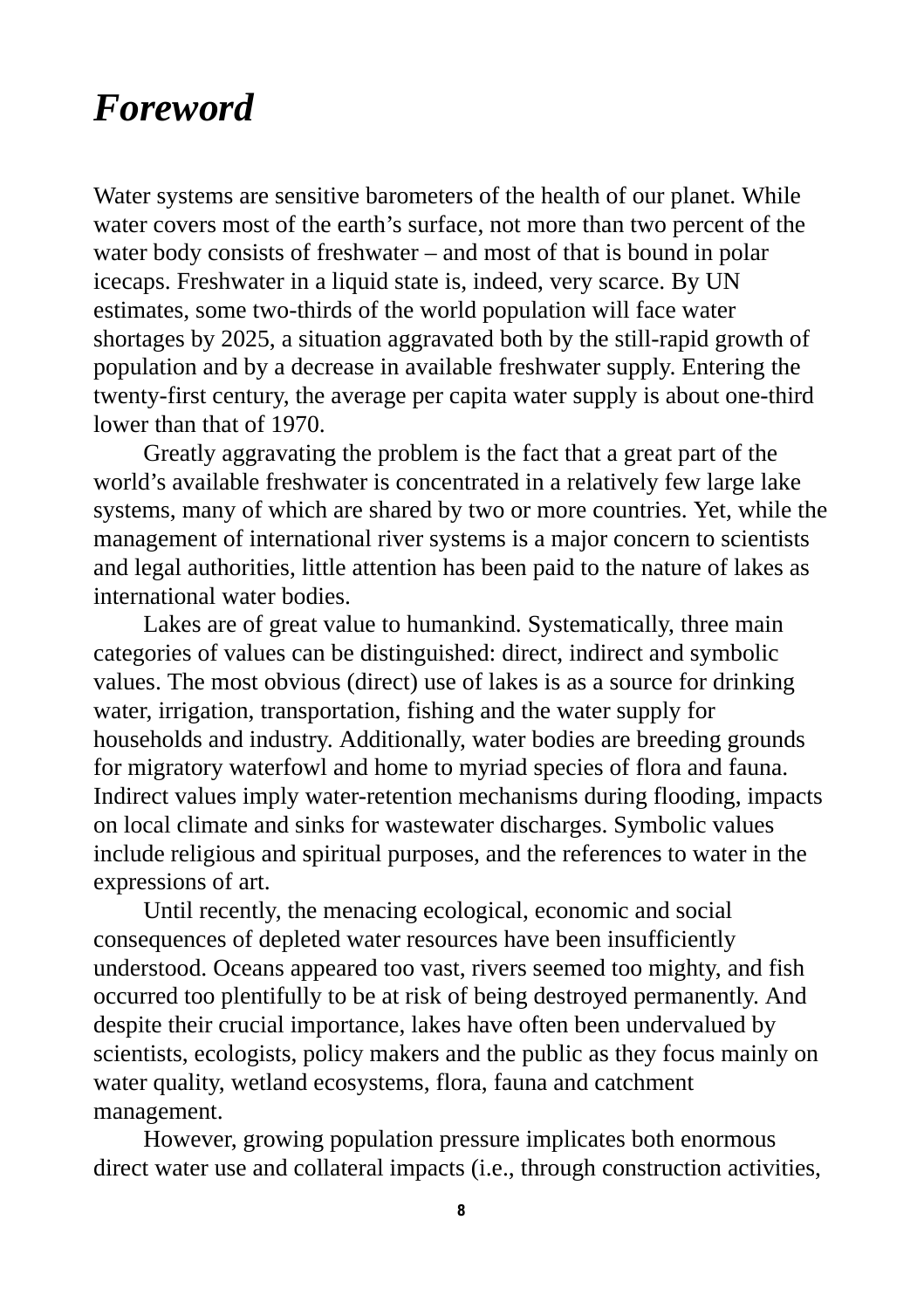pollution transactions and the degrading of adjacent ecosystems). The intense human land use leads to increasing stress on lakes and, consequently, decreases their values to their flora and fauna as well as to humans. Decreased freshwater supply has resulted in destroyed precious aquatic habitats, threatened biodiversity and reduced food production. Therefore, water protection has become an increasingly vital task, often also to be addressed by geopolitical strategies where these water resources are shared by various countries. In 1997, the UN General Assembly called for the highest priority in regard to the demanding freshwater problems facing many regions, but especially the developing world.

Despite immense efforts made by the International Lake Environment Committee (ILEC) in organizing World Lake Conferences, designing guidelines on lake management and conducting training courses for young lake managers, the majority of the world's lakes remain unsustainably managed. This is due, in part, to an inappropriate communication of the principles to top-level decision makers.

To avert a major ecological and human tragedy, a strong political will and active collaboration between North and South, and East and West, must be promoted. Solutions to the most pressing transboundary threats must combine the use of sound sciences, technical innovations as well as managerial and policy solutions. Taking the marginalization of lakes into account, an adequate guide to master the complexities of international lake issues is urgently needed. Not only in this context, cooperation between the industrialized and developing regions needs to be enhanced. Industrialized countries need to adapt their official assistance programmes to the new challenges in the water sector.

Promoting the development of a comprehensive vision such as the World Lake Vision (WLV) will be an effective milestone towards the sustainable management of the world's lakes and reservoirs. I am, in this regard, very much pleased that the UNU has been collaborating with ILEC and other organizations in formulating the WLV, which is to be a major input for the Third World Water Forum, to be held in Japan in March 2003.

> Prof. Dr. Hans van Ginkel Rector United Nations University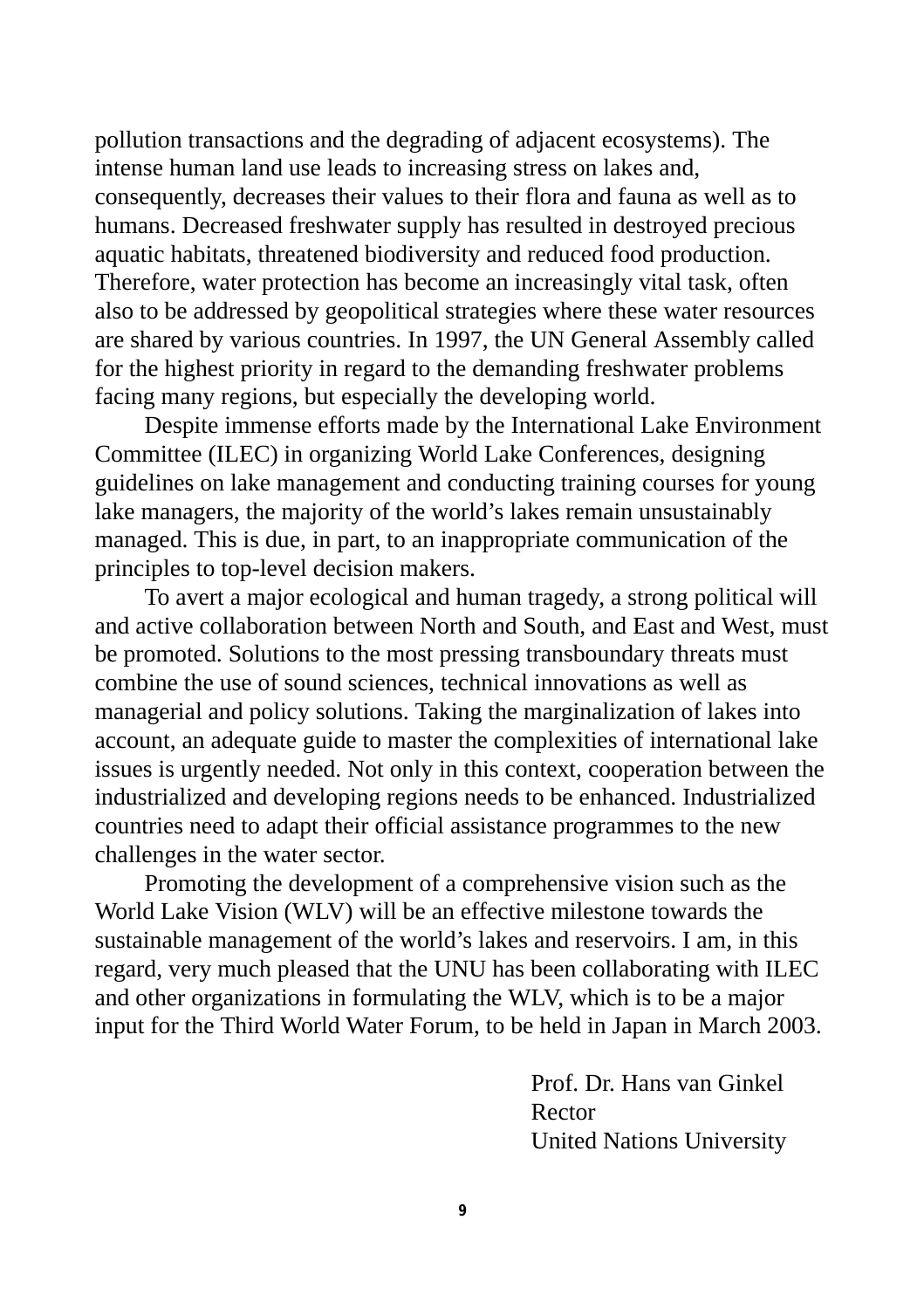### **Introduction**

## *With the World Lake Vision towards the 3rd World Water Forum*

The magnitude of stresses impairing the values of lakes around the world has led to various management responses. In addition to pollution control and restoration measures, several strategies to deal with water problems relating to the health and safety of human civilizations have been implemented on a global scale. Of special importance are the efforts undertaken by the World Water Council (WWC), which promotes international collaboration on water management and established the World Water Forum (WWF) as an effective means to promote relevant information dissemination and communication.

At the 2nd WWF in March 2000, the WWC presented the World Water Vision (Cosgrove and Rijsberman, 2000), providing a framework for global freshwater management for international agencies and national governments. Being a direct response to the freshwater crisis, it mainly deals with water shortages due to over-population, urbanization and industrialization along with sanitation problems. Thus, the World Water Vision does not supply appropriate guidelines for sustainable lake management. Therefore, a World Lake Vision (WLV) that reinforces the shortcomings of current management approaches is strongly needed.

A "vision" depicts an extensive set of targets and implementation strategies. Concerning lakes, two different scopes can be distinguished: individual lake and global-scale visions. While an individual lake vision (e.g., Lake Biwa's "Mother Lake 21") embodies long-term measures for a single lake, the World Lake Vision will outline principles for the future management of international lakes. The WLV, therefore, relates to the priority research areas cited in Chapter 18 of Agenda 21, "Protection of the Quality and Supply of Freshwater Resources: Application of Integrated Approaches to the Development, Management and Use of Water Resources." By establishing a close interrelation between the two scopes, the over-arching WLV will provide guidelines for the creation of individual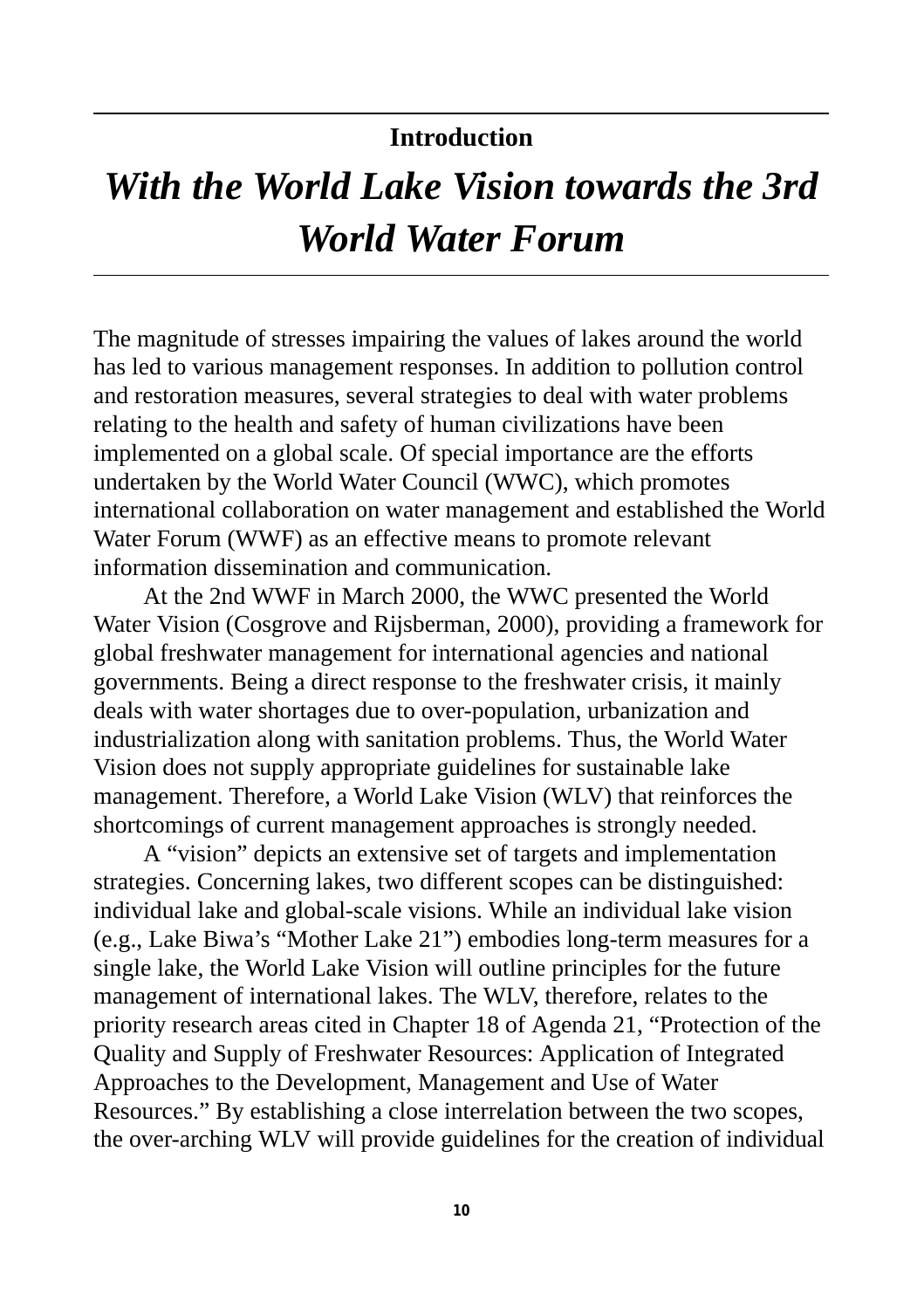lake visions that, at the same time, will contribute principles and cases to global management strategies.

The aim of the WLV is to promote environmental conservation as well as the welfare and security of human civilizations. In this regard, national policy environments have to be improved to facilitate efficient lake management in a holistic manner. The WLV will primarily target decision makers, at local as well as national levels. These decision makers should better appreciate the sensitivity of dealing with international lakes so that sectoral policies and activities can meet the challenge of transboundary issues. Secondary targets are the general public as well as researchers who may not be fully aware of the implications arising from the transnational nature of large lake systems. The way in which the WLV's contents are mirrored in public considerations, transdisciplinary research activities and decision-making processes may indicate the benefits of the new concept.

The WLV should draw attention, at least, to the following points of view (Ballatore and Muhandiki, in press):

1. Visionary statement,

2. Values of lakes,

3. Stress on lakes,

4. Principles for lake management,

5. Cases of implementation of principles, and

6. Guidelines for implementation of principles.

The creation of a shared vision should raise awareness among all stakeholders concerned with lake issues, including national and international organizations as well as the general public and bureaucrats. The vision will bridge the gap between sciences and policy-making processes requiring a coordinated effort to implement current scientific knowledge into the management. The problem is not a lack of understanding the nature and environment of lakes, but rather the limited exertions to implement this knowledge into practice.

Furthermore, conflicts are inherent in the use of water resources. The WLV, therefore, will call for increased efforts on conflict resolution. In order to ensure a progressing development and an effective implementation of the WLV, the meaningful participation of all stakeholders within a collaborative surrounding is an essential prerequisite. By integrating all responses into one common task, the currently existing overlap and fragmentation of management measures should be alleviated.

The development of the WLV requires a pronounced perception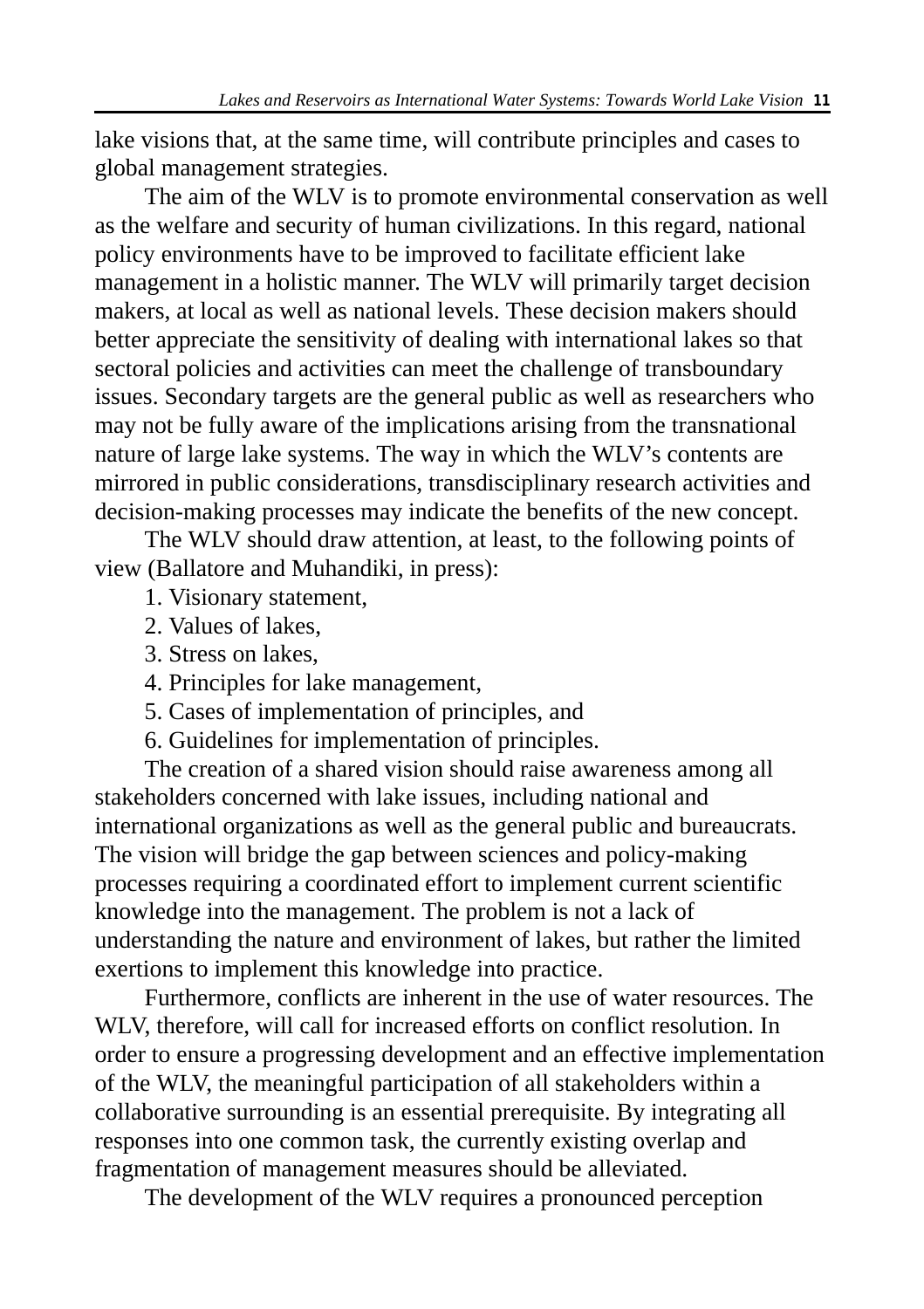regarding the need to balance scientific issues along with political concerns and public demands within a demanding environment of interacting interests. The United Nations University (UNU), as an independent academic institution, is well placed to deal with the sensitive political and legal issues and may, thus, considerably contribute to the new concept of the WLV.

Academic activities should enhance and ferment operational tools, which range from theory development to application to specific cases of appropriate lake management strategies. Especially during recent years, UNU's research has addressed several transboundary issues with special emphasis on advancing collaboration on international water bodies. The regional focus includes southern Africa and the Ganges-Brahmaputra-Meghna river basin as well as Central Eurasia. The UNU International Network on Water, Environment and Health (UNU/INWEH) has helped to address these concerns through improved training on freshwater management, on-the-ground water projects and integrated watershed management. As with other components of the UNU, the INWEH facility aims to build institutional capacities and networks in developing regions which are flexible enough to assemble teams from different disciplines and nations with precise skills and expertise on international waters. By offering these great advantages, the UNU system may act as a locomotive to promote research activities on the new vision concept.

A special focus should be the synthesis of past findings and lessons, since many case studies have been presented in a variety of symposia, workshops and conferences, but very limited attention has been paid to future requirements on transboundary lake management. A synthesis may include various viewpoints, while security issues – based on the challenging political and socio-economic changes in developing regions – should be given high priority.

As an initial step towards the goal to take responsibility for international lake systems, the UNU organized a workshop focusing on international aspects of integrated lake management conducted within the 9th International Conference on the Conservation and Management of Lakes in November 2001 in Otsu, Japan. In this workshop, experts on the management of international water systems devoted their speeches to a range of regional aspects.

The innovative examples identify models for potential replication based on findings of the workshop. The principles of sustainable lake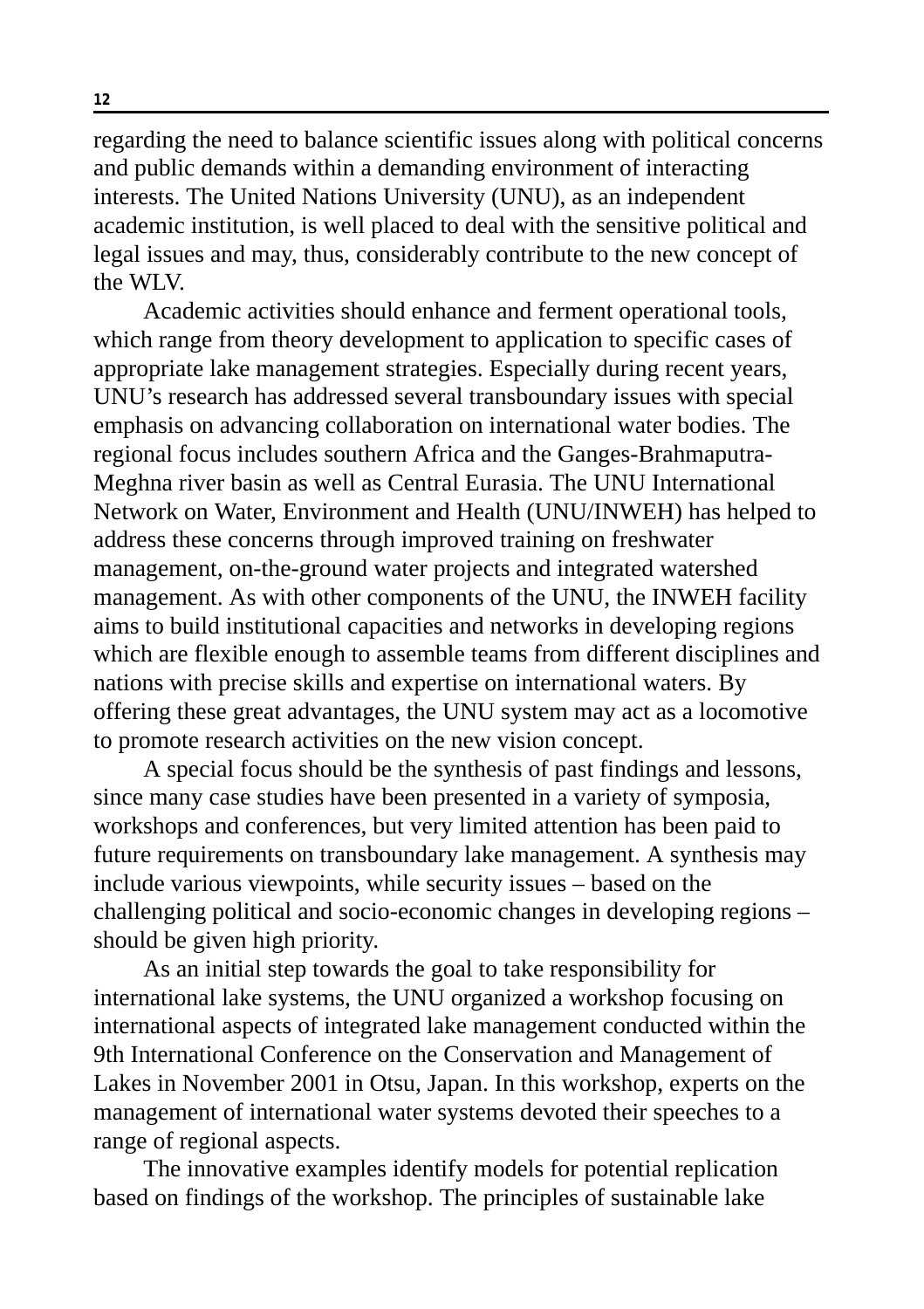management are illustrated by selected case studies in the following chapters, with special emphasis given to five developing regions: Africa, South America, the former Soviet Union, Eastern Europe and South Asia.

The Caspian Sea is an excellent example of problem solution through transboundary collaboration on international lake issues. As a result of a sharp and unexpected rise of the water level, serious concern evolved during the 1980s through the 1990s regarding the ecological, economic and social impacts. A solution was sought in regulating the water consumption patterns within the Volga river basin of Russia. Managing the lake within the focus of a large national river system was a crucial diplomatic challenge. The complex political situation in Russia and the other basin countries – Kazakhstan, Turkmenistan, Iran and Azerbaijan – stresses the urgent need for international cooperation.

The situation of the Mekong River basin further accentuates the call for collaborative mechanisms. Cooperation and information disclosure were highly promoted by the Mekong Committee (now the Mekong River Commission). However, although applauded as the "Mekong Spirit," it has not always proved to be an effective instrument for resolving major conflicts among riparian countries. Also, while environmental concerns about international lakes in Africa have been addressed by the Global Environmental Facility (GEF) for the past several years, these lakes still need further efforts both nationally and internationally.

The strategies towards sustainable lake management on a global scale as outlined in the World Lake Vision will strongly support the world community's exertions to preserve the natural environment and sources of life. The International Lake Environment Committee (ILEC) coordinates the vision development process, which is expected to culminate at the 3rd WWF, heralding the "century of water" in 2003 in Kyoto, Japan.

> Prof. Dr. Motoyuki Suzuki Vice Rector United Nations University

### **References**

- Cosgrove, W.J. and F.R. Rijsberman (2000). *World Water Vision: Making Water Everyone's Business.* Earthscan Publications Ltd., London.
- Ballatore, T.J. and V.S. Muhandiki (in press). "The Case for a World Lake Vision." Accepted for publication in *Hydrological Processes* as of 4 October 2001.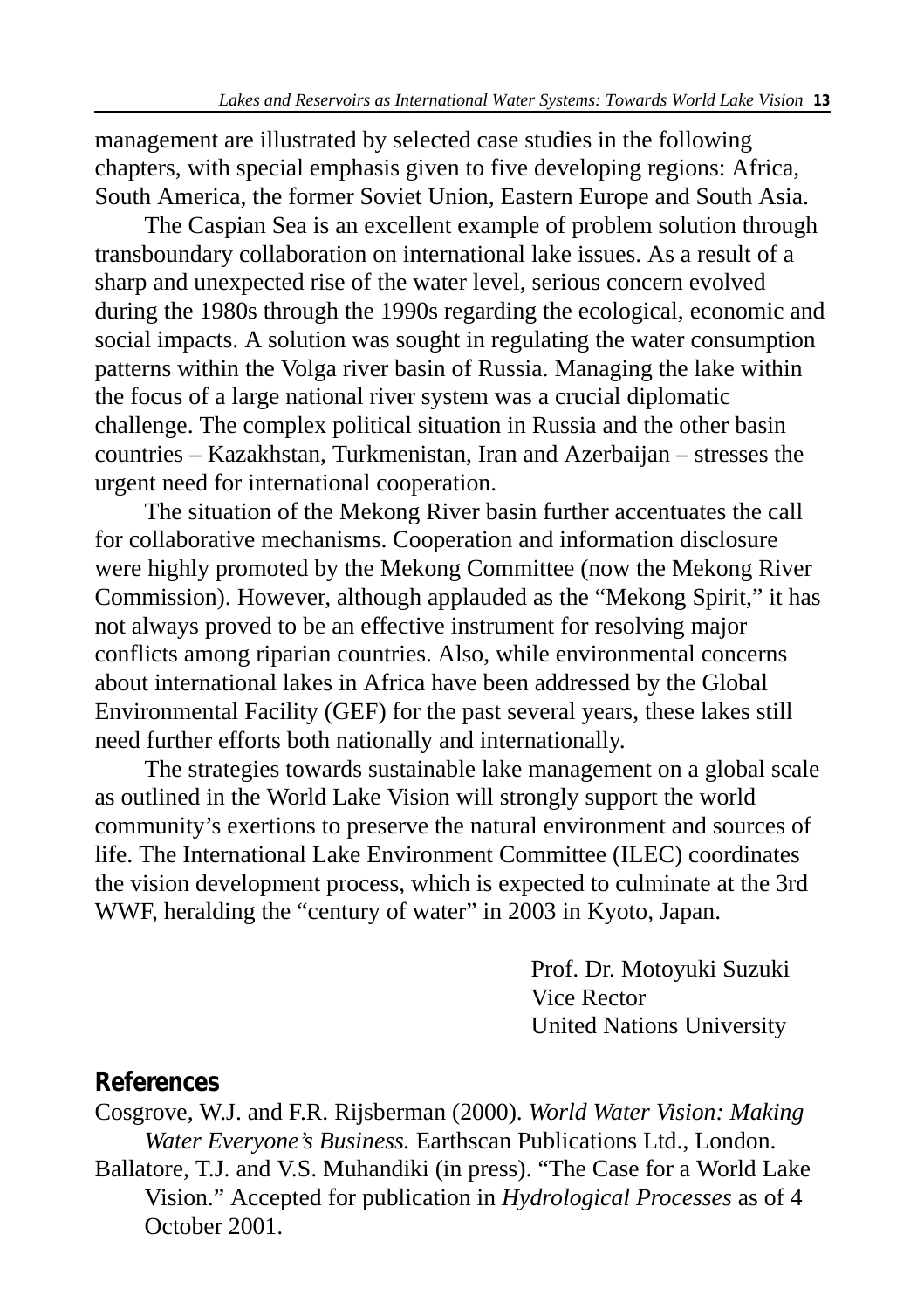## *Emerging Issues in Sustainable Water Resources Management in Africa*

Prof. C.H.D. Magadza, University of Zimbabwe

### **Introduction**

The world as a whole is facing increasing stringencies in freshwater availability. Africa, in particular, is emerging as a potentially water-stressed continent of the future. Apart from the equatorial humid areas, most of Africa can be described as sub-humid to arid. A combination of weak economies and dependence on primary natural resources for daily subsistence has led to high levels of environmental deterioration, including the most extensive human-induced desertification process in modern times. Now superimposed on these trends are global warming concerns. Major rivers of Africa either already show trends of run-off reduction or are expected to do so. In southern Africa, the mean annual run-off of some major rivers is estimated to decline by as much as 20 to 45 per cent within the next 50 years (Arnell, 1999).

The perceived water stress – and, in particular, the seasonality of hydrological processes – has led to massive reservoir constructions, particularly in southern Africa. Initially designed to guarantee adequate supply even in drought periods, these water storage facilities now experience episodic failures to meet demand. Urban drift, meanwhile, has resulted in most African cities being overwhelmed by problems of waste management, leading to large export of eutrophication waste and other industrial pollutants. Consequently, an increasing number lakes and reservoirs are now eutrophic or on the threshold of eutrophication.

The mean summer temperatures of tropical African lakes exceed 25°C, and global warming could raise this mean temperature to over 30°C – thus creating extended periods of stratification, which has yet little understood consequences for biodiversity. These developments are taking place against a background of weak environmental management institutions. Six scenarios on the future development path of Africa reviewed by the United Nations Environment Programme (1999a) indicate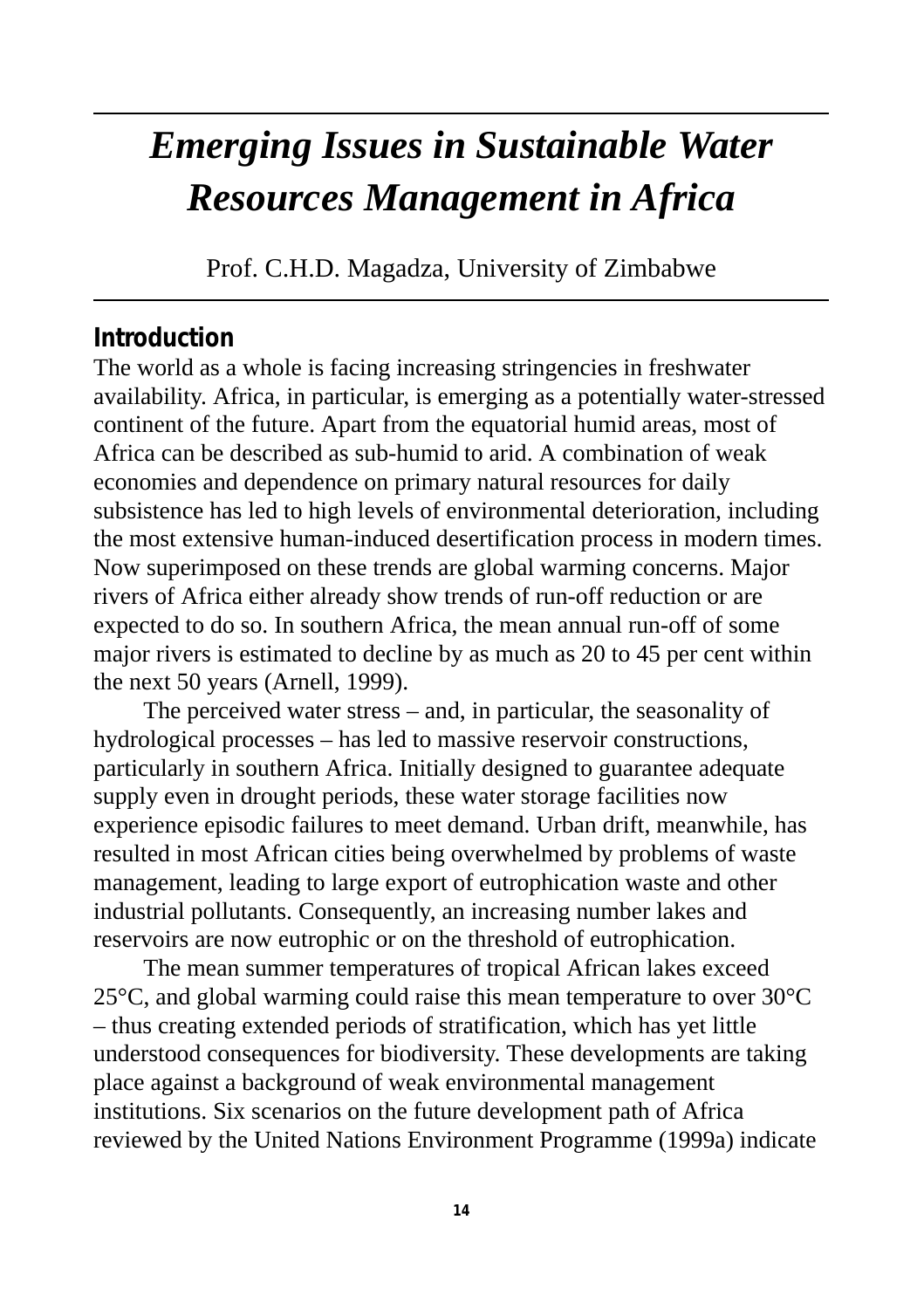poor governance at least for the next quarter-century. Yet good environmental stewardship cannot wait for that length of time, as degraded water resources can be itself a cause for further national and regional conflict.

### **Water and population**

Although in the past decade-and-a-half the growth rate of African populations has fallen below three per cent per annum, many African states still display relatively high growth rates, taking into account their economic development. Table 1 (World Bank, 1999) shows the wide range of development stages in the Nile basin states. Seventy percent of these states have growth rates of 2.5 per cent per annum or more, in comparison to most developed countries which have growth rates generally below 1 per cent per annum. As the table shows, on average the population doubles about every quarter century, ranging from less than 5 years in Rwanda to nearly 40 years in Egypt. The median period is about 26 years.

| <b>State</b> | Total<br>population<br>(million) | Population<br>arowth<br>$(\% )$ | Doubling<br>period<br>(yrs) | Urban<br>population<br>growth (%) | Urban<br>doubling<br>(yrs) | Safe water<br>population<br>$(\% )$ | GDP per<br>capita<br>(US\$) |
|--------------|----------------------------------|---------------------------------|-----------------------------|-----------------------------------|----------------------------|-------------------------------------|-----------------------------|
| Burundi      | 6                                | 2.2                             | 31.5                        | 6.0                               | 11.6                       | 58                                  | 140                         |
| DRC          | 47                               | 3.2                             | 21.7                        | 4.3                               | 16.1                       | N/A                                 | 110                         |
| Egypt        | 60                               | 1.8                             | 38.5                        | 2.4                               | 28.9                       | 84                                  | 1200                        |
| Eritrea      | 4                                | 2.8                             | 24.8                        | 4.6                               | 15.1                       |                                     | 230                         |
| Ethiopia     | 60                               | 2.6                             | 26.7                        | 5.3                               | 13.1                       | 26                                  | 110                         |
| Kenya        | 29                               | 2.5                             | 27.7                        | 5.5                               | 12.6                       | 45                                  | 340                         |
| Rwanda       | 8                                | 16.0                            | 4.3                         | 17.7                              | 3.9                        | N/A                                 | 210                         |
| Sudan        | 28                               | 2.1                             | 33.0                        | 5.0                               | 13.9                       | 60                                  | 290                         |
| Tanzania     | 31                               | 2.7                             | 25.7                        | 5.5                               | 12.6                       | 49                                  | 210                         |
| Uganda       | 20                               | 2.9                             | 23.9                        | 5.5                               | 12.6                       | N/A                                 | 330                         |
| Average      |                                  | 3.9                             | 25.8                        | 6.2                               | 14.0                       | 47                                  | 317                         |

Source: Adapted from World Bank, 1999.

In the urban environment, the rate of population growth is even greater. Here, the median doubling period is just over a decade, with a mean growth rate of 6.2 per cent per annum. The implication of these data is that the planning scenario for water resources management (water supply, wastewater treatment, pollution control, etc.) has to be revisited every twenty years or so at national level, but as often as every 10 years at municipal level.

In contrast to increasing demand on water, the past 40 years have seen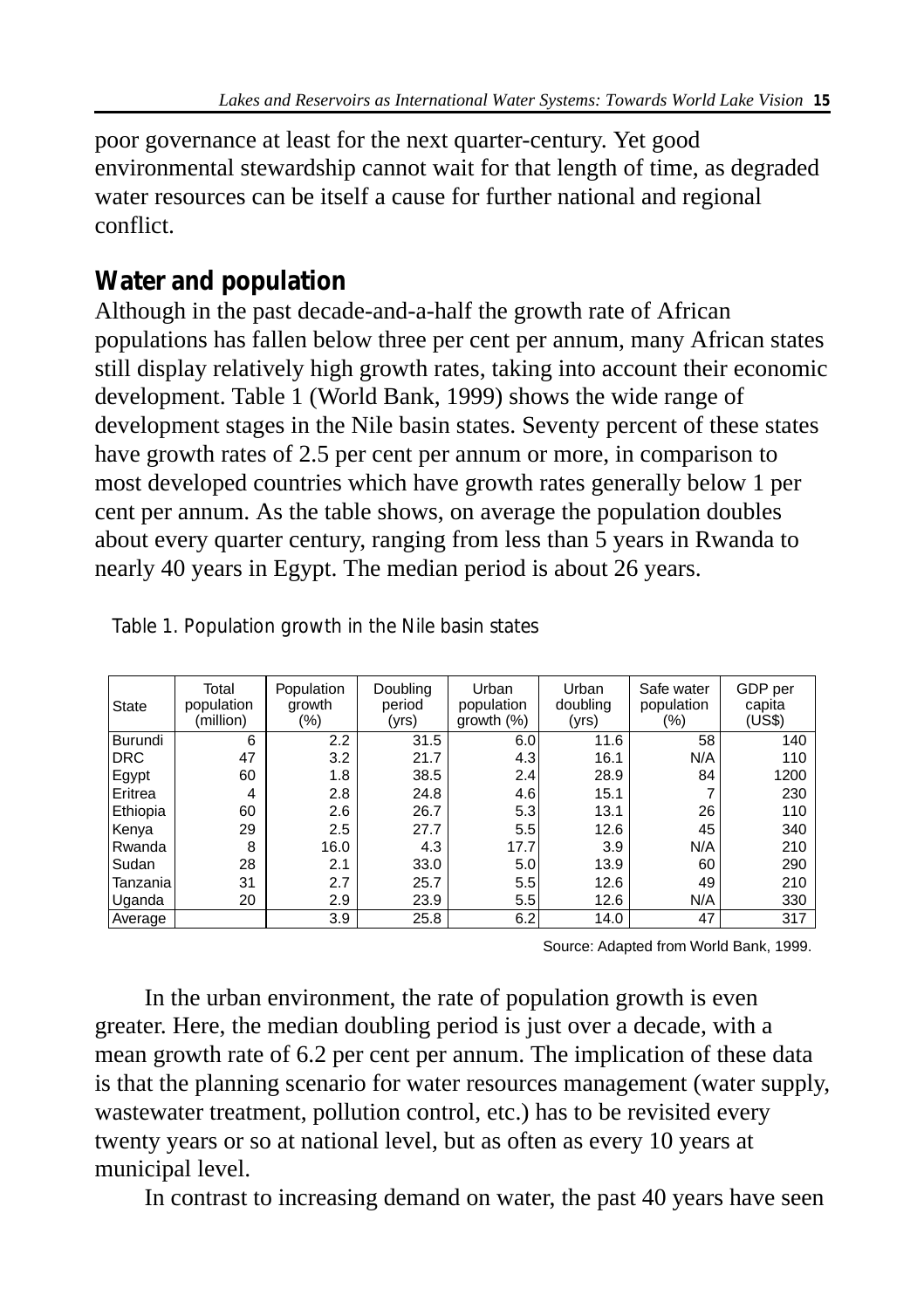declining run-off from Africa's major rivers. Figure 1 shows the time series of five-year moving average precipitation anomalies in West Africa. These data show sustained diminution in the precipitation hydrological income for the region.



Figure 1. Declining precipitation in West Africa

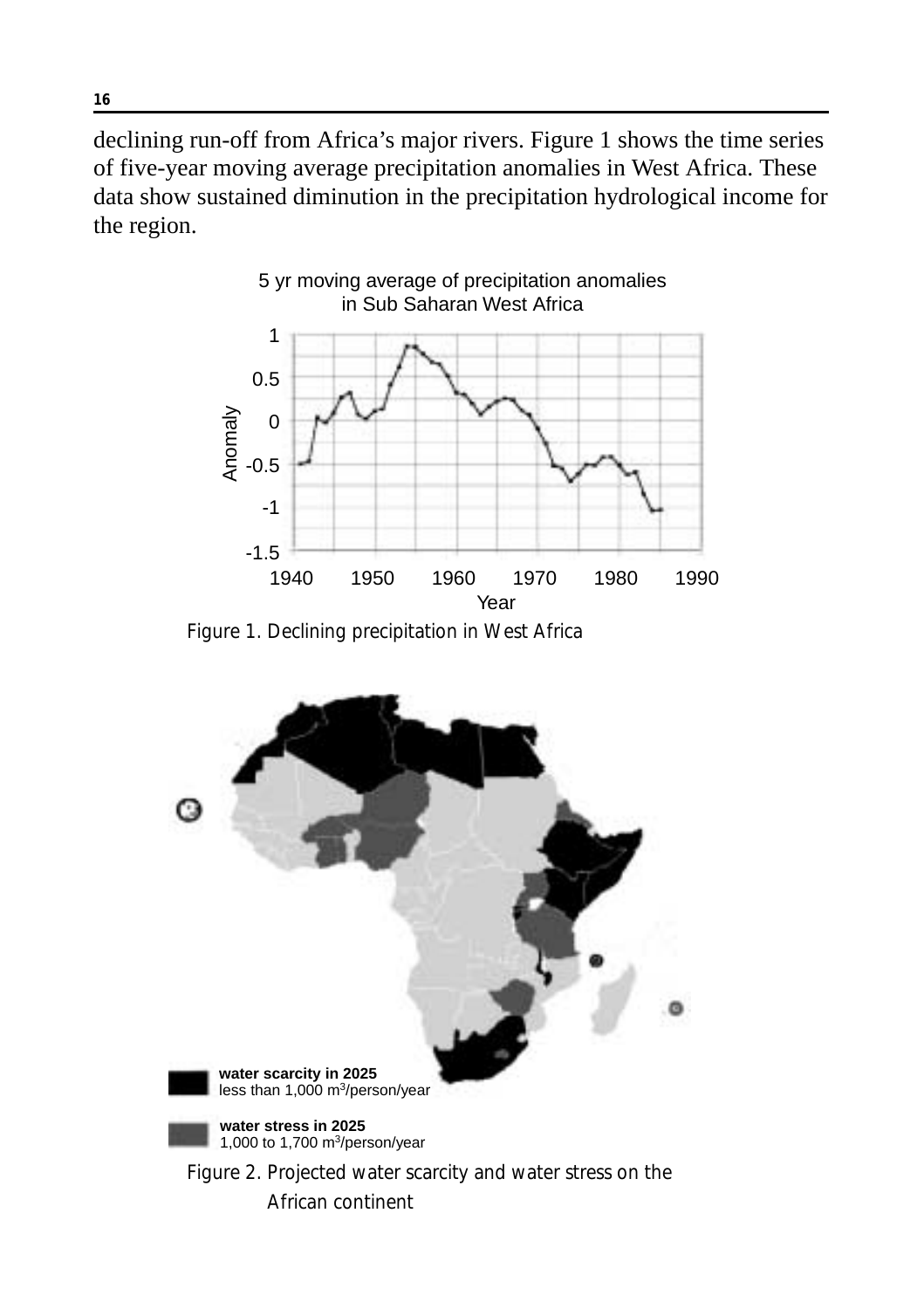Consequently, a large part of the African continent is now experiencing or will soon experience water supply stress (figure 2). This is especially evident in North Africa, East Africa and southern Africa. This water supply stress situation is a result of growing demand with, in several basins, diminishing supply.

A combination of poor infrastructural development and declining water availability appears to be associated with declining food production (UNEP, 1999c). While the index of food production for the world for the period 1960 to 1995 rose by just over 20 index points, that of Africa fell by about 10 points in the same period. This decline was especially evident in the period subsequent to 1975, when (as shown in figure 3) precipitation anomalies fell below the long-term mean. This decline in food production has resulted in chronic undernourishment, especially in drought-prone areas (table 2). Thus, Africa has been a persistent recipient of food aid for most of the last quarter of the last century.



Figure 3. Trends in food production in Africa and the world

|                          | No. of people<br>(million) | % of population    |    |  |
|--------------------------|----------------------------|--------------------|----|--|
| Region                   | 1996/7                     | 1979/81<br>1995/97 |    |  |
| <b>Central Africa</b>    | 35.6                       | 36                 | 48 |  |
| East and Southern Africa | 112.9                      | 33.5               | 43 |  |
| West Africa              | 31.1                       | 40                 | 16 |  |
| North Africa             | 5.4                        | 8                  |    |  |

#### Table 2. Undernourishment in Africa

Source: Adapted from IPCC 2001.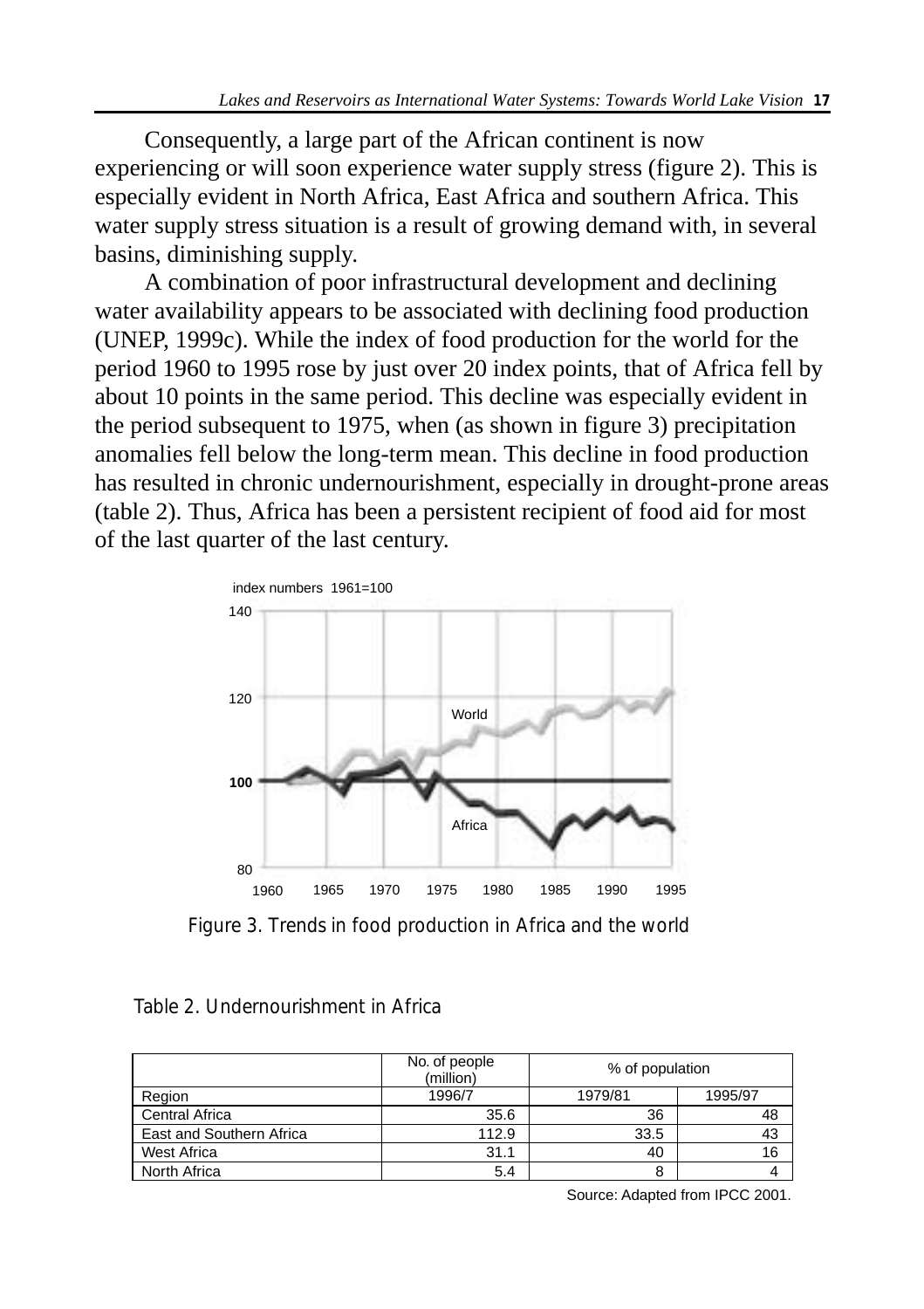### **Future issues**

Against this background, let us surmise what the future holds for Africa in respect to water resources-related issues. What are the major emerging issues?

### *Climate change*

Climate change is a global phenomenon that will impact on all continents and nations. Africa's uniqueness in the climate change scenarios is that the IPCC Third Assessment ranked it as the continent most vulnerable to climate change. One of the causes of the future vulnerability of Africa arises from projected impacts on its water resources. Indeed, this may be said to be the underpinning driver to Africa's vulnerability.

**Water availability** – Table 3, from the IPCC 2001 Third Assessment (Desanker and Magadza, 2001), shows projected changes in hydrological performance of Africa's major river basins. Apart from the River Zaire, most basins show a wide range of scenario outcomes, most pointedly the southern African basins of the Ruvuma, Zambezi and Limpopo rivers. These data suggest further future stresses in the water supply of Africa due to global warming, exacerbated by land use practices that cause desertification. Projected water availability estimates (Gleick, 1993) are indicated in table 4.

In sub-humid areas, current adaptation to river flow variability is the

| Basin    | % change in<br>precipitation | % change in<br>potential evaporation | % change in run-off |  |
|----------|------------------------------|--------------------------------------|---------------------|--|
| Nile     | 10                           | 10                                   |                     |  |
| Niger    | 10                           | 10                                   | 10                  |  |
| Volta    | 0                            | 4 to -5                              | $0$ to $-15$        |  |
| Schebeli | $-5$ to 18                   | 10 to 15                             | $-10$ to 40         |  |
| Zaire    | 10                           | 10 to 18                             | 10 to 15            |  |
| Ogooue   | $-2$ to 20                   | 10                                   | $-20$ to $25$       |  |
| Rufiji   | $-10$ to 10                  | 20                                   | $-10$ to 10         |  |
| Zambezi  | $-10$ to $-20$               | 10 to 25                             | $-26$ to $-40$      |  |
| Ruvuma   | $-10$ to 5                   | 25                                   | $-30$ to $-40$      |  |
| Limpopo  | $-5$ to $-15$                | 5 to 20                              | $-25$ to $-35$      |  |
| Orange   | $-5$ to $5$                  | 4 to 10                              | $-10$ to 10         |  |

Table 3. Projected changes in hydrological performance of Africa's major river basins

Source: IPCC 2001, Table 10-1.

Note: Estimates of ranges constructed from Arnell (1999, Figure 3). In some basins, estimates given by the HadCM3 simulation have been excluded where they appear to be outliers.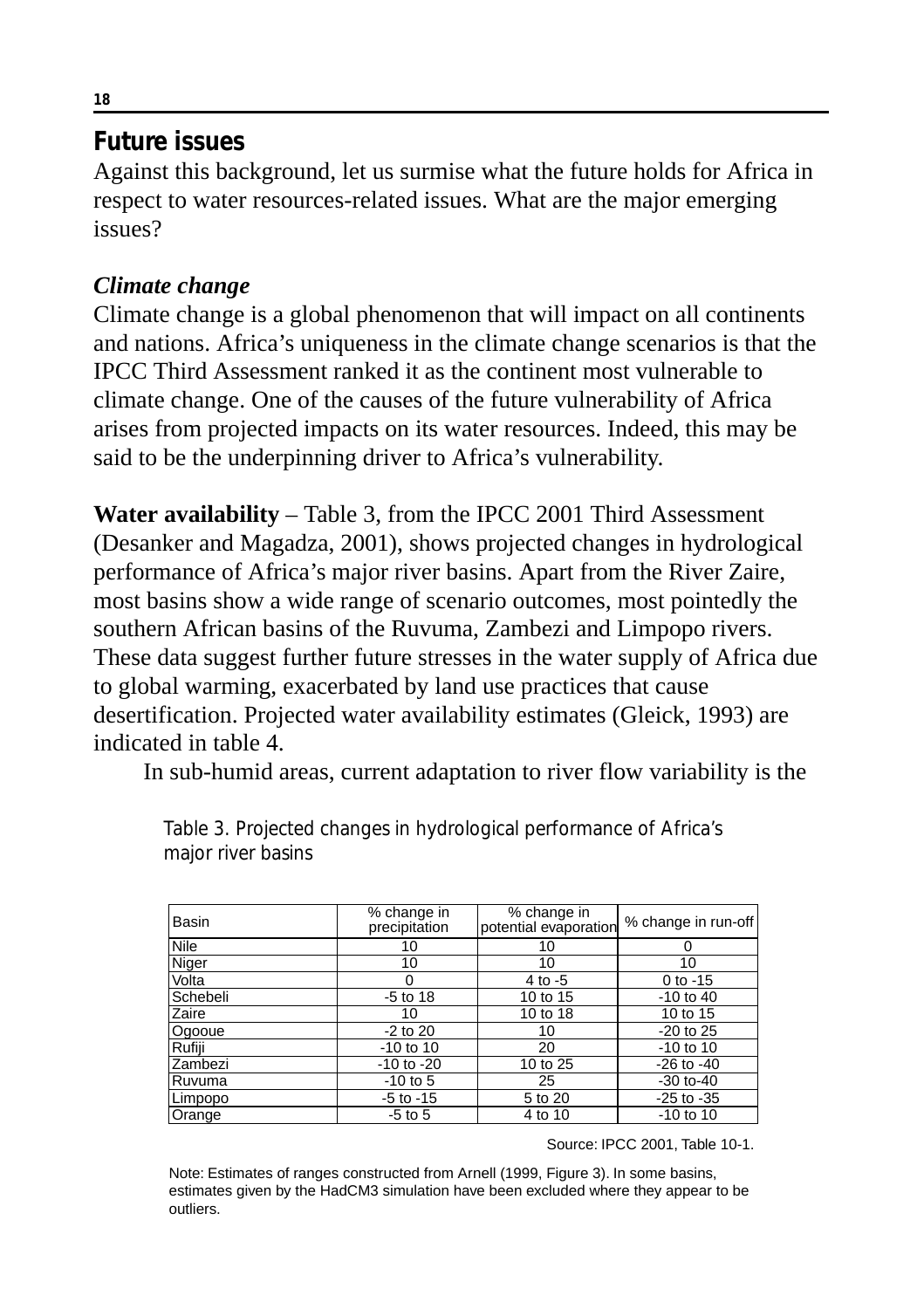| Country         | Per capita water<br>availability 1990 | Per capita water<br>availability 2025 |  |  |
|-----------------|---------------------------------------|---------------------------------------|--|--|
| Algeria         | 750                                   | 380                                   |  |  |
| Burundi         | 660                                   | 280                                   |  |  |
| Cape Verde      | 500                                   | 220                                   |  |  |
| Comoros         | 2040                                  | 790                                   |  |  |
| <b>Djiboute</b> | 750                                   | 270                                   |  |  |
| Egypt           | 1070                                  | 620                                   |  |  |
| Ethiopia        | 2360                                  | 980                                   |  |  |
| Kenya           | 590                                   | 190                                   |  |  |
| Lesotho         | 2220                                  | 930                                   |  |  |
| Libya           | 160                                   | 60                                    |  |  |
| Morocco         | 1200                                  | 680                                   |  |  |
| Nigeria         | 2660                                  | 1000                                  |  |  |
| Rwanda          | 880                                   | 350                                   |  |  |
| Somalia         | 1510                                  | 610                                   |  |  |
| S, Africa       | 1420                                  | 790                                   |  |  |
| Tanzania        | 2780                                  | 900                                   |  |  |
| Tunisia         | 530                                   | 330                                   |  |  |

Table 4. Likely changes in water availability for some African countries

construction of reservoirs for water storage for irrigation, urban supply and hydroelectric generation. Practically all the major reservoirs of Africa, however, were designed using hydrological records of the first half of the twentieth century. As the data shown in figure 4 (Magadza, 1996) suggest, these reservoirs may no longer be able to satisfy their design performance due to a combination of increased water demand as well as altered hydrology. The figure shows that in a one-season drought cycle, the storage



Figure 4. Changes in storage of Zimbabwe reservoirs following the 1991-92 drought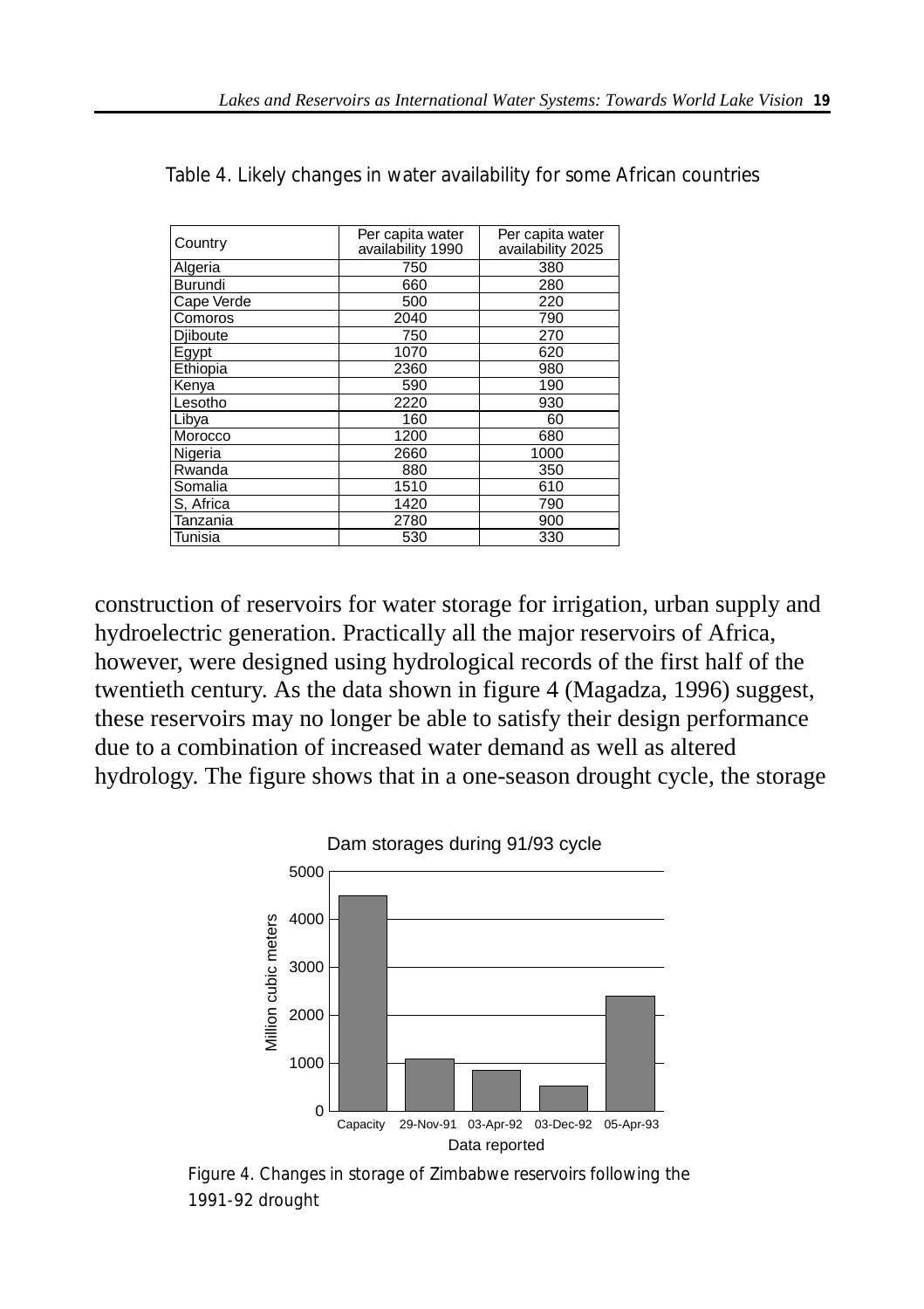capacity of Zimbabwe reservoirs declined to less than 10 per cent of full capacity.

Recent water balance studies have shown that some of the major lakes have a very delicate balance between hydrological income and outflow (figure 5). In the majority of lakes, over 80 per cent of the run-off from the lakes' catchments is lost through evaporation. Consequently, only a small fraction appears as outflow. Increased evaporation due to global warming could drastically reduce outflow from the lakes, threatening the economic and environmental services offered by the rivers that emanate from these lakes. Indeed, paleontological evidence has revealed that only 14,000 years ago, Lake Victoria was pastureland, while very recent history has seen both Lake Malawi and Lake Tanganyika become closed-basin lakes with no outflows (Calder et al., 1995).



(Constructed from Talling and Lemoalle, 1998.) Figure 5. Evapotranspiration losses as percentages of total hydrological income in selected African lakes

**Impact on food production** – This deterioration in water supply has social, economic, health and ecological consequences. Historical data on the food production status of Africa have shown declining yields for most of the last half of the twentieth century, and crop models indicate a further decline in yields attributable to global warming. Thus, the impacts of global warming, in the absence of significant economic development and agricultural technology, are likely to exacerbate the already precarious economic and nutritional conditions in large areas of Africa.

Compare table 2, which gives an indication of the level of malnutrition in Africa, with figure 6, which shows projected changes in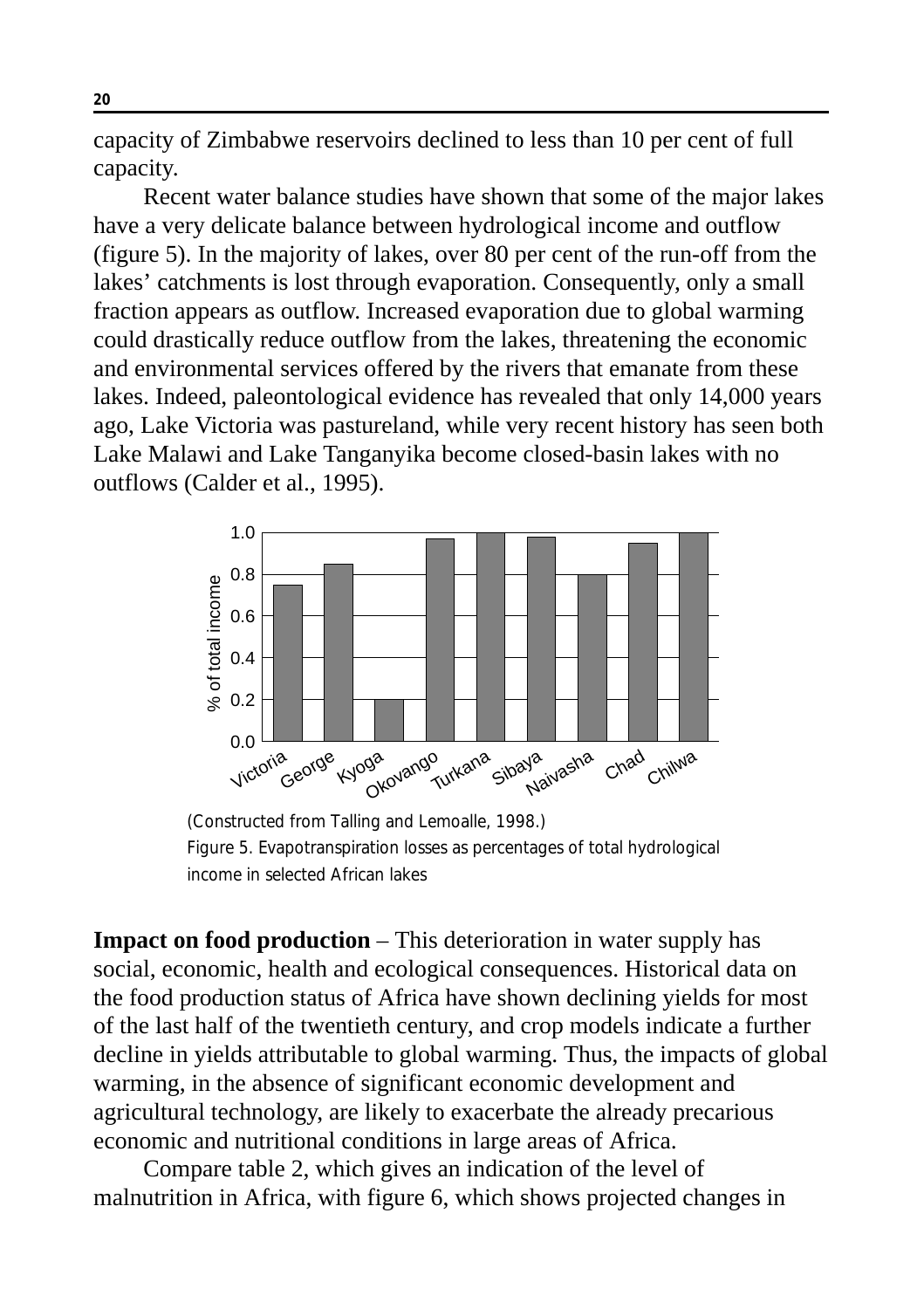food production deduced from climate change scenarios. This figure shows projected crop yields for wheat, rice and maize, with the effects of carbon dioxide fertilization taken into account. The data suggests that for the African continent, there will be significant declines for all three crops for the modelled period. Unless there is a fundamental change in the development pathway of Africa, the likely impacts of climate change will be a further deterioration of the quality of life in Africa. The emerging issue here is the contrast between urgency of the developing water crisis and the apparent ill-adapted status of many African states to address these threats.



Source: Jackson Institute, University College London/Goddard Institute for Space Studies/International Institute for Applied Systems Analysis

Figure 6. Projected changes in food production due to global warming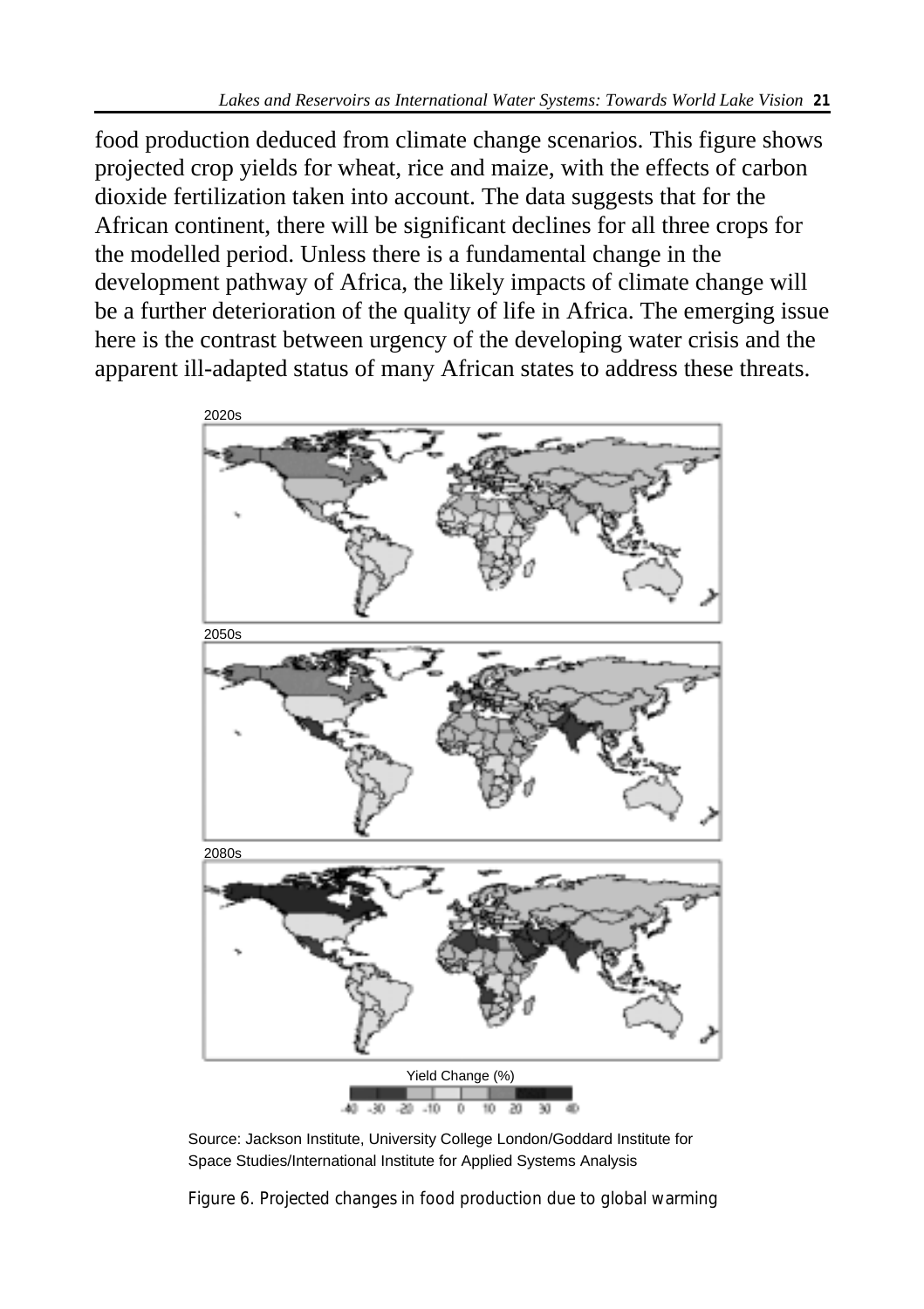**Economic impacts** – The few studies that have been made to assess the impact of climate change, using current drought episodes as proxies, indicate significant economic costs. In the last half-century, Africa has invested heavily in its water resources for irrigation and hydroelectricity. Where the economies are weak, however, the impacts of global warming, through the curtailment of water resources services, can constitute major economic setbacks.<sup>1</sup>

The projected changes in runoff due to global warming are particularly important for future reservoir management. Because, as has been mentioned, Africa's major reservoirs were designed based on hydrological records of the first half of the twentieth century, increases in water demand, drought frequencies, and evaporative losses may render many of them inadequate for the purposes for which they were designed. As figure 4 shows, by end of the 1991–92 drought cycle, Zimbabwe's water reserves had diminished to about 10 per cent of installed capacity, and large irrigation estates in the southeast of the country lost large proportions of their annual production. Other reports of energy supply disruption due to drought have come from Ghana, Nigeria, Kenya, Tanzania and Namibia. It is clear that unless alternate energy sources are developed, the development fabrics of several African states dependent on hydropower are threatened at a basic level.

**Impacts on biodiversity** – Besides open-basin lakes, Africa has many closed-basin lakes, which are an important component of local economies. In Malawi, for example, as much as 40 per cent of fish (the main protein supply for that country) comes from Lake Chilwa. But this lake, in the past four decades, has dried up three times, each time placing in jeopardy thousands of fisher folk whose livelihood depends on the fishery industry of the lake. Similarly, in East Africa the rift valley lakes of Naivasha and Nakuru have shown disturbing water level declines during recent droughts. The horticulture industry associated with Lake Naivasha is a major contributor to the economy of the area and to the nation in foreign currency earnings.

These shallow lakes, often home to endemic species, also play an important role in biodiversity conservation. The saline lakes, such as Lake

<sup>1</sup> The economic impact due to curtailment of the hydropower generation from Lake Kariba, resulting from the 1991/92 drought, for example, was estimated to be some US\$102 million dollars loss in GDP, US\$36 million loss in export earnings and loss of 3000 jobs (Benson and Clay, 1998).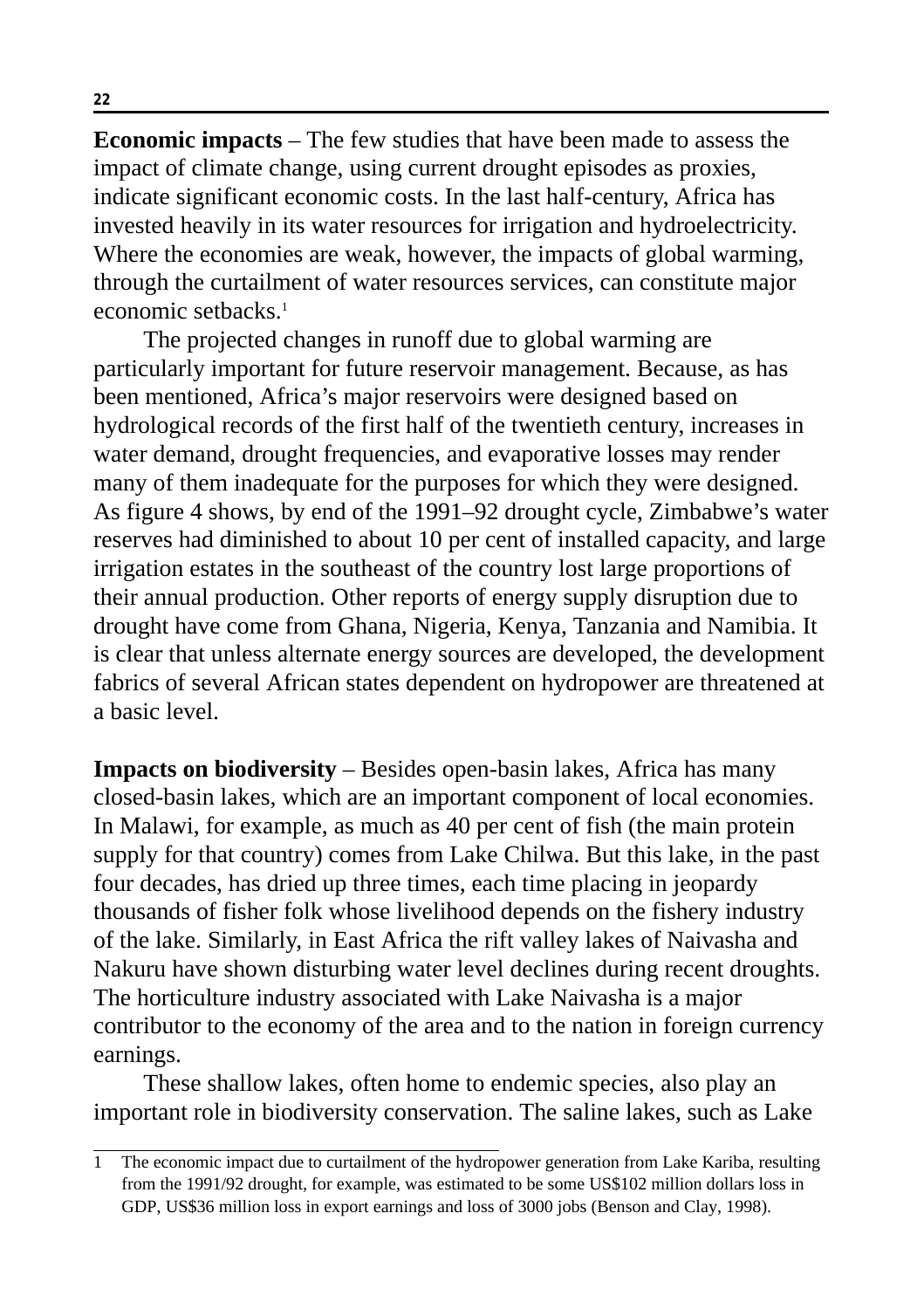Nakuru, Crate Lake in Kenya and Lake Abiata in Ethiopia, are invaluable habitats for the flamingos, which do not occur in any other habitat.

Shallow wetlands, such as the Okovango in Botswana, Lake Bangweulu in Zambia, the Nile Sud in Sudan, the internal Niger delta and Lake Chad, are particularly sensitive to changes in water balance. The gradual drying up of the Chobe wetlands due to reduced flooding of the Zambezi, for example, resulted in drastic reduction of wetland vertebrate populations.

### *The human impact*

**Land use** – In 1994, Africa consumed 0.4 billion cubic meters of fuel wood. Overall, the African loss of forest area is between 2 and 5 per cent per annum. Poor agricultural practices, especially in sub-humid southern Africa, necessitate the clearing of additional land for cropping as soils become infertile. This continual loss of forest cover results in desertification.

Of particular relevance to water resources management is the increase in silt loads. The life expectancy of most medium-size reservoirs in Zimbabwe, for example, has decreased to under 15 years (Magadza, 1984). The hydroelectricity generation capacity of Tana River cascade in Kenya has also been greatly compromised by siltation, and the system's response to even mild drought is a severe shortage of electricity supply. This combination of increasing urbanization (with a doubling period of less than twenty years), diminishing reservoir storage capacities and global warming impacts is potentially ruinous to development prospects of sub-humid Africa, especially East and southern Africa.

**Pollution** – The pace of urbanization has often outpaced the institutional capacity to provide civic services such as waste management. Consequently, many urban populations suffer from inadequate wastewater treatment facilities and solid waste management. Table 5 (Magadza and Mukwashi, in prep.) shows phosphorus and nitrogen export in surface runoff from Harare suburbs, while figure 7 shows the incidence of bloody diarrhoea in the urban environs of Harare due to contact with polluted street run-off. This surface run-off ends up in the local reservoirs, causing severe eutrophication that invariably leads to the use of herbicides when aquatic weeds, such as *Eichhornia,* invade lakes and reservoirs.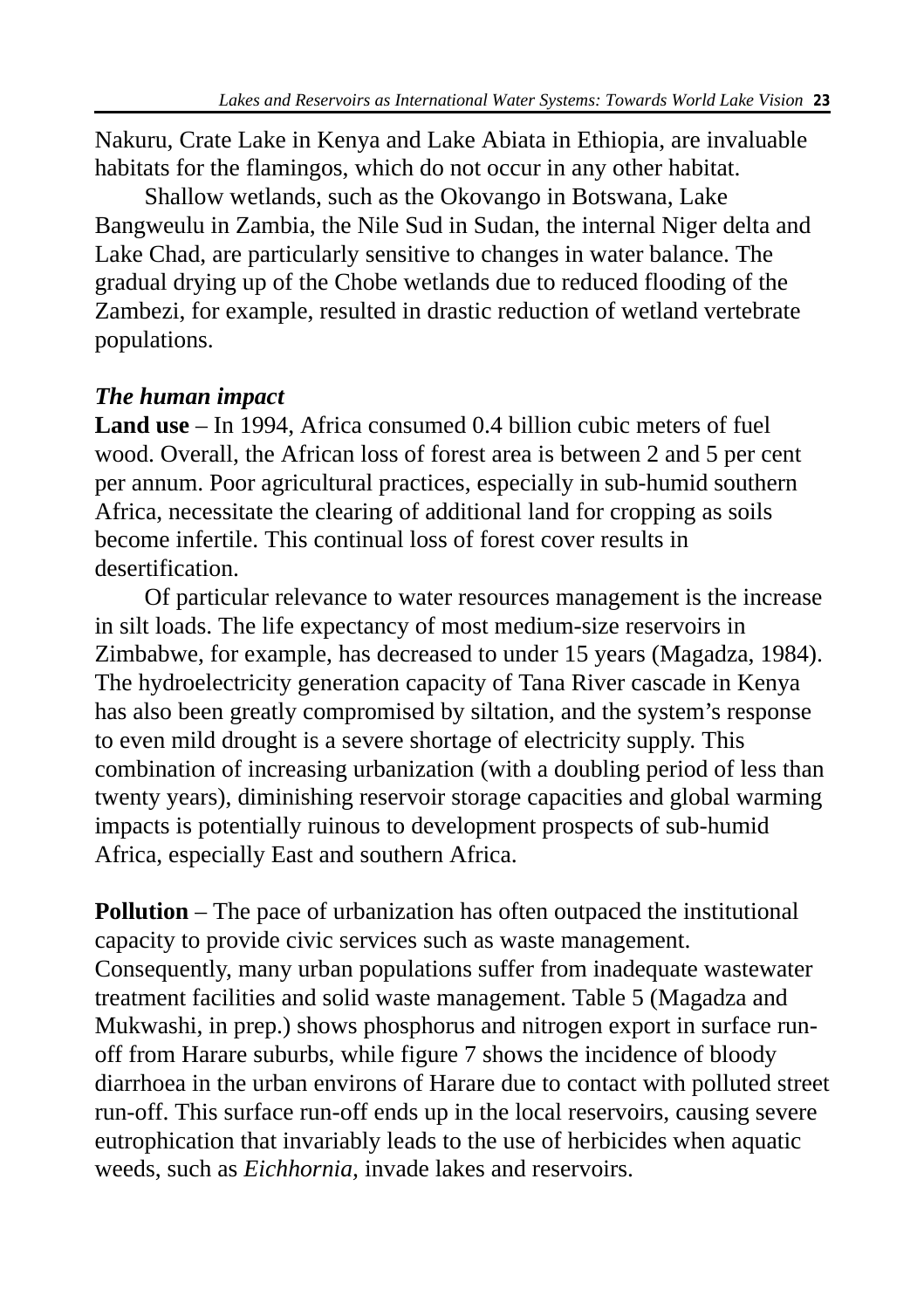Table 5. Phosphorus and nitrogen export in surface run-off from Harare suburbs

| Suburb        | Residential type |       | P export (metric tons)   N export (metric tons) |  |
|---------------|------------------|-------|-------------------------------------------------|--|
| Umswindale    | Low density      | 0.02  | 0.25                                            |  |
| lGwebi        | Low density      | 0.12  | 1.00                                            |  |
| Kuwadzana ext | Low density      | 0.52  | 2.87                                            |  |
| Marimba       | Mixed/Indust.    | 0.38  | 3.55                                            |  |
| Mukuvisi      | Mixed/Indust.    | 15.03 | 50.36                                           |  |
| Budiriro      | High density     | 1.39  | 8.48                                            |  |
| Epworth       | High density     | 17.45 | 52.92                                           |  |
| Glenview      | High density     | 43.55 | 143.81                                          |  |



This bloody diarrhoea is associated with contact with contaminated surface water run-off. The lower incidences in 1999 reflect lower attendance at state clinics due to a rise in the cost of accessing medical services.

Figure 7. Incidence of bloody diarrhoea in 5-year-old children in a Harare high-density suburb

In addition, the inability of urban settlements to absorb the employment needs of inmigrants results in what is euphemistically called the "infromal sector": various homestead levels of industry that normally are not supervised by environmental hygiene state institutions. This results in an unspecified range of pollutants entring the water system.

An example is the spillage of BCB oils into waterways of Zimbawe by scrap metal dealers. Table 6 shows the level of PCB and DDT and their derivatives in mother's milk in three urban centres of Zimbabwe. While it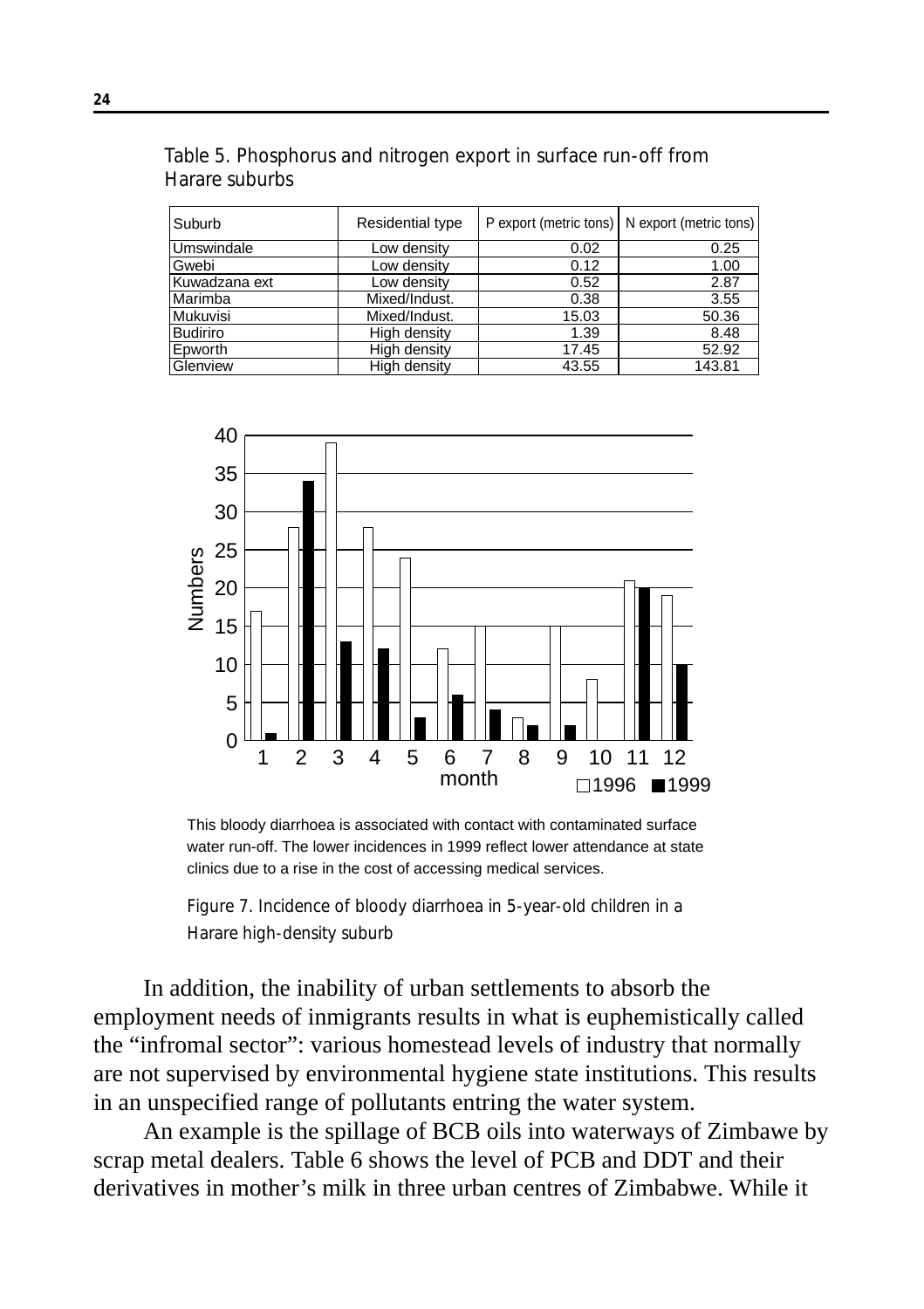may not be possible to conclusively attribute this PCB to the spillages, it can be noted that in the urban centres of Kadoma and Esigodini there were high spillages of the contaminant, while the remote town of Kariba would have received the contaminant through its inflows (which orginate in urban areas).

Table 6. Comparative amounts of DDT, DDT derivatives and PCB in mother's milk

| Area              | Characteristics of<br>land use  | lof mothersl | Mean Age Sum PCB pp-DDE   Pp-DDT |       |      | Sum DDT | Ratio<br>DDT/DDE |
|-------------------|---------------------------------|--------------|----------------------------------|-------|------|---------|------------------|
| Kariba            | <b>IDDT</b> for vector controll | 23           | 2.78                             | 13606 | 9080 | 25259   | 0.6              |
| Kadoma            | Cotton                          | 22           | 59.55                            | 5049  | 1254 | 7047    | 0.2              |
| <b>IEsiaodini</b> | Subsistence farming             | 25           | 13.27                            | 1176  | 250  | 1607    | 0.22             |

Source: Adapted from Chikuni et al. 1997.

Note: Concentration in ng g-1 milk fat

While the eutrophication of medium-sized resorvoirs has been known for some time in Africa , as exmplified by the accounts of Lake Chivero and the Hartebeesteport Dam in South Africa, the emerging issue is that eutrophication and water pollution may now be affecting large lakes and reservoirs. For the past five years, the water hyacinth problem in Lake Victoria has been on the increase. On Lake Kariba, data indicates that the total phosphorus level in that reservoir may have reached the eutrophic threshold. This has also been accompanied by outbreaks of water hyacinth, which has had to be controlled by the herbicide 2.4-D.

The important issue here is that while technologies exist for restoration of medium-size reservoirs (vide Lake Chivero, circa 1980; Magadza, 1994), the mangement of water pollution and eutrophication on large shared-water bodies in the current technological and institutional capacity setting of Africa is likely to be problematic.

No shared lake or reservoir in Africa is administed under an international treaty that has legal force, *ipso facto;* the exisiting understandings, such as the new Lake Victoria Fisheries Authority and the SADC Protocol on Shared Waters, are more operational frameworks rather than legal treaties. Further, it should be noted that current protocols, although supported by participating parties, have been historically inaugurated at the instigation of some third party, such as UNEP or other donor agencies. The crucial step of transiting to legal treaties, with wellstated obligations, liabilities and priveleges, is an initiative made by the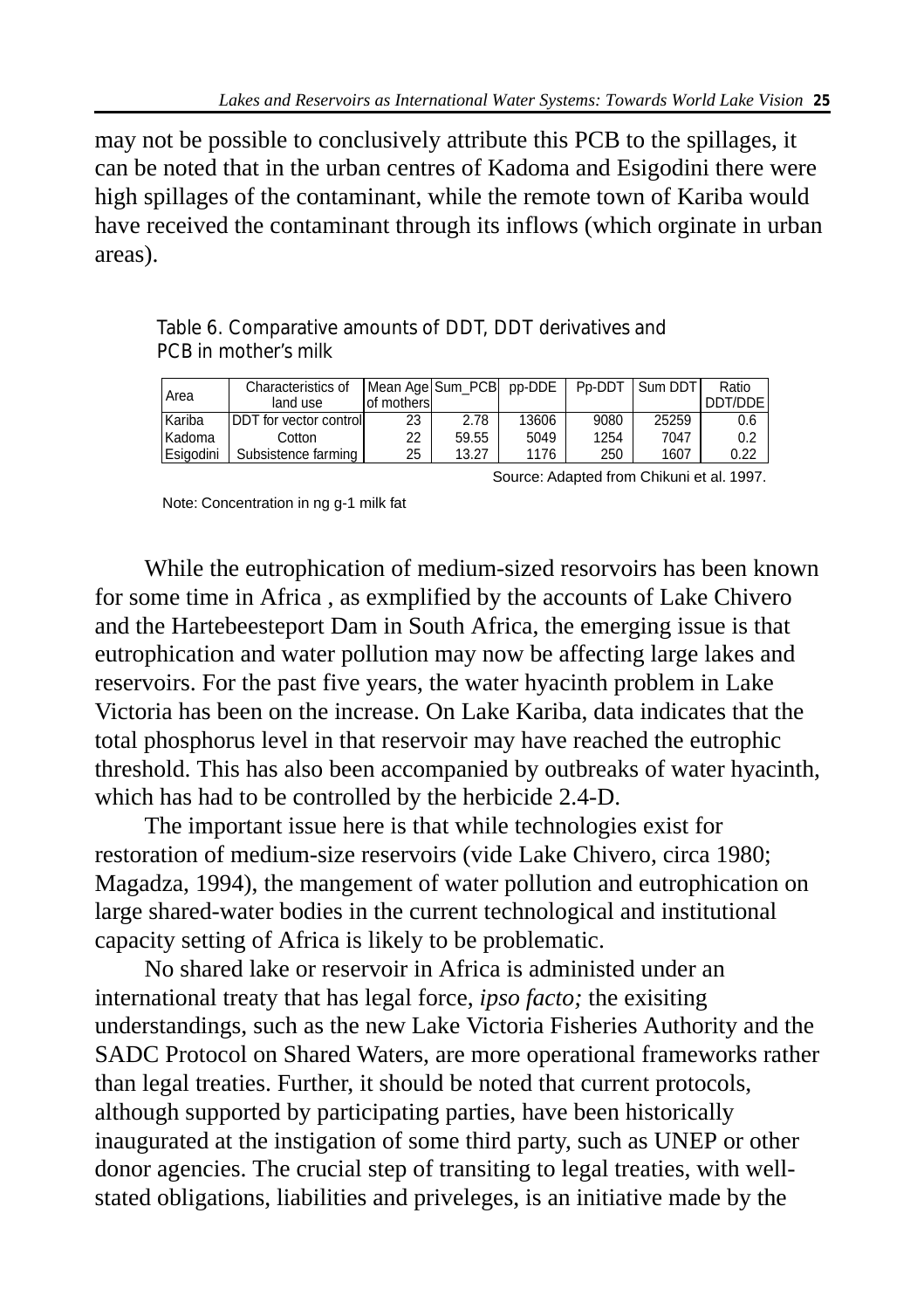participating states themselves. Even then, however, the will to adhere to such treaties will need a level of political accountability that yet has to evolve in most of Africa. This is a critical transition that UNEP (2001) has identfied as a necessary step.

### **Conclusion**

As we have noted in this brief discussion, in Africa there is a mismatch between population growth (and, in particular, urbanization) and the water resources. In addition, climate change is likely to impose an additional constraint on economic and social development options, due to diminished water resources availability in most of sub-humid Africa.

We have also noted the already inadequate provisions for safe water in most African rural and urban communities and, in particular, the disproportionate rate of urbanization to water supply infrastructure facilities in urban areas. Water pollution, especially eutrophication, and detrimental land use practices will increasingly denigrate the economic value of water.

These trends occur in the context of institutional and administrative inadequacies and, in particular, weak protocols on shared waters. The projected trajectory of the evolution of appropriate governance from a number of scenarios is circa 2025 to 2050 (Achebe et al., 1990). This is also the IPCC projection of when climate change impacts will become increasingly manifest. Africa has been cited as having the lowest adaptive capacity to climate change, and therefore is the most vulnerable to such change. The emerging picture is, thus, of a continent with discernible water supply and water quality shortfalls that are likely to worsen in the foreseeable future unless there is a radical change in governance and economic development to create the necessary background for adaptive measures to these imminent threats.

#### **References**

- Achebe, C., G. Hyden, C.H.D. Magadza and A. P. Okeyo (1990). *Beyond Hunger in Africa.* Heinaman, Nairobi, 148 pp.
- Arnell, N.W. (1999). "Climate Change and Global Water Resources." *Global Environmental Change,* 9 Suppl. Issue:S31-S50.
- Benson, C. and E. Clay (1998). "The Impact of Drought on Sub-Saharan Economies." World Bank Technical Paper No. 401, The World Bank.
- Calder, I.R., R.L. Hall, H.G. Bastable, H.R. Gunston, O. Shela, A. Chirwa, and R. Kafundu (1995). "The Impact of Land Use Change on Water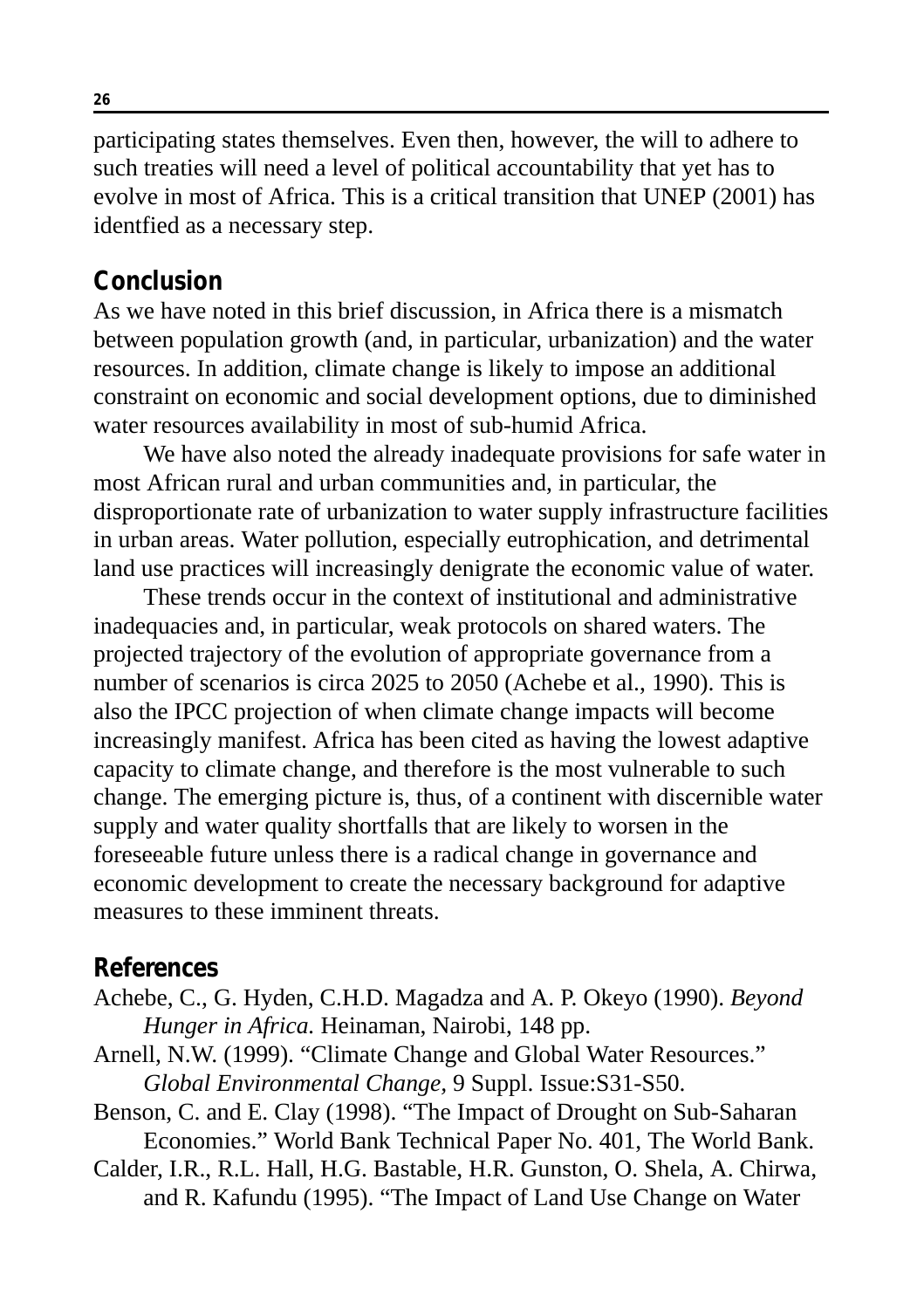Resources in sub-Saharan Africa: A Modelling Study of Lake Malawi." *Journal of Hydrology,* 170:123–135.

- Chikuni, O., A. Polder, J.U. Skaare and C.F.B. Nhachi (1997). "An Evaluation of DDT and DDT Residues in Human Breast Milk in the Kariba Valley of Zimbabwe." *Bull. Environ. Contam. Toxicol,* pp. 776–778.
- Desanker, P. and C.H.D. Magadza (2001). In McCarthy, J.J., O.F. Canziani, N. Leary, D.J.K. Docken and S. White (eds.), *Climate Change 2001: Impacts and Adaptations.* CUP.
- Gleick, P.H. (1993). "Water in the 21st Century." In Gleick, P.H. (ed.), *Water in Crisis: A Guide to the World's Water Resources,* Oxford University Press.
- Magadza , C.H.D. (in prep.). "State of the Environment on Lake Kariba Environment and the Zambezi Valley: Lessons Learned and Not Learned."
- Magadza, C.H.D. (1984). "An Analysis of Siltation Rates in Zimbabwe." *Zimbabwe Science News,* 18 (5&6):63-64.
- Magadza, C.H.D. (1994). "An Evaluation of Eutrophication Control in Lake Chivero, Using Multivariate Analysis of Plankton Samples." In Dumont, H., J. Green and H. Masundire. *Studies on the Ecology of Tropical Zooplankton.* Kluwer Academic Press, London, 295 pp.
- Magadza, C.H.D. (1996). "Climate Change: Some Likely Multiple Impacts in Southern Africa." In Downing, T.E. (ed.), *Climate Change and World Food Security.* Springer-Verlag, Heidelberg, Germany, pp. 449– 483.
- UNEP (1999a). "GEO-2000 Chapter Four: Future Perspectives The Alternative Policy Studies" – Africa.htm.
- UNEP (1999b). "GEO-2000 Chapter Two: The State of the Environment Africa" – Freshwater.htm.
- UNEP (1999c). "GEO-2000 Chapter Two: The State of the Environment Africa" – Land and food.htm.
- UNEP (2001). *State of the Environment: UNEP's Policy on Land and Soil.* Global ministerial environment forum: Policy issues; Report of the Executive Director. Twenty-first session, Nairobi, 5–9 February 2001. Item 4(a) of the provisional agenda.
- World Bank (1999). *World Development Indicators.* CD-ROM, World Bank.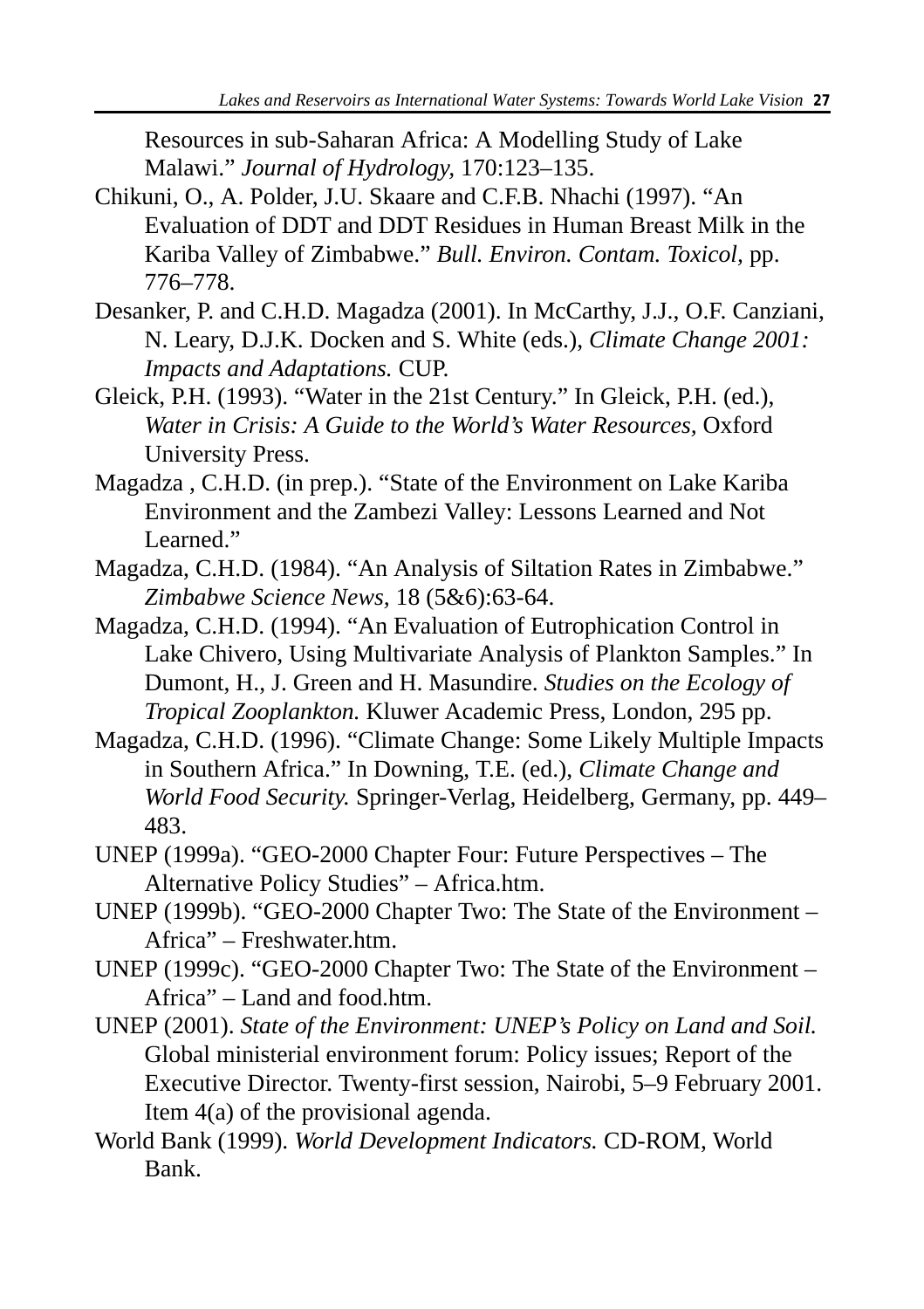## *Sustainable Water Resources in South America: The Amazon and La Plata Basins*

Prof. José Galizia Tundisi and Dr. Takako Matsumura-Tundisi, International Institute of Ecology

Dr. Vera Lucia Reis, Ecossistemica Planejamento e Consultoria Ambiental Ltda

### **Introduction**

Most of the tropical and sub-tropical regions of South America are dominated by large rivers and associated floodplains, wetlands and shallow lakes. Of the six most important South American river basins (Magdalena, Orinoco, Amazon, S. Francisco, Paraná and Uruguay – the last two part of the River Plate Basin; see figure 1), the Amazon and La Plata basins are shared by the largest number of countries: the Amazon basin by nine countries (Brazil, Colombia, Venezuela, Ecuador, Bolivia, Peru, Guyana, French Guiana and Suriname), and the La Plata basin by five countries (Argentina, Brazil, Bolivia, Paraguay and Uruguay).

The size, volume and complexity of the natural hydrographic network of South America undoubtedly influences the use of water resources, the rational exploitation of which will be closely related to the economic development of the continent (Tundisi, 1994). This enormous fluvial network, integrated into regional ecology, is vital for future development of the continent, and its preservation, recovery and integrated management is a matter of concern to scientists, decision makers, managers and administrators throughout South America. The Amazon watershed, in addition to its enormous importance for the South American continent, has also global implications (Bonetto, 1994).

Several research papers and analyses for both regions have been published. Recent books, such as Sternberg (1998), Padoch et al. (1999)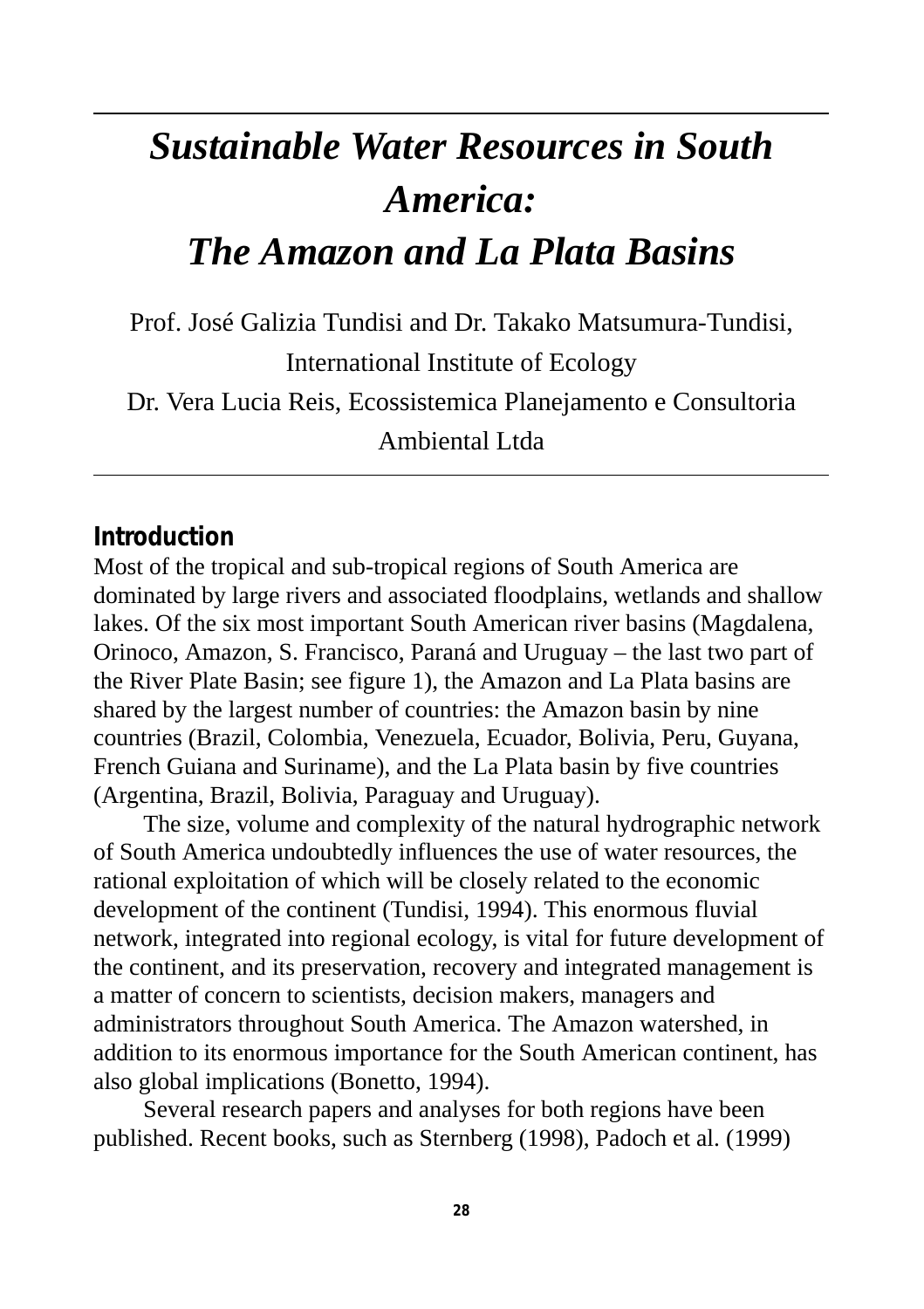

Source: Tundisi, 1994

Figure 1. The five hydrographic basins of South America; the Amazon and La Plata are the two largest international watersheds

and Junk et al. (2000), describe and discuss the basic features and functioning of the Amazon basin and highlight the initiatives for conservation. Bonetto (1994) wrote an extensive review for the La Plata basin, and a summary of La Plata basin management issues was published by UNCRD (1994).

This paper summarizes management problems of the water resources for these two watersheds, and discusses some perspectives for the integration of research and management with a predictive perspective, in a watershed approach.

### **The Amazon basin: development strategies**

The Amazon basin, the largest on earth, is dominated by the Amazon River,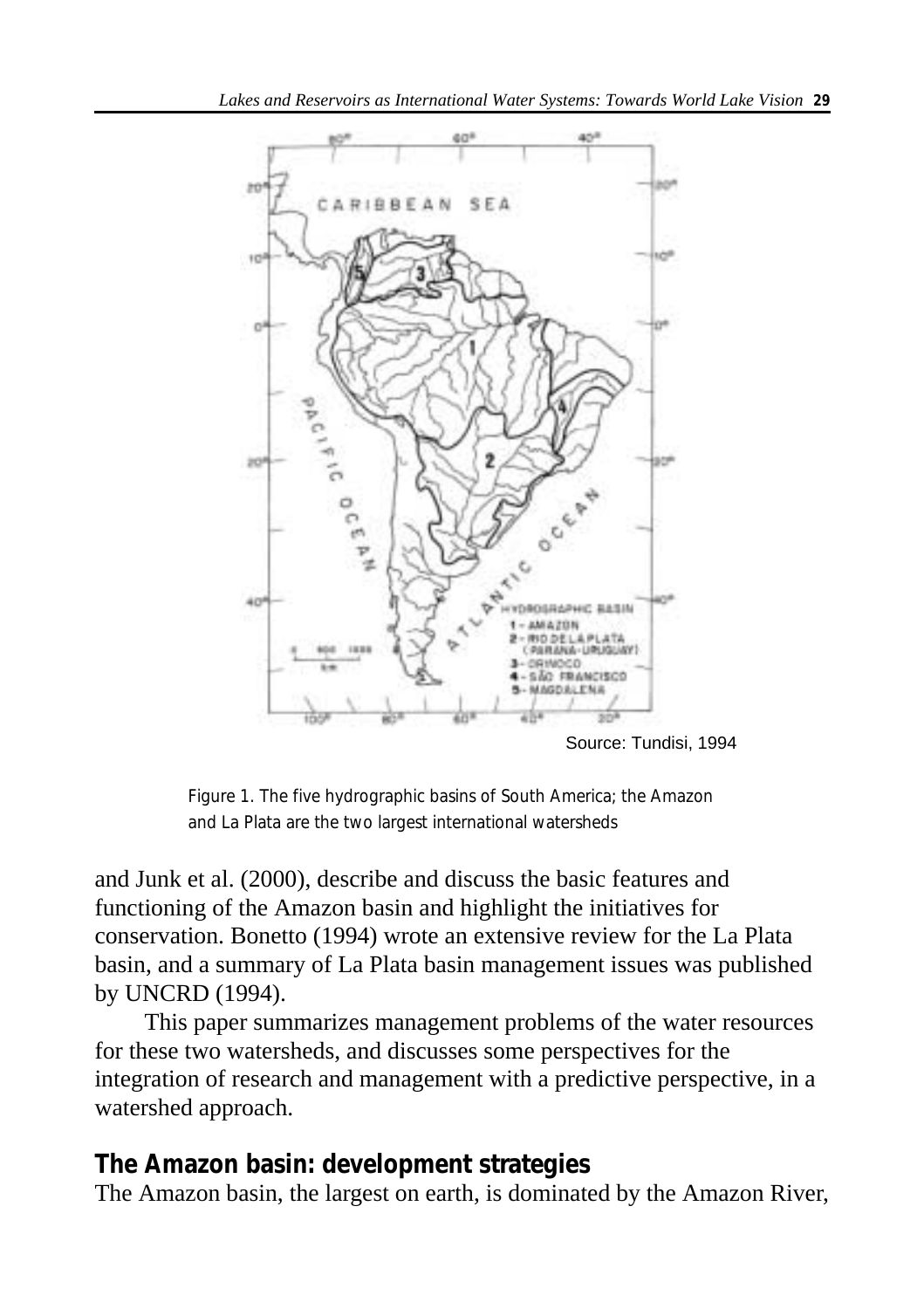its tributaries and a very large floodplain system, consisting of a complex of channels, rivers, lakes and islands. Since the river and its tributaries transport a large amount of suspended material, the river dynamics are fundamental in the successional patterns of the forest and in shaping the morphometry of channels and shallow lakes.

The variations in water level are a very important forcing function (as shown in figure 2), with an average of 10 meters near Manaus and 5-6 meters in the lower Amazon. The magnitude of the floodplain interactions in this watershed are of prime importance for maintenance of the functioning of the terrestrial and aquatic ecosystems, with an exchange of biomass and nutrients between these two subsystems during periods of high water and low water.



(a) annual maximum for each year, (b) mean of all values for each year, (c) annual minimum for each year. Because of the insignificant slope of the water surface in the Amazon River, lower courses and tributaries, the readings at Manaus are presumably valid for the main stem and confluence. Horizontal lines give the mean level of each series for the period of 83 years. Source: Sternberg, 1998.

Figure 2. Water level fluctuation measured from the river stages at the Manaus gauge, about 18 km up the River Negro, for the period 1903-1985

Plants and animals have developed several strategies for the periods of water stress (low water) and high water level. These strategies include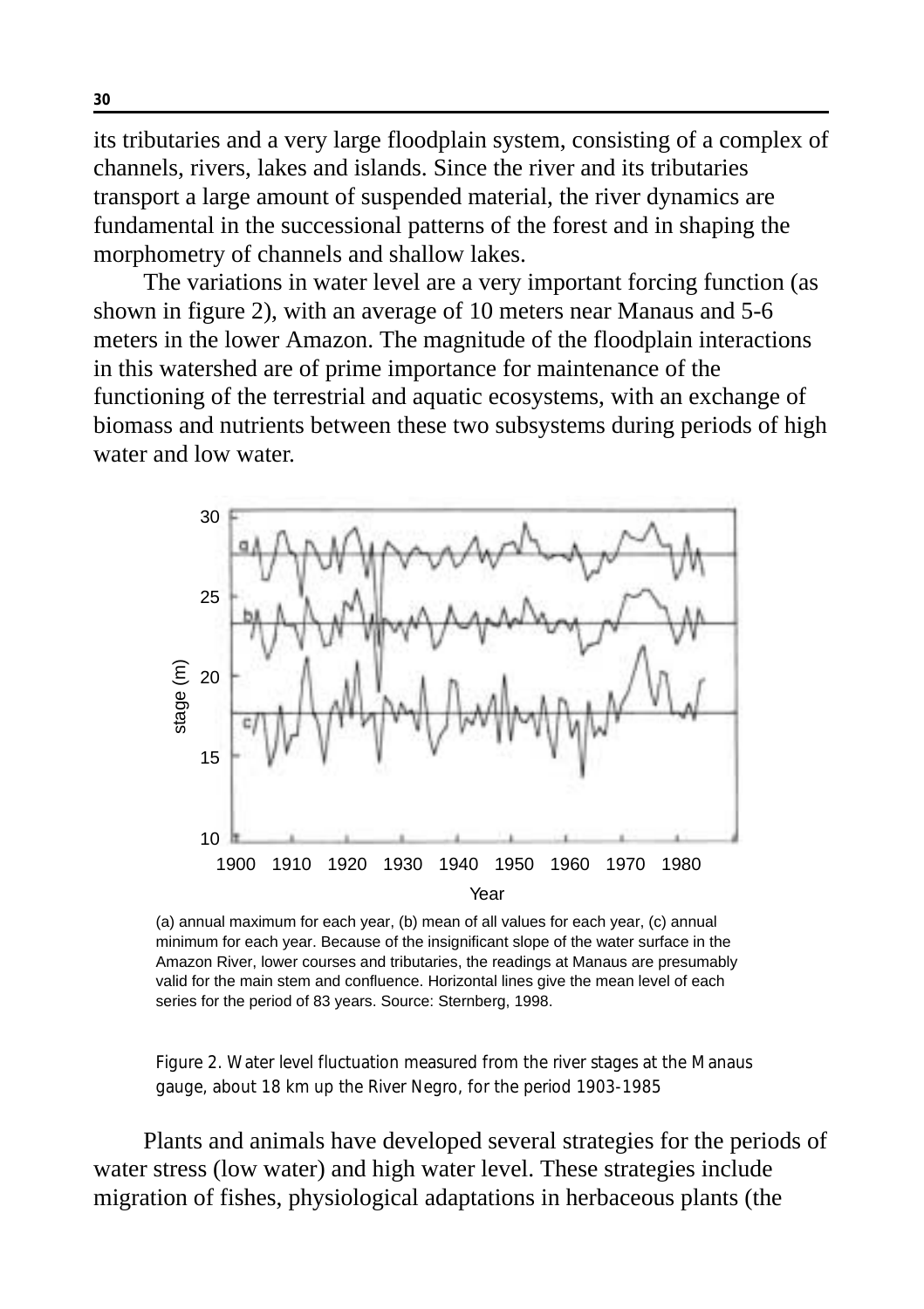production of resting stages) and the migration of terrestrial invertebrates to the canopy (Tundisi, 1994; Junk & et al., 2000). A characteristic feature of the Amazon watershed is the interaction between terrestrial and aquatic ecosystems, and the extensive floodplains and flooded forest, which by extension and size are the most important of the South America continent.

The "varzea" (floodplains) have been exploited since prehistoric times (Roosevelt, 1999). The high heterogeneity of the habitat, represented by climate, vegetation, fauna, geology and soils, was used extensively in a dynamic long-term occupation of the environment and its diverse components of floodplain ecosystems. According to Roosevelt, "floodplain and nearby interfluvial resources were certainly adequate to support nomadic paleo-Indian foragers for several thousands of years." Later on, the food of the settlers along the shores and estuaries of the Amazon was based on fish and shellfish.

Along the Solimoes-Amazon river, "varzeas" extend over 3,000 km, and the several types of floodplains produce socio-economic mechanisms of exploitation and interaction between man and these ecosystems (Sternberg, 1998; Kohlhepp, 2000). The management of floodplain requires management of the terrestrial and aquatic resources because of the uses during dry periods and inundation periods. Junk et al. (2000) describe four major economic activities in the "varzea": fishery, forestry, agriculture and animal husbandry, all of which are competitive activities. Conflicts of interest, thus, are common in the exploitation of this floodplain.

The several impacts in the floodplains are a result of mining, farming, crop raising, and the build-up of human settlements (small towns and villages). Some initiatives for adapting new legislation for the multiple uses of the "varzea" were discussed recently by Vieira (2000). This legislation, related to sustainable development, addresses issues such as land tenure, fishery, forest exploitation and pollution.

### **Reservoirs in new developing regions in the Amazon**

The three Amazon reservoirs built up in the tropical rainforest produced many impacts (Junk and Melo, 1987; Matvienko and Tundisi, 1996). Now, new developments in reservoir construction are planned for the pre-Amazonia, in the tributaries in regions of "cerrado" (savannah) vegetation.

In the Tocantins River, located in the central-north region of Brazil, the situation differs completely from the other extensive urbanized regions of Brazil. Here, the water quality is excellent, urban regions are limited to a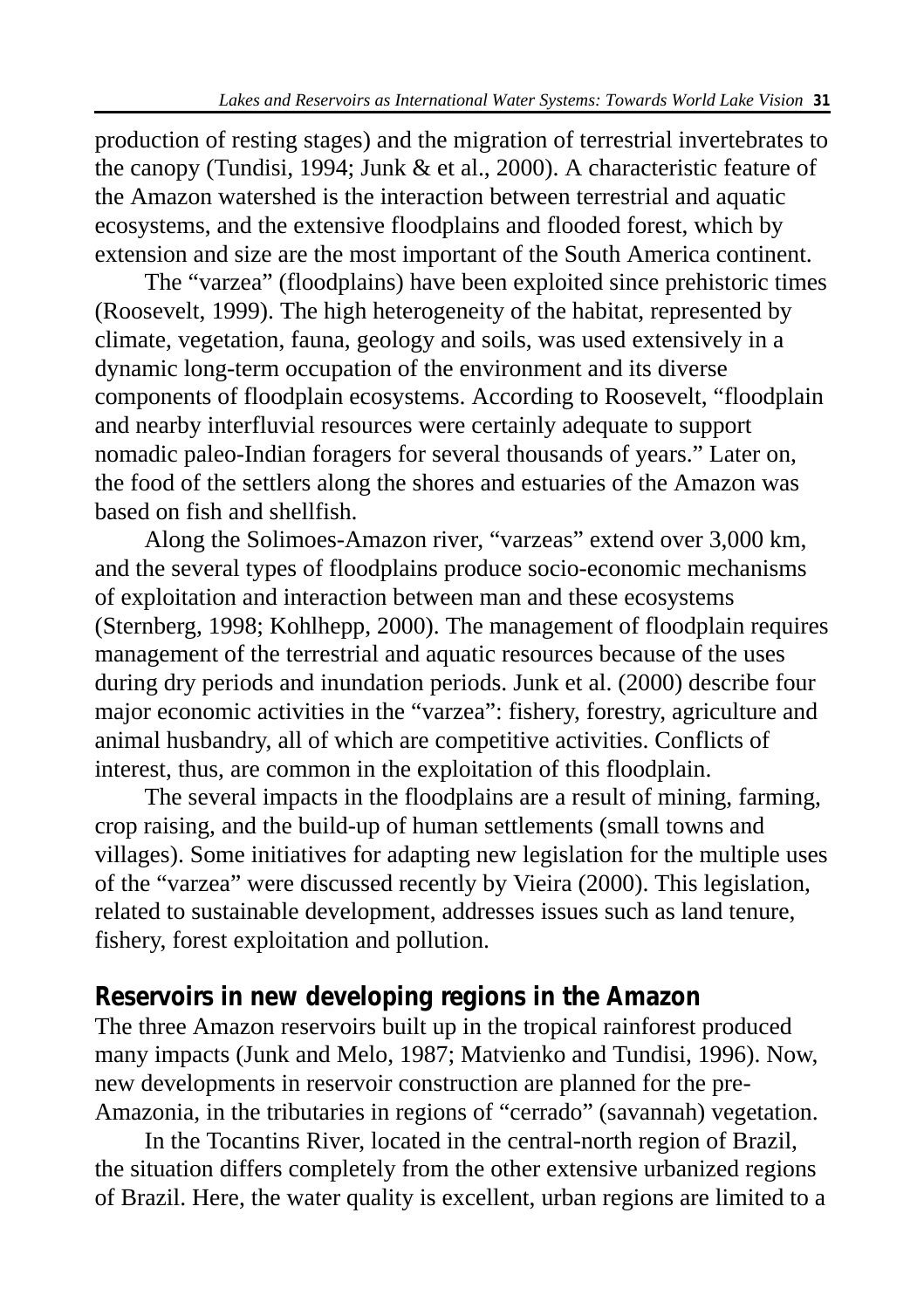few localities, and the vegetation ("cerrado") remains. A series of seven reservoirs for hydroelectric power will be constructed, providing the region with a cascade of artificial ecosystems that will entirely modify the economic, social and ecological components of this region. The strategy for management of these ecosystems will consider the following components and actions:

- control of eutrophication by waste water treatment and control of non-point sources,
- control of activities on the reservoir shore to avoid direct impacts,
- regulation of retention time to avoid phosphorus retention in the reservoir,
- deforestation of future areas of inundation to avoid oxygen depletion,
- control of fisheries and aquaculture, and avoiding the introduction of exotic species of fishes, and
- sanitary and environmental education for the local population.

A watershed approach is being adopted from the beginning of the project, and a reforestation programme is fully underway (Tundisi et al., 1999).

In these new developing regions, preventive actions will be implemented, thereby lowering costs of recovery in the future and anticipating measures for eutrophication and toxicity control. Public resources in the future can thus be directed to other programmes and objectives, such as education and health instead of pollution and contamination abatement (Tundisi, 2001).

A model of management will be implemented considering the following aspects of the problem:

- eutrophication prevention,
- sediment transport and erosion potential,
- hydrodynamics and water flux,
- watershed management with sustainable agriculture,
- soil irrigation and adequate plant crop to avoid erosion, and
- soil susceptibility to erosion.

Adequate modelling will be based on the establishment of a data bank and an information system that encompass biogeophysical, social and economic components. The models, in fact, will address the integrated and predictive watershed management. (See figure 3.) The models will be applied to the management and optimization of multiple uses.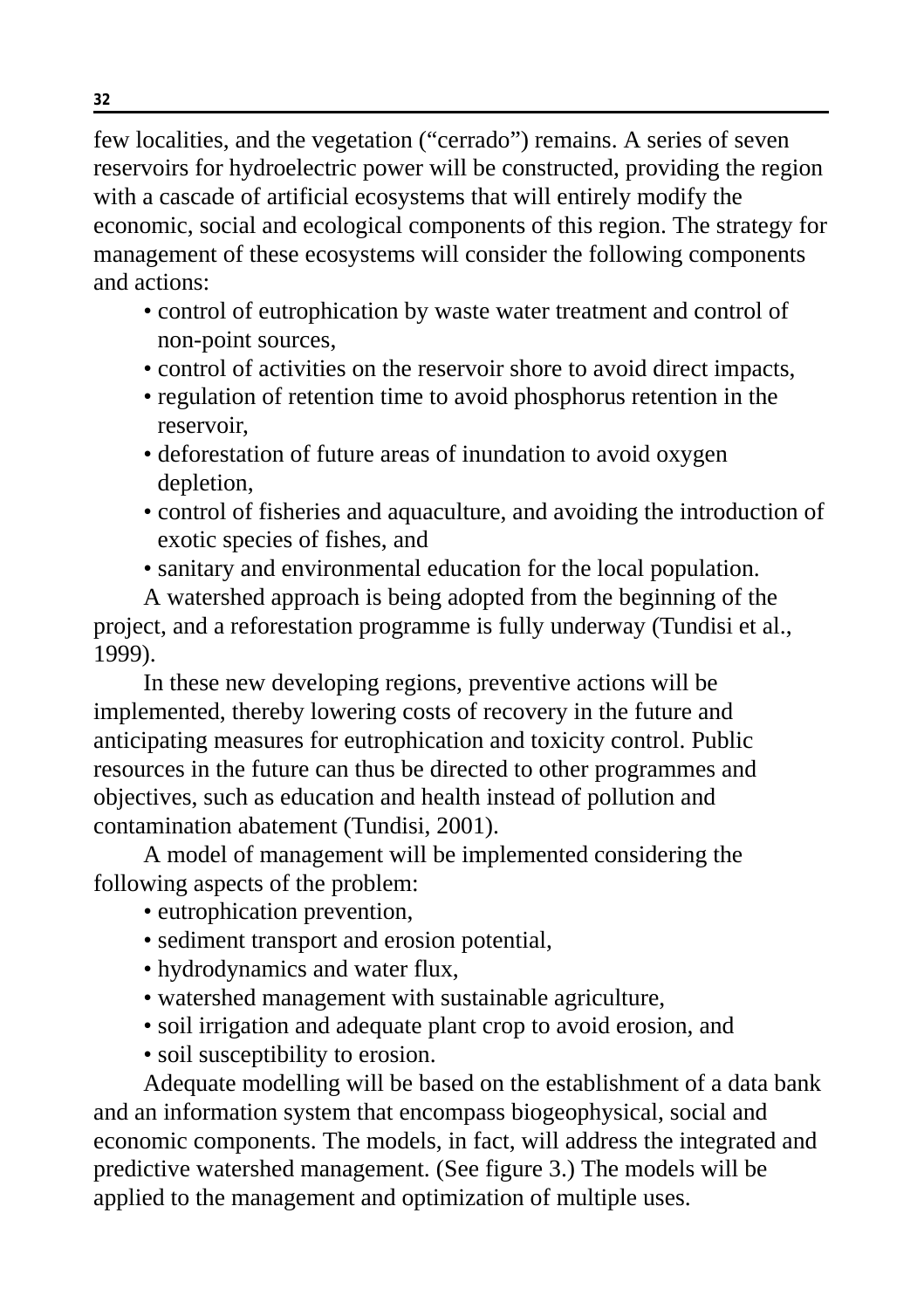

Figure 3. The organization of the management plan of the reservoir Luiz Eduardo Magalhaes, Tocantins river; this is an adaptive, integrated and predictive model of management

### **The La Plata basin**

Figure 4 shows the water-level fluctuation of the Paraná River. As in the Amazon basin, the rivers of the La Plata also depend strongly on the waterlevel fluctuation for their hydrological and ecological functioning. In the floodplain, a hydrosocial cycle is coupled to these variations of volume, water level and inundation.

This river basin (3,000,000 km<sup>2</sup>) comprises the Paraná, Uruguay and Paraguay river watersheds. With a population of 120 million, this is the most industrialized area of South America, with extensive metropolitan areas and a large conurbation in the northern region (Middle Tietê watershed, S. Paulo state).

One of the main problems pointed out as critical for the La Plata basin is the range of disparities regarding the state of sanitation in the basin. While some urban areas have reasonably good sanitary conditions, other areas at the periphery of urban centres are ill-equipped. A global approach to basin sanitary conditions is necessary to promote better access to wastewater treatment and prevent impacts on the health of the human population (Ronderos, 1994). New public investments in wastewater treatment and protection of headwaters for municipalities are needed to improve quality of life.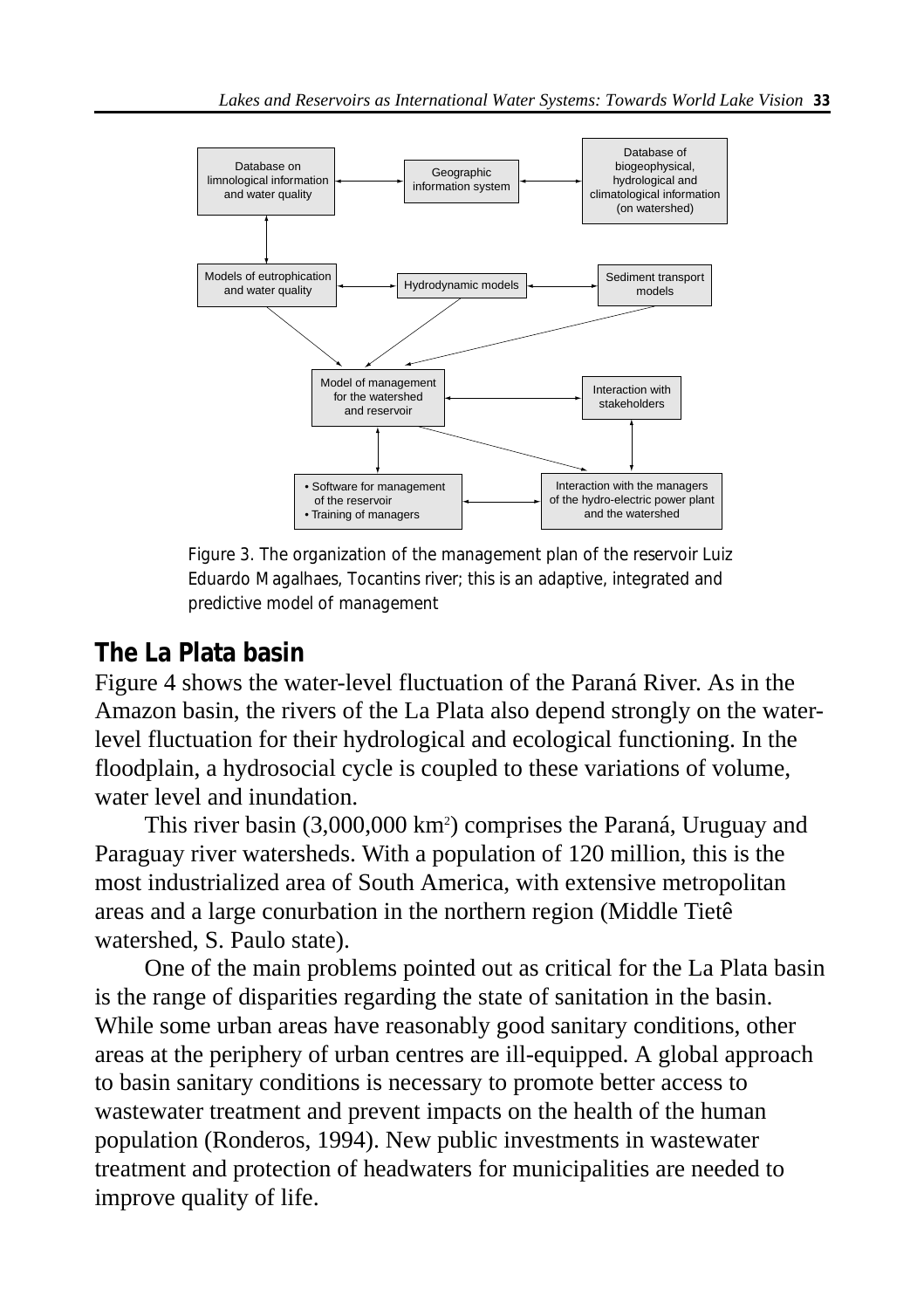

Figure 4. Water level fluctuations in the Paraná River

A very important characteristic of this basin is its cultural identity. Another important general feature of great impact is the construction of large reservoirs, initially for hydroelectric power generation but later used for such activities as tourism, navigation, recreation and fisheries. These dams have greatly changed the basin's natural systems, interfering with human activities but also producing several alternatives of development within the basin (Bonetto, 1994; Tundisi, 1994).

Dams in the La Plata watershed have produced several impacts, both positive and negative, such as the following (Agostinho et al., 1994, 1997, 1999; Tundisi et al., 1993; Straskraba and Tundisi, 1999; Barbosa et al., 1999; Guntzel, 2000; Henry, 1993):

*Negative impacts*

- Changes in the hydrological cycle
- Changes in biodiversity of the rivers
- Relocation of population
- Loss of agricultural land (fertile soil)
- Loss of wetlands
- Changes in the regional local economy
- Social impacts due to relocation
- Changes in water quality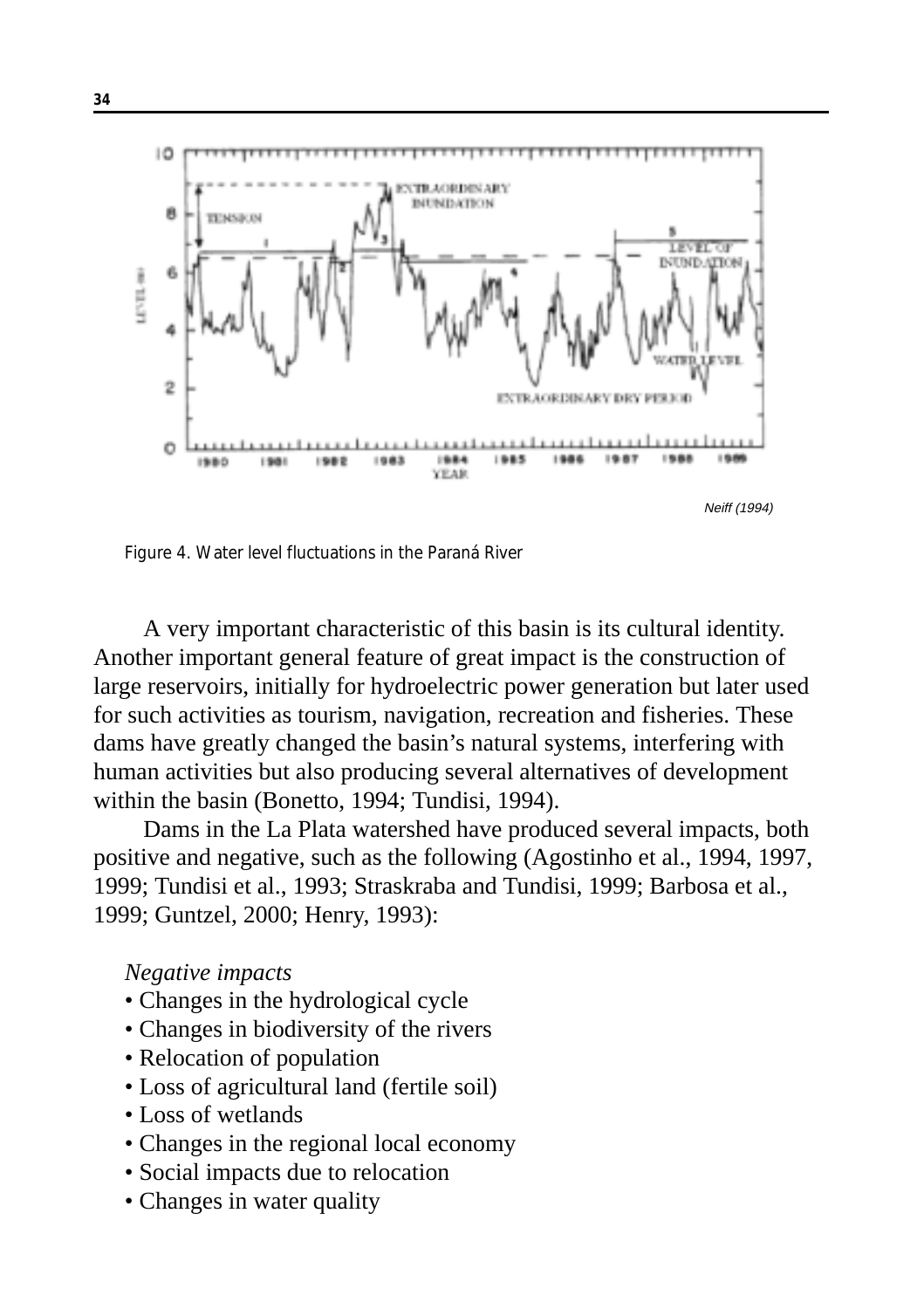- Barriers to fish migration
- New alternatives for local and regional businesses
- Changes in the hydrosocial cycle
- Loss of riparian forests along tributaries
- Increase of potential for water-borne diseases

### *Positive impacts*

- Generation of hydroelectricity
- Promotion of multiple uses, such as navigation, irrigation and tourism
- Enhancement of fisheries and aquaculture
- New supply of energy
- Promotion of agricultural businesses
- Development of irrigation technology and new opportunies in agrobusiness
- Increase of food supply from agricultural crops
- River regulation and flood control
- Water purifiers
- Water reservation
- New opportunities for aquaculture

The integration of research, planning and management is a fundamental concern. The continuity of the planning and management process has to be maintained by a permanent flow of data from research results gained through the monitoring system, which in turn is developed using an integrated methodology. It is important, for example, to follow-up on the biogeophysical changes in the watershed as a consequence of longterm economic and social alterations produced by reservoir construction.

Since the La Plata River basin is an international watershed shared by Argentina, Bolivia, Brazil, Paraguay and Uruguay, this transboundary system needs integrated management with participation by the five countries that share this vital resource. Therefore, the need for regional integration, management of sub-basins, monitoring and preparation of qualified human resources is very urgent. Since the reservoirs are a common feature of the basin, they could be used, as well as their watershed, as a focal point of research, management and training. This will require a systematic and integrated approach to water management and development in the sub-basins.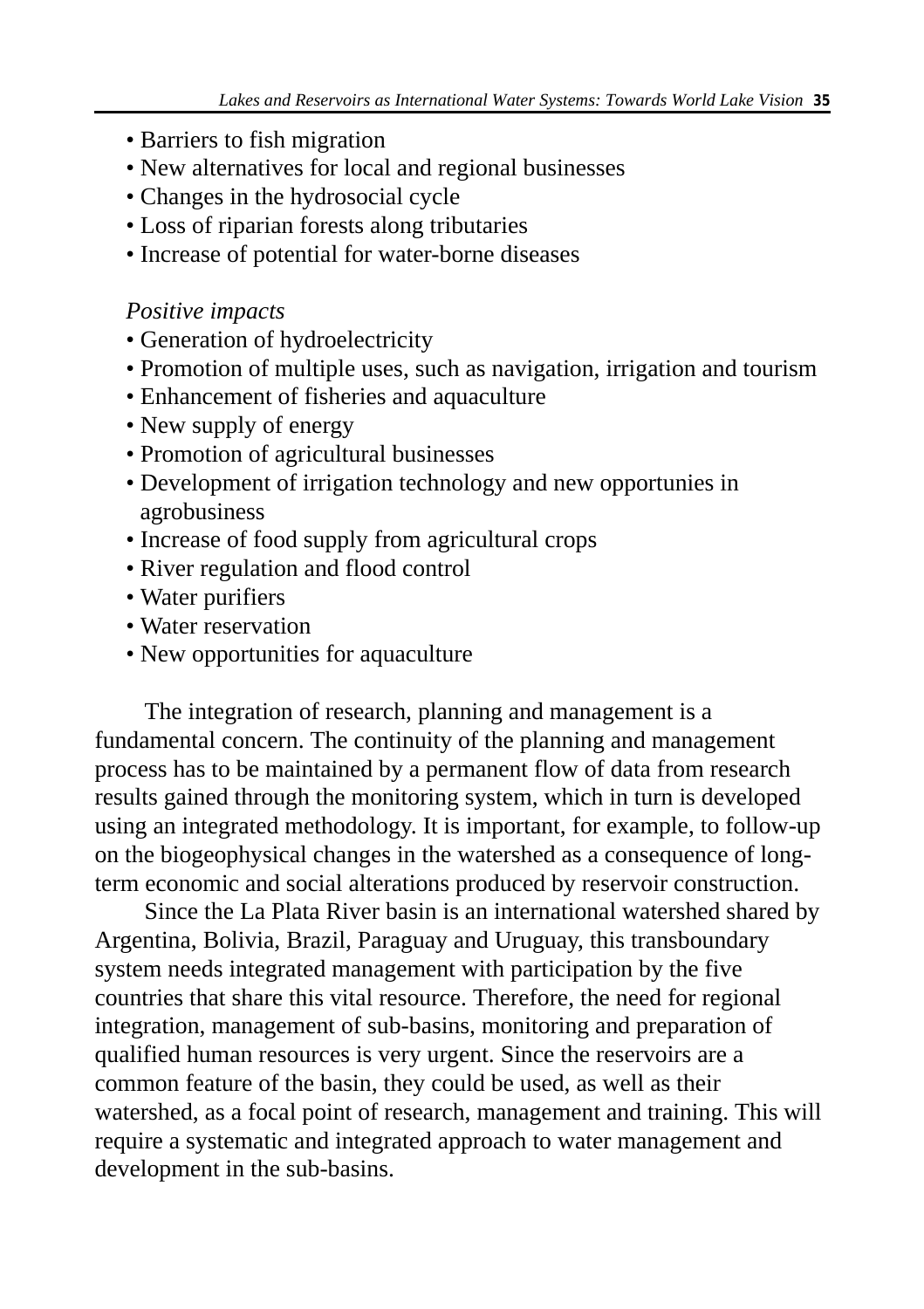## **Urban reservoirs in the La Plata basin**

A prominent feature of the water resources in the La Plata basin is the urban reservoirs for water supply of large populations. An outstanding example is the reservoir system for the S. Paulo Metropolitan region (although many other urban areas, from large to small towns, have the same pattern of water supply). The S. Paulo Metropolitan region has 26 large reservoirs, constructed in the last quarter of the nineteenth century and the twentieth century. These reservoirs, today located amidst a heavily populated and industrialized urban system, supply drinking water for 21 million inhabitants. The costs of treatment have increased in the last 10 years due to the many problems of eutrophication, toxicity and deforestation that affect the water quality and produce loss of biodiversity.

Many reservoirs are used for recreation, tourism and fisheries as well as for water supply. These activities were developed by the local communities over the years; the reservoirs are located in other municipalities, not in the S. Paulo town, and therefore there are problems of an institutional and political nature that interfere with their management. Despite efforts to introduce the watershed approach as a concept for management, the institutional and legal constraints are difficulties for implementation (Braga et al., 1998). The strategy for management of these reservoirs is focused on the following actions (Tundisi, 1990a, 1990b):

- control of non-point sources of phosphorus and nitrogen (reforestation of watersheds, sanitary education of population),
- treatment of wastewater to control eutrophication,
- organization of a data bank, and
- implementation of corrective and remediation actions at the watershed level, and technology for reservoir recovery (in-lake management), aeration, sediment isolation and phosphorus inactivation.

The cost of these actions is very high. For example, the estimated cost for the pollution abatement of Pinheiros River in S. Paulo town is US\$100 million. It also requires an extensive period of preparation for institutional integration (federal, state and municipal institutions), involving negotiation at several levels. A great effort will be made for environmental and sanitary education, especially for populations near the reservoir, on the lake shore (Tundisi, 1993a, 1993b).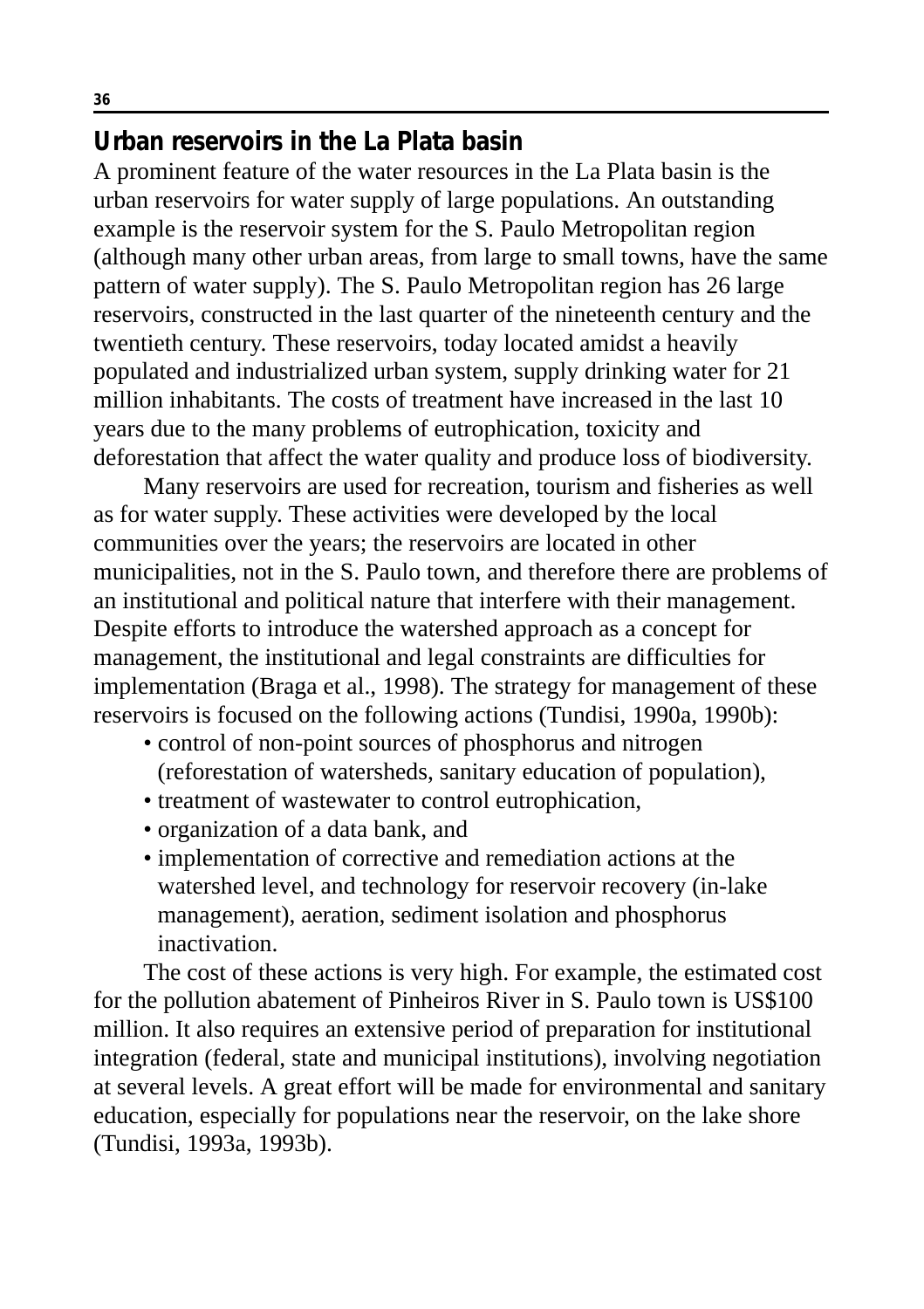## **The economy and water resources in the Amazon and La Plata basins**

Since in both basins the water supply and availability are the basis for economic development, it is fundamental to analyse briefly some economic consequences of the relationship between supply and demand of water, water quality and water availability. In the Amazon basin, the hydrological cycle is very much tied to the hydrosocial cycle (Merret, 1997; Ayres et al., 1999), and the economic development of this region (especially the floodplain) is dependent upon adequate exploitation of the water resources.

Conservation of the biodiversity in the floodplain has enormous economic importance, since this is the reserve of natural resources for the future. The management of the floodplain by local communities, and their approach to conservation and sustainable fisheries, will have a positive economic impact, as was demonstrated in the Mamirauá project and all other projects where conservation of biodiversity was the basis for economic development, as alternatives for large-scale development plans at federal and state levels (Goulding, 1999).

For example, in the whole of Amazonia, "artisanal" fisheries accounts for an annual revenue of US\$ 100–200 million, employing 70,000 persons and, thus, maintaining 250,000 persons (Petrere, 1992; Barthem, 1999).

On the other hand, the harnessing of the hydroelectric potential in the Amazon basin, especially the tributaries, has an important economic impact, since it will provide new alternatives for the agricultural exploitation of the "cerrado" in the pré-Amazonia and promotes tourism, recreation, fisheries and irrigation on a larger scale. The whole economic development of Tocantins state, for example, will be based on the construction of 45 reservoirs through 2020 for water supply, hydroelectricity, navigation, fisheries and irrigation. A total of US\$10 billion will be invested in the development of this hydroelectric potential. Besides the build-up of the infrastructure, the exploitation of this potential will promote new possibilities for economic development based on water resources and will stimulate several new activities in the economy. However, in both regions of the Amazon basin, conservation of water quality, sanitation and the use of water for subsistence and alternatives for development are fundamental.

In the La Plata basin, further economic development and improvement of quality of life, employment and alternatives for development depend on water resources, especially the recovery of eutrophic systems, the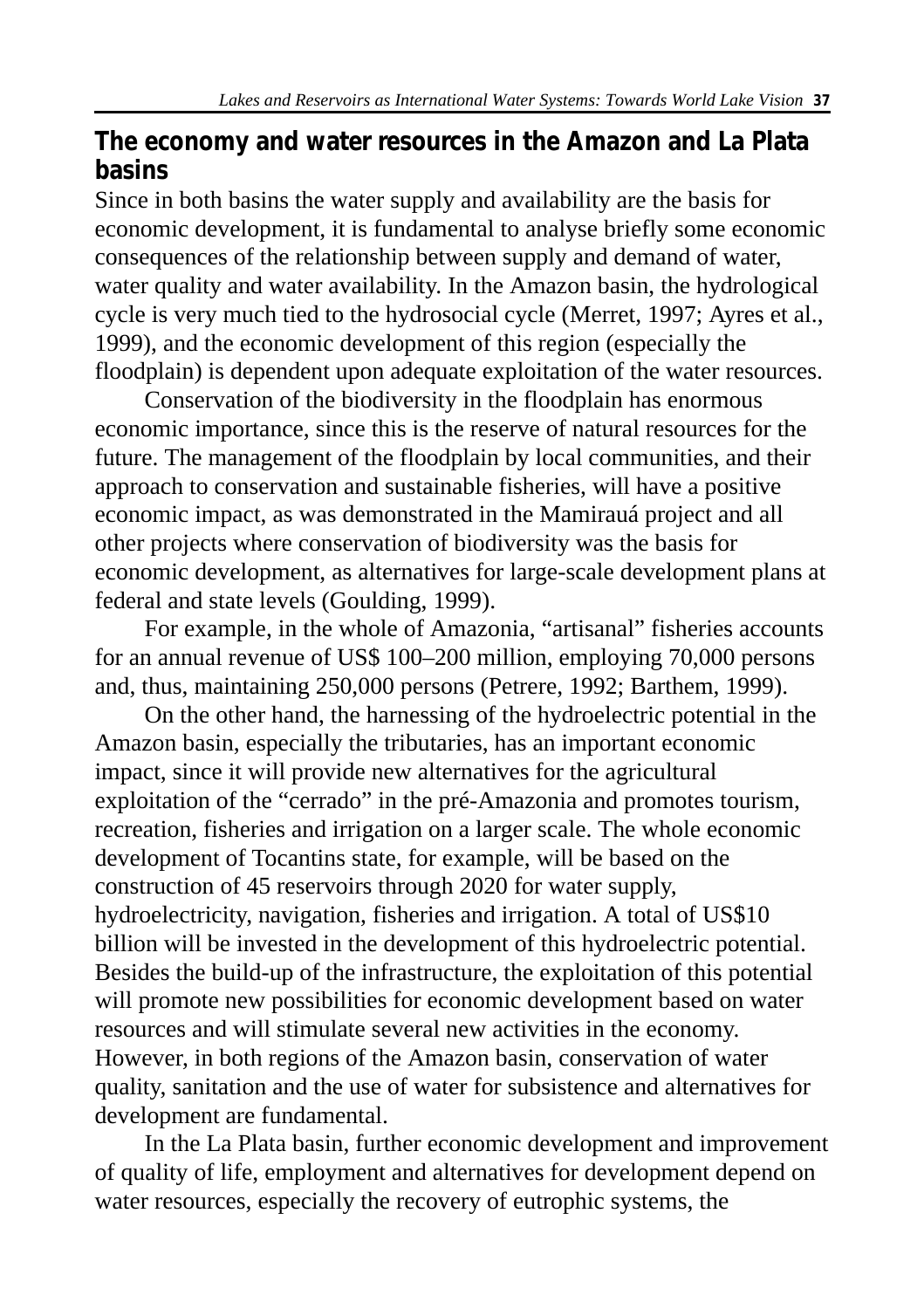optimization of multiple uses and the adequate balance between several activities that impact surface and underground water resources. The "services" provided by the aquatic ecosystems are becoming costly. The treatment of water to produce potable water is attaining a high price, about US\$20 per 1,000 m<sup>3</sup>. The recovery will need a large amount of public or private resources (an estimated of US\$40–50 billion for the next 10 years) for investment in wastewater treatment control of eutrophication and watershed management. Figure 5 shows the extensive network of major rivers and tributaries both in the Amazon and La Plata basins.



Figure 5. Network of main rivers and tributaries in the Amazon and La Plata basins

## **Conclusion**

Both the Amazon and La Plata basins are dependent on the vast volume of surface water resources for development. In the Amazon basin, sustainable development is mainly related to the exploitation of the floodplain,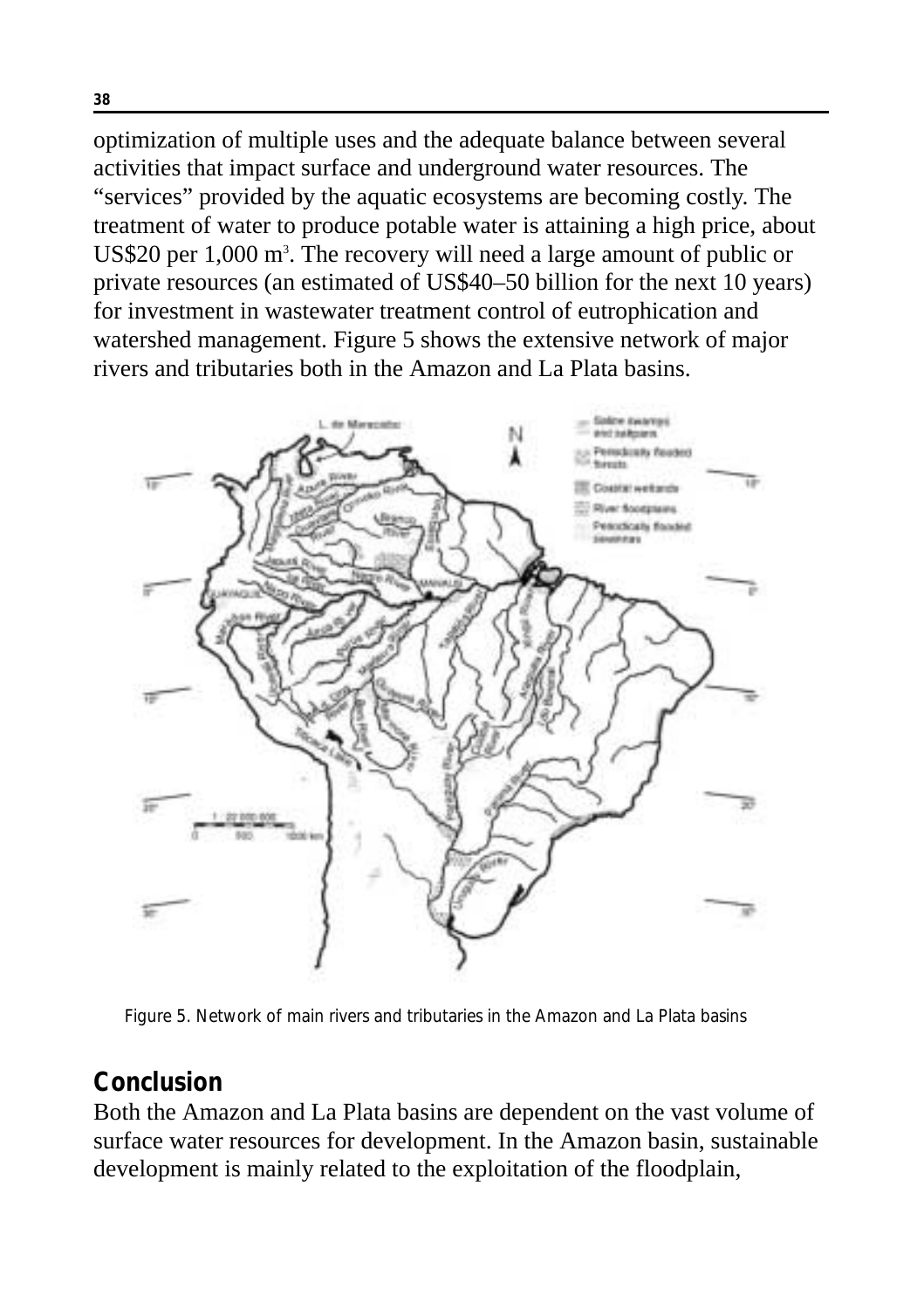conservation of biodiversity and small-scale farming for cattle exploitation and food production (Junk et al., 2000).

The floodplains have considerable ecological, biological and economic significance. They are very productive and have become a focus of economic exploitation. Ayres et al. (1999) estimated that 80 to 90 per cent of the population in the Amazon basin is living near the flooded areas, mostly on the margins of large rivers.

Integrating conservation and exploitation of the fertile floodplains is not an easy task. But recent advances in conservation approaches, such as the one developed in Mamirauá, Central Amazon, show the usefulness of a conservation project based on a broad definition and new approach to nature exploitation integrated with processes of social development, as pointed out by Lima-Ayres (1994).

The people living in settlements in the Mamiraua Reserve have adapted to the flood season; therefore, their activities are dependent on the flooding for food production and economic development. Fisheries for food supply and as a basis for commercial exploitation is one of the main resources of the human population in this reserve area. (Goulding, 1999)

It is important to develop pilot projects, such as the Mamirauá Project, in other regions of the Central Amazon floodplains where the forms of community participation are defined by the community members on the basis of their local and regional experiences. The creation of a large group of sustainable Development Reserves in other areas of the Amazon seems to be the key for the conservation of water resources and biodiversity.

On the other hand, the use of the large hydroelectric potential in the Amazon basin, and mainly in its tributaries such as the Tocantins River, has to be integrated with local development plans. Conservation of water quality and optimization of multiple uses is a priority in these new economic activities centred on the utilization of the hydroelectric potential of the basin.

In the La Plata basin, the exploitation of hydroelectricity is almost exhausted, especially in the upper Paraná basin. In this region, more than 100 large and small reservoirs (from 22 million  $m<sup>3</sup>$  to more than 20 billion m<sup>3</sup>) have produced very large charges in the river systems and had many impacts on the water resources. In this basin, optimization of multiple uses, water conservation and recovery of eutrophic and hypereutrophic aquatic ecosystems are of prime importance. Water quality and availability are now fundamental factors for sustaining economic activities and multiple uses of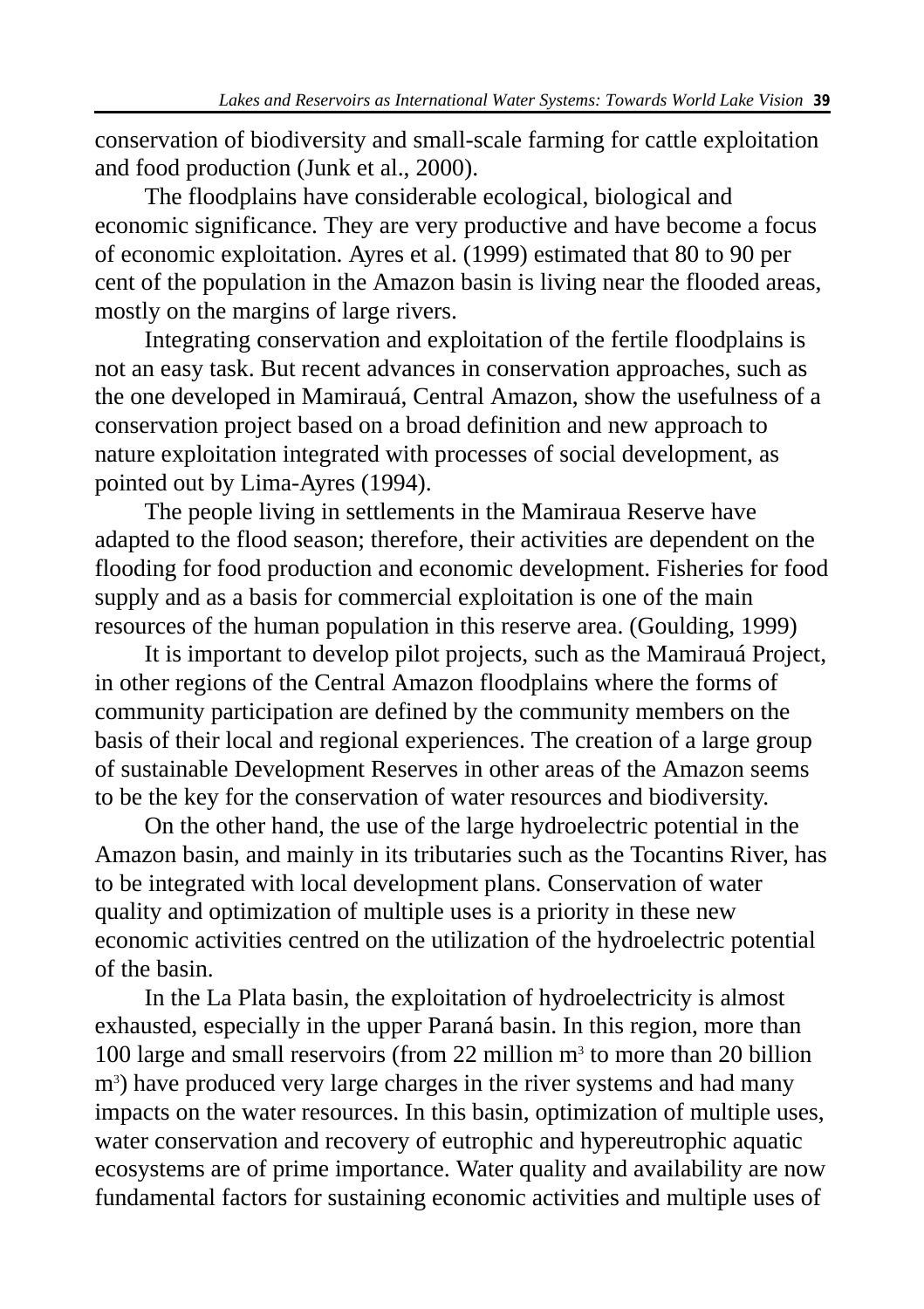reservoirs. The supply of water for small municipalities is also an important factor for sustainable development and quality of life. The use of underground water is increasing in this basin, placing other stresses on the water reserves – particularly, stresses of quantity and quality, since many activities, such as industrial discharges, agricultural development and extensive urbanization, are factors of pollution of these water resources.

For both basins, efforts have to be directed to the integration of national and international policies for water conservation, supply and demand. Countries of the La Plata basin recently organized a watershed agency (RIGA – Rede Integrada de Gerenciamento de Águas – Integrated Network of Water Management) with the participation of private and public organizations of the five countries. This agency will help in the transfers of technology among the countries, promotes seminars and training activities, and will prepare projects of conservation and restoration.

A similar project for the Amazon Region is being organized in the new Tocantins state in Brazil, with the aim to develop new opportunities for multiple uses of water and conservation as a basis for sustainable development.

For both basins, the sanitary and environmental education of the population can help the strengthening of the sustainable development based on water resources management.

International efforts should also be directed to promote a new institutional organization in order to enhance the conservation and optimization of multiple uses. Within this new organizational development, the watershed as a unit for research, management, and sustainable development in several scales, from small watersheds (< 200 km<sup>2</sup>) to large ones (>2000 km<sup>2</sup>), is a new and consistent improvement.

Therefore, integrated water resources management should consider the watershed on a global, regional and local level (i.e., the watershed as a basic unit for planning and management). Local and regional approaches to water management are key issues to be considered. On the other hand, a strong link among the data bank, research and management has to be developed. Without the basis given by such actions at the sub-basin and basin levels, it will be impossible to provide adequate planning and management.

The problem for both watersheds is to change the management from a reactive, sectorial and local approach to a predictive, integrated and watershed one. The international efforts directed to this conceptual change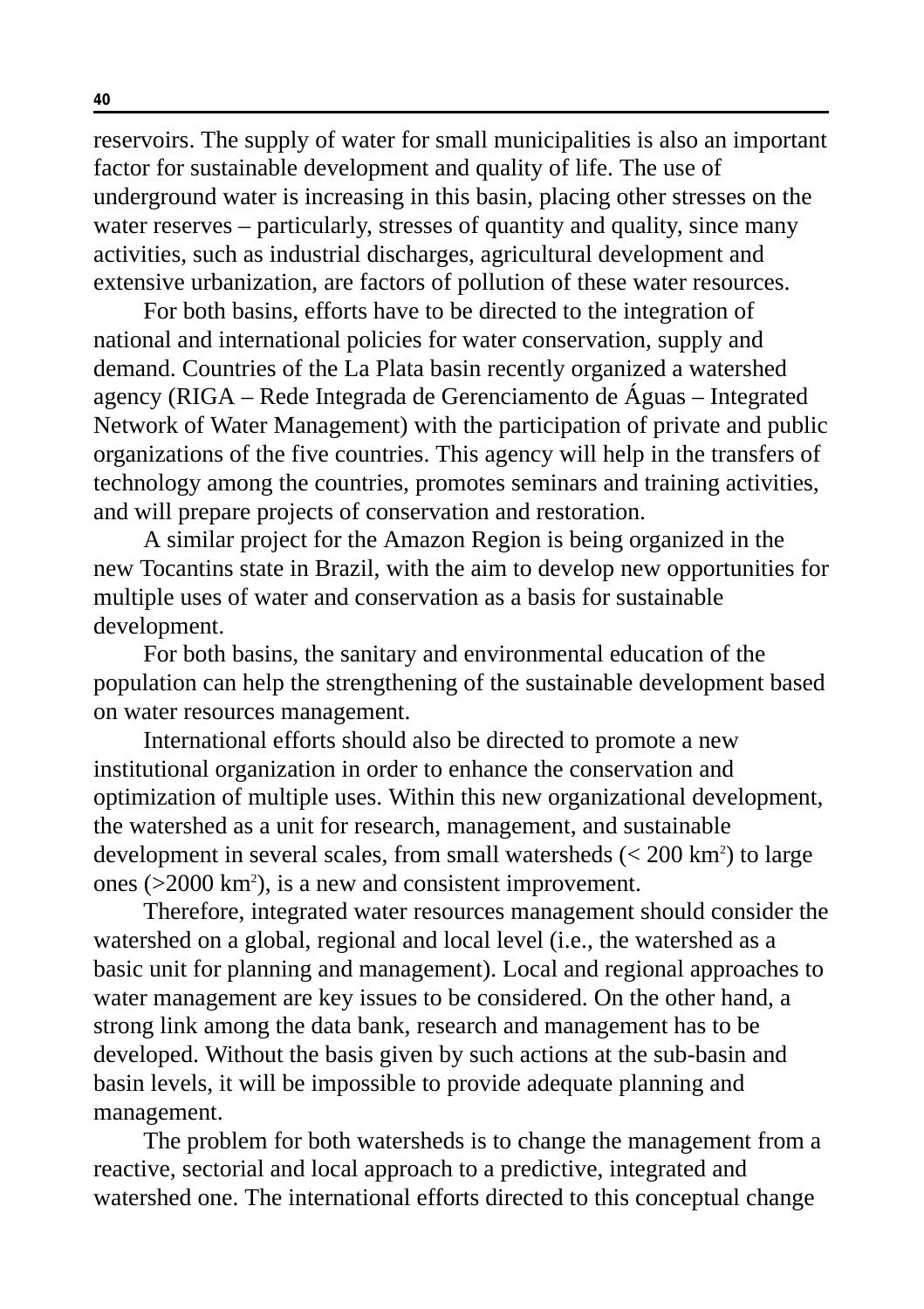can help in this process (Straskraba et al., 1993; Straskraba and Tundisi, 1999).

#### *Acknowledgment*

The authors acknowledge the support of CNPq (Process number 680277/01-3) and FAPESP (0612/91-5) and the continuing support of INVESTCO (Grupo Rede) for the UHE - Luiz Eduardo Magalhaes project in Tocantins.

### **References**

- Agostinho, A.A., J.R. Borghetti, A.E.A.M. Vazoller and L.C. Gomes (1994). "Impacts of the Ichthyofauna on Biological Bases for its Management." *Environmental and Social Dimensions of Reservoir Development and Management in the La Plata River Basin.* UNRCD, Nagoya, Japan, pp. 135–148.
- Agostinho, A. A. and L.C. Gomes (1997). *Reservatório de Segredo. Bases Ecológicas para o Manejo.* COPEL, UEM; NUPELIA, EDUEM, 387 pp.
- Agostinho A.A., E.L. Mirand, L.M. Bini, L.C.S.M. Gomes, Tomaz and H.L. Suzuki (1999). "Patterns of Colonization in Neotropical Reservoirs and Prognose Aging." *Theoretical Reservoir and its Applications.* International Institute of Ecology, Brazilian Academy of Science, Backhuys Publishers, pp. 227–265.
- Ayres, M.J., A.R. Alves, H.L. Queiroz, M. Marmontel, E. Moura, D.M. Lima, A. Azevedo, M. Reis, P. Santos, R. Silveira and D. Masterson (1999). "Mamirauá: The Conservation of Biodiveristy in an Amazonian Flooded Forest." In Padock, C., J.M. Ayres, M.P. Vazques and A. Henderson, *Advances in Economic Botany,* vol. 13. Series editor C.M. Peters. The New York Botanical Garden Press, pp. 203– 216.
- Barbosa, F.A.R., J. Pasisák, E.L.G. Espíndola, G. Borics and O. Rocha (1999). "The Cascading Reservoir Continuum." In Straskraba, M. (ed.), *Theoretical Reservoir and its Applications.* International Institute of Ecology, Brazilian Academy of Science, Backhuys Publishers, pp. 425–438.
- Barthem, R.B (1999). "Várzea Fisheries in the Middle Rio Solimões." In Padoch, C., M.J. Ayres, M.P. Vazques and A. Handerson, *Várzea: Diversity, Development and Conservation of Amazonia's Whitewater*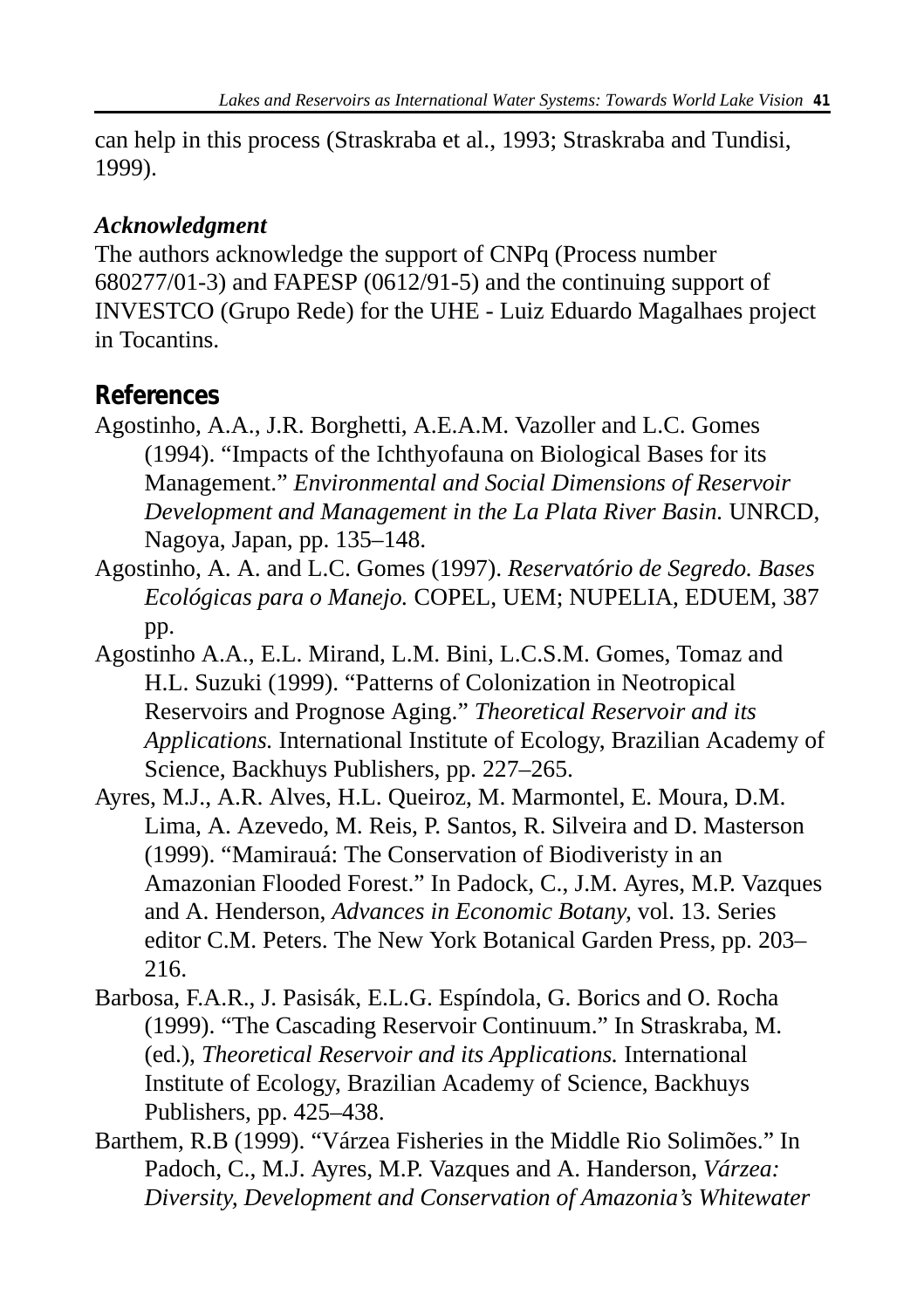*Floodplains. Advance In Economic Botany,* vol. B. Series editor C.M. Peters. The New York Botanical Garden Press, pp. 7–27.

- Bonetto, A.A. (1994). "Austral Rivers of South America." In Margalef, R. (ed.), *Limnology Now: A Paradigm of Planetary Problems.* Elsevier Science, pp. 425–472.
- Braga, B., O.I. Rocha and J.G. Tundisi (1998). "Dams and the Environment: The Brazilian Experience." In Braga, B. (ed.), *Intern. Journ. Water Res.* 14:2: *Development. Special Water Management in Brazil.*
- Gouding, M. (1999). "Introduction: Fish and Fisheries." In Padoch, C., J.M. Ayres, M.P. Vazques and A. Henderson, *Advances in Economic Botany,* vol. 13. Series editor C.M. Peters. The New York Botanical Garden Press, pp. 3–6
- Guntzel, A. M. (2000). *Variações Espaço-temporais da Comunidade Zooplanctônica nos Reservetórios do Médio e Baixo Rio Tietê/Paraná.* SP. Teses de Doutorado. UFSCar. 445 pp.
- Henry, R.(1993). "Thermal Regime and Stability of Jurumirim Reservoir (Paranapanema River, Sao Paulo, Brazil)." *Int. Revue. Ges. Hidrobiol.* 78(4):501–511.
- Junk, W.J. and N. Mello (1987). "Impactos Ecologicos das Represas Hidroelétricas na Bacia Amazonica Brasileira." *Tumbingen Geographische Studien,* 95:375–387.
- Junk, W., J.J. Ohly, M.T.F. Piedade and M.G.M. Soares (2000). *The Central Amazon Floodplain: Actual Use and Options for a Sustainable Management.* Backhuys Publishers, 584 pp.
- Kohlhepp, G. (2000). "Introduction." In Junk, W.J., J.J. Ohly, M.T.F. Piedade and M.G.M. Soares, *The Central Amazon Floodplain: Actual Use and Options for a Sustainable Management.* Backhuys Publishers, pp. 2–4.
- Lima-Ayres, D. (1994). "A Implantação de Uma Unidade de Conservação em área de Várzea: A Experiência de Mamirauá." In M.A D'Incao and I.M. da Silveira, *Organizers Anosomia e a Crise da Modernização.* Moen E. Joelch, Pará-Belem.
- Matvienko, B. and J.G. Tundisi (1996). "Biogenic Gases and Decay of Organic Matter." *Int. Workshop on Greenhouse Gas Emissions from Hydroelectric.* Eletrobrás, R.J., pp. 1–6.
- Merret, S. (1997). *Introduction to the Economics of Water Resources: An International Perspective.* UCL Press, 211 pp.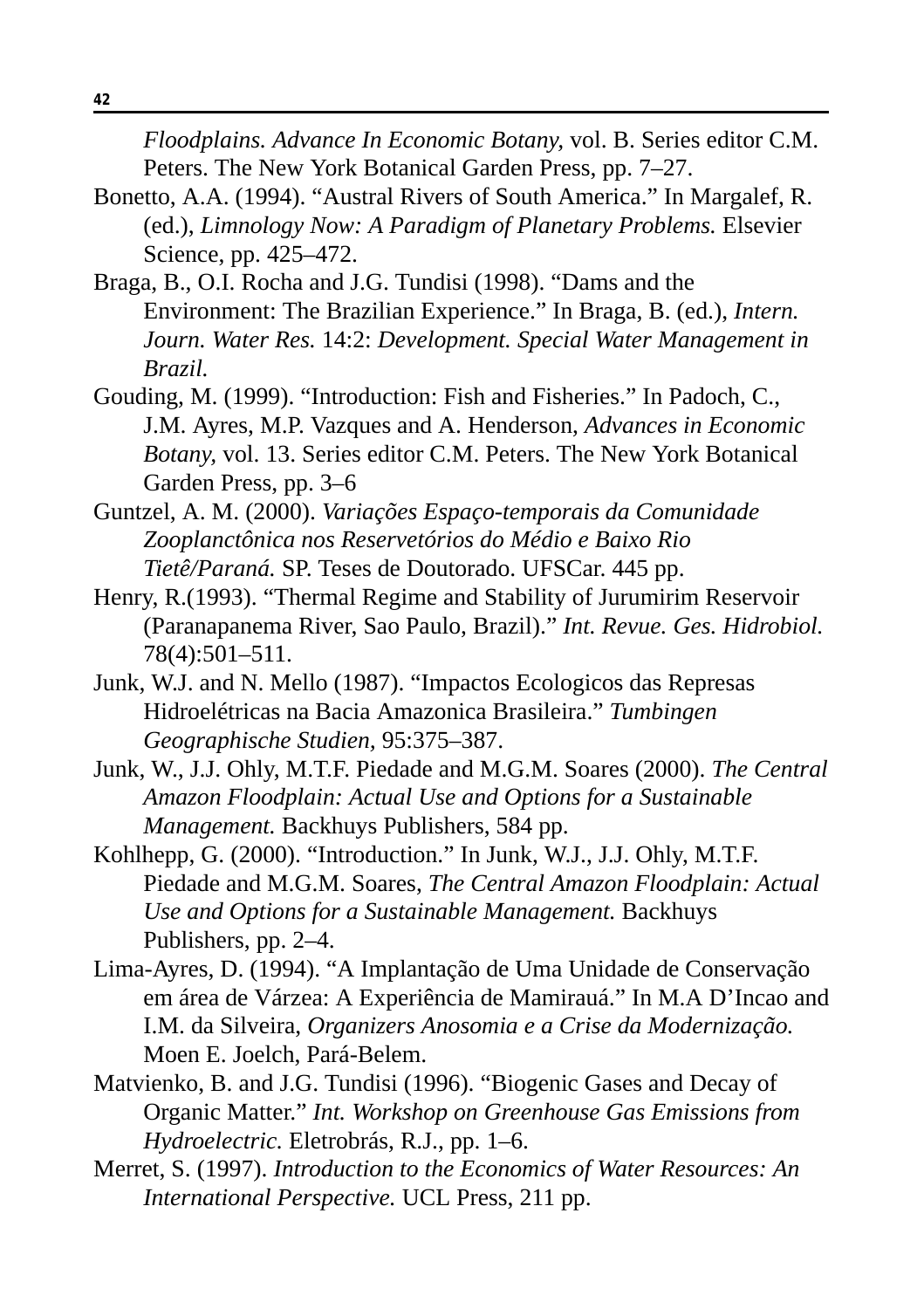- Padoch C., J.M. Ayres, M. Pinedo Vasquez and A. Henderson (1999). *Varzea. Diversity, Development and Conservation of Amazonia's White Water Floodplains. Advances in Economic Botany,* vol. 13. Series editor Charles M. Peters. The New York Botanical Garden Press, 407 pp.
- Petrere, M., Jr. (1992). "Pesca na Amazonia." Secretaria de Estado de Ciência, Tecnologia e Meio Ambiente. SIMDAAMAZÔNIA. Belém. PRODEPA, pp. 72–78.
- Ronderos, R. (1994). "Water Quality and Waterborne Diseases in the La Plata River Basin." In UNCRD (ed.), *Environmental and Social Dimensions of Reservoir Development and Management in the La Plata River Basin,* pp. 67–73.
- Roosevelt, A.C. (1999). "Twelve Thousand Years of Human Environment Interaction in the Amazon Floodplain." In Padoch et al. (eds.), *Varzea: Diversity, Development and Conservation of Amazonia's Whitewater Floodplains. Advances in Economic Botany,* vol. 13. Series editor Charles M. Peters. The New York Botanical Garden Press, pp. 371– 392.
- Sternberg, H.O.R. (1998). *A água e o Homem na Várzea do Careiro.* 2nd ed. Museu Paranaense Emílio Goeldi, Belém, 330 pp.
- Straskraba, M., J.G. Tundisi and A. Duncan (eds.) (1993). *Comparative Reservoir Limnology and Water Quality Management.* Dordrecht: Kluwer Academics Publisher Group, 297 pp.
- Straskraba M. and J.G. Tundisi (1999). *Reservoir Water Quality Management: Guidelines of Lake Management,* vol. 9. International Lake Environmental Committee, Japan Kusatsu, 227 pp.
- Tundisi J.G. (1990a). "Key Factors of Reservoir Functioning and Geographic Aspects of Reservoir Limnology: Chairman's Overview." *Arch. Hydrobiol./Beih. Ergbn. Limnol.* 33: pp. 645–646.

Tundisi J.G. (1990b). "Perspectives for Ecological Modelling of Tropical and Subtropical Reservoirs in South America." *Ecol. Modell.* 52:7–20.

- Tundisi J.G. (1993a). "The Environmental Impact Assessment of Lakes and Reservoirs." In Salánki, J. and V. Istvánovics (eds.), *Limnological Basis of Lake Management. Proceedings of the ILEE UNEP Int. Training Course.* Tihany, Hungary, pp. 38–50.
- Tundisi J.G. (1993b). "Man-Made Lakes. Theoretical Basis for Reservoir Management." *Verh. Internat. Vercin. Limnol.* 25:1153–1156.

Tundisi, J.G. (1994a). "Regional Approaches to River Basin Management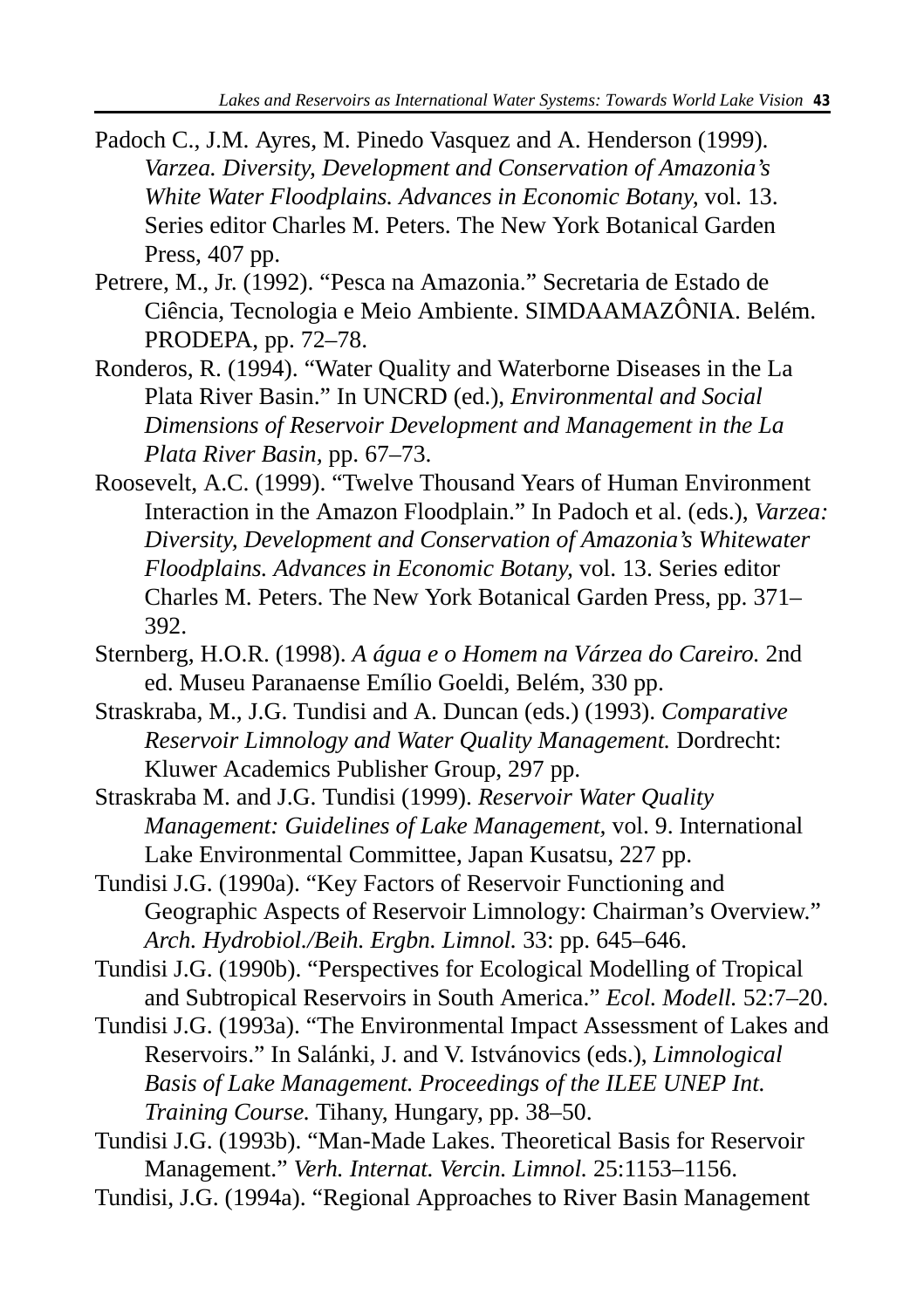in La Plata: An Overview." In UNCRD (ed.), *Environmental and Social Dimensions of Reservoir Development and Management in the La Plata River Basin.* Nagoya, Japan, pp. 1–6.

- Tundisi, J.G. (1994b). "Tropical South America: Present and Perspectives. In Margalef, R. (ed.), *Limnology Now: A Paradigm of Planetary Problems.* Amsterdam, Elsevier, pp. 353–424.
- Tundisi, J.G. (2001). *The Design of New Reservoirs: A Challenge for Scientists and Engineers.* Revista Brasileira de Biologia (in press).
- Tundisi J.G., T. Matsumura-Tundisi and O. Rocha (1999). "Theoretical Basis for Reservoir Management." In Tundisi J.G. and M. Straskraba (eds.), *Theoretical Reservoir and its Applications.* International Institute of Ecology, Brazilian Academy of Science, Backhuys Publishers, pp. 505–528.
- UNCRD (1994). *Environmental and Social Dimensions of Reservoir Development and Management in the La Plata River Basin.* United Nations Centre for Regional Development, Nagoya. Japan, 158 pp.
- Vieira, R.S. (2000). "Legislation and the Use of the Amazonian Floodplains." In Junk W.J., J.J. Ohly, M.T.F. Piedade and M.G.M. Soares, *The Central Amazonian Floodplains: Actual Use and Options for Sustainable Development.* Backhuys Publishers, pp. 505–523.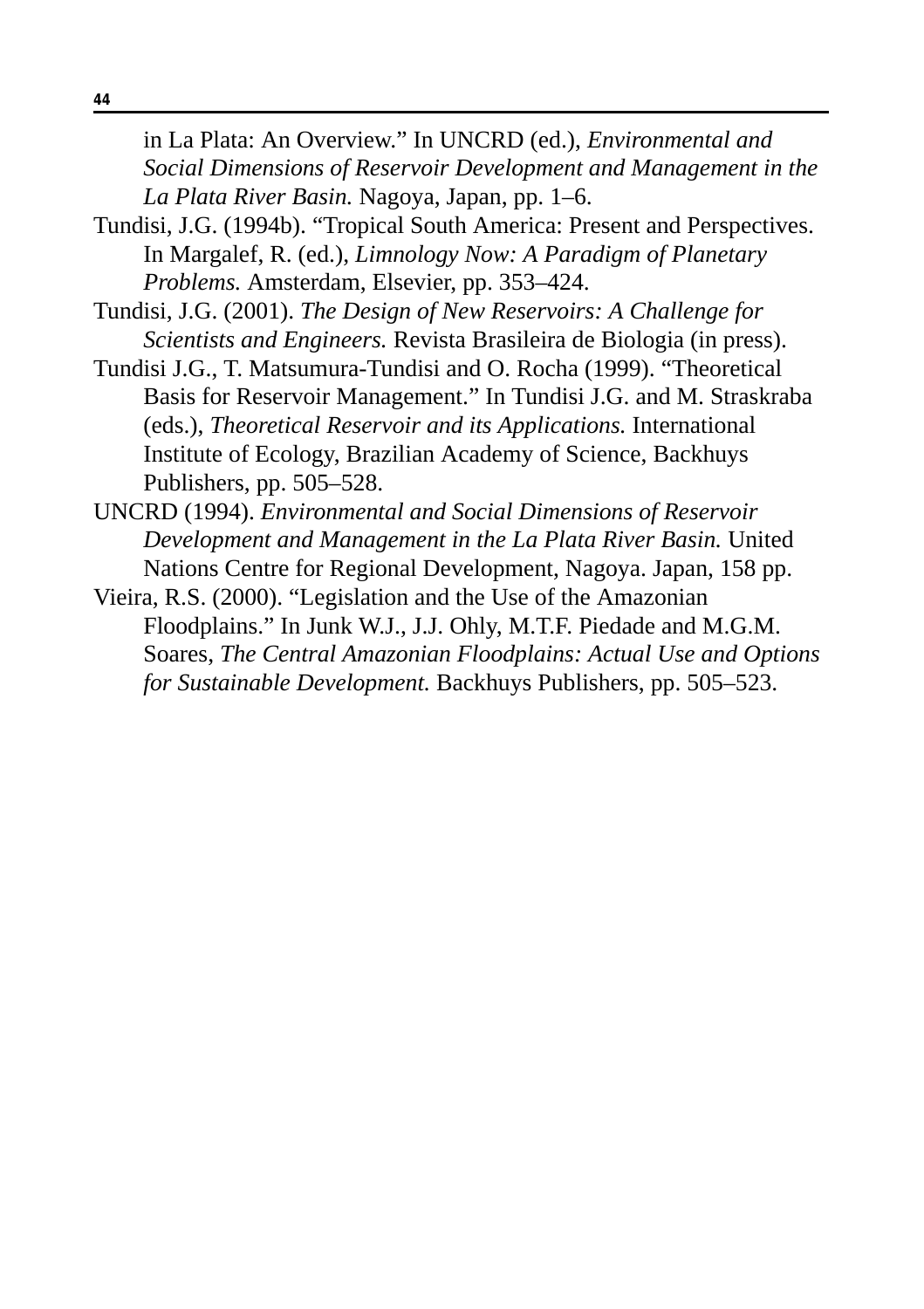# *The Caspian as an International Water System*

Prof. Genady N. Golubev, Moscow State University

#### **Introduction**

The Caspian – the largest lake and biggest closed river basin in the world, an unusual ecosystem with very specific oscillations of the water level, and home to rare and valuable species of fish, including those that produce caviar – was, until recent times, a relatively remote region. In spite of its relative remoteness, however, the Caspian (the lake and the basin) has always been an international system. Situated mostly along the frontiers of Europe and Asia, it is the realm of the border area between two great civilizations, Christian and Muslim – a zone of not only cultural interface, but also occasional and vigorous conflicts.

During the past 100 to 150 years, a number of oilfields have been found and developed in the region, beginning from the area near the city of Baku. This region was once the most important oil producer in the world, and it was from here that the first pipeline towards Western Europe was built. Many well-known names, including Nobel and Rothschild, made fortunes in Baku. Nevertheless, the region remained relatively remote and isolated. And because the shores of the lake and most of the basin were within the borders of only two countries, the Soviet Union and Iran, the Caspian political system was relatively simple and uneventful.

About 10 years ago, however, the situation changed. Political developments associated with the collapse of the Soviet Union have created possibilities for the evolution of a new system for the Caspian lake and its basin. Currently, the Caspian shores extend through five countries rather than just two: the Russian Federation, Kazakhstan, Turkmenistan, Iran, and Azerbaijan. Within the Russian Federation, the Caspian extends through the Dagestan Autonomous Republic, Kalmyk Autonomous Republic and Astrakhan Oblast, each with different degrees of autonomy and legal status. Thus, the political system of the Caspian has become very complex.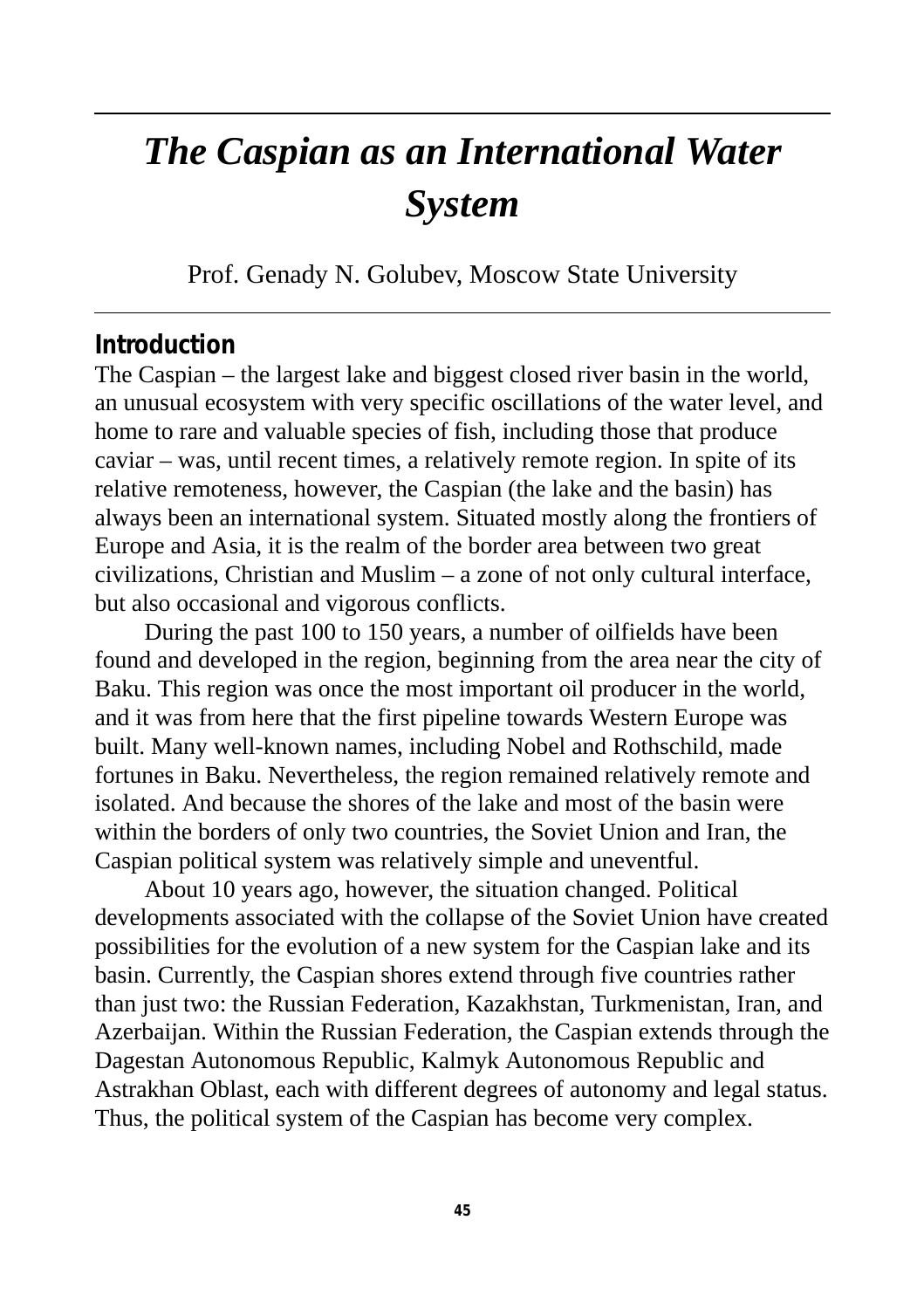

Figure 1. Oil fields, refineries and pipelines in the Caspian region



Figure 2. Gas fields, processing plants and pipelines in the Caspian region

Oil and gas fields abound in the region, and activities related to oil and gas (prospecting, extraction, transportation and processing) have become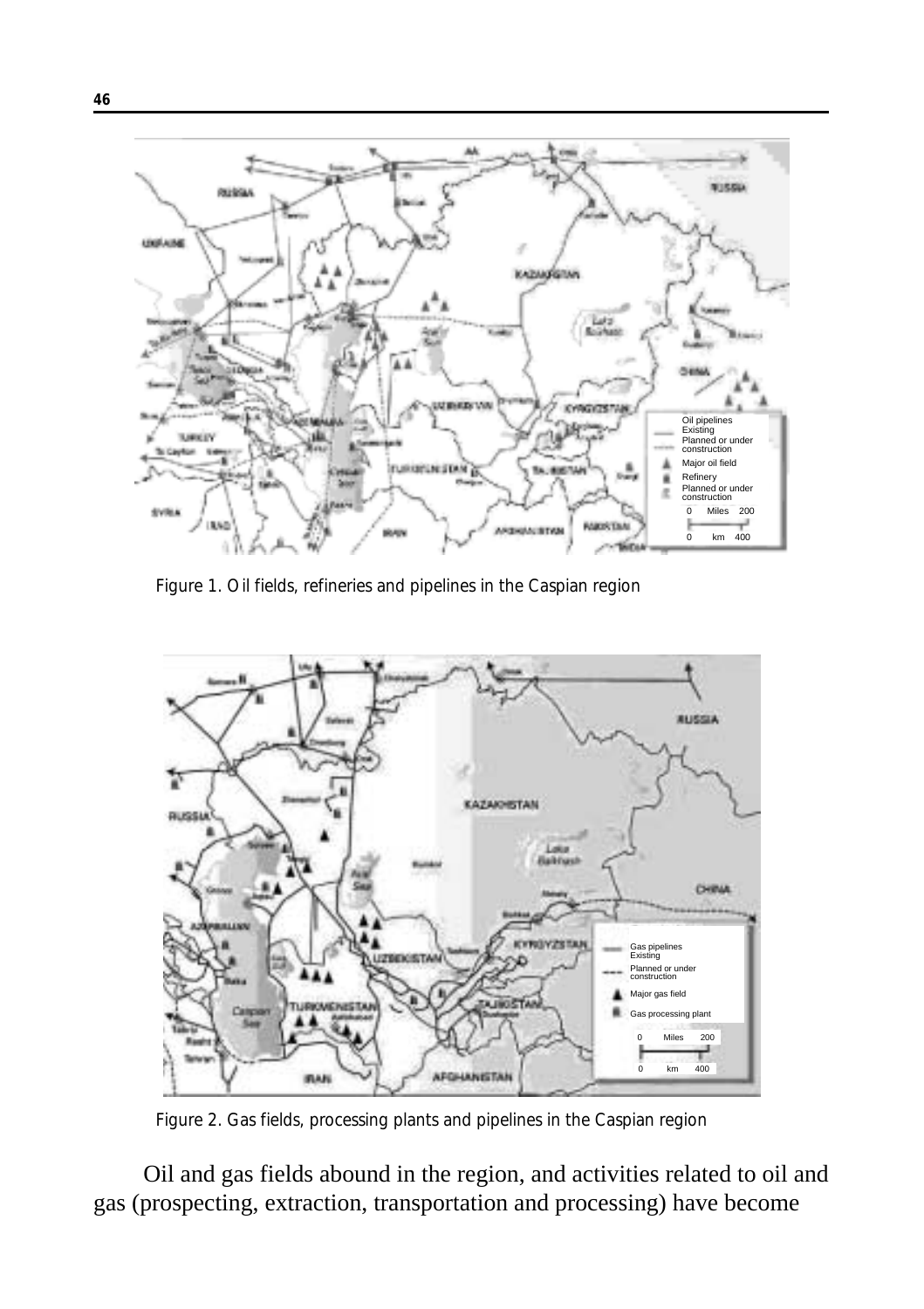the main factors for changes in the region. (See figures 1 and 2.) These activities are the main priority for the Caspian countries (though relatively less so for Russia), with much greater importance than anything else, to the detriment of major environmental issues. The main thrust of national strategies for the region comes from the realization that possession of a piece of the lake's bottom, and with it a probability of access to oil and gas reserves, is a key priority. All of the major transnational oil companies and oil-importing countries, even those far from the Caspian, have an interest, making the problem of the Caspian Sea legal status a very important, pragmatic, but still-unresolved issue.

As a result, the Caspian (both the land and the sea areas) has become a very complex international system, encompassing a web of closely interrelated economic, political and ecological issues. The objective of this paper is to clarify the main international problems of the Caspian system and their principal components. The globalization of geopolitics, economics, ecology, etc. is a fact of life there, and the question of whether or how to divide the sea into the five national pieces, and what to divide (the bottom, the water mass or both) is not a trivial one.

The wide strip of the Caspian basin and the Caspian Sea extends roughly north-south for about 2,700 km, representing a barrier for the great migrations of peoples moving generally from east to west. On the other hand, the general north-south orientation of the Volga River basin as well as of the Caspian Sea contributed to the development of navigation.

Because of its geographic location, the Caspian system has always been international. Historically, states have appeared and disappeared within this transportation network. The Russian expansion south and east commenced in the second half of the sixteenth century, during the rule of Ivan "the Terrible." The strategic geopolitical situation in most of the Caspian region remained relatively calm from the sixteenth to the twentieth centuries. During these five centuries, two countries dominated: Iran kept the south coast and a relatively small strip of land, while Russia possessed the rest of the coastline and extensive adjacent land to the north of the Caspian Sea.

# **Hydrology**

The Caspian is the largest lake in the world, so large that it really deserves the name Caspian Sea. Its morphological parameters strongly depend on the water level, which has fluctuated over time. The area of the Caspian Sea is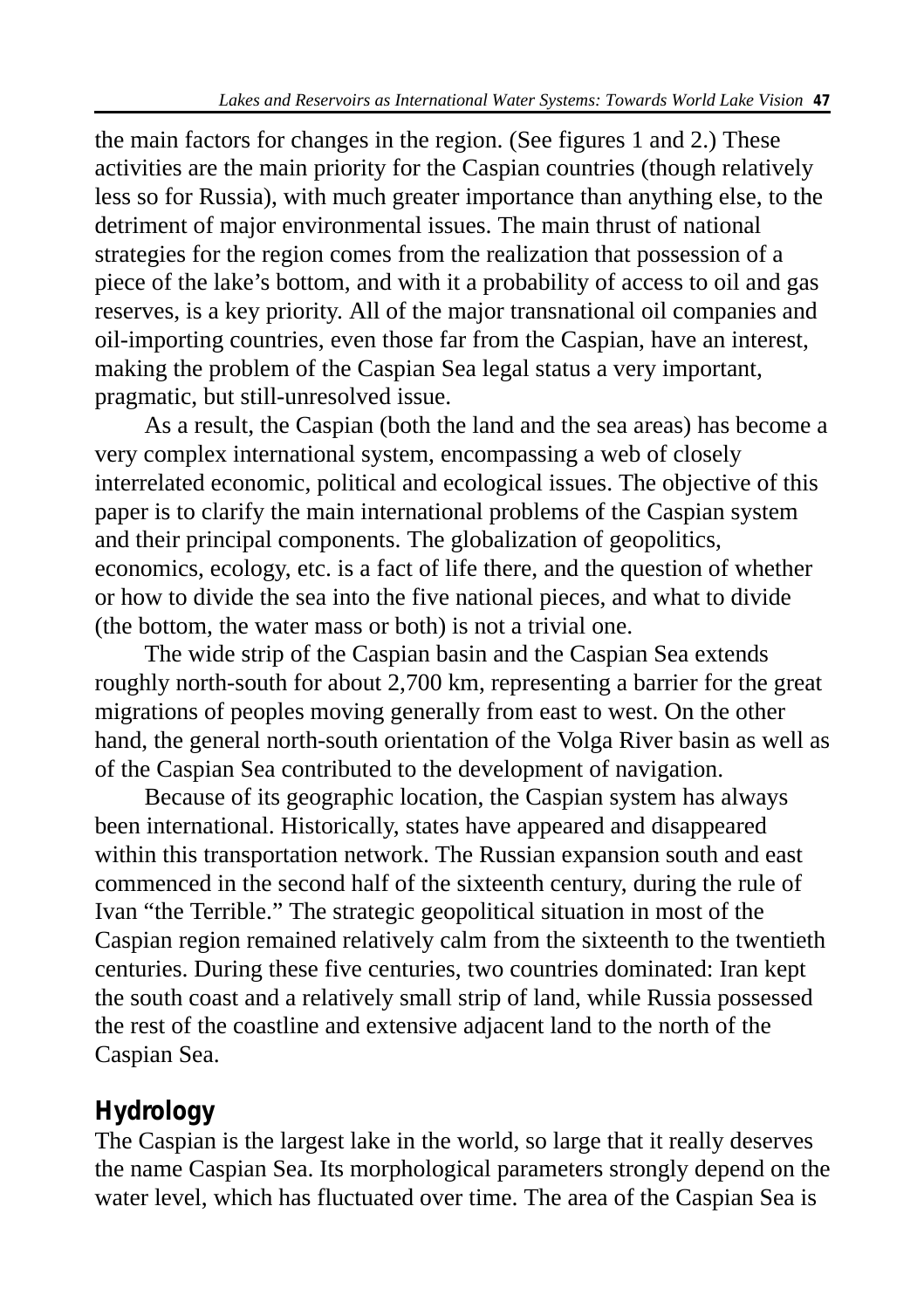about  $400,000 \text{ km}^2$  (all figures are approximate), the length and width are 1,200 and 170–450 km, respectively, and the length of shoreline (including islands) is 7,000 km. The water volume is some 80,000 km<sup>3</sup>, and the average depth is 180 m (with a maximum of 1025 m).

The Caspian Sea consists of three main morphological parts, which are almost equal in area: a very shallow northern part with depth not exceeding 10 m, a middle part with an average depth of 170 m (and maximum depth of 790 m), and a deep southern part with an average depth of 325 m (and a maximum depth of 1025 m).

The Volga is the main tributary of the Caspian Sea. Its watershed area is 1,360 million km2 , and it has in its basin no fewer than 37 reservoirs with the total volume of 200 km<sup>3</sup>. The inflow from the Volga River is the main positive component of the water balance of the Caspian Sea, while evaporation from the sea surface is the main negative component. The largest water flow of the Volga  $(253 \text{ km}^3 \text{ per year})$  is not at its mouth, but at about 600 km north of the delta. At the upper border of the delta, the runoff of the Volga is 243 km3 per year, or about 87 per cent of the total river inflow to the Caspian Sea (Voropaev et al., cit. from I. Zonn, 1999).

Water is a scarce resource in the arid part of the Caspian basin and will play a crucial role in further development of the region. Also, it is important to note that over 40 per cent of the whole of population of Russia lives in the Volga basin, and Moscow is situated there, making the Volga River and the Caspian Sea the traditional "backbone" of Russia. These facts are of very high geopolitical importance.

A distinctive feature of the Caspian Sea is the considerable and sharp oscillations of its water level, which are determined by the water balance of the Sea and the River. Typical oscillations are 1.5 m over 10 years, and 10 m over 1,000 years. Historically, during the past 2,500 years, the water level of the Sea has fluctuated within a range of 14 m, between 20 m and 34 m below the world ocean level (sea level). During the period of instrumental observations, that is since 1837, the water level has been between 25 m and 29 m below sea level, with the average level of –27 m. (See figure 3.)

From the beginning of the twentieth century until 1929, the Caspian water level was relatively stable, fluctuating at around –26.2 m. In 1930– 1941, however, due to hydrometeorological factors (primarily the low flow of the Volga), the water level dropped by 1.8 m. Then, from 1942 to 1977, the water level dropped by an additional 1.3 m, to –29.3 m. Through the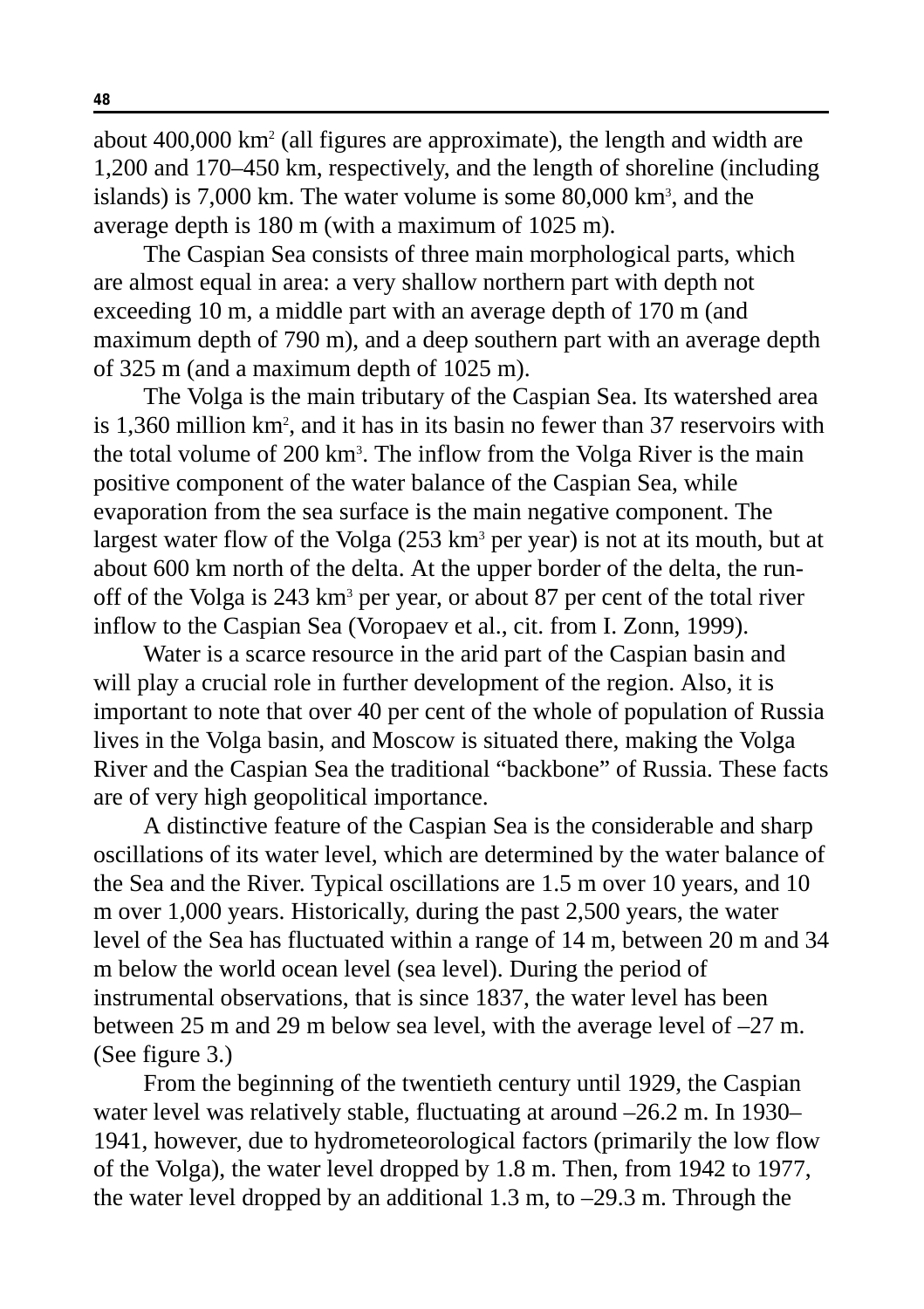

Figure 3. Variations of the water level of the Caspian Sea

next 20 years, until 1997, however, the water level rose, reaching –26.5 m. The rise of water level has since slowed, and the current trend is not yet pronounced.

In the past, human settlements were, as a rule, constructed at relatively high locations in relation to the sea. Human life and economic activities were adjusted to the high-water level, and economic losses from fluctuations were minimal.

The prolonged fall of the Caspian water level in 1930–1977, however, led to the erroneous opinion that the water level would keep falling, due to human activities in the basin such as filling up the water reservoirs and using the water for irrigation. As a result, new projects during that time were geared to the low level of the Caspian Sea. Subsequent rising of the water level, therefore, has created constant or temporary inundations of human settlements, areas of oil and gas operations, roads, power supply lines, piers, etc., causing enormous economic losses in all the five Caspian countries.

Also, in many places around the Caspian, the shore is extremely flat. Storm surges are typical for this kind of shore under the influence of strong winds, with water levels rising by as much as 3 to 4.5 m and penetrating inland for up to 30 to 50 km. Human suffering and economic losses have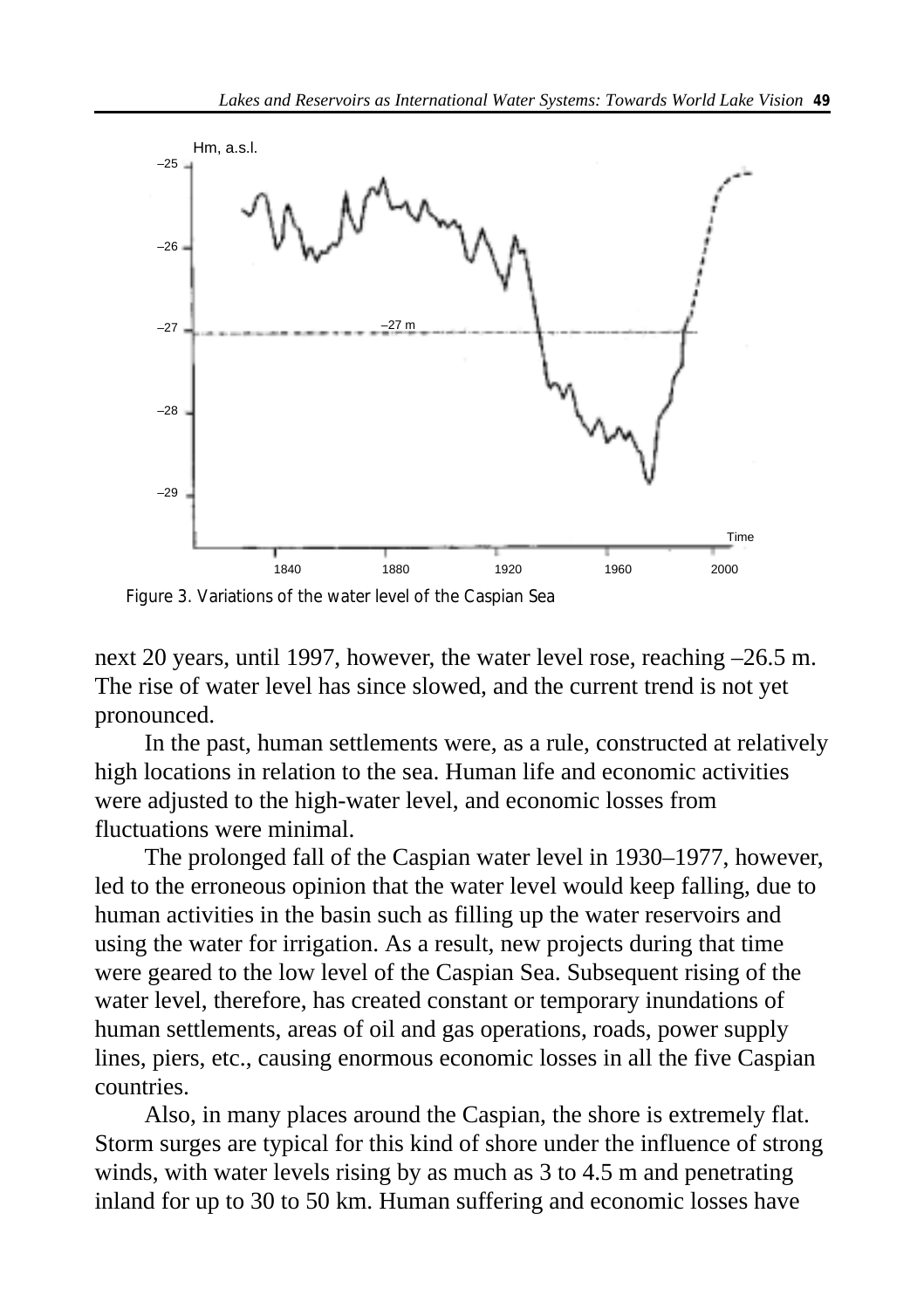been very high due to the superposition of these short-term, catastrophic oscillations on the long-term changes in the water level.

The long-term forecast of the Caspian water level, although very important from an economic point of view, remains an unsolved problem, and chances of solving it are presently remote. An arbitrary water level of –25 m has been chosen in Russia and Kazakhstan as the principal reference level below which the planning and design of new projects is not allowed. It was also decided that no new capital construction will be located below  $-23$  m.

About 90 per cent of the fluctuations of the Caspian water level can be explained by natural factors; only 10 per cent are attributable to anthropogenic factors (Golitsin & Panin, 1988). Water withdrawals from the Volga basin for irrigation and other purposes are about 40 km<sup>3</sup> per year. The role of Russia in this process will keep growing because the Volga River is the main source of water in this arid part of the basin.

#### **Oil and gas**

In 1991, the political map of the Caspian Region changed, when the Russian Federation was proclaimed on 12 June 1991, and Azerbaijan, Kazakhstan and Turkmenistan became independent. On 21 December 1991, these four countries became members of the Commonwealth of Independent States (CIS).

To reach economic independence and prosperity, the Caspian states count on their large reserves of oil and gas. The results of assessments of oil and gas resources in the Caspian region vary greatly (by an order of magnitude or even more). A review of various data on Caspian oil and gas resources was published by Igor Zonn (1999), from whose book most of the information in this paper is taken. The oil resources of the Caspian Sea are estimated at between 2.3 and 34 billion tons, or between 17 and 250 billion barrels. This places the Caspian oil reserves at or near second place in the world (although still far behind the resources of the Gulf region).

In 1995, the Caspian region produced 44 million tons of oil. Drilling and oil production will increase, and it is expected that by 2010 the region may supply about 5 per cent of world oil production. The Caspian countries thus have already begun getting some golden trickles, but the demand needed for impovement of the standard of life still is much larger than the supply.

It should be noted that these data on oil are approximate; they are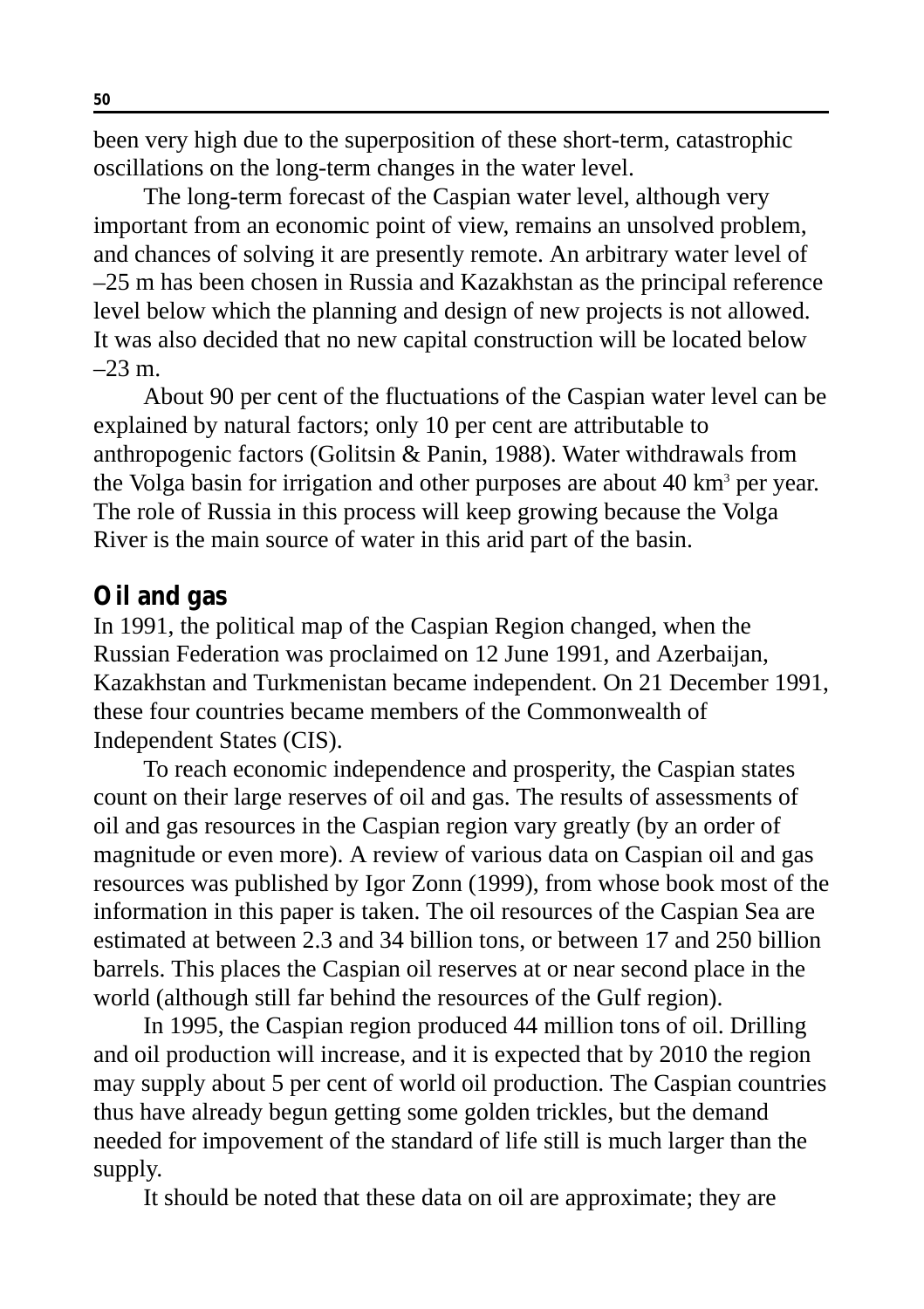taken from different sources, and may be distorted to serve the political and economic interests of the states-owners of the oil (and gas) resources. As Zonn (1999) observes, "today, some leaders of the Caspian countries, in order to increase their personal political weight and the prestige of the states they are leading, and thereby to attract foreign capital, and also being led by the geopolitical ambitions, may knowingly set too-high figures of the hydrocarbon resources."

Natural gas is a promising source of energy and chemical industry. The main gas fields in the Caspian region are in Turkmenistan and Kazakhstan. At the beginning of 1997, the approximate proven reserves of natural gas were 3 trillion  $(10^{12})$  m<sup>3</sup> in Turkmenistan, 2 trillion m<sup>3</sup> in Kazakhstan and 1 trillion  $m<sup>3</sup>$  in Azerbaijan. The forecast of gas reserves in Turkmenistan is between 8 and 23 trillion  $m^3$ , while that for Iran is 21–23 trillion  $m<sup>3</sup>$  – that is, over 14 per cent of the world reserves of natural gas. The total in Russia is over 50 trillion  $m^3$ , but only a part of it is in the Caspian region. (All the figures should be taken with caution.)

Russia, Iran and Turkmenistan are the leading countries in the gas reserves of the world. Together, they have over 50 per cent of gas resources. The Caspian region, therefore, is becoming a very important area globally, from a geopolitical point of view, due to the high environmental quality and enormous resources of gas as a source of clean energy supply.

## **The infrastructure**

Oil and gas generally are not utilized at the place of extraction. The dispersed distribution of resources from the oil and gas fields in the Caspian region thus requires a sophisticated network of pipelines. This network becomes even more complicated because of such large and important obstacles as the Caspian and Black Seas, Volga and other major rivers, and other main features of topography.

No less important are political interests. It would be correct to say that the final decision on a new pipeline is based, first of all, on international political interests, and only then, to some extent, on economic and environmental considerations.

The three principal directions for the transport of Caspian oil (and gas) are to the west, south and east. The most important pipelines of the western route (in use or planned) take oil to the Black and Mediterranean Seas. The southern route envisages pipeline(s) from Turkmenistan through Iranian territory to Pakistan, with use of oil on the way, and possible extension to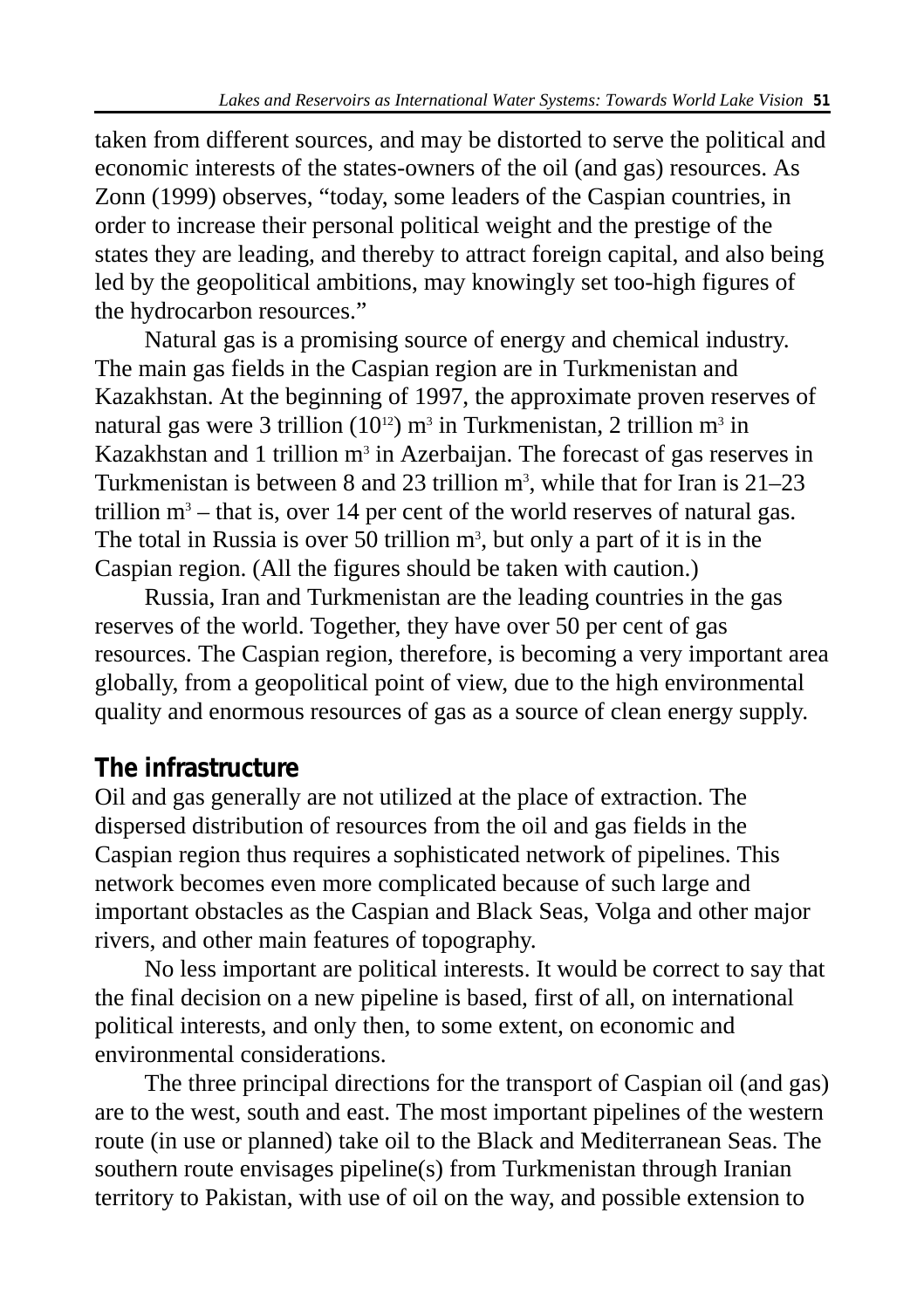the Arabian Sea. Total length would be 1,700 km. Options for the eastern pipeline routes are mainly for China, with a main line of 2,600 km; getting oil to the main consumers inside China would require extensions with a total length of 8,000 km. There are many other suggestions and projects for pipelines, since great resources of oil and gas necessitate large pipelines and pipeline networks.

More comprehensive development of various transportation networks is on the agenda for the Caspian region. There are projects to develop existing segments of railways by connecting them, thus creating large and modern networks. The main directions would be east-west and north-south. The former is the TransAsian Railway (TAR). Connection portions have already been built, thus facilitating travel between Russia, China, Turkey, Pakistan and Western Europe. In total, the TAR uses a network of about 11,000 km of national railways. Its main trunk is Istanbul-Teheran-Meshkhed-Serahs-Chardjou-Tashkent-Almaty-Urumchi-Beijing.

The North-South routes, such as Kushka (Turkmenistan)-Gerat (Afghanistan)-Kandahar (Afghanistan)-Karachi (Pakistan) and Termez-Karachi are of about 1,100 km each. They are under a preliminary intergovernmental agreement for design and construction. About 60 per cent of the north-south portion can already be exploited for transcontinental use. The importance of the new railways system around the Caspian Sea, together with its connecting routes, cannot be overestimated.

The sea routes, together with ports, navigation facilities, etc., are other positive aspects of transportation networks developments. It is planned to build a TransCaspian ferry system to connect the main ports of the Caspian Sea. Some additional ports are being built, such as Olia (near Astrakhan), Lagan, Aktau, etc. – one step in economic development causes more steps.

The infrastructure of the Volga-Caspian system is becoming ever-more complex. Moreover, the natural and man-made parts of the system have a growing number of the crosscutting nods. The state of the system is the result of human activities on the Caspian Sea and its shores, and on the watersheds of its tributaries. The interaction of all these factors and processes leads to a permanently changing (but deteriorating) environment.

## **Pollution**

The main sources of pollution in the system are oil and its products. On average, oil losses in the process of its extraction, transportation and usage are up to 2 per cent of the total volume. One gram of oil and oil products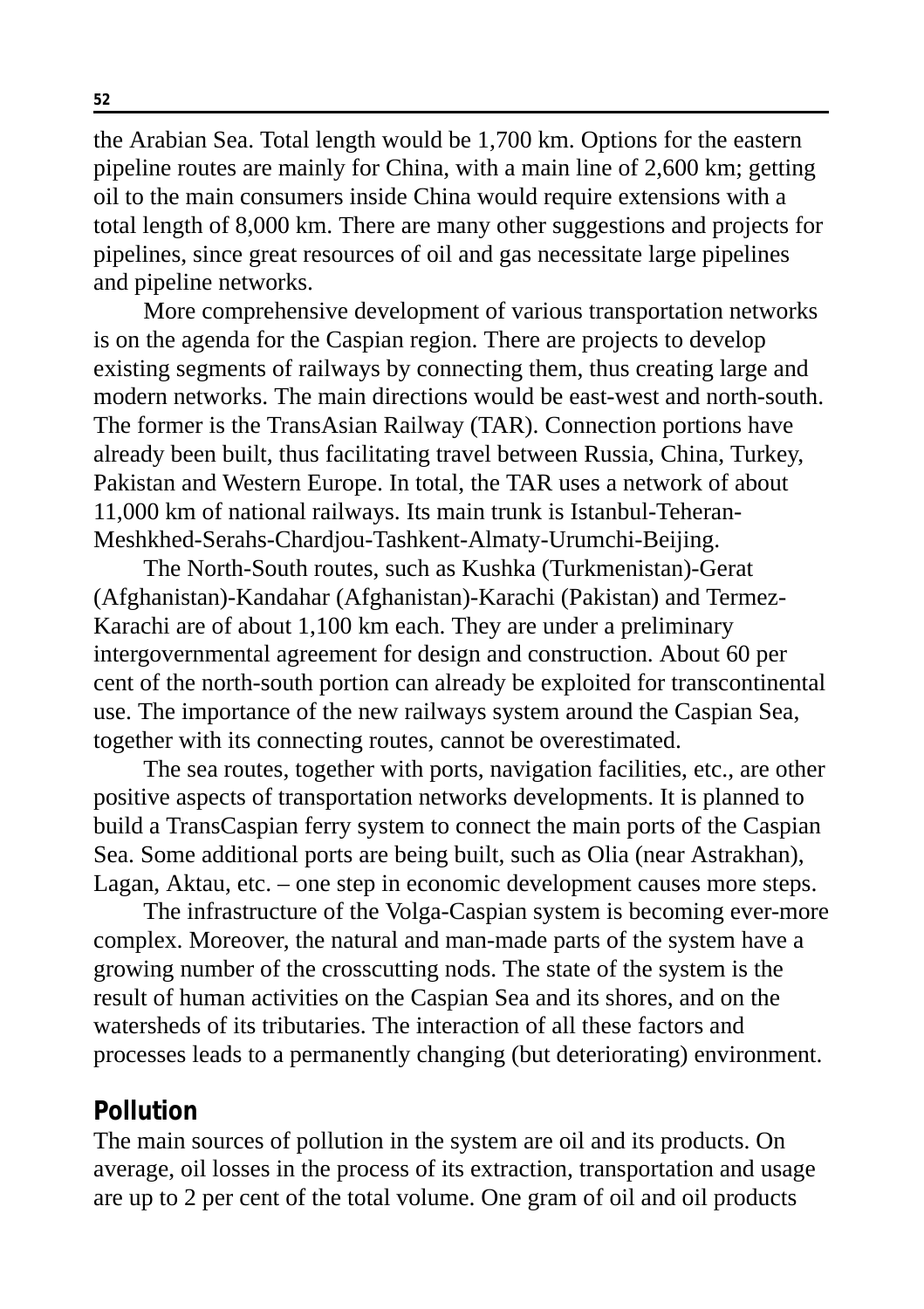can make 20 tons of water unusable.

Further, the Volga River can be regarded as the main conduit of the sewage waters of Russia. In 1998, the volume of polluted water in the Volga basin was 39 per cent of the total sewage run-off formed on the territory of Russia (State Report, 2000). In the Caspian basin, there are some 200 large cities with a total population of approximately 10 million people; these make considerable contribution to the pollution problem. The principal oil fields are also the spots of the highest pollution. On the coast, a number of industrial (mostly petrochemical) centers have been created, with pollutants from them being among the main factors of the critical state of the environment.

The water reservoirs in the Volga basin accumulate a good part of the pollutants. Pollution in the Northern Caspian is determined by run-off of the Volga and Ural Rivers, and the largest Kazakh oil fields. In the Southern Caspian, pollution is associated with the industrial area (mostly petrochemical) around Baku, oil extraction from the sea bottom, and polluted run-off of the Kura River. With further development of the oil industry, sooner or later the Caspian regions will suffer environmental catastrophe unless an agreement is reached on coordinated actions by the Caspian countries.

## **Unique fisheries**

The Caspian ecological system is very rich and very specific; it is, in fact, a piece of world heritage. Unique among the components of the system are a few species of sturgeon, which account for up to 90 per cent of the total world catch of these fishes and produce most of the world's caviar.

Due to human activities in the basin and lake – such as hydraulic engineering projects, extraction of oil, development of the petrochemical industry, expansion of irrigation, growth of the water supply systems, etc. – degradation of the aquatic ecosystems has occurred in practically all parts of the Caspian system. Fishery resources are steadily falling. Between 1978 and 1994, for example, the estimated number of the adult sturgeons in the Caspian Sea decreased from 142 million to 43.5 million individuals.

Following the collapse of the Soviet Union, in addition to the factors mentioned above, numerous kinds of illegal fishing and poaching have developed. The annual legal sturgeon catch from the Caspian Sea shrunk from 10,620 tons in 1992 to 5,190 tons in 1994 (Zonn, 1999). Deterioration of the Caspian ecosystem is continuing, and at least four species of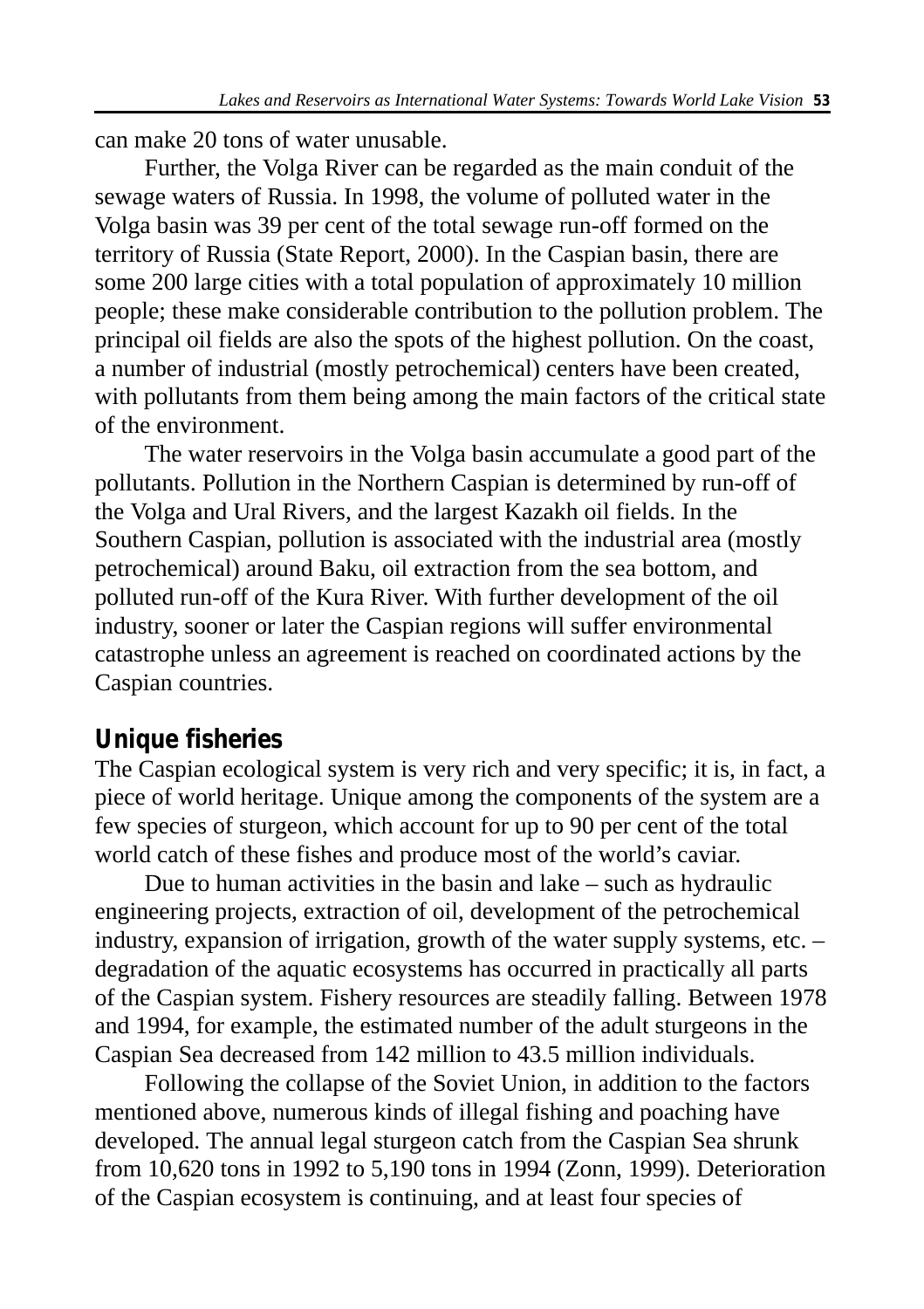sturgeon (*Aktinopterigii*) are under the threat of extinction. This would be the great loss; in the long run, the loss of fisheries resources probably would be larger than losses due to the depletion of oil. Coordinated actions among the Caspian countries should be developed to cope with trade-offs among the different priorities for the system.

# **Legal status**

The uniqueness of the Caspian Sea system and its basin necessitate a special approach to its legal status. The Caspian countries have spent considerable diplomatic efforts and administrative actions to achieve the most convenient solutions for themselves. De facto, the sea has been divided. However, there is need for an agreement that would fix the situation de jure. It may be a long process, but it would lay the foundation of the future cooperation among the Caspian countries to be based on a consensus approach.

# **Tragedy of the commons**

The Caspian situation is typical of the "Tragedy of the Commons," according to the well-known definition of Garrett Hardin. A solution cannot be found that would be "best for everybody" as the sum of the available resources is less than the total of demand. On the other hand, if the system continues without proper control, it will eventually collapse.

The solution is to achieve trade-offs among the different parties, distinct sectors of the economy, and diverse environmental issues. Only by giving up something can one get something else in exchange. The problems of an intricate system will involve complicated solutions.

# **References**

- Golitsin, G.S. and G.N. Panin (1988). "Present Changes of the Water Level of the Caspian Sea" (in Russian). *Meteorology and Hydrology,* No. 16.
- State Report on "State of Environment in the Russian Federation in 1998" (2000) (in Russian). Moscow, 498 pp.
- Zonn, I.S. (1999). *The Caspian: Myths and Realities* (in Russian). Moscow, 468 pp.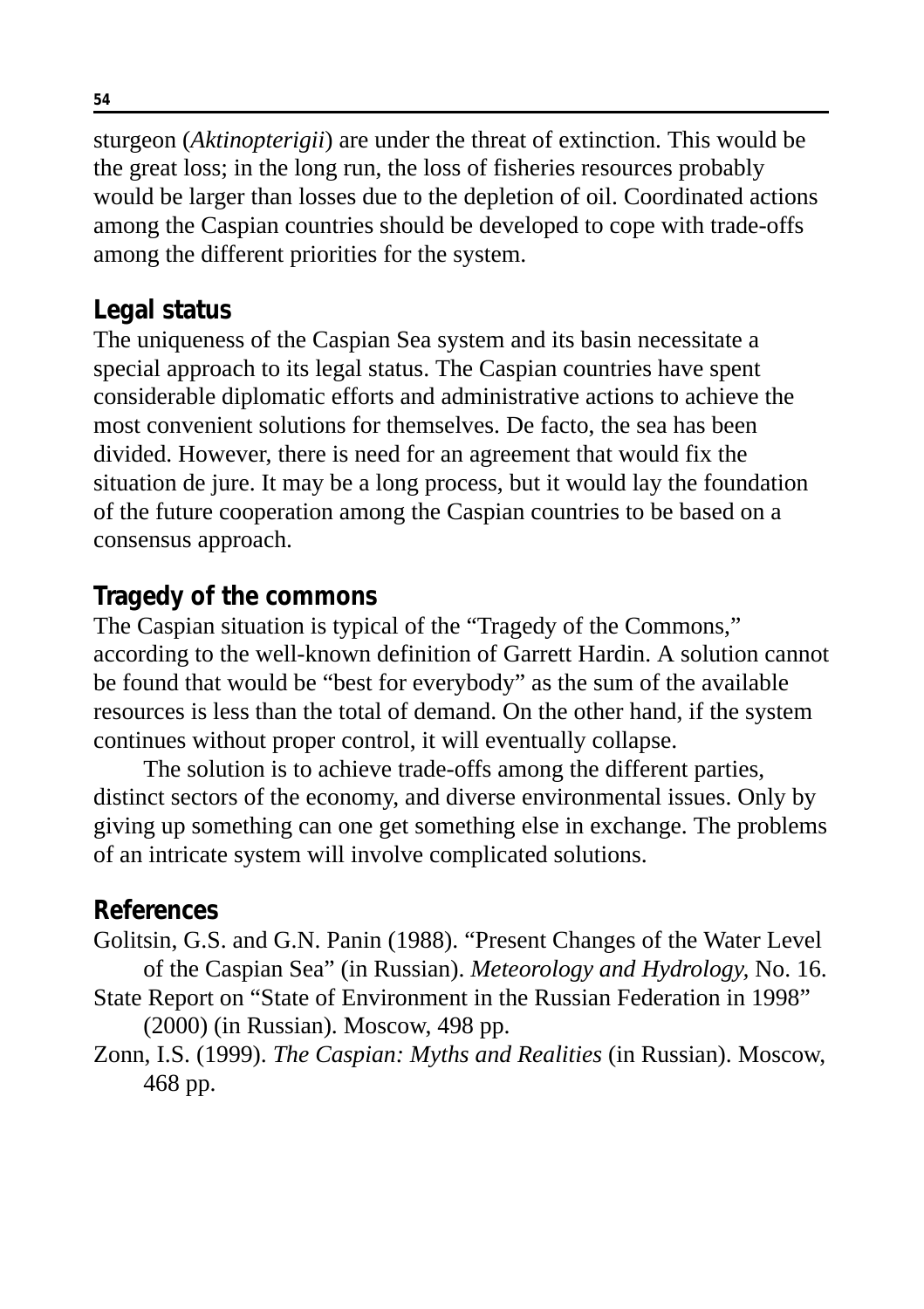# *River Danube: Needs for Integrated River Basin Management*

Dr. Libor Jansky, United Nations University

#### **History and general situation of the Danube basin**

The Danube River has been an important means of military transportation for nearly 2,000 years. In the third century, it was the northern border of the Roman Empire, and Roman soldiers no doubt used the river. Later, the Goths, Slavs, Huns and other Germanic tribes used the Danube to cross into the Roman Empire. The Danube was also used to gain access to Constantinople. The Crusaders used the Danube to travel faster on their quest to regain the "Holy Land," and towards the end of the Middle Ages, the Ottoman Turks used it for easier advancement into western and central Europe.

Both the commercial and military value of the Danube are still recognized today, and many treaties have been signed to try to keep any country from having too much control of it. In the early part of the 19th century, the Danube served as a link between the industrial area of Germany and the farmland of the Balkans. At this time, the Ottoman Empire was weakening, but the Russian Empire was near the height of its power. Austria and other powerful European nations recognized this threat to the area and acted to prevent Russia from gaining the Danube delta.

Running a length of 2,780 km, the Danube is the second-largest (after the Volga river in Russia) and most important European river. It flows along or through 10 countries (Germany, Austria, Slovakia, Hungary, Croatia, Federal Republic of Yugoslavia, Bulgaria, Romania, Moldova and Ukraine), making it the most international river in the world. (See figure 1.) Its entire catchment area of 817,000 km2 includes large parts or the entire territory of 13 states (the 10 already mentioned as well as the Czech Republic, Slovenia and Bosnia-Herzegovina) and small portions of another 5 states (Switzerland, Italy, Poland, Albania and the Former Yugoslav Republic of Macedonia).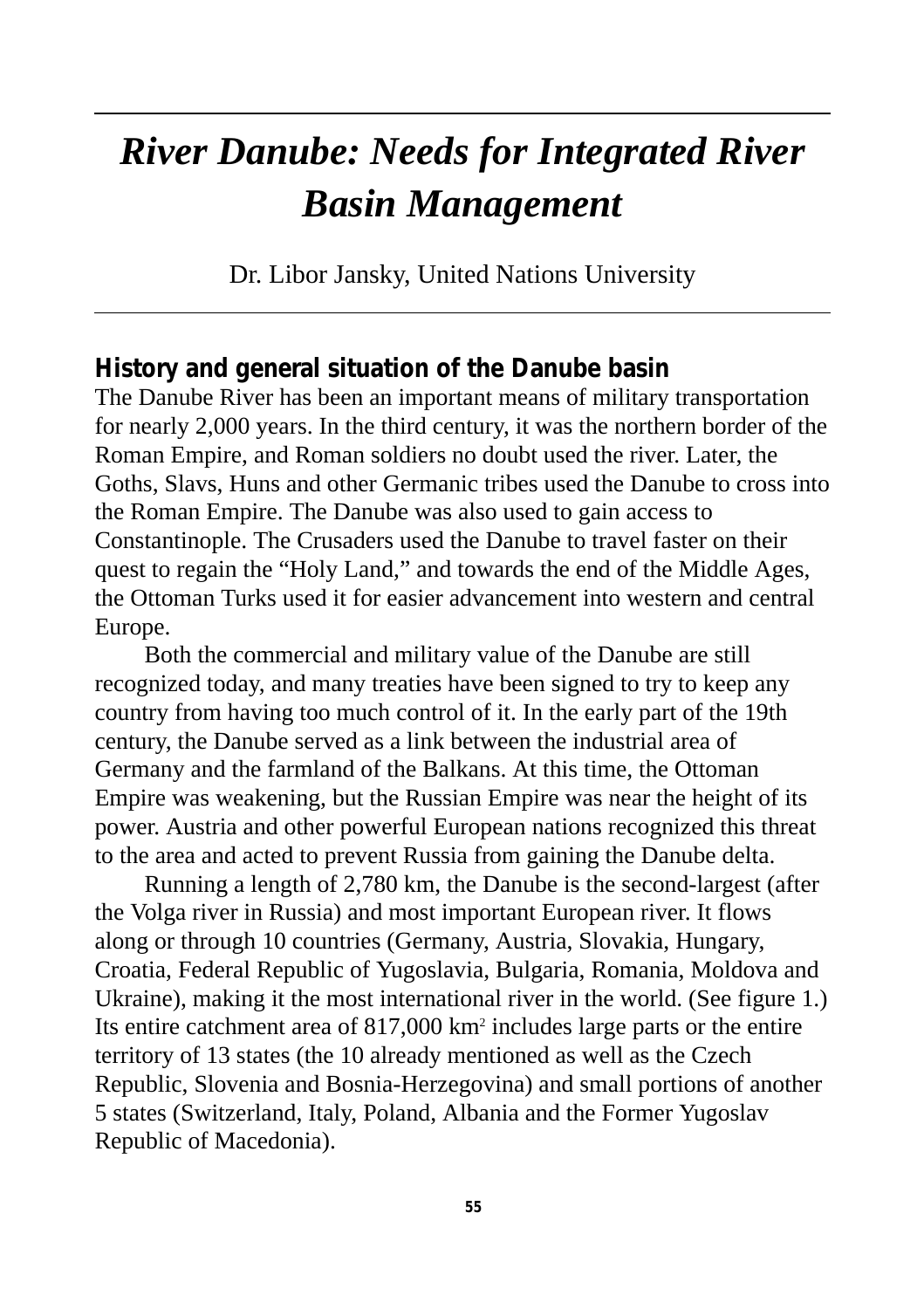

Danube Pollution Reduction Programme, United Nations Development Programme, Global Environmental Facility, ICPDR - Programme Coordination Unit (Vienna). Produced by Zinke Environment Consulting for Central and Eastern Europe, Vienna 1999 (cartography U. Schwarz).

#### Figure 1. Map of the Danube River basin

The Danube has some 300 tributaries, of which 30 are navigable, and some are of transboundary character. Most of the Danube and its tributaries have been developed by tens of thousands of reservoirs, locks and dams. These artificial lakes and other river works undertaken over the past several decades have significantly altered the natural flow and sedimentation regime of the Danube.

The first hydro dam in the Danube basin, built at Vilshofen in Germany, dates back to 1927. Today, the installed hydropower capacity in the basin is on the order of 29,000 MW. The upper reaches of the Danube illustrate the high density of dams in the basin: There are 58 dams, or an average of one dam every 17 km, in the first 1,000 km of the Danube River. Ecological problems resulting from these interventions have led, since the early 1980s, to a greater public opposition to the continuation of conventional river development, and conflicts have arisen. Some of these conflicts – such as Hainburg (in 1984) and Gabčíkovo-Nagymaros (in 1988) – have drawn international attention, but less publicized conflicts and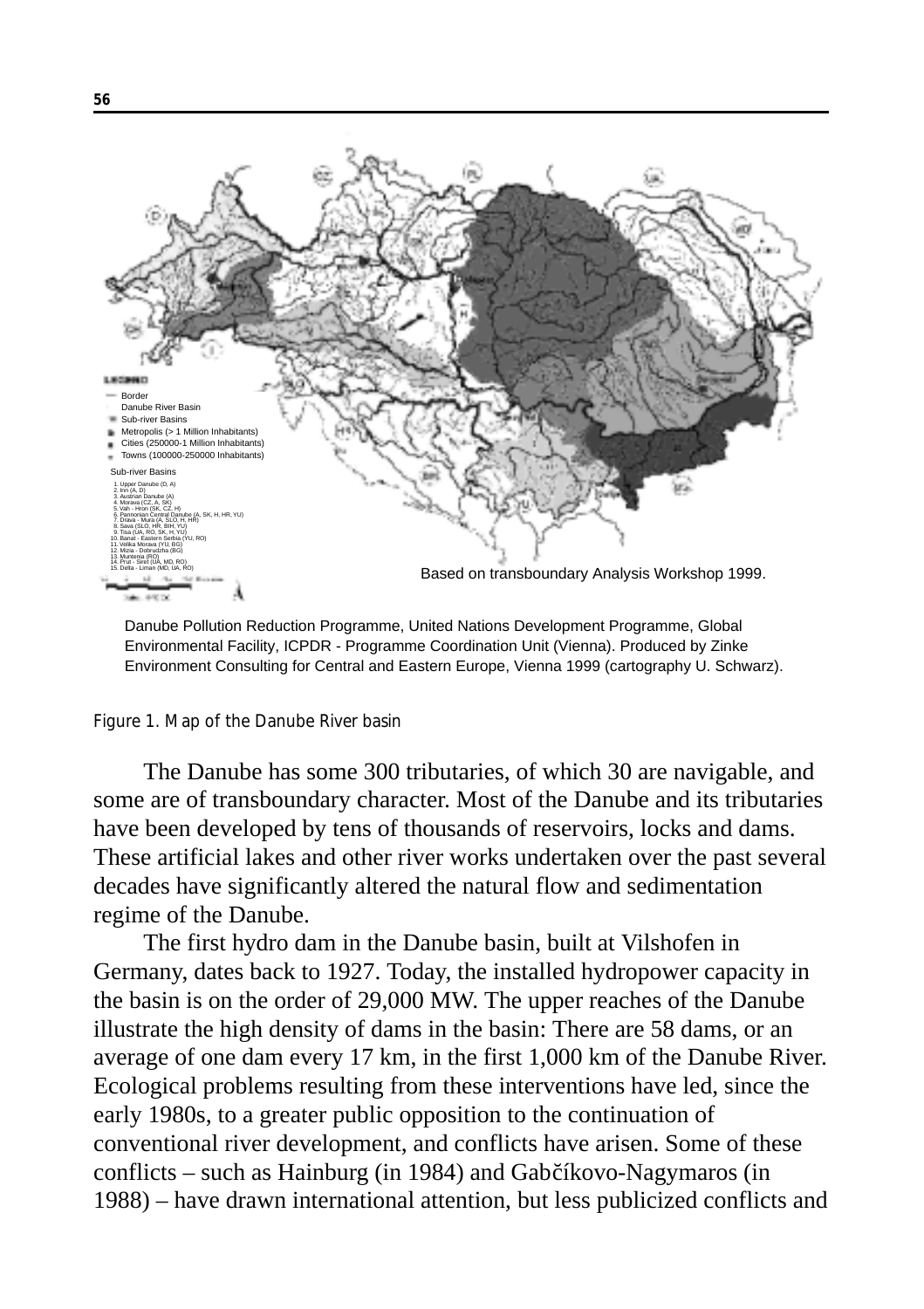controversies have surrounded many other projects in the basin in Germany, Austria, Croatia and elsewhere. All over the Danube basin, large dam and canalization projects face bigger public, political and legal constraints.

# **Transboundary river problems**

In cases of a transboundary river, several problems in river management and water exploitation arise. As mentioned by Caponera (1996), using the example of the Mekong River, there has to exist some institutional framework that covers certain major principles: freedom of navigation, commercial establishments, joint programmes of development of riverbased communication and relations, establishment of joint regulations for river or water utilization, respective fishing rights, etc.

In addition to the above, several local and regional river problems that frequently appear have not always been considered. These include (Jansky, 1998):

- division of fishing rights or rights on river beds,
- adjustment of boundaries when channels are diverted,
- tolls on navigation of and duties on crossing the river,
- the building of bridges and collection of tolls on bridges,
- escaped animals, prisoners or debtors,
- raising of the river for mills, and building weirs for these mills,
- rights regarding not lowering the water for navigation purposes,
- drawing of water for drinking or for non-riparian use (e.g., felling, panning for gold by machine, etc.),
- rights to game from the river banks, and
- the right not to have the water polluted by sewage or other effluents.

As for regional/national river problems, we can consider all of the above, on a larger scale, plus the rights of non-contiguous lands to use the river for navigation and for the passage of migrating fish, as well as to exploit the river and the bed sediments with or without damage to other users. Similarly, for pollution, the large-scale removal of water and diversion of river channels have to be considered. Rights of transit, refuge or repair in time of war must be taken into account as well.

Various combinations of influence can have different effects. Many river problems, such as flow control and conservation measures, influence downstream territories, while other problems, like migrating fish and navigation, operate in and affect upstream territories. Thus, disputes arise,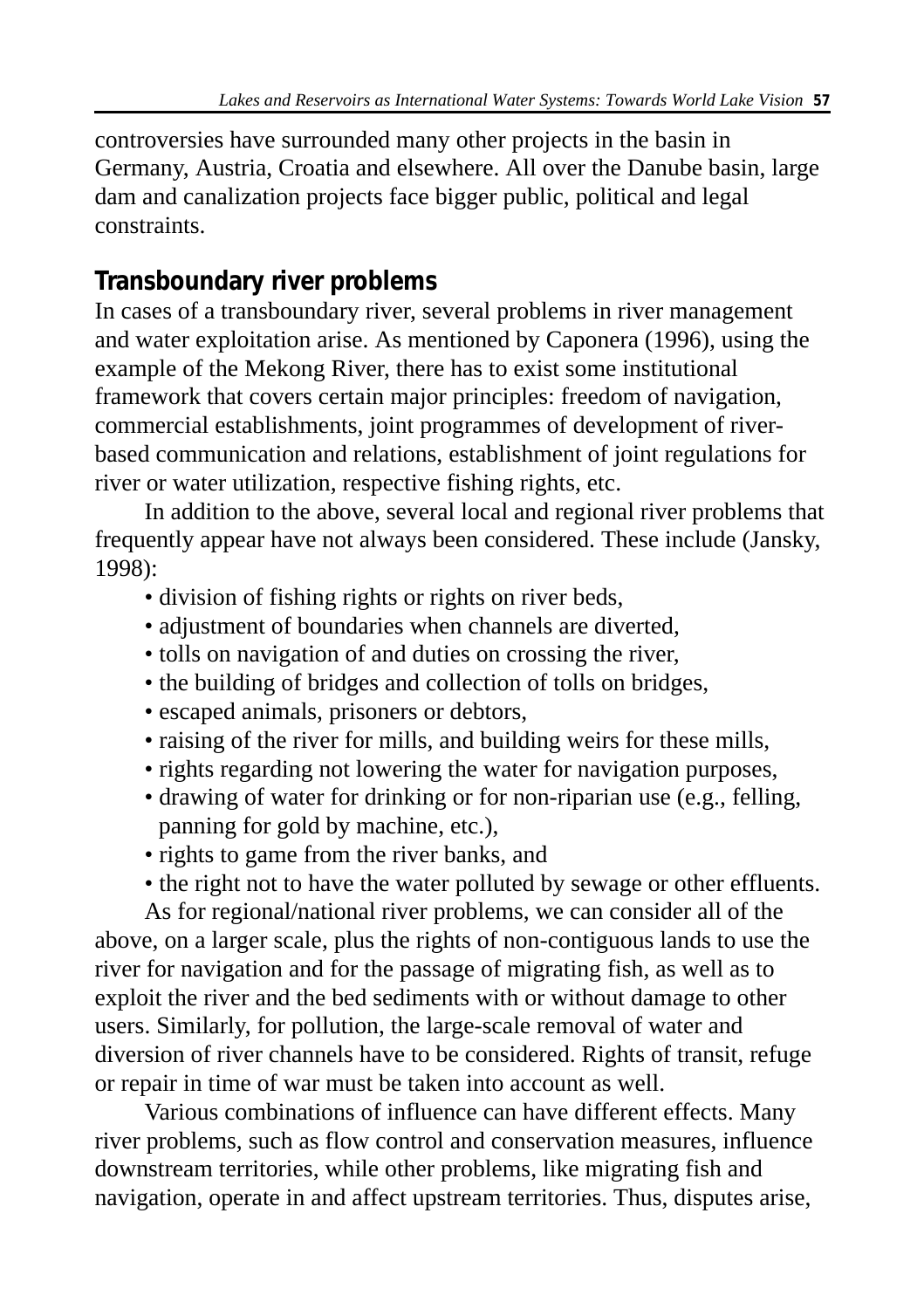more or less exacerbated by the superimposition of other, unrelated problems (including religion, politics, recent aggression, relative prosperity and expanding versus contracting economies). Different communities are more or less touchy about such matters, according to their traditions or their perception of unequal treatment on previous problems, and they have more or less successful ways of solving disputes. It would be interesting to see how disputes over water boundaries are solved within individual communities, between communities, or between villages or counties. There are several such questions to answer, but the subject needs careful consideration as a new chance for people and nature.

An integrated approach to land, water and natural resources management on a river basin level is very important. The concept of river basin management requires that decisions affecting the river should be taken within the context of the river basin as a whole. Key issues in this regard are water resources and the licensing of exploitation, water quality and the licensing of polluting discharges, flood control and flood protection, and the protection of ecosystems and habitats. It can also include the issuing of permits for (and controls on) land use – construction, agriculture, industry, solid waste disposal – where diffuse polluting inputs may affect ground and surface waters. This logically leads to integrated river basin management, i.e., the management of all environmental compartments on the geographical basis of the river basin.

Thirteen of twenty-five major river basins in Europe are basins of transboundary rivers, with the Danube being the largest of these. Unprecedented development of water and soil resources, and their exploitation and pollution, have taken place in most of the Danubian countries during recent decades. Some of the projects have been beneficial, but others are affecting the environment adversely. Most of the projects were planned and executed without proper consideration of the complex interrelationships and developments between people, water, land and the environment.

#### **International cooperation**

One special problem is the state of the Black Sea, where continuous polluting in past decades has set conditions for an ecological time bomb. It is said that the greatest polluters are the rivers mouthing to the Black Sea – and the greatest of these is the Danube. This problem, together with the question of water pollution in individual countries of the Danube basin, has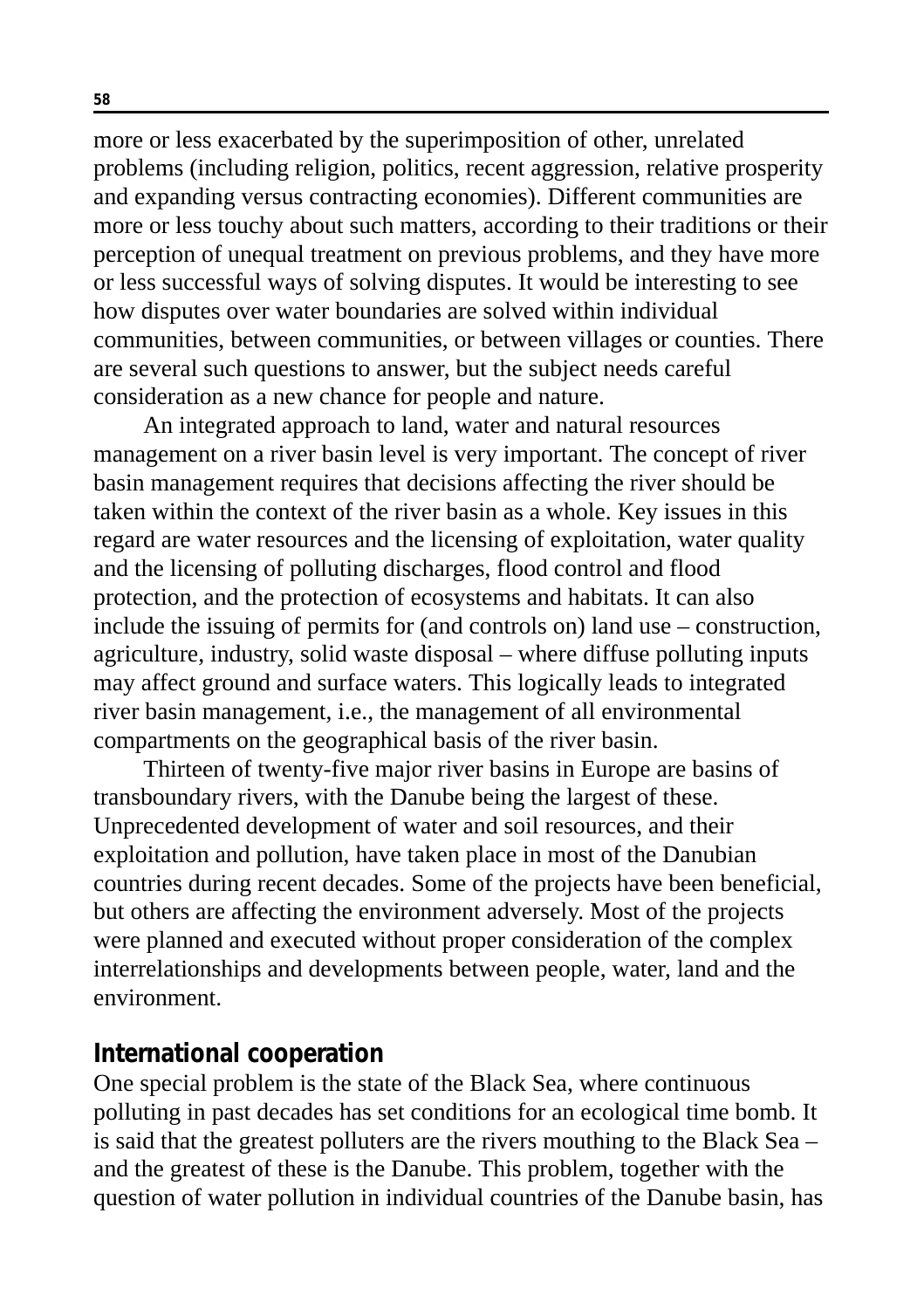become one of the main topics in discussions concerning the solution of environmental problems in countries of Central and Eastern Europe.

These countries have started to deal seriously with the efficient repair and improvement of the environment. Their first topic was the question of the water quality in the Black Sea, and then, recognizing the cause of this, in the Danube River. At the same time, Western countries sent their experts to assist in formulating tasks suitable for international cooperation, and in allocating technical and financial support for solving the environmental problems. These activities sometimes overlapped and resulted in a number of project proposals, not all of which were realistic, and some of which duplicated other efforts. Some were not even in accordance with the national priorities of individual Danubian countries.

Continued cooperative effort is badly needed – especially, tailor-made assessments to set priorities to protect rivers, to choose the best management practices, and to examine the effectiveness of measures taken under the Convention on Protection and Use of Transboundary Watercourses and International Lakes. It is not only pollution that poses a threat to human health and safety, and the ecological functioning of transboundary waters. The mitigation of adverse effects of floods on downstream populations and ecosystems remains a problem in many cases.

Cooperation on water problems has always been extremely important to European countries. At present, some 150 international agreements related to the protection and use of transboundary waters in Europe and North America are in force or have been signed. In addition, five environmental conventions and related protocols address the protection of transboundary waters, industrial accidents, air pollution control, environmental impact assessment, and public information and participation in decision making. The most recent agreements include:

• The Convention on the Protection and Use of Transboundary Watercourses and International Lakes, signed in Helsinki on 17 March 1992. This convention, intended to strengthen national measures for the protection and ecologically sound management of transboundary surface waters and groundwaters, obliges the parties to prevent, control and reduce water pollution from point and nonpoint sources. It also includes provisions for monitoring, research and development, consultations, warning and alarm systems, mutual assistance, institutional arrangements, and the exchange and protection of information, as well as for public access to information.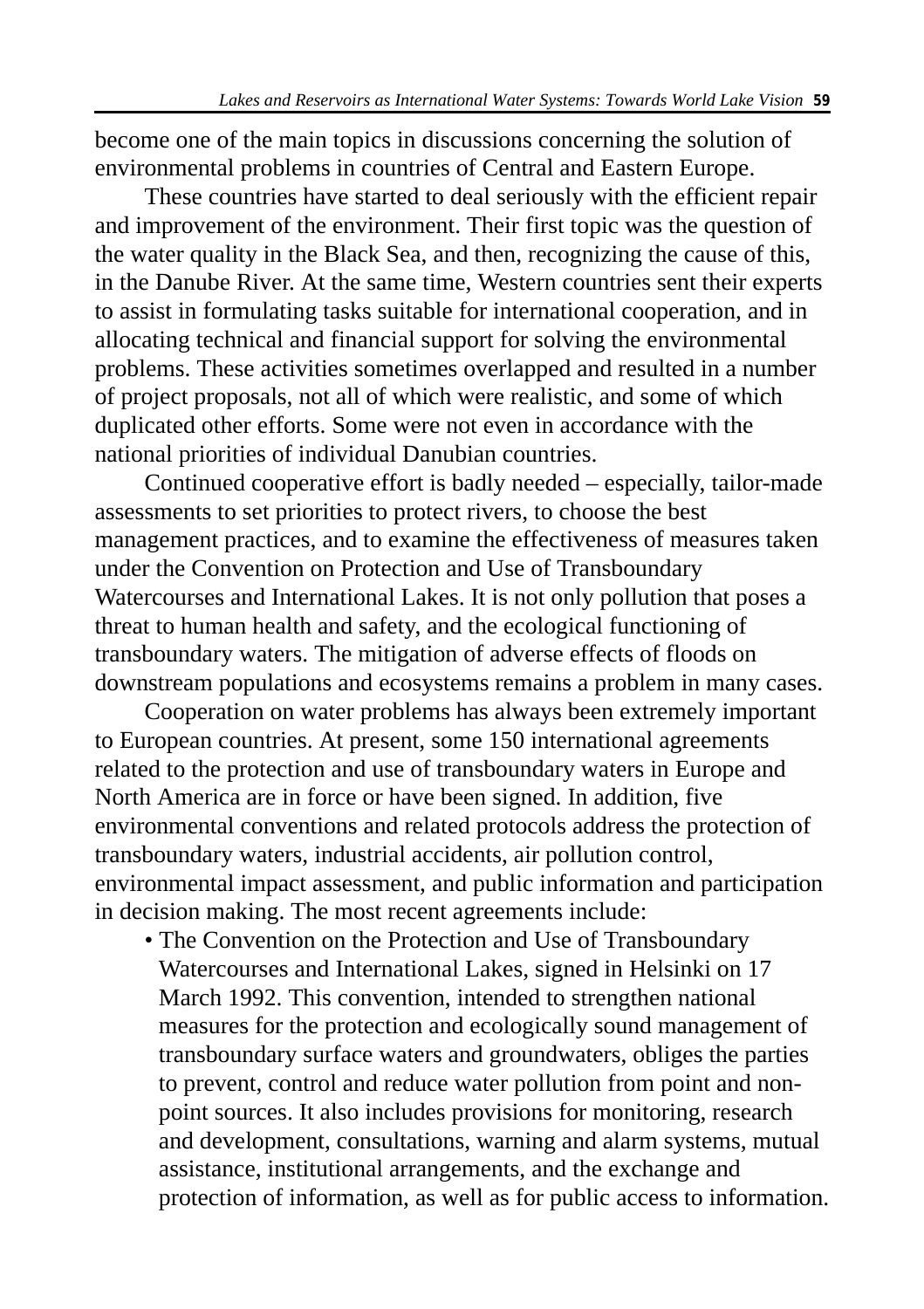- The Agreement on Cooperation in the Field of Transboundary Water Management, signed by Romania and Ukraine on 30 September 1997.
- The Agreement on the Protection and Rational Use of Transboundary Waters, signed by Estonia and the Russian Federation on 20 August 1997, which entered into force on the same date.

### **Environmental Programme for the Danube River Basin**

The Environmental Programme for the Danube River Basin (1994) was initiated in response to the increasing stress on the environmental quality of the river basin due to human influence. Problems arise from inadequate wastewater treatment and solid waste disposal facilities, the disposal of industrial wastes into the air and water and on land, and modernization and intensification of agricultural practices and livestock production. There is significant water, air and soil pollution at local, regional and transboundary levels, and serious deterioration of environmental conditions of the Black Sea that are significantly influenced by the Danube.

The long-term objective of the Environmental Programme for the Danube River Basin is to achieve sustainable use and development of the Danube basin's natural resources. The Regional Environmental Programme aims to establish an operational basis for strategic and integrated management of the Danube River Basin while focusing initially on priority environmental issues. A Strategic Action Plan focuses on areas of acute environmental concern and on the integration of environmental concerns into economic development policies.

Overall, the aim is to protect and enhance environmental values. The intent is to develop comprehensive inventories involving the systematic collection of information and its compilation in a form that facilitates study and analysis. Initially, inventories focus on areas of priority environmental concern and cover (a) existing data, infrastructure, and sources of pollution, (b) the accumulation of pollutants in soils, groundwater and sediments, and (c) biological resources.

A more strategic and comprehensive approach to data collection, processing and exchange is being followed. The aims are to develop tools and methodologies for high-level information processing; create the computerized infrastructure necessary for efficient data input, use and exchange; and promote the dissemination of the results. The top-level international information system will contain databases relating to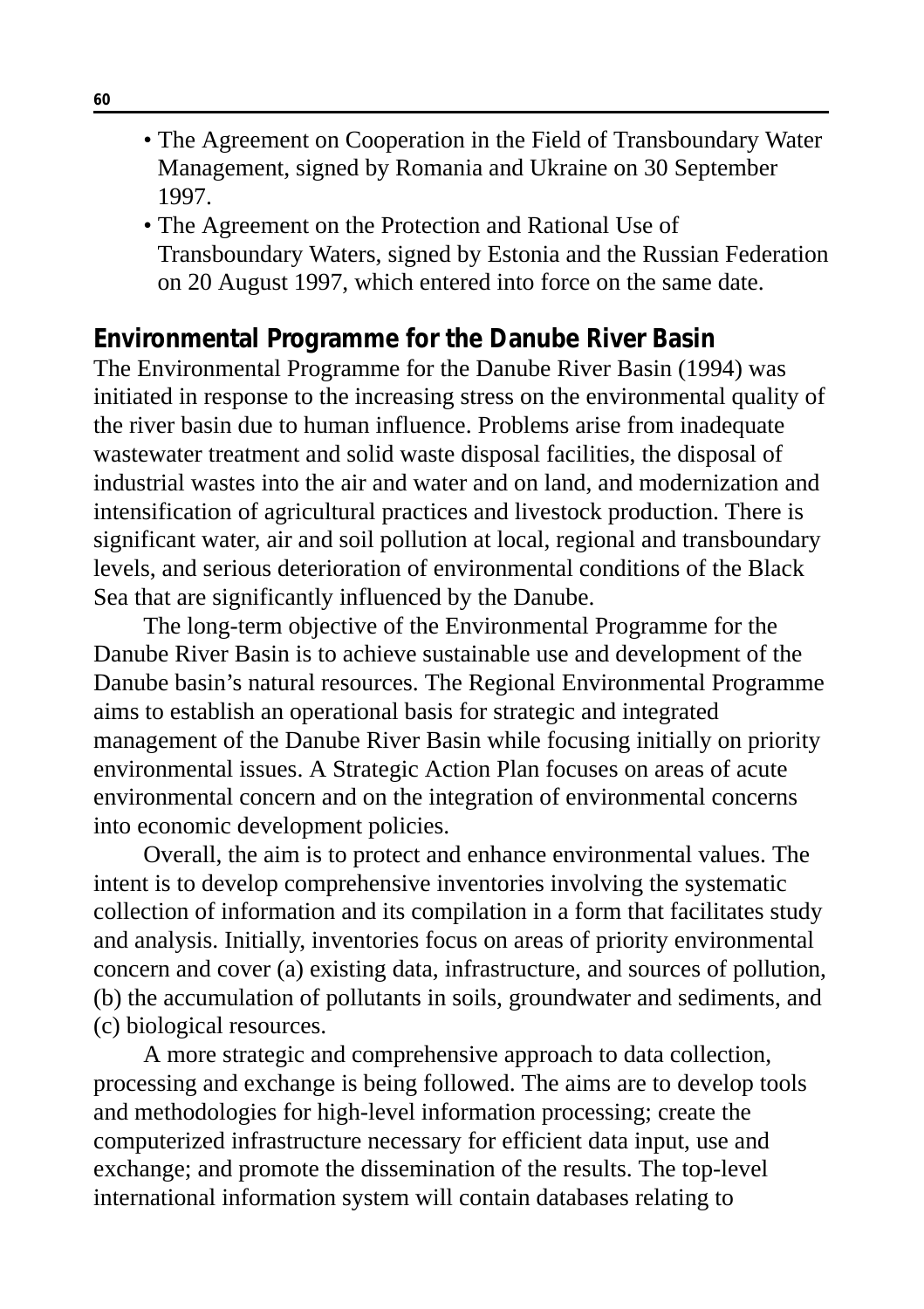bibliographic information, institutional frameworks and expert networks, synthesized environmental information (from national databases), standards and legislation, basin processes and human activities, and decision support systems.

# **New project for protection of the Danube River**

The Regional Environmental Center (REC) Country Office of Slovakia is announcing a new project that will take advantage of the EU Water Framework Directive (EU WFD). This international project, called the NGO Participation in the Danube River Basin Management Plans, is supported by the UK Foreign and Commonwealth Office. The goal is to improve environmental awareness and encourage participation by NGOs in Danube River basin management plans at both the national and international levels (Muller, 2001).

International efforts to coordinate and manage the Danube basin have been active since 1991. Danube countries and the European Commission signed the Danube River Protection Convention in June 1994 in Sofia, Bulgaria. Although the level of Central and Eastern European NGO participation is currently limited due to insufficient effort into maintaining their participation and involvement, the EU Water Framework Directive presents a new opportunity to further improve the Danube's management.

Every EU accession candidate country must have all EU environmental legislation implemented at the date of accession (barring negotiated transition periods). The main tool of the EU WFD is the River Basin Management Plan (RBMP). The preparation of RBMPs is one of the most important venues of influence for NGOs. The information publicly available during the preparation of an RBMP allows NGOs to identify strategic weaknesses of the plan. In addition, the EU WFD allows for, and encourages, NGOs to demand more concrete, detailed sub-basin, watershed, and sector-based management plans. Hence, NGOs, supported by the general public, can have a highly significant, positive impact on future Danube River water management.

The aforementioned international project started on 1 September 2001 and runs through 20 December 2001. National NGO meetings will take place in Bosnia Herzegovina, Bulgaria, Croatia, Czech Republic, Hungary, Romania, Slovakia, Slovenia and Yugoslavia, with twenty participants from the NGO sector and relevant authorities invited to discuss their involvement in the National Danube RBMPs and select their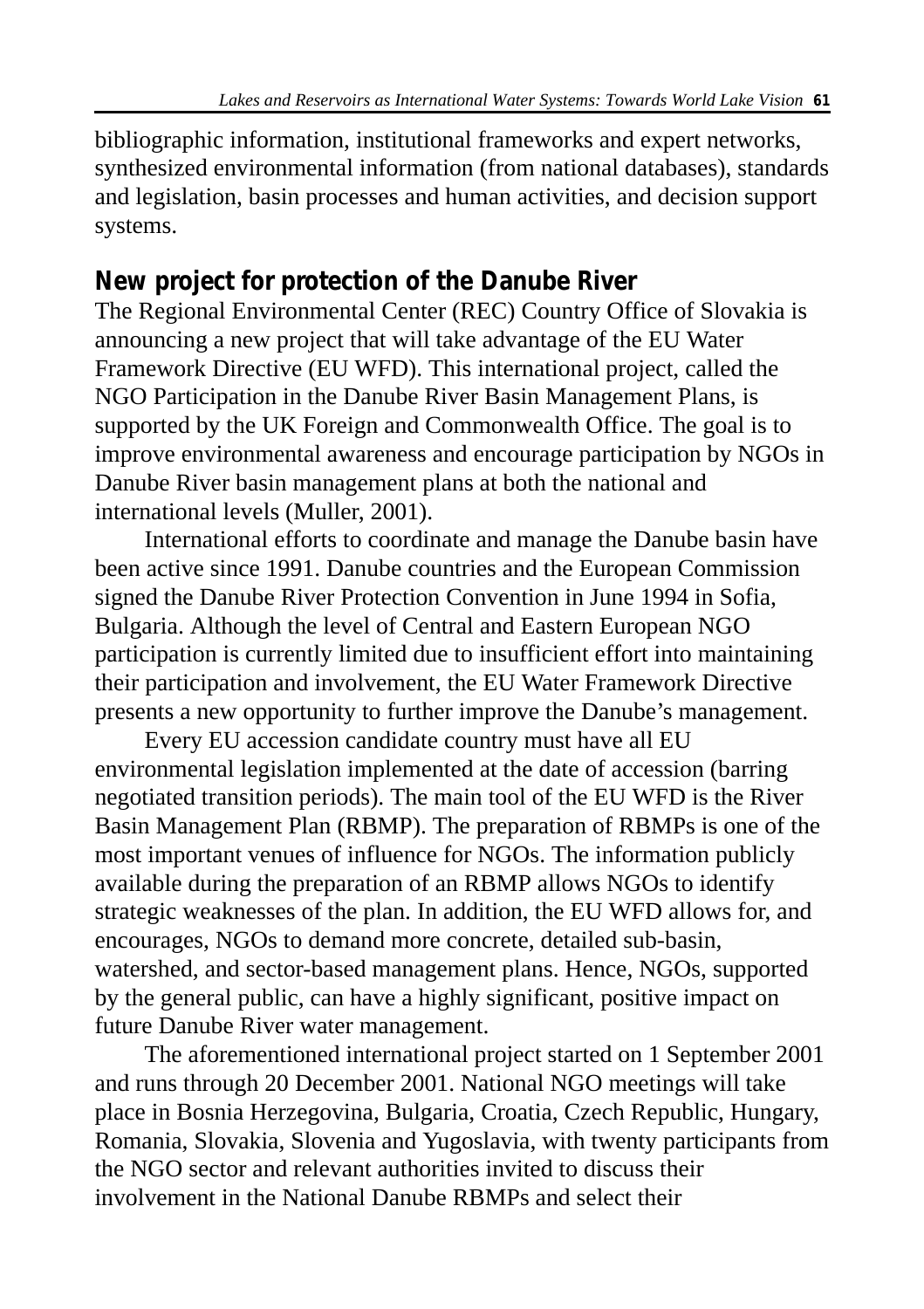representatives for the regional meeting.

REC Country Office Slovakia will hold a two-day regional meeting on 13 and 14 December 2001, where the 20 designated country representatives will discuss their roles and participation in the International Danube RBMP. The regional meeting will strengthen international cooperation and networking of NGOs involved in water management in Central and Eastern Europe. An additional result will be the creation of a project web page that will establish a new venue for further national and international cooperation and coordination

# **The EU Water Framework Directive1**

Europe's citizens are increasingly demanding cleaner water:

- cleaner water for drinking;
- cleaner water for bathing;
- cleaner water as part of their environment, their local and regional heritage.

The increasing demand by citizens and environmental organizations for cleaner rivers and lakes, groundwater and coastal beaches is evident. This demand by citizens is one of the main reasons why the Commission has made water protection one of the priorities of its work. A new European Water Policy will have to get polluted waters clean again, and ensure that clean waters are kept clean. In achieving these objectives, the roles of citizens and citizens' groups will be crucial. This is why a new European Water Policy has to get citizens more involved. A thorough restructuring process concerning European Water Policy is on the way, and a new Water Framework Directive will be the operational tool, setting the objectives for water protection well into the next century. The following provides an overview on the development, present state and future of European Water Policy.

# *Addressing pollution from urban waste water and from agriculture*

In 1988, the Frankfurt ministerial seminar on water reviewed existing legislation and identified a number of improvements that could be made and gaps that could be filled. This resulted in the second phase of water legislation, the first results of which were, in 1991, the adoption of:

• the Urban Waste Water Treatment Directive, providing for secondary

1 Transcript from the Official Journal of the European Communities, OJ No. L327.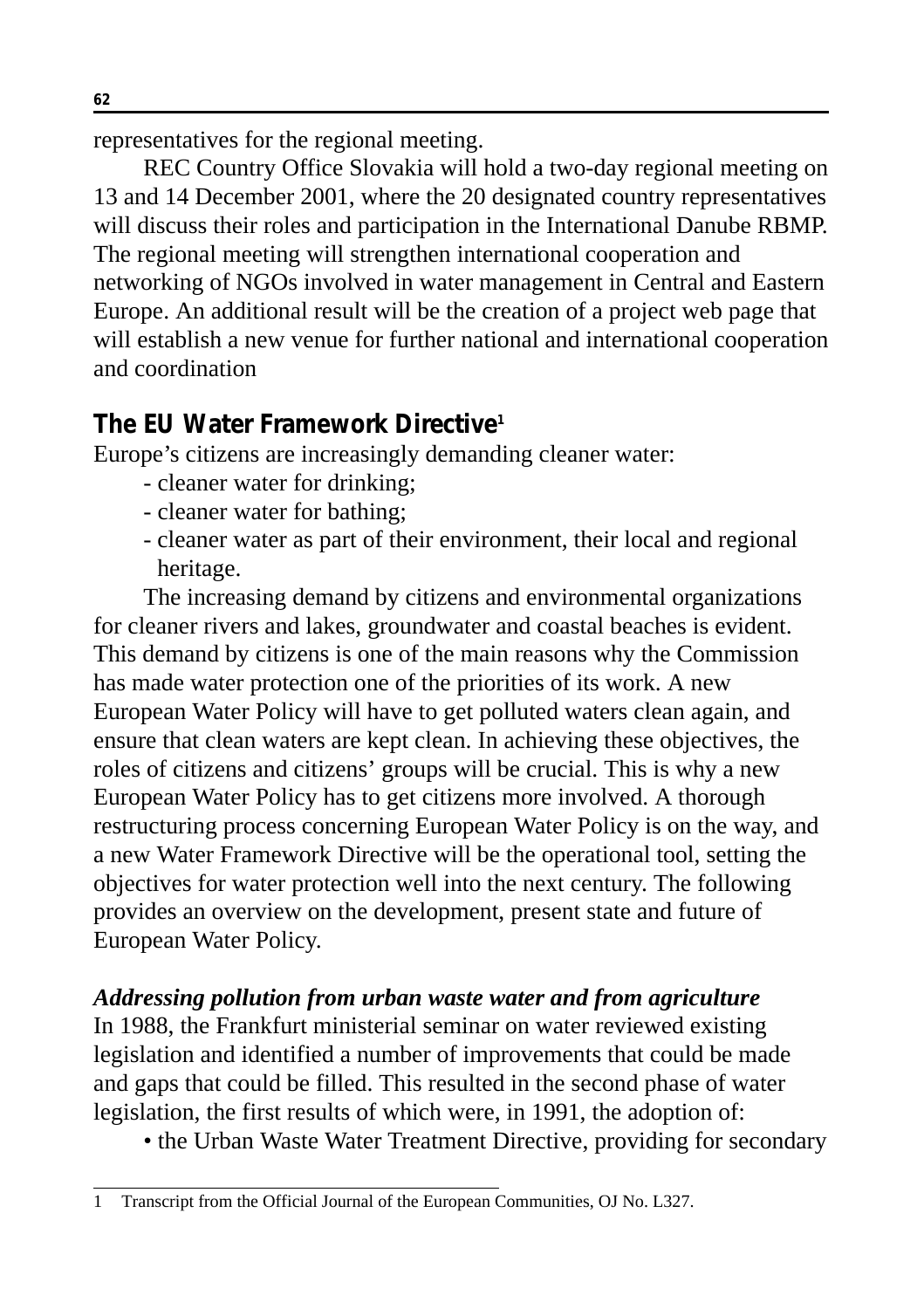(biological) waste water treatment, and even more stringent treatment where necessary, and

• the Nitrates Directive, addressing water pollution by nitrates from agriculture.

Other legislative results of these developments were Commission proposals for action on:

- a new Drinking Water Directive, reviewing the quality standards and, where necessary, tightening them (adopted November 1998), and
- a Directive for Integrated Pollution and Prevention Control (IPPC), adopted in 1996, addressing pollution from large industrial installations.

### *Consultation process*

Pressure for a fundamental rethink of Community water policy came to a head in mid-1995. The Commission, which had already been considering the need for a more global approach to water policy, accepted requests from the European Parliament's environment committee and from the Council of environment ministers.

Whilst EU actions such as the Drinking Water Directive and the Urban Waste Water Directive can duly be considered milestones, European Water Policy has to address the increasing awareness of citizens and other involved parties regarding their water. At the same time, water policy and water management must address problems in a coherent way. This is why the new European Water Policy was developed in an open consultation process involving all interested parties.

The Communication was formally addressed to the Council and the European Parliament; but, at the same time, it invited comment from all interested parties, such as local and regional authorities, water users and non-governmental organizations. A score of organizations and individuals responded in writing, with most of the comments welcoming the broad outline given by the Commission.

The outcome of this consultation process was a widespread consensus that, while considerable progress had been made in tackling individual issues, the current water policy was fragmented, in terms both of objectives and of means. All parties agreed on the need for a single piece of framework legislation to resolve these problems. In response, the Commission presented a Proposal for a Water Framework Directive with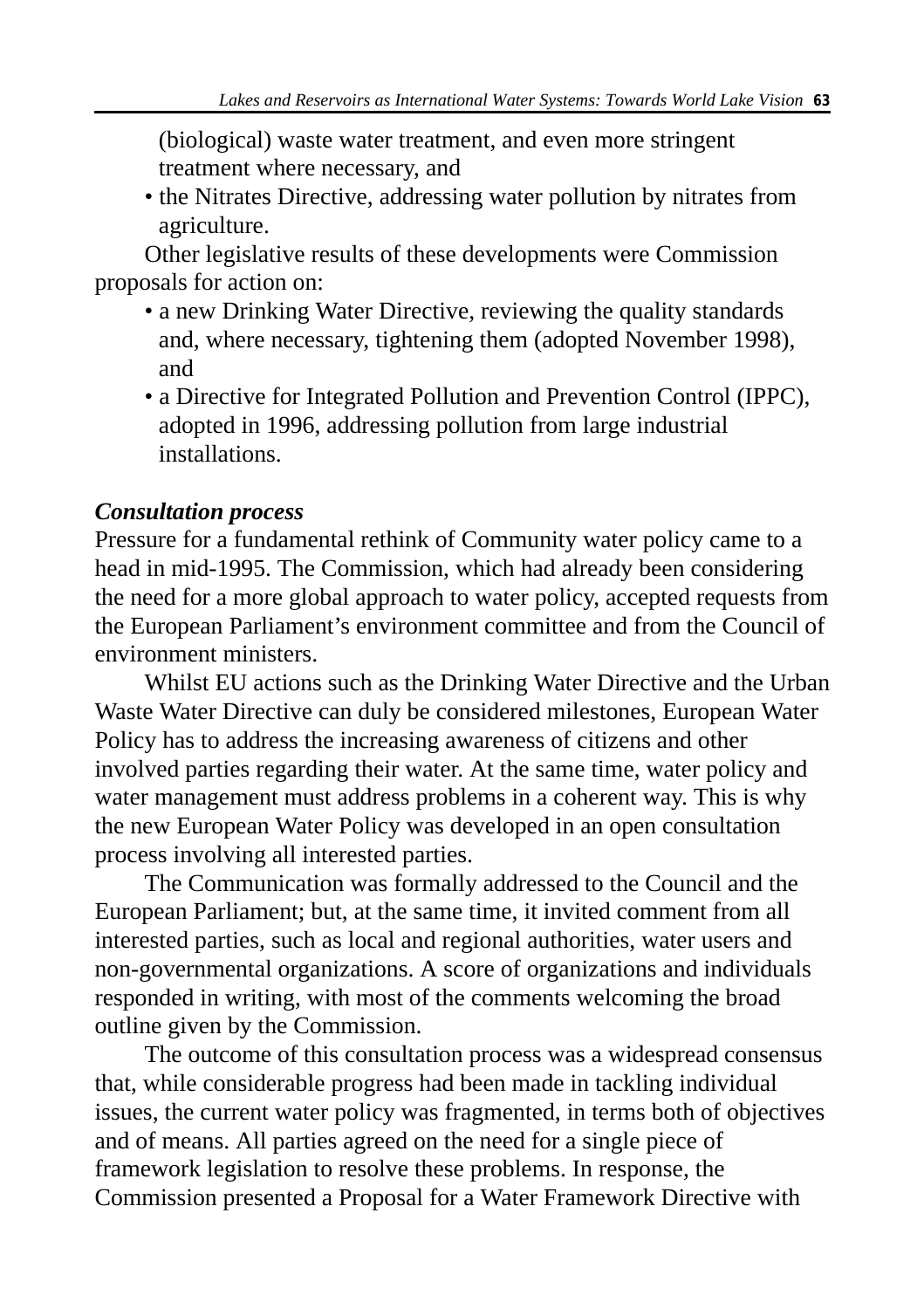the following key aims:

- expanding the scope of water protection to all waters surface waters and groundwater,
- achieving "good status" for all waters by a set deadline,
- water management based on river basins,
- a "combined approach" of emission limit values and quality standards,
- getting the prices right,
- getting citizens involved more closely, and
- streamlining legislation.

#### *European inland surface waters*

European inland surface waters can be defined as all water on the surface of the land, including run-off moving across the land surface; streamflow in rivers, creeks or other natural channels; groundwater contributed through seeps or springs; and storage in lakes, ponds or reservoirs (man-made lakes). Groundwater and surface water are closely interconnected and need to be thought of as one hydrologic system; studies of their conjunctive use and management are also increasing. Interactions between surface waters and groundwater can be extremely important ecologically. Water resources in Europe have been profoundly influenced over the past century by human activities, including the construction of reservoirs and canals, large irrigation and drainage systems, changes of land cover in most watersheds, high inputs of chemicals from industry and agriculture into surface and groundwater, and depletion of aquifers.

Groundwater seepage into or out of stream channels can produce major changes in surface flow. Seepage from streams into adjacent alluvial banks maintains riparian vegetation in semiarid regions whose streams are fed by runoff from wetter, higher elevation source areas. Seepage into streams during the months following seasonal high flows helps to maintain base flow during periods of critical importance for many aquatic organisms. Short-term seepage into and from alluvial banks during floods (bank storage) can significantly attenuate flood peaks. Infiltration of polluted surface water into recharge areas can pollute groundwater, as has happened with nitrates in many agricultural regions of the Danube basin. The nature of surface-groundwater interactions must be understood in order to predict the potential consequences of reducing flow releases from dams or diversions, and of non-point source pollution on the surface.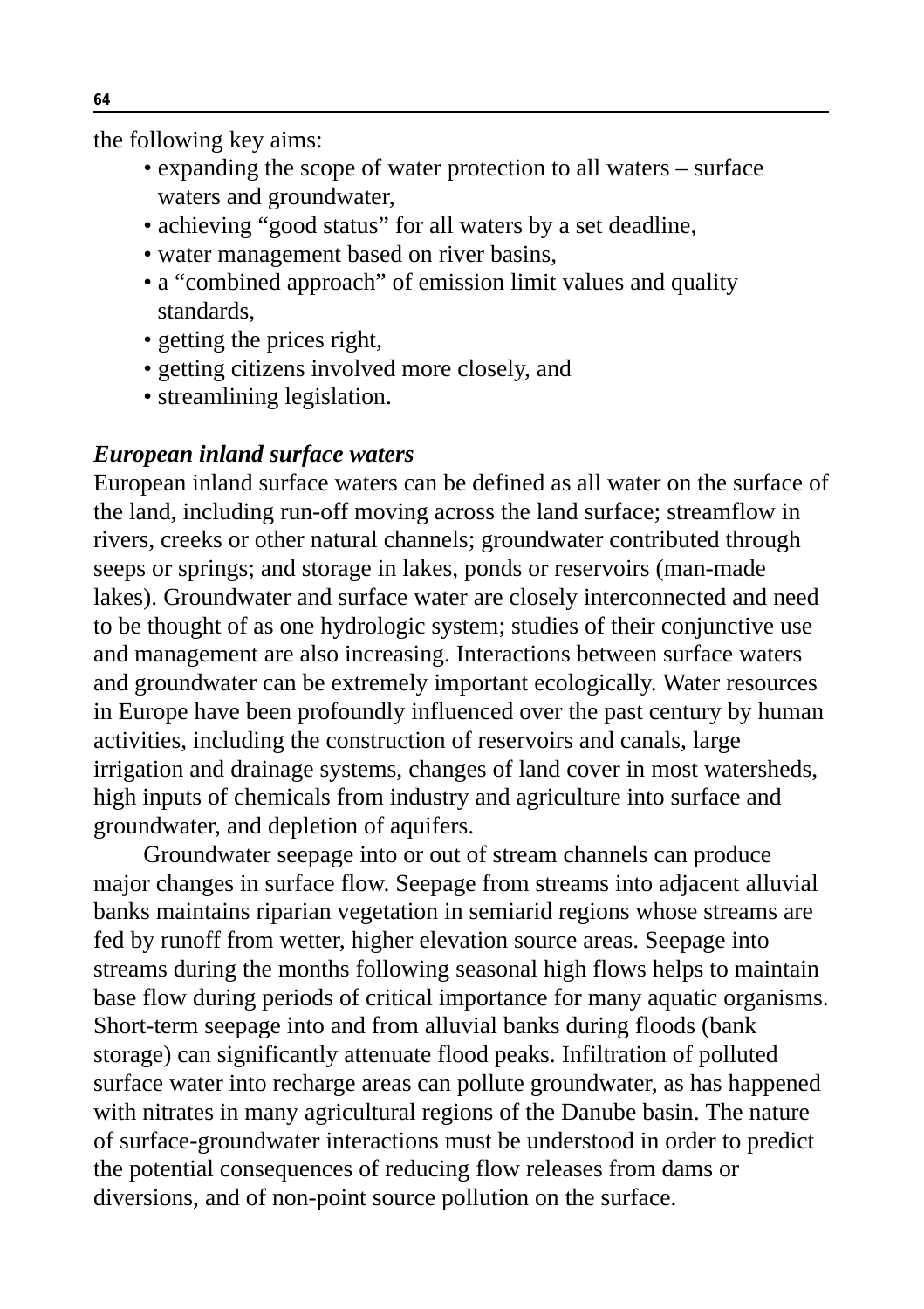Water quality in Europe's natural and man-made lakes appears to be improving, but water quality in many lakes is still poor and well below that in natural lakes in a good ecological state. Europe's groundwater is endangered in many ways. Significant pollution by nitrate, pesticides, heavy metals and hydrocarbons has been reported in various countries. Trends in nitrate pollution are unclear. Although smaller quantities of pesticides are being used, environmental impacts are not necessarily diminishing because the range of pesticides in use is also rather wide.

#### *Integrated River Basin Management*

Integrated River Basin Management (IRBM) is the coordinated planning and management of land, water and other natural resources based on natural river basins. Of particular importance is the need for integrated water and land management, as urbanization and the degradation of rural habitats can adversely affect the quality and quantity of water within streams, rivers and aquifers.

Integrated river basin management is not a new concept. This concept, which aims to establish a balanced approach to land, water and natural resources management on a basin scale, was developed more then 50 years ago. The concept of river basin management requires that decisions affecting the river be taken within the context of the river basin as a whole. The key issues are water resources and the licensing of exploitation, water quality and the licensing of polluting discharges, flood control and flood protection, and the protection of ecosystems and habitats. It can be extended to the issuing of permits for, and controls on, land use – such as construction, agriculture, industry, solid waste disposal – where diffuse polluting inputs may affect ground and surface waters. This leads logically to integrated river basin management: the management of all environmental compartments on the geographical basis of the river basin.

Unprecedented development of water and soil resources and their exploitation and pollution have taken place in most of the Danubian countries during the last few decades. Some of the projects have been beneficial, but others are affecting the environment adversely. Most of the projects were planned and executed without proper consideration of the complex interrelationships and developments between people, water, soil and the environment. It also should be considered that the idea of utilizing the enormous energy of the Danube dates back to the beginning of the twentieth century. However, it took nearly 50 years until progress in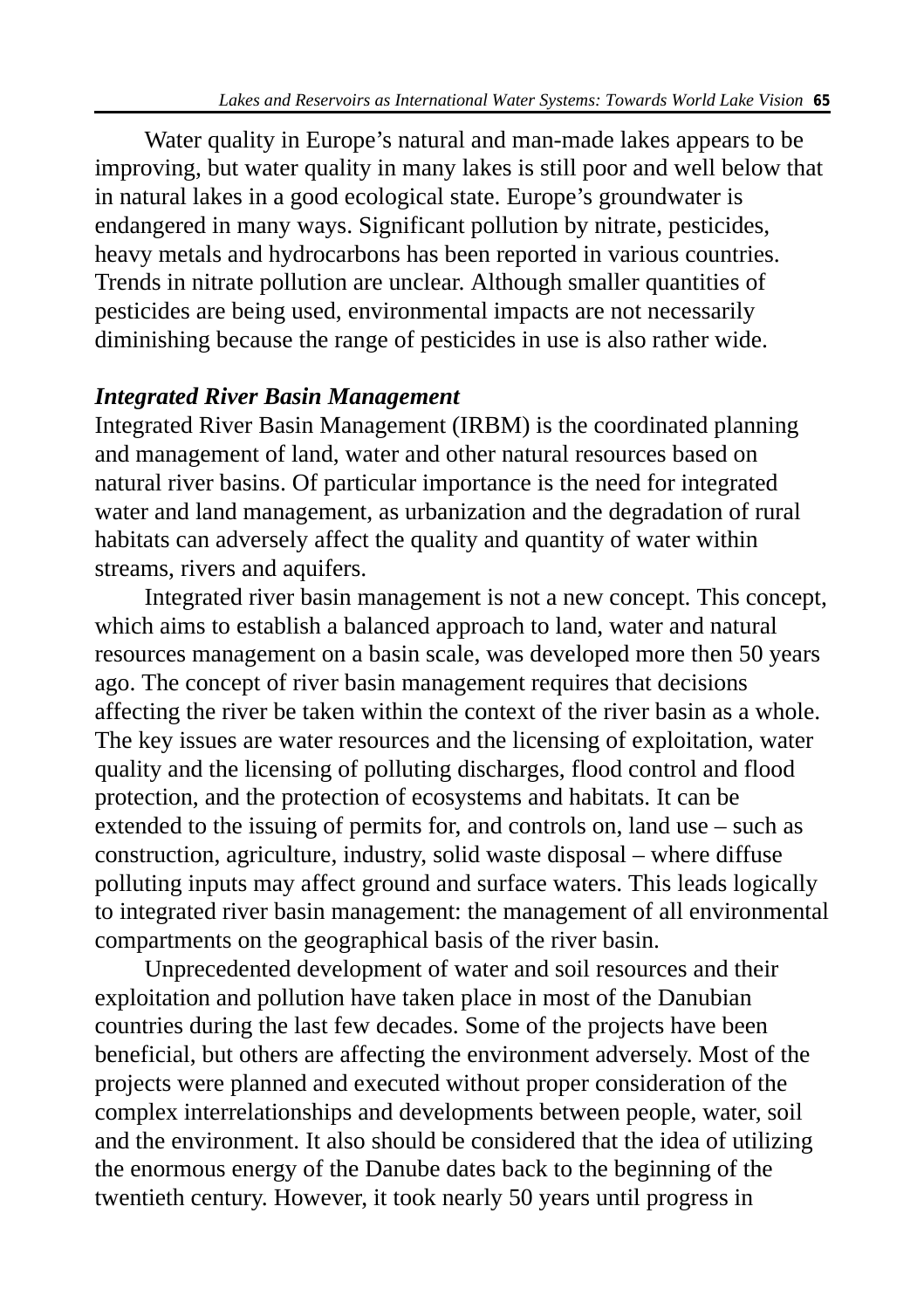science and technology was ready for the implementation of such projects.

#### *Five elements for effective integrated river basin planning*

Five key cross-cutting issues need to be systematically considered for the different tasks to be performed during the river basin planning process – e.g., defining river basin districts, identifying key water management issues, assessing the most cost-effective set of measures for achieving objectives or developing monitoring programmes.

- 1. Integration between organizations, economic sectors and disciplines dealing with water management issues is required for ensuring efficient and cost-effective river basin planning. This is especially relevant for international river basins. Also, other EU legislation, policy and financial instruments are to be integrated with water policy to remove or minimize obstacles to sustainable water management.
- 2. The river basin is to be clearly recognized as the basic planning scale for water management measures. The great diversity in river basin sizes, however, means that approaches suitable to one location are not automatically transferable elsewhere (although the same basic planning principles must apply). Coherence is required between the processes developed at different spatial scales – i.e., reconciling top-down and bottom-up approaches to ensure environmental objectives are effectively met.
- 3. Timing of implementation is considered as critical. Deadlines for achieving the objectives of the WFD are extremely challenging. However, they must not be seen as a step-by-step timetable for implementation, as many tasks will effectively be required before such deadlines. A general lesson on timing? It is better to start implementing early but imperfectly.
- 4. Information, consultation and participation of the public and stakeholders are key elements of the process that will lead to successful river basin planning. Provision of transparent and accessible information, together with genuine opportunities for participation in planning and decision-making, should be prioritized from the start. Participation needs to be adapted to the appropriate scale, target groups and activities, and managed carefully to ensure expectations by all sides are clear and can be fulfilled.
- 5. Capacity among all relevant actors needs to be maximized.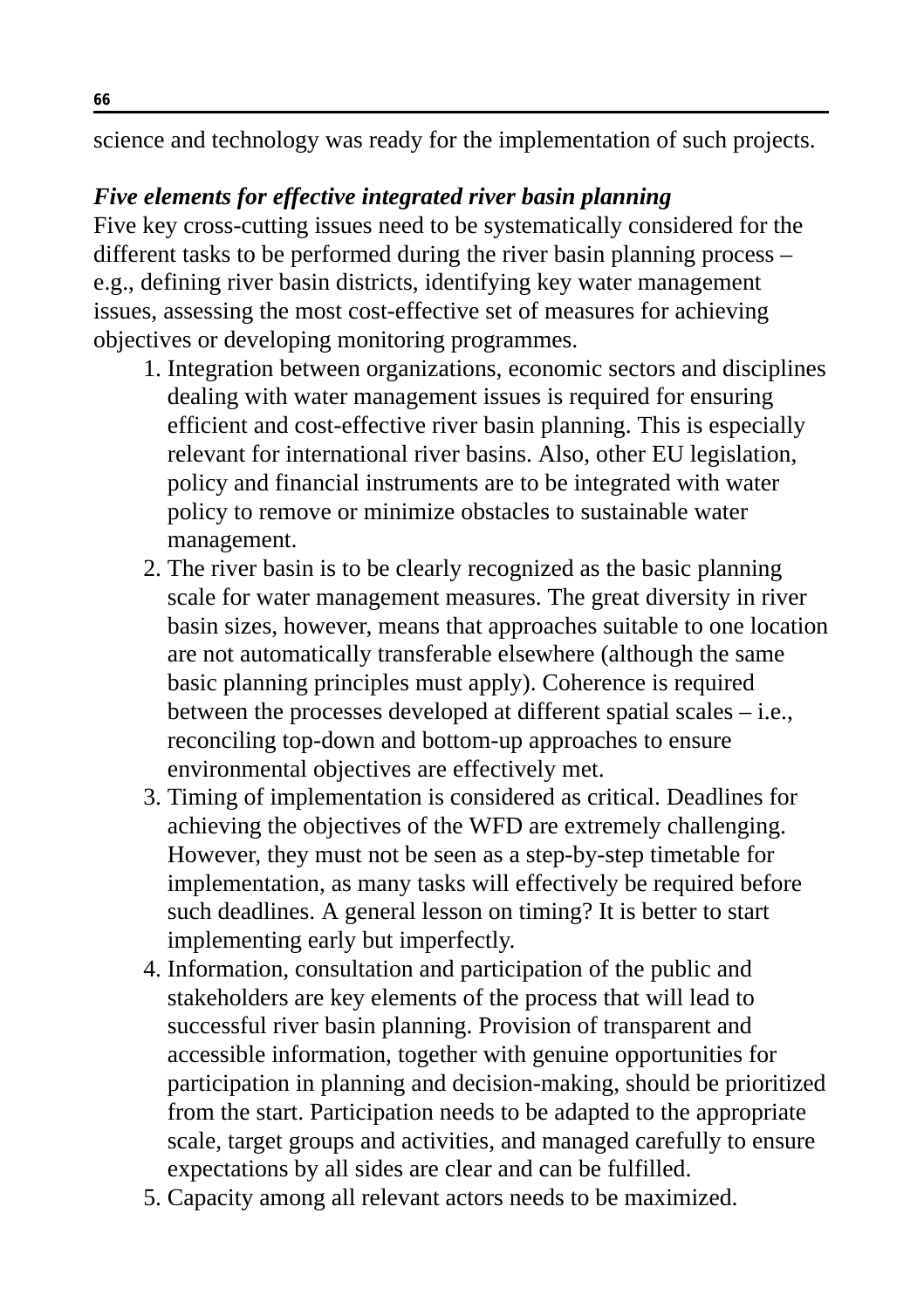Capacity building, starting with awareness raising, is required for officials, planners and administrators, but also for economic sectors, local authorities and NGOs. Allocating adequate financial and human resources to capacity building and the participation process will be key to implementing the WFD, in particular for countries of Central and Eastern Europe that are future members of the EU. But will we be successful?

### *Conclusion*

Much progress has been made in water protection in Europe – in individual member states, but also in tackling significant problems at the European level. But Europe's waters are still in need of increased efforts to get them clean or to keep them clean. After 25 years of European water legislation, this demand is expressed not only by the scientific community and other experts, but to an ever increasing extent by citizens and environmental organizations. We should take up the challenge of water protection as one of the great challenges for the European Union as it approaches the new millennium. Let us seize the initiative generated by the present political process on the Water Framework Directive for the benefit of all Europe's citizens and waters:

- getting Europe's waters cleaner, and
- getting the citizens involved.

The WFD represents a fundamental reform of EU water legislation in both environmental and administrative terms. Indeed, if fully implemented, the Directive will be a significant step towards implementation of Sustainable Development within the EU.

The environmental management of the Danube River basin should be promoted within the framework of the WFD. Materializing integrated water management is clearly the way to go for any international water system, yet it has hardly been put into practice in the past. The Danube River basin can be considered to be a harbinger in this regard.

# **References**

Caponera, D.A. (1996). "Legal Aspects of the Development of the Mekong Basin Area." In *Regional Development for the Mekong Basin. Report of the International Symposium.* United Nations University, Tokyo, pp. 113–129.

Danish Ministry of the Environment (1994). *European Rivers and Lakes:*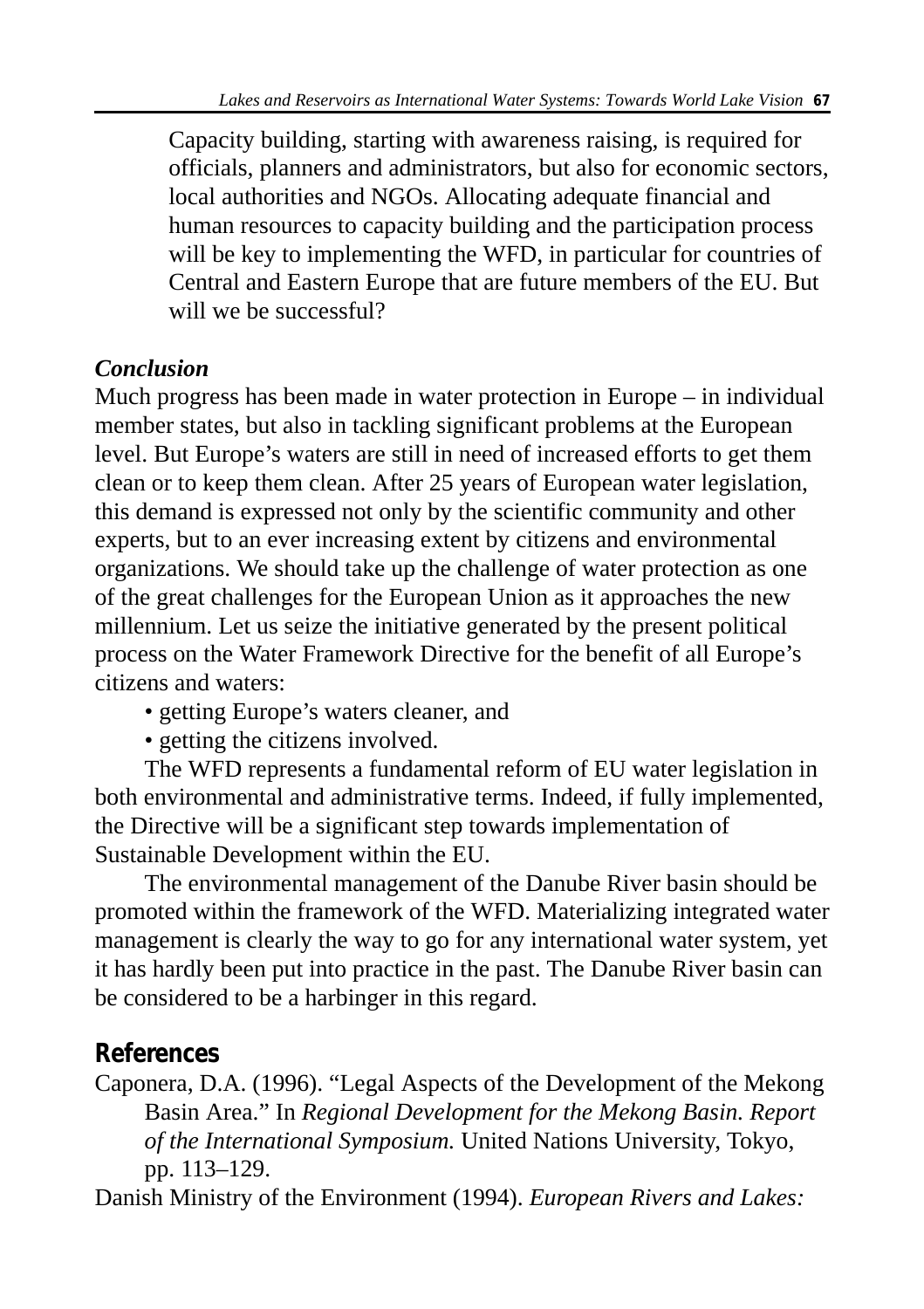*Assessment of their Environmental State.* EEA, Copenhagen, 122 pp.

- Environmental Programme for the Danube River Basin (1994). *Strategic Action Plan for the Danube River Basin 1995–2005.* Task Force for the Programme, Brussels, 109 pp.
- *EU Water Framework Directive* (2000). Reference number 2000/60/EC, Official Journal of the European Communities (OJ No. L 327), 22 December 2000.
- Jansky, L. (1998). "Philosophy of River Problems: Local to Regional Static to Mobile." In Vlavianos-Arvanitis, A. and Jan Morovic (eds.), *Biopolitics the Bio-environment,* vol. VI. BIO, Greece, pp. 296–299.
- Muller, R. (2001). "UK Foreign and Commonwealth Office Supports the Protection of the Danube River." REC Bratislava.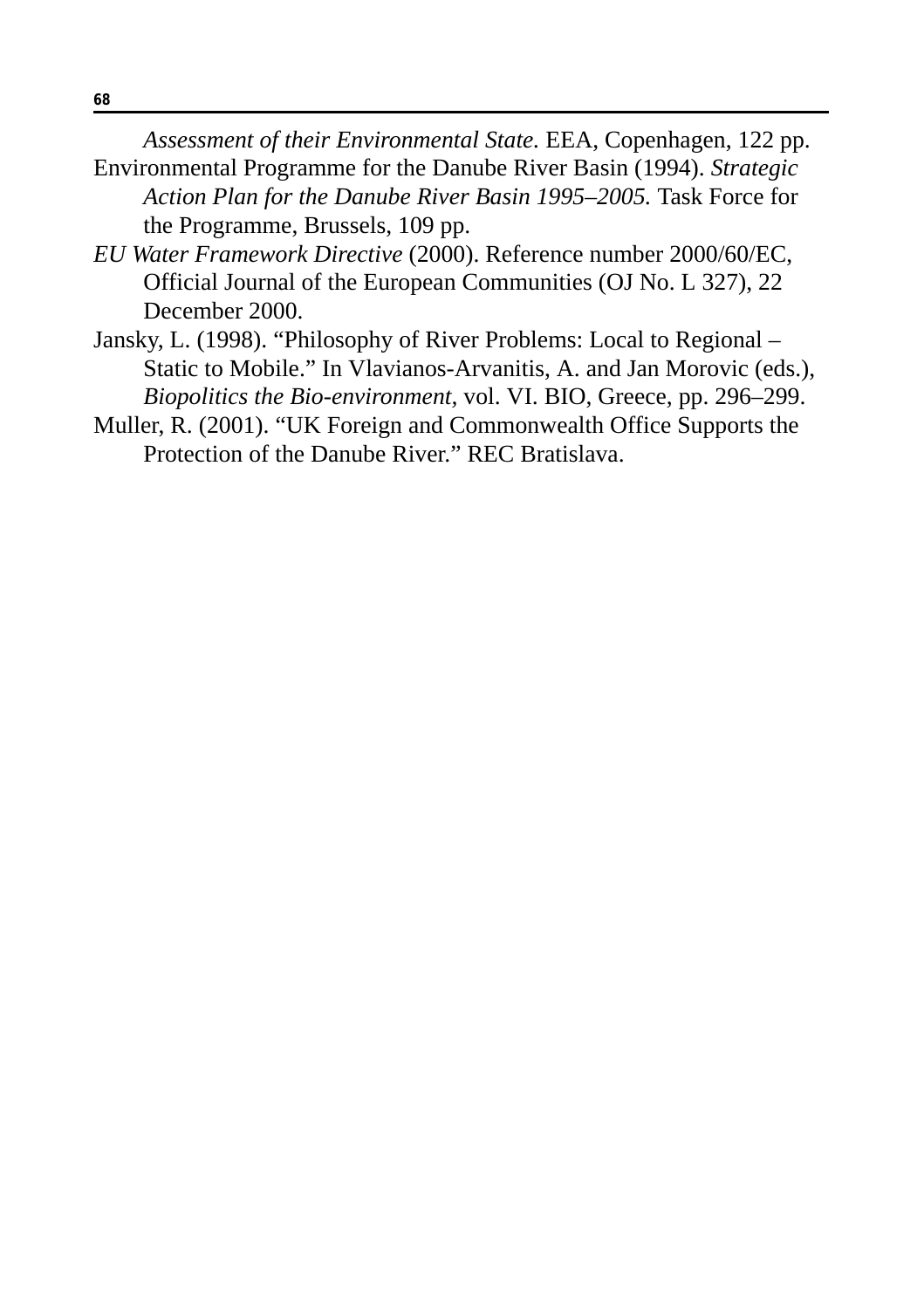# *Institutional Aspects of International Water Management: Lessons from the Mekong River Basin*

Prof. Mikiyasu Nakayama, Tokyo University of Agriculture and Technology

### **Introduction**

Water resources in international water systems are a multi-national issue, for which the establishment of issue-specific intergovernmental organizations is supposed to be instrumental for conflict abatement and resolution. It should be asked, however, what kinds of roles are to be played by such organizations. Among existing institutional mechanisms for international water systems, the Mekong Committee has often been mentioned as a model to be followed for other international river systems. Indeed, although it has not always functioned to meet expectations, the Mekong Committee has many reasons to be applauded. This paper describes the functions that a river basin organization (RBO) can be reasonably expected to perform, in particular by reviewing what happened in the Mekong Committee.

#### **Mekong River basin**

The Mekong River is an international river extending through six riparian countries: Cambodia, China, Lao People's Democratic Republic, Myanmar, Thailand and Viet Nam. It has a total length 4,200 km, making it the 12thlongest river of the world, with 795,000 km<sup>2</sup> of catchment area and 4,750 million  $m<sup>3</sup>$  of average annual runoff. It is the largest international river within South-East Asia (Kuniyasu, 1992).

The river rises in Tibet and flows for about 2,000 km through high mountain ranges and valleys in the Yunnan Province of China and northeastern part of Myanmar. It then enters into the lower Mekong basin at the Lao PDR, and then forms the border between the Lao PDR and Thailand for a distance of 900 km. It flows through Cambodia and Viet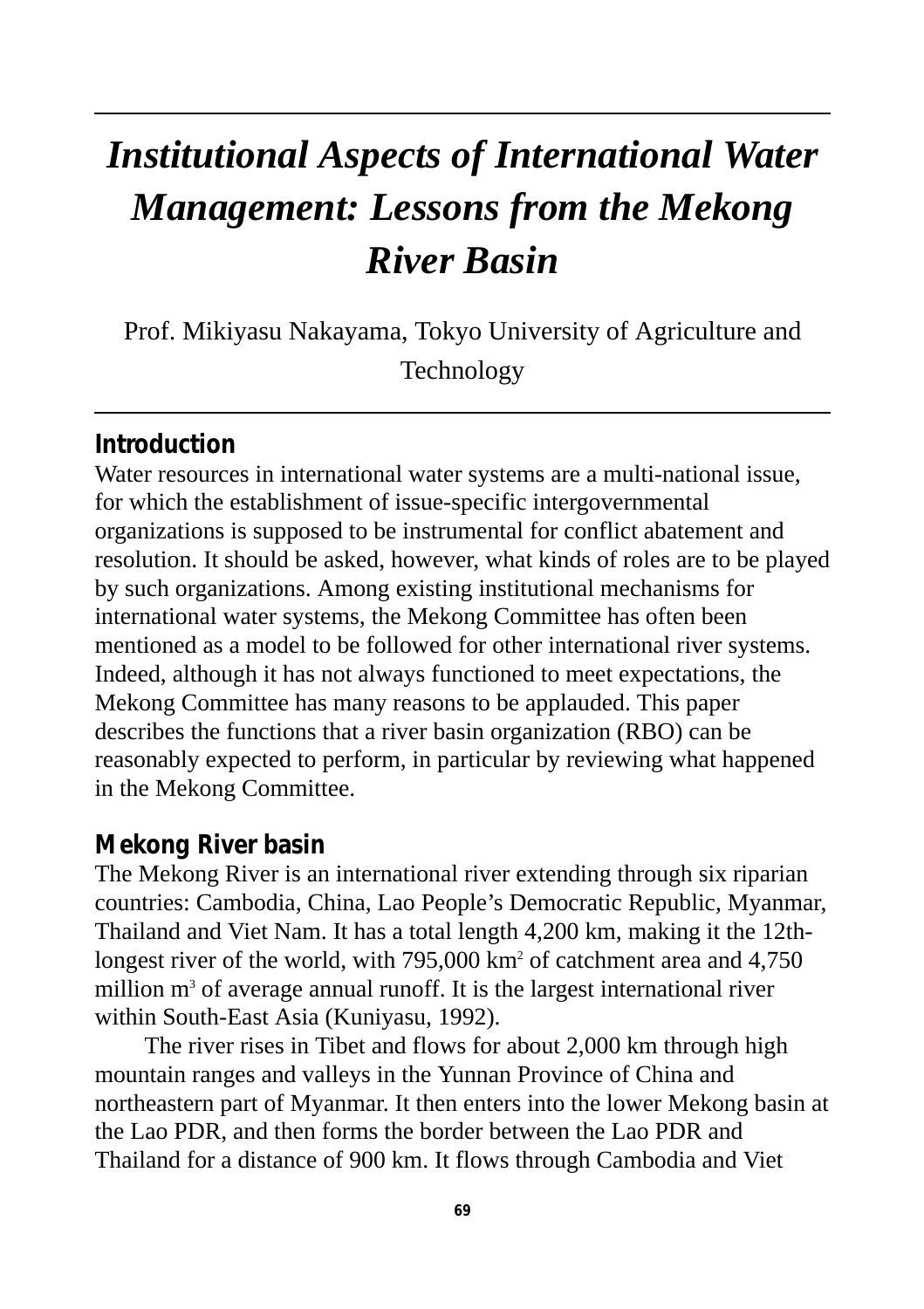Nam before discharging into the South China Sea. In Viet Nam, it has a large delta named "nine dragons."

Four riparian countries (Cambodia, Lao PDR, Thailand and Viet Nam) of the six basin countries constitute the lower Mekong river basin. The lower Mekong basin covers 609,000 km2 (about 77 per cent of the Mekong's total catchment); it includes almost all of the Lao PRD and Cambodia, one-third of Thailand, and two-thirds of Vietnam (OECF, 1974). The Mekong's potential for hydropower, irrigation, flood control, navigation and fishery development is immense. It is the only large river in the world, other than the Amazon, that remains virtually unexploited (Kirmani and Le Moigne, 1997).

In 1952, the Bureau of Flood Control of the Economic Commission for Asia and the Far East (ECAFE) of the United Nations published the initial report about flood control and water resources development of the Mekong river basin. Further study was carried out by ECAFE in 1956 regarding the basin's potentialities in hydropower, irrigation and flood control. The report of the study, published in 1957, provided a conceptual framework for developing the Mekong River basin as an integrated system by having close collaboration of the riparian countries. The report pointed out that irrigation was then practiced on only 3 per cent of the entire farmland (57,000 km<sup>2</sup>) of the four riparian states, and that water resources could be developed to irrigate as much as 90,000 km2 of farmland. It also suggested that 13.7 GW of hydropower could be generated by constructing five dams within the catchment. The report also called for (a) establishment of an international channel, or clearing house, for the exchange of information and coordination of projects, and (b) signing of a convention and establishment of a permanent body for the development of the basin (Mekong Secretariat, 1989).

It was envisaged that development and management of water resources in the Mekong River basin, for hydropower generation, irrigation and flood control, would spur socio-economic development of the basin countries and help lift the region out of poverty (Jacobs, 1995). The prevailing poverty of the region was then regarded as the major driving force of the communist movements in the riparian countries, and the US Government gave full support for the development scheme of the Mekong river basin.

The representatives of four countries (Cambodia, Lao PRD, Thailand and Viet Nam) met in May 1957 to follow up on the report by ECAFE, and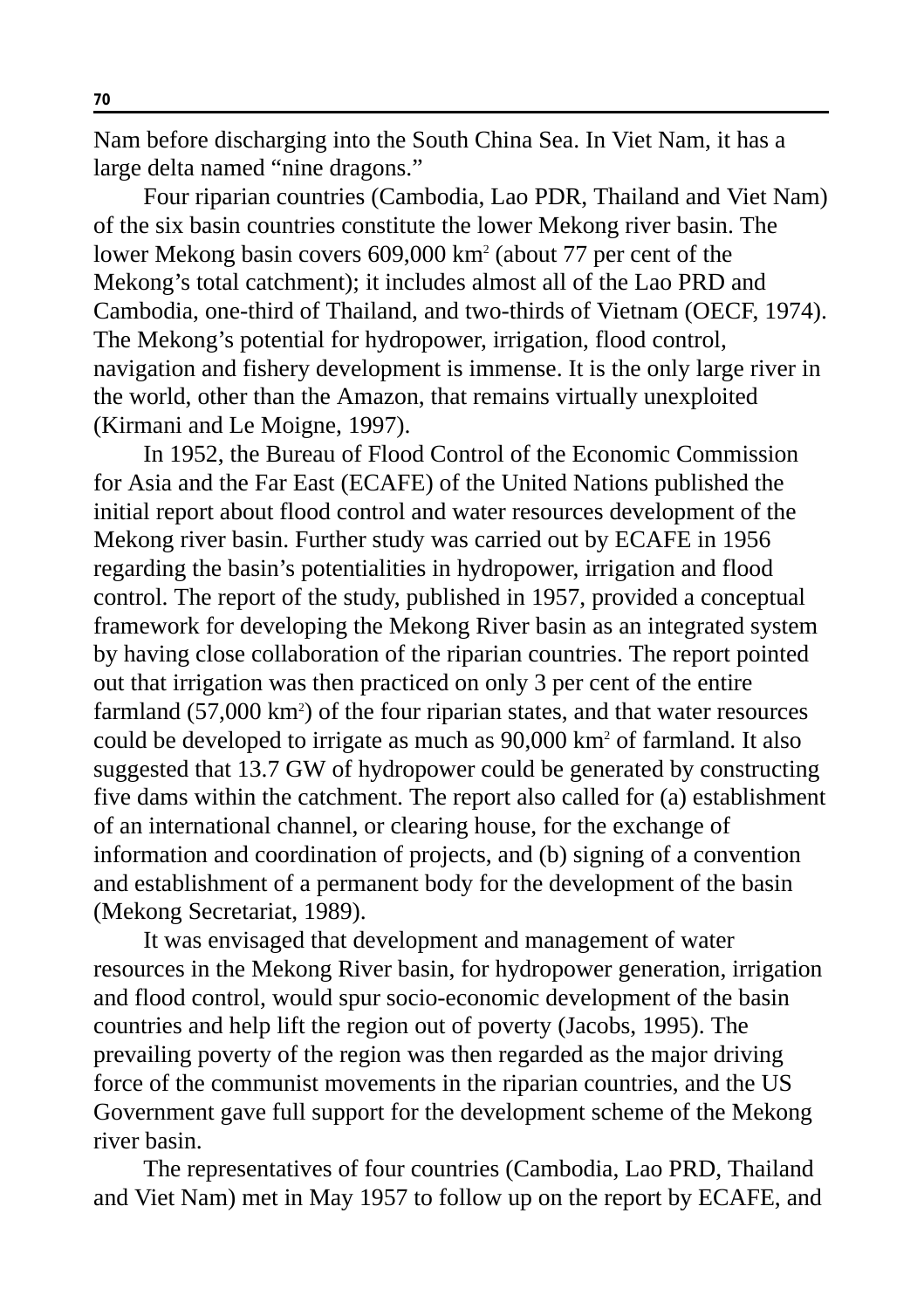recommended the creation of a "coordination committee." Another meeting by these four countries was held in September 1957, and the "Statutes" was unanimously adopted by the representatives of the four basin countries. The "Mekong Committee" thus came into being. It was the first attempt by the United Nations in terms of its direct involvement in continuing support for the planning and development of an international river basin (Mekong Secretariat, 1989). The Mekong Committee was established to promote, coordinate, supervise and control the planning and investigation of water resources development projects in the lower Mekong basin. The Committee has an Executive Agent, as the head of the Secretariat, whose main functions are to implement the Committee's decision (Caponera, 1966).

Leading industrialized countries supported the idea of comprehensive international development of the Mekong River basin. Various studies were launched on hydropower, irrigation, navigation, fishery and flood control within the framework of the Mekong Committee (Hori, 1993), which thus served as the focal point of donors in the region.

Two countries in the upstream of the Mekong River basin – China and Myanmar – did not join the movement due to political reasons. China was then not a member of the United Nations, and Myanmar (then Burma) was not willing to participate in such an international effort.

# **Roles of river basin organizations**

Inter-governmental institutes have been established in many international water systems as RBOs. While some of these now function satisfactorily, others are practically defunct. The vital question to be asked is: What kind of roles should be played by such organizations under prevailing circumstances in the real world? Experience has shown that a river basin organization may play one or more of following roles for the sake of basin countries.

*Provision of a common arena for member states to regularly meet and discuss issues related to their shared water resources.* – In cases where no river basin organization exists, riparian countries must deal with any issue related to their shared water resources (in an international river basin, lake basin or aquifer) through usual diplomatic channels on a case-by-case basis. Providing riparian countries with a common and regular arena should be instrumental in giving chances for each basin country to (a) meet periodically with their counterparts in other riparian states, (b) make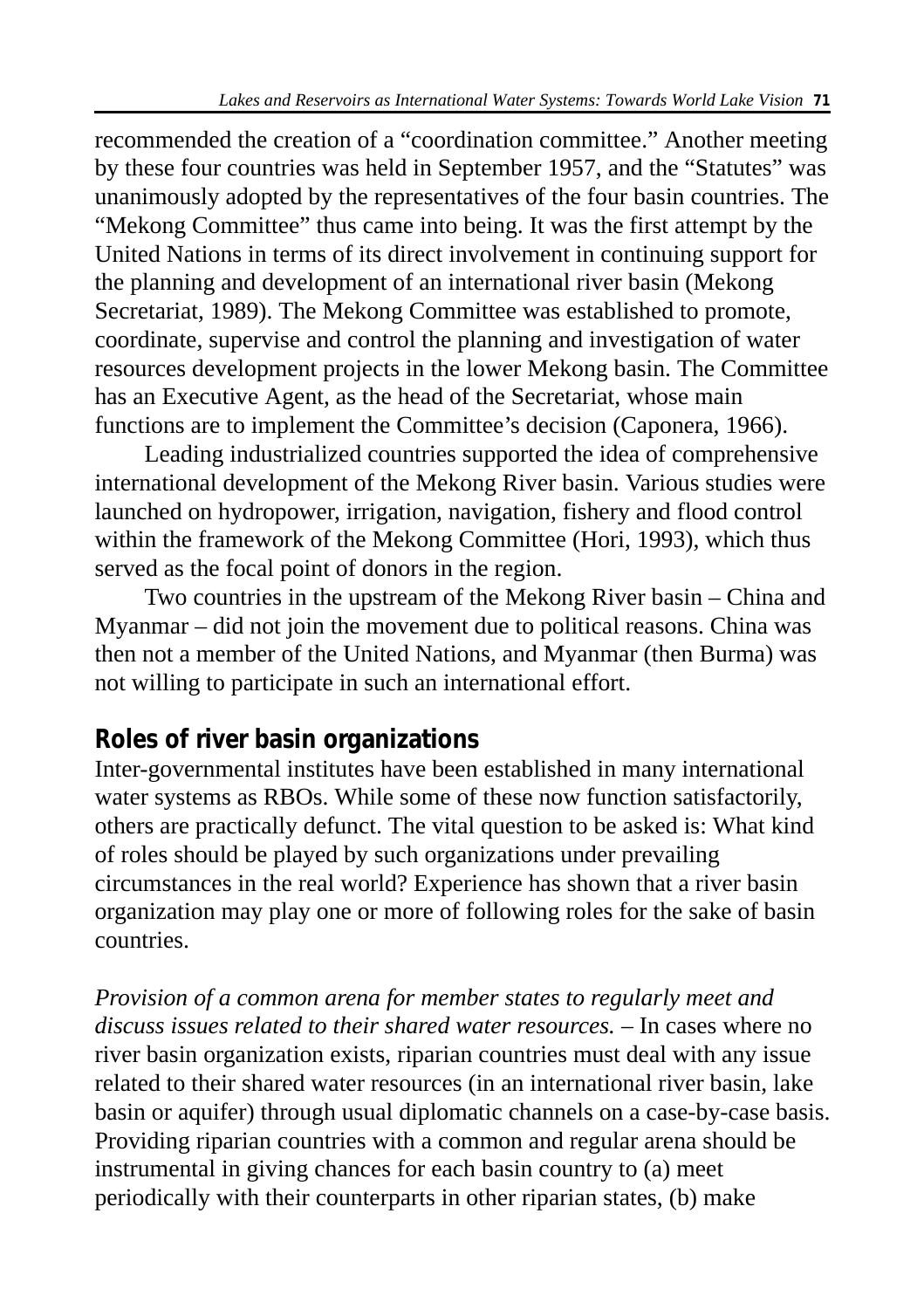representatives familiar with the ways of thinking of other representatives, and (c) promote mutual understanding and trust among participating parties. Most RBOs thus have periodic meetings among member states.

Having a river basin organization, however, does not automatically promote such movements. In one particular existing river basin organization in South Asia, for example, the only agenda item of any regular meeting for more than a decade in the past was determining the date and venue of the next meeting. The reason was that one of the member states was unwilling to discuss anything substantive at the meetings and, in practice, executed a veto against any substantial agenda. Not surprisingly, the RBO existed for years without producing any visible result in terms of sharing the common water resources. In another river basin organization in Asia, member states typically criticize the behaviour of other basin countries, mostly about inequitable use of the shared water resources, while practically no attempt has been made to resolve conflicts by the countries involved. Efforts by all member states are needed to prevent an RBO from becoming defunct.

*Promoting information sharing among various countries and agencies.* – It can be noted that a basin country often has insufficient knowledge about other riparian states, particularly regarding such fundamental knowledge as meteorological and hydrological data. In fact, basin countries are sometimes suspicious of any data offered by other riparian states. Resolution of the dispute between India and Pakistan in the 1950s over sharing of water resources in the Indus River basin, for example, experienced many years of delay due to the fact that one party did not trust the meteorological and hydrological data provided by the other, and kept insisting on more and more data. Having a common data and knowledge base among basin countries, which should also be shared with donor countries and aid agencies as well as general public, ought to be instrumental in avoiding or alleviating distrust among basin countries about the reliability of the data on which the development and management scheme of a catchment should be based.

The impacts of information disclosure may be examined by comparing the Mekong River with the Ganges River. In the former, the Mekong Committee (now Mekong River Commission) has been instrumental as a focal point for disseminating information about the basin for the past four decades. It collects and makes available meteorological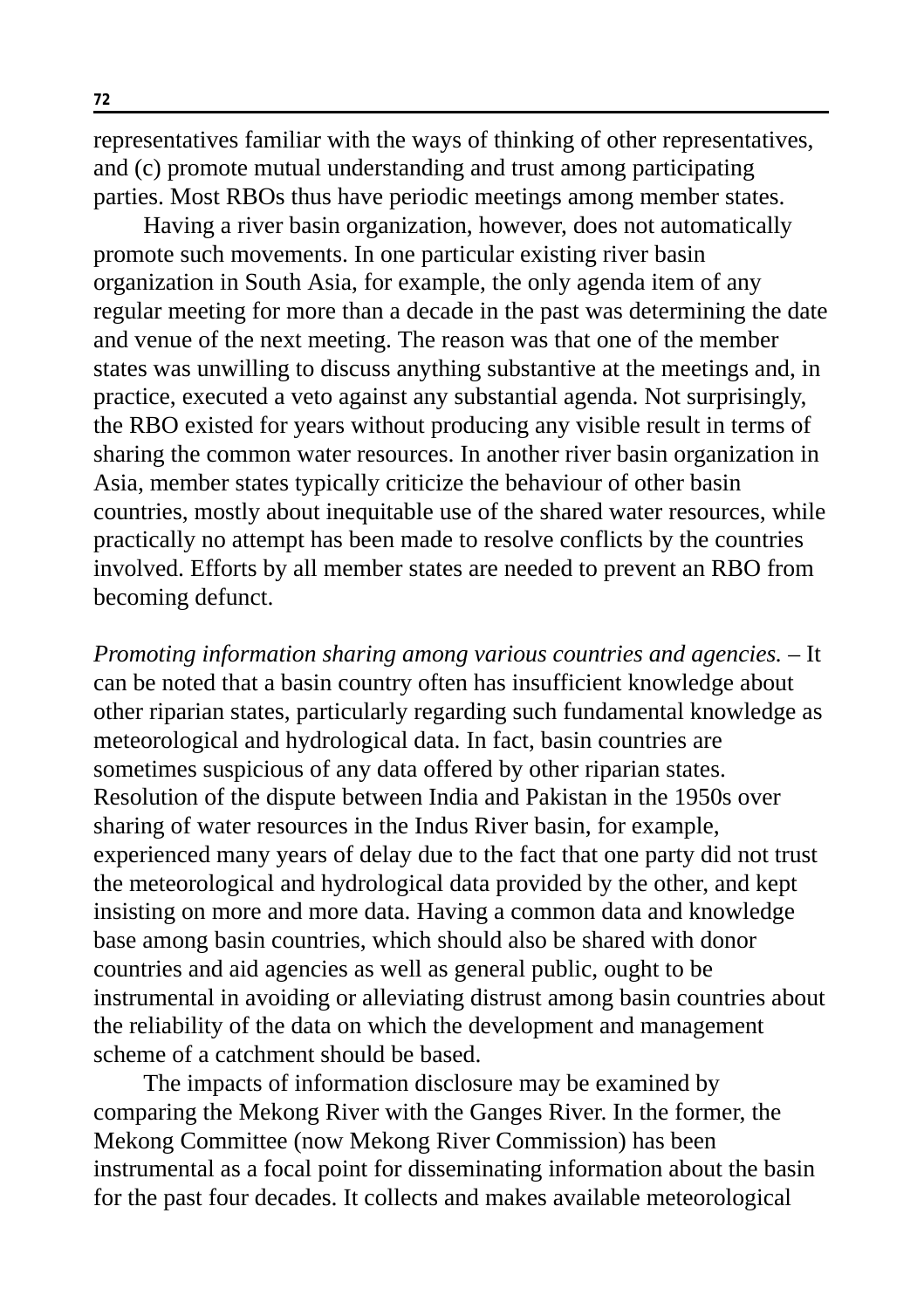and hydrological data in the basin, various studies carried out in the past for development and management of the basin, minutes and notes of discussions held in the Committee (Commission), and articles that have appeared in journals and newspapers. This de facto information disclosure policy in the Mekong basin has successfully promoted support from donor countries and organizations for the sake of economic development of the basin countries, and has also resulted in many academic research activities in and for the basin by researchers throughout the world.

In the Ganges River basin, on the other hand, the hydrological data in India has been classified, and no organization functions as a focal point for information disclosure. Thus, not surprisingly, much less support has been offered by donors for management of the Ganges River system simply because "outsiders" are unable to obtain sufficient information about the Ganges River system for developing their own project ideas. It is remarkable that graduates of the Asian Institute of Technology (in Bangkok, Thailand) have developed many theses about the Mekong River basin, but few theses have been developed about the Ganges River system. This suggests that the intellectual resources of this highly advanced engineering college in Asia have not been used for the sake of the Ganges River basin, while the Mekong River basin has enjoyed the benefits of these resources.

*Developing a coordinated water resources development and management scheme* is often the major aim of harnessing riparian states, as in many cases in the past. A realistic basin-wide management scheme may be developed only through collaboration of riparian states. Having such a scheme serves as a proof for other countries (in particular, donor countries) and aid agencies that riparian countries are on good terms – at least to the extent that they have developed the scheme through collaboration and are ready to implement the scheme in a coordinated manner.

The development scheme of the Mekong River basin in Southeast Asia is a good example. The Mekong Committee was established in 1957 by four riparian countries (Cambodia, Laos, Thailand and Viet Nam) to promote, coordinate, supervise and control the planning and investigation of a water resources development project in the lower Mekong basin (Caponera, 1966). It was then envisaged that development and management of water resources in the Mekong river basin, for hydropower generation, irrigation and flood control, would spur socio-economic development of the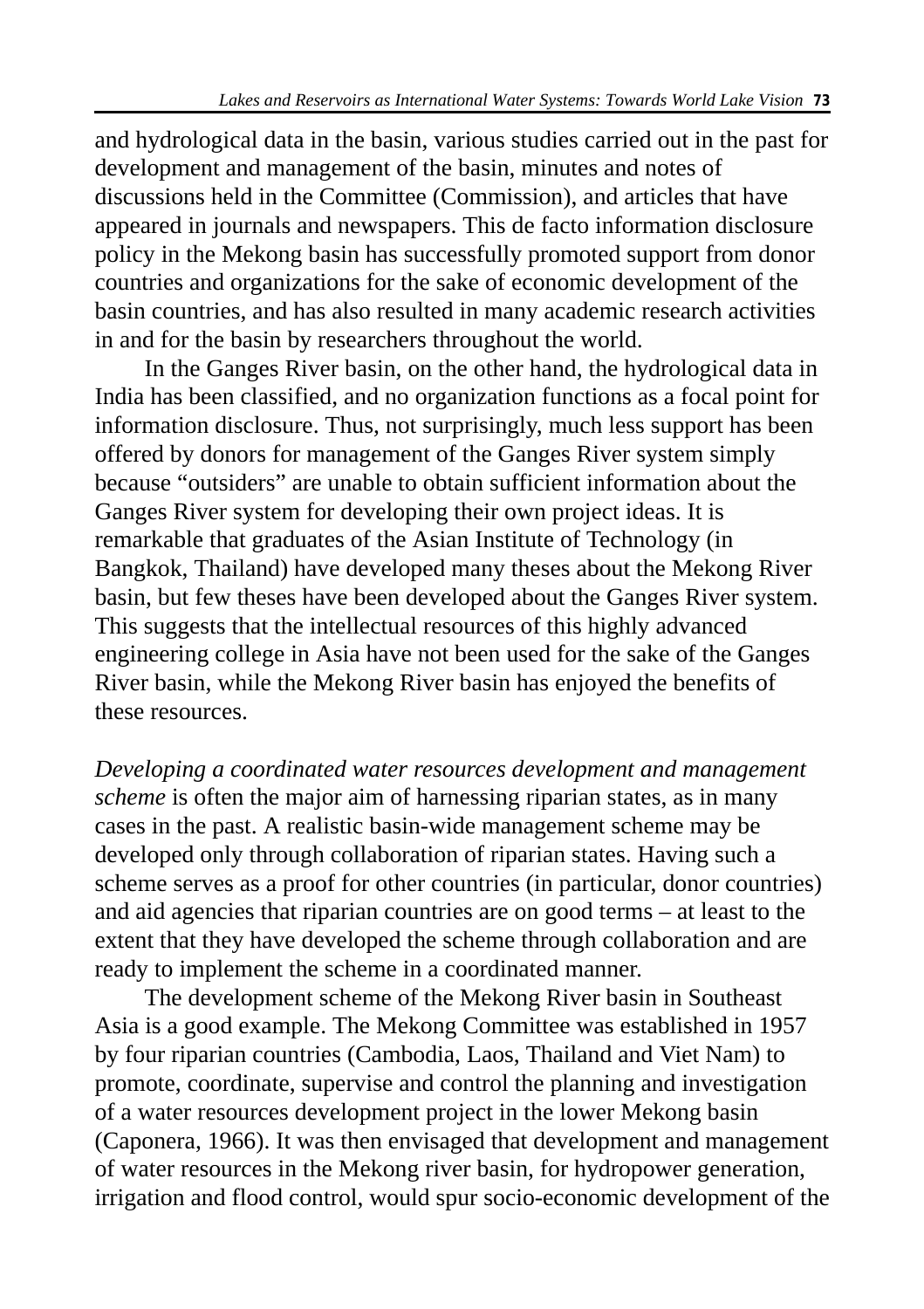basin countries and help lift the region out of poverty (Jacobs, 1995). Leading industrialized countries supported the idea of comprehensive international development of the Mekong River basin. Various studies were launched on hydropower, irrigation, navigation, fishery, and flood control within the framework of the Mekong Committee (Hori, 1993).

In 1970, the Mekong Committee published a detailed report about the "Indicative Basin Plan." This showed the framework for the development of the basin over the next three decades, with emphasis on integrated development of water resources for the sake of improving the quality of life of the growing population in the basin countries (Mekong Secretariat, 1989). The Indicative Basin Plan identified 180 possible projects in the basin.

Of these, the idea of constructing seven cascades of dams in the main stream was the major component. The aims of constructing these dams were mainly for power generation and irrigation. With seven dams, the total effective storage was to be  $140,550,000$  m<sup>3</sup>, with power generation capacity of 18,900 MW. About 40,500 km2 of farmland was supposed to be irrigated (Kawai, 1984). The large-scale development scheme envisaged in 1970s was not materialized, however, due to changeover of political regimes in three of the member states as well as increased environmental concern over the huge development plan. The Mekong Committee nevertheless functioned as the coordinating mechanism of the basin countries for more than 30 years. The continuing collaboration among basin countries has led to many economic development activities in the region, and the Mekong Committee has been instrumental in formulating the development scheme of the basin – not according to the "huge development scheme" as envisaged in the 1970s, but as the collective effects of small to mediumsized projects in various fields.

*Securing assistance from donor countries and development aid agencies.* – Having a basin-wide development or management scheme may motivate donor countries and aid agencies so that more financial and other sort of assistance is given to the basin countries, for the sake of materializing such a scheme. In many cases, obtaining resources from outside is the only foreseeable and realistic way of moving a scheme from paper to reality. A development or management scheme therefore should be very solid and "doable." In the real world, however, elaborating a realistic scheme, as a team effort of all the basin countries, tends to be much more difficult than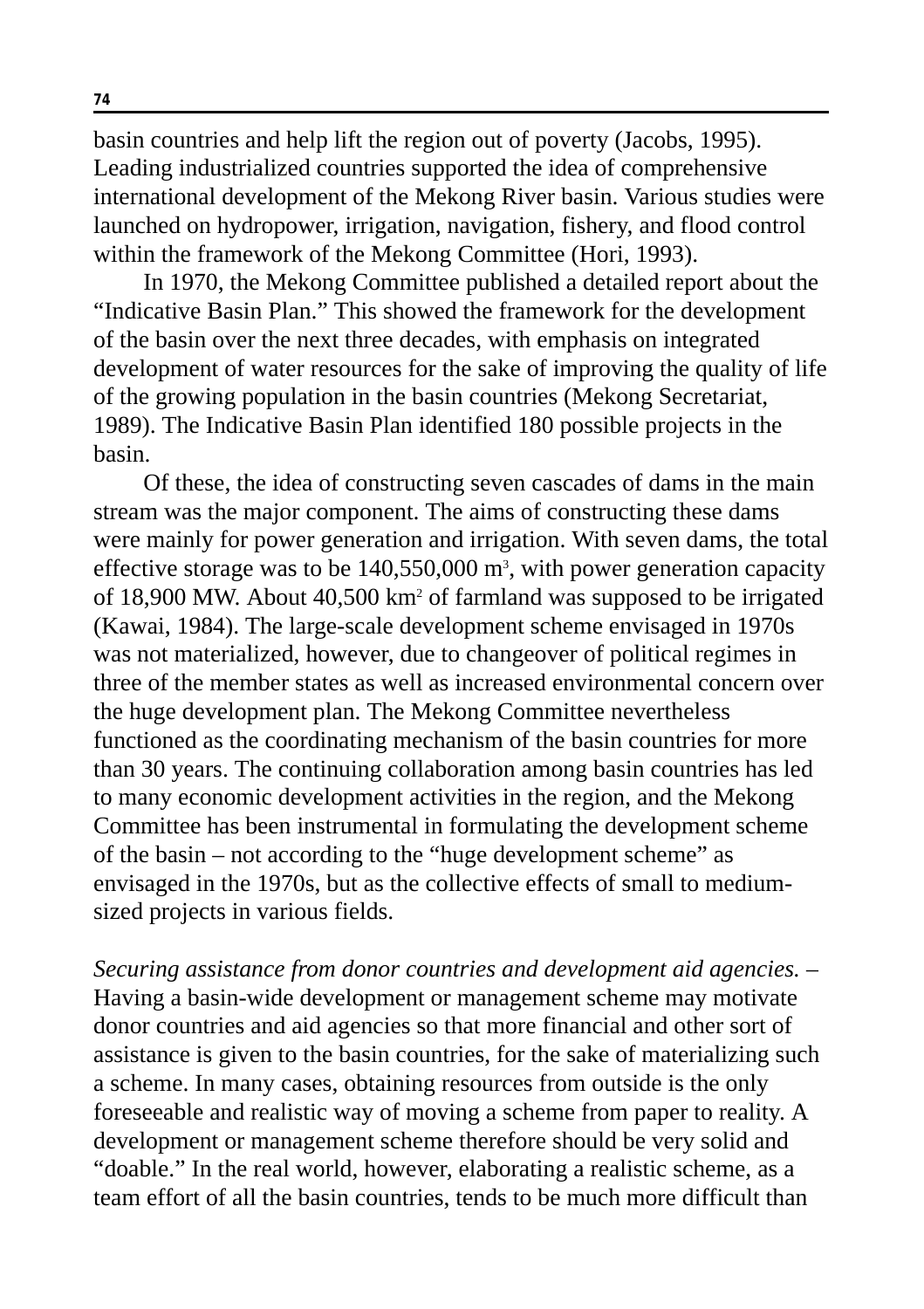developing an unrealistic scheme. This is because interests of each riparian state may not be fully reflected in a realistic scheme, while each country may put whatever it wants in an illusionary scheme. The latter is much easier to be agreed upon than the former.

*Resolution of conflicts among member states.* – A river basin organization is supposed to be instrumental towards resolution of conflicts among member states. However, RBOs have not always been useful in this context. A notable example was failure of the Mekong Committee in resolving conflicts between two member states, Thailand and Viet Nam, in the early 1990s. Representatives of Cambodia, Lao PDR, Thailand and Viet Nam signed the "Agreement on the Cooperation for the Sustainable Development of the Mekong River Basin" in April 1995. This Agreement provides principles for sustainable development, utilization, management and conservation of the water and related resources of the Mekong River basin, as well as institutional, financial and management issues relating to the mechanism of coordination between the member countries (MRC, 1996). The negotiation process among riparian countries towards the Agreement was unique in that the United Nations Development Programme (UNDP) played a mediatory role as a third party.

Disputes between Thailand and Viet Nam effectively impaired the functioning of the Interim Mekong Committee, however. The Committee had been faced with an impasse since January 1992. The UNDP was worried about the possible "disappearance" of the Interim Mekong Committee, in which it had invested a lot of money during the "dark period" of 1975 to the early 1990s.

The UNDP, therefore, organized informal meetings among the four riparian countries, with the aim of finding out whether the riparian countries were still willing to maintain the (Interim) Mekong Committee as a mechanism for collaboration. The riparian countries showed their willingness, through these informal consultations, to maintain the mechanism for collaboration. It was also agreed that a Working Group should be established with representatives of the four riparian countries under UNDP's chairmanship to look into the future framework for cooperation. Through five Working Group meetings held in 1993 and 1994, the draft "Agreement on the Cooperation for the Sustainable Development of the Mekong River Basin" was developed, and subsequently signed by representatives of the four riparian countries in April 1995. Thus, the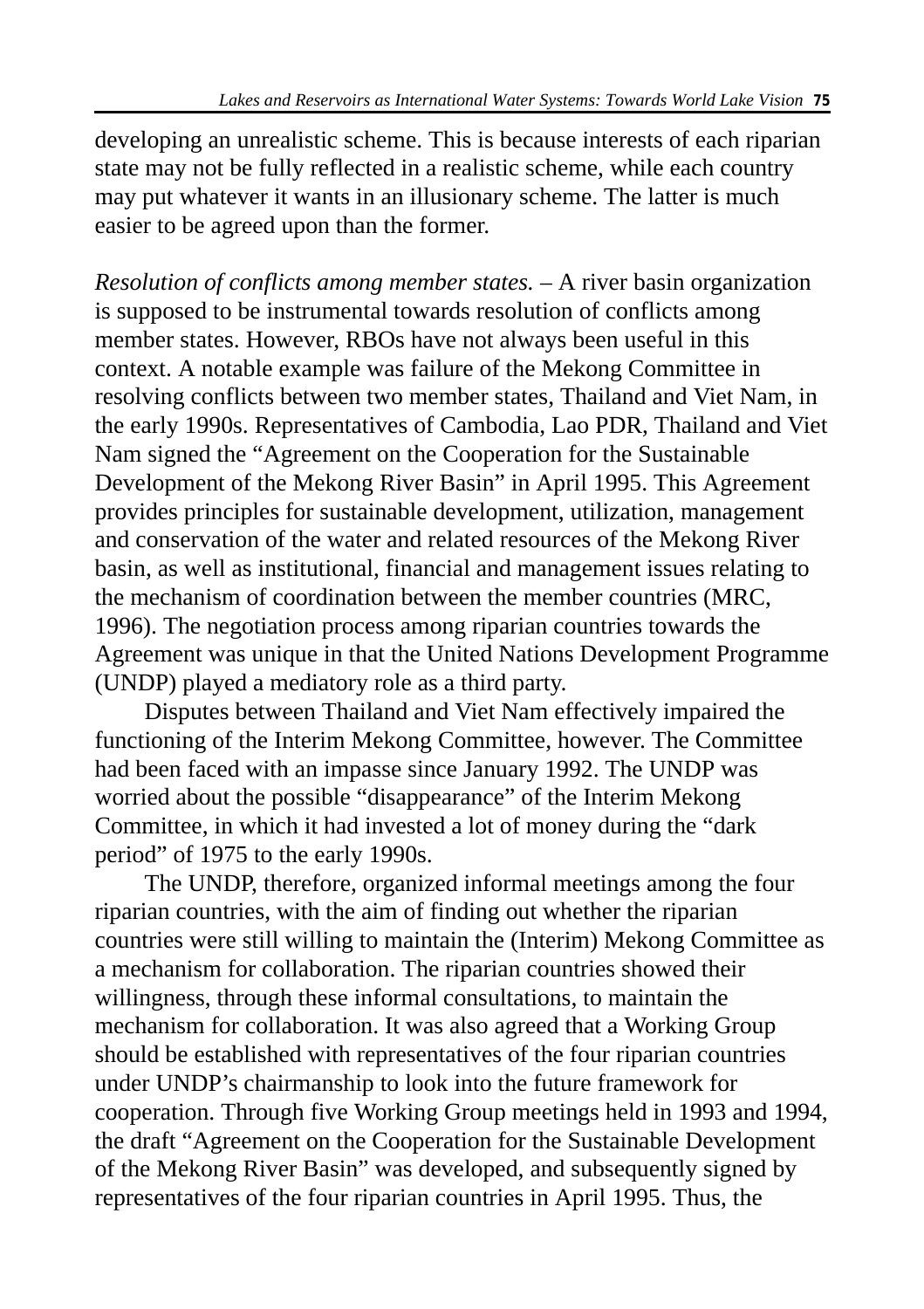UNDP successfully played a role of mediator.

*Sharing of costs and benefits in water resources development/management.* – Basin countries tend to feel the needs of "costs and benefits sharing" when a particular international water system has attained a certain degree of development. This was the case in international water systems shared between Mexico and the United States, as well as between Canada and the United States.

The Mekong River basin has not yet reached the point where the basin countries feel the need for a "costs and benefits sharing" mechanism. Even the dispute between Viet Nam and Thailand in the early 1990s did not lead to such a mechanism, nor have the possible implications of dam and reservoir construction in China driven other basin countries into the need for such a mechanism.

It should be noted , however, that once a river basin has reached a certain degree of development, riparian states are obliged to develop some sort of "costs and benefits sharing" mechanism. The Mekong Committee (now the Mekong River Commission) was supposed to be an arena for the member states to raise this particular issue and develop a mutually agreeable solution.

#### **Conclusion**

It goes without saying that establishing an inter-governmental organization by participation of all basin countries should be useful in the context of having a common arena for member states to regularly meet and discuss issues related to their shared water resources. The Mekong Committee (now Mekong River Commission) was, in this context, a model to be followed by other international water systems. It has consistently provided member states with chances to meet and discuss issues, even when some member states experienced hard times in the late 1970s to early 1990s.

A river basin organization should be instrumental in promoting information sharing among basin countries as well as other parties, including donor countries, international agencies, non-governmental organizations, research institutes and private firms. This may take place, however, only if member states believe in the concept of information disclosure and the assumption that transparency of information is a most effective tool in promoting rational management of international water systems.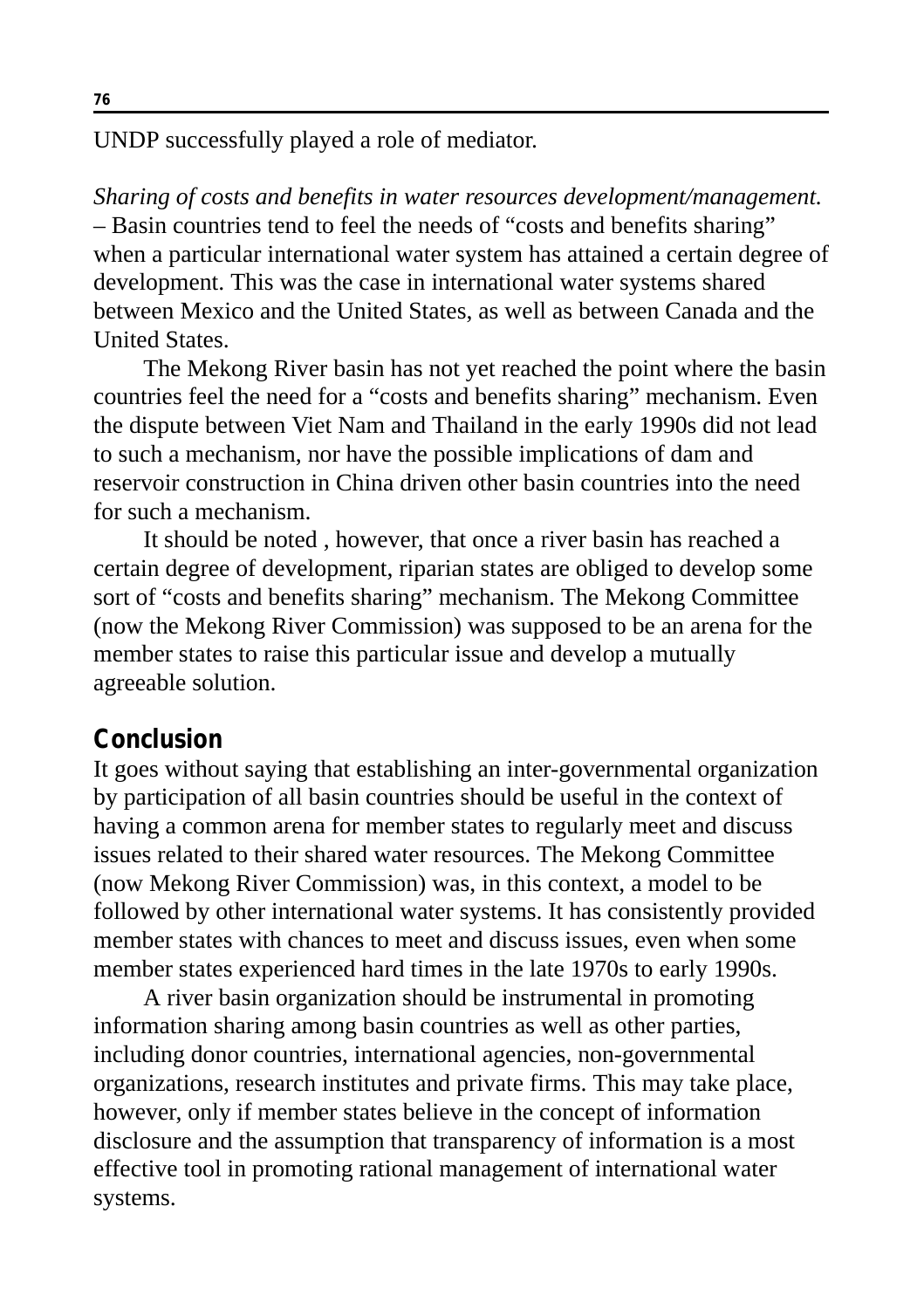The Mekong Committee has maintained meteorological and hydrological monitoring since the 1960s through the collaboration of member states (because a reliable monitoring scheme did not exist in the basin back in the 1950s, when the Mekong Committee commenced its work towards basin-wide development of water resources). The fact that the Mekong Committee has maintained the monitoring system, through assistance from the basin countries, has materialized transparency in data gathering and distribution. These data are in fact available to anybody at reproduction cost. The transparency in these data has apparently motivated many researchers to work on the hydrological regime of the basin, and was also instrumental in fostering various project ideas about use of water resources, both at national as well as regional levels. It seems evident that the transparency of hydrological and meteorological data is far advanced in the Mekong River basin, as compared with other international water systems, and that this has led to the development of many project ideas both by riparian countries and donors.

Developing a coordinated water resources development and management scheme has in many basins the highest priority of the coordinated efforts by basin countries. Securing assistance from donor countries and development aid agencies may materialize it. Basin countries should make efforts so that a development or management scheme is realistic, not illusionary, to the extent that other parties (particularly donor countries and agencies) can be confident of its feasibility. The Indicative Basin Plan elaborated by the Mekong Committee was successful in getting basin countries harnessed towards an integrated development scheme of the catchment. However, it should still be examined whether the contents of the Indicative Basin Plan are sufficiently realistic to the extent donor countries and aid agencies find the plan "doable."

# **References**

- Caponera, D. A. (1966). "The Legal Aspects of Mekong River Projects." *Indian Journal of Power and River Valley Development,* 16: 35–38.
- Hori, H. (1993). "Development of the Mekong River Basin Its Problems and Future Prospects." *Water International,* 18:110–115.
- Jacobs, J. W. (1995). "Mekong Committee History and Lessons for River Basin Development." *The Geographical Journal,* 161:135–148.
- Kawai, T. (1984). "Aspects of Mekong Basin Planning." *Irrigation Engineering and Rural Planning,* 5:14–22.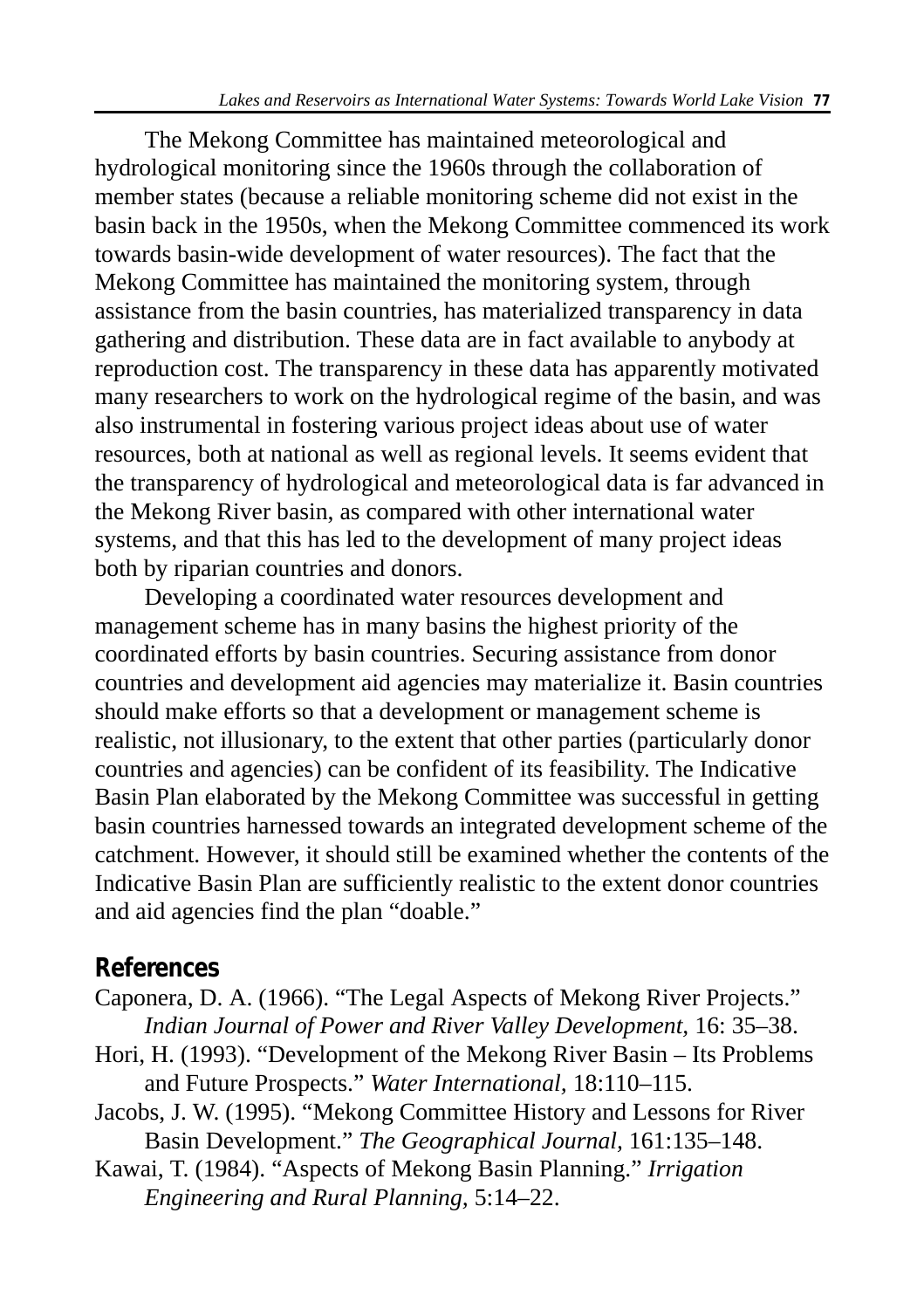- Kirmani, S. and G. Le Moigne (1997). "Fostering Riparian Cooperation in International River Basins." World Bank Technical Paper No. 335, World Bank, Washington, DC.
- Kuniyasu, N. (1992). "Mekong River Development After the Peace Accord in Cambodia." ATIC information, 28:70-78 (in Japanese).
- Mekong Secretariat (1989). "The Mekong Committee A Historical Account." Mekong Secretariat, Bangkok.
- MRC (1996). "Annual Report 1995." Mekong River Commission, Bangkok
- OECF ( 1974). "Indicative Basin Plan of Lower Mekong River Basin" (I) pp. 3–22 OECF, Tokyo.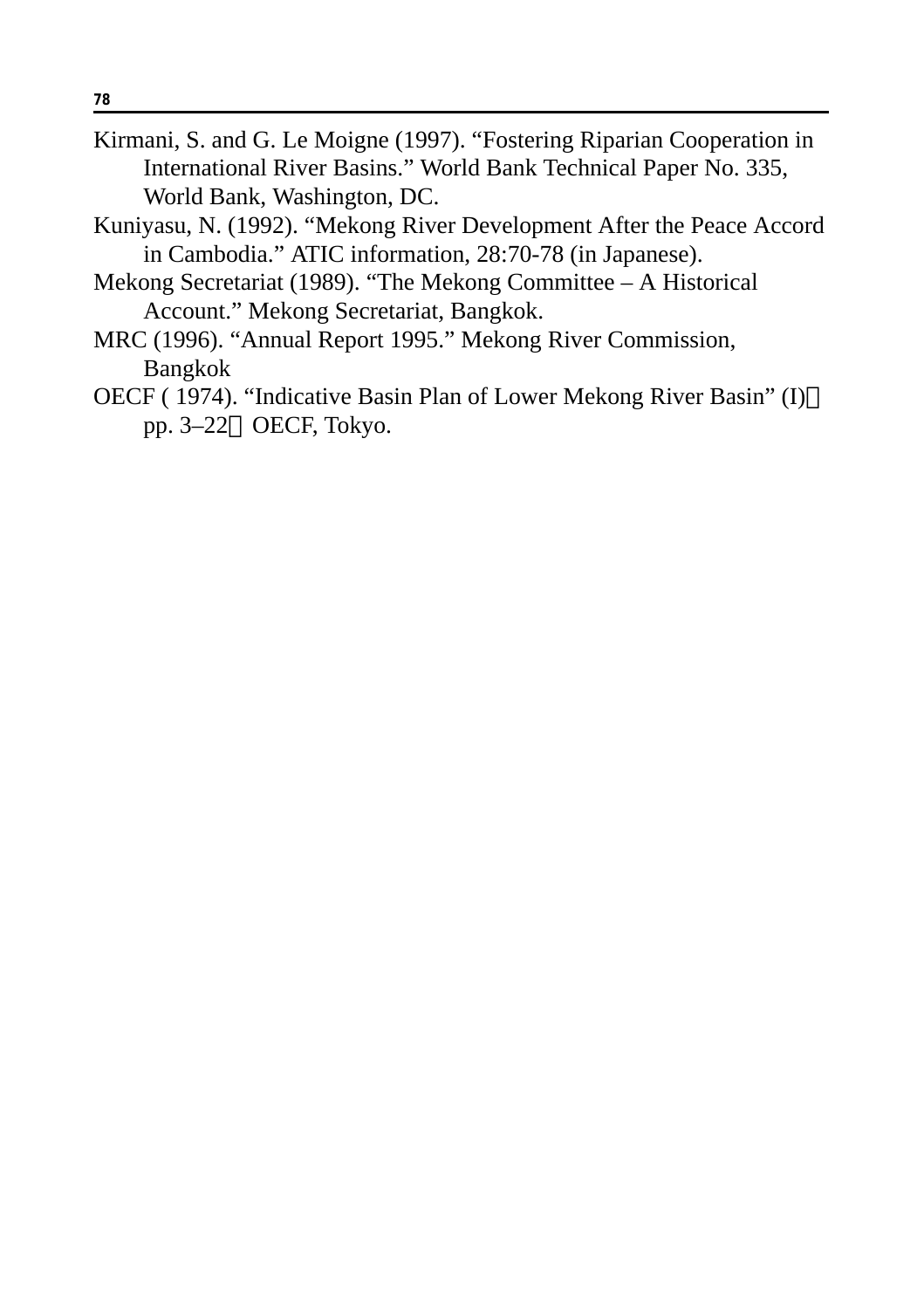# *Multi-Country Cooperation for Sustainable Development of International Lake Basins: Lessons from the Global Environment Facility1*

Dr. Juha I. Uitto, Global Environment Facility

#### **Introduction**

Lakes are sensitive ecosystems that are highly susceptible to anthropogenic impacts. Management of lake environments in a sustainable fashion requires a basin-wide approach that integrates all sectors. The issues are further complicated by the fact that many lake basins are shared by two or more countries.

This paper draws upon the experiences gained by the Global Environment Facility (GEF). The GEF was established with the objective to forge international cooperation and finance actions to address threats to the global environment. The Facility contributes to the management of international waters as a catalyst to the implementation of comprehensive ecosystem-based approaches to managing the transboundary waters and their drainage basins (Duda and El-Ashry, 2000). In particular, two recent evaluations focusing on institutional arrangements of projects dealing with transboundary environmental resource management (Ollila et al., 2000) and on the overall experiences of the international waters programme area of the GEF (Bewers and Uitto, 2001) inform the analysis presented in this paper. Lessons from the World Bank's similar experiences with the management of lakes and reservoirs are also referenced (Dinar et al., 1995).

Examples are drawn from the East African Great Lakes – Malawi, Tanganyika and Victoria – as well as the Tonle Sap in the Mekong basin.

<sup>1</sup> UNU Workshop: Lakes and Reservoirs as Important Elements of International Water Systems, 9th International Conference on the Conservation and Management of Lakes, Otsu, Japan, 14 November 2001.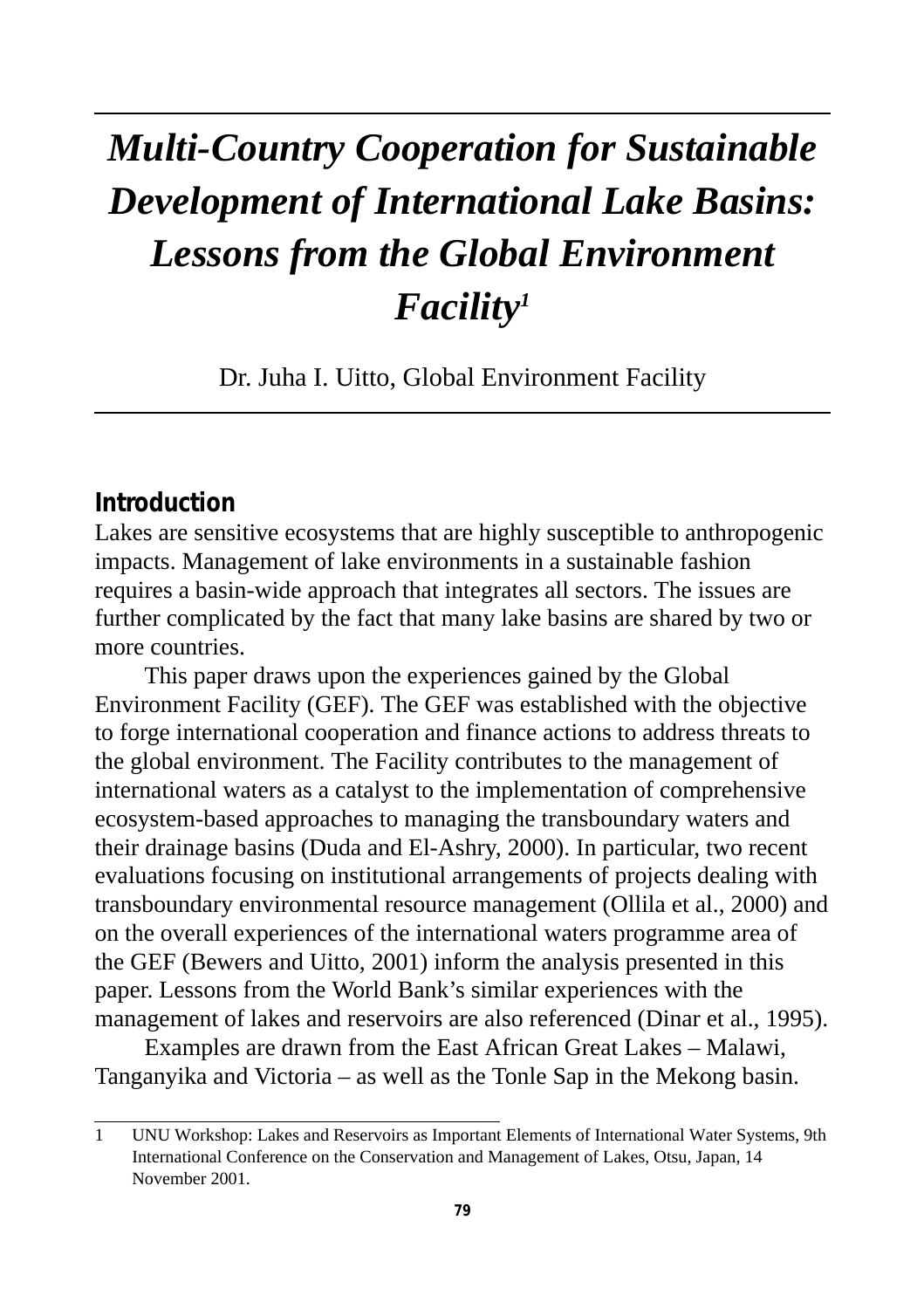These cases demonstrate the key role of integrated land and water management on a basin-wide scale, and how upstream development may threaten the ecosystem and resource base upon which large populations depend for their livelihood.

Experience shows that it is necessary to focus on processes that bring together all sectors and actors at regional, national and local levels whose actions affect lakes and their drainage basins. The development of sciencebased diagnostic analysis is essential to identify the threats to a transboundary ecosystem and to break down the complex issues into manageable parts, with the aim of developing a strategic action programme to move the basin towards sustainable development. Ensuring political commitment that can result in institutional, policy and legal reforms in the countries concerned is the key to sustainable development of the transboundary resources.

## **Experiences with the East African Great Lakes**

The East African Great Lakes form some of the most complex and sensitive ecosystems in the world. They also provide the basis of livelihood for millions of people who depend on the fisheries and other resources in and around the lakes. Since its establishment a decade ago, GEF has been active in the region. This section focuses on the experience gained through the management of Lake Malawi, Lake Tanganyika and Lake Victoria. It is worth noting that while the two first are parts of the East African Rift Valley system, Lake Victoria is physiographically very different, being a relatively shallow depression lake (figure 1).

### *Lake Malawi and Lake Tanganyika*

**Lake Malawi** – Lake Malawi, Africa's third-largest lake, covers an area of 28,760 km2 . It is shared by Malawi, Mozambique and Tanzania. The lake fisheries are important, especially for Malawi, as fish from the lake provide about 70 per cent of the annual animal protein consumed in the country (Chipofya and Mapila, 2000).

The physiography of the lake is such that only the southern part, which is within the territory of Malawi, provides a shallow shelf that allows for small-scale coastal fisheries. In other parts of the lake, this shelf is missing and the shores are steeper. Furthermore, because Mozambique and Tanzania both have a long coast on the Indian Ocean, there is greater emphasis on oceanic fisheries in these countries. For these reasons, the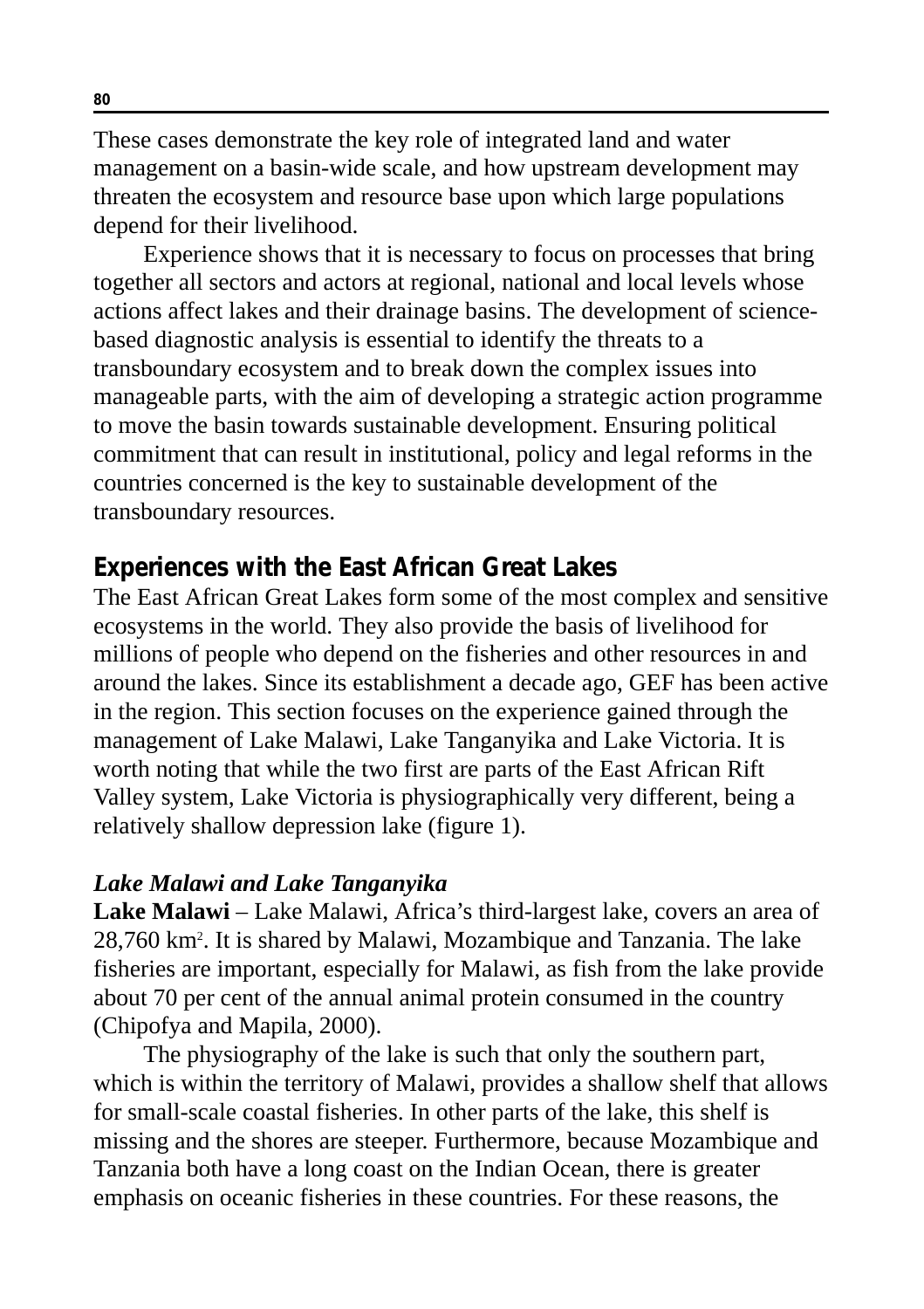

Figure 1. The East African Great Lakes

pressures on the lake fishery in Mozambique and Tanzania are significantly less severe than in Malawi, where intensive small-scale fishery in the southern part of the lake, in response to the rapid population growth in the country, has caused a noticeable decrease in fish yields and stocks.

Lake Malawi has not been not as important a resource for the two other countries, nor have they caused significant threats to the lake. This situation is starting to change, however, as more people are moving to the shores of the lake in Tanzania and, especially, in Mozambique (where an extended civil war is now over, and displaced people are being resettled on a large scale).

Apart from over-fishing, the lake environment is also threatened by sedimentation. Intensive smallholder agriculture, deforestation and erosion in the watersheds surrounding the lake are placing strains on the lake environment that need to be addressed. Environmental management of Lake Malawi, thus, requires an integrated approach to land and water management.

The emphasis of the GEF pilot phase "Lake Malawi/Nyasa Biodiversity Conservation Project," implemented by the World Bank, was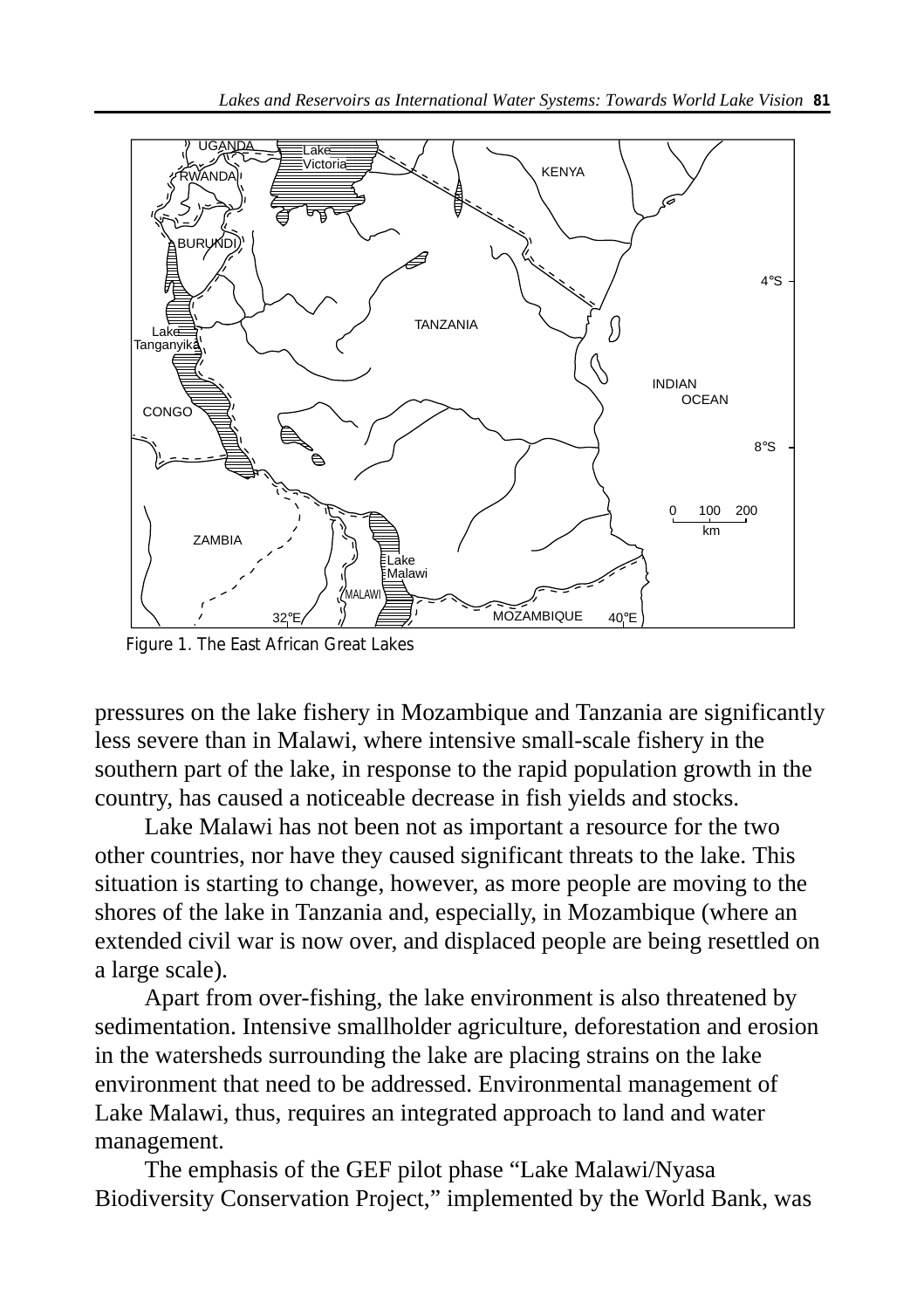on establishing the scientific, educational and policy basis for sustainable conservation and management of the lake's globally important biodiversity. A major objective was the strengthening of capacity among the participating countries in freshwater management, research and environmental education disciplines. The project has provided baseline biological and water quality information as a basis for future scientific monitoring and lake resources management. These outputs, together with the initiatives to harmonize policy and legislation, are expected to strengthen trinational lake research and management and provide the capacity and information necessary for maintaining biodiversity in the lake. The legal framework is being implemented through an Agreement of Technical Cooperation, signed by the three countries with FAO in 1997.

The greatest scientific challenge of the project has been to collect sufficient information on fish taxonomy and systematics, physical and chemical descriptors of fish habitats, and the interaction between habitats and the associated biological communities that describe the lake's ecology so as to enable preparation of a management plan for Lake Malawi.

The reports coming from the research work clearly show that exploitation of the near-shore fisheries and accelerated sedimentation from catchment soil erosion are now causing adverse impacts to and loss of lake biodiversity. The southern part of the lake in Malawi is most affected because of a large increase in population in the last two decades, and intensive deforestation and cropping patterns.

Habitat loss, interference with fish reproduction through turbidity, and physical sedimentation were key issues assessed in the project, but these are not addressed through management activities. In fact, mud enters the lake as underflow and, during July and August, persistent southern winds cause upswelling of bottom water that fertilizes the surface layers and can result in massive fish kills, such as those that occurred in 1999 affecting both Malawi and Mozambique (Chipofya and Mapila 2000). In essence, the basis for a transboundary diagnostic analysis resulted from the research, and the urgent need for action on the land and in reducing fishing pressure is to be supported in a follow-on project.

The first project focused almost exclusively on fisheries and on one of the countries, Malawi, which also reaped most of the benefits. Although the implementation of all project components was guided by a tripartite Steering Committee, the participation of the Mozambique and Tanzanian governments was quite limited. The Steering Committee was chaired by the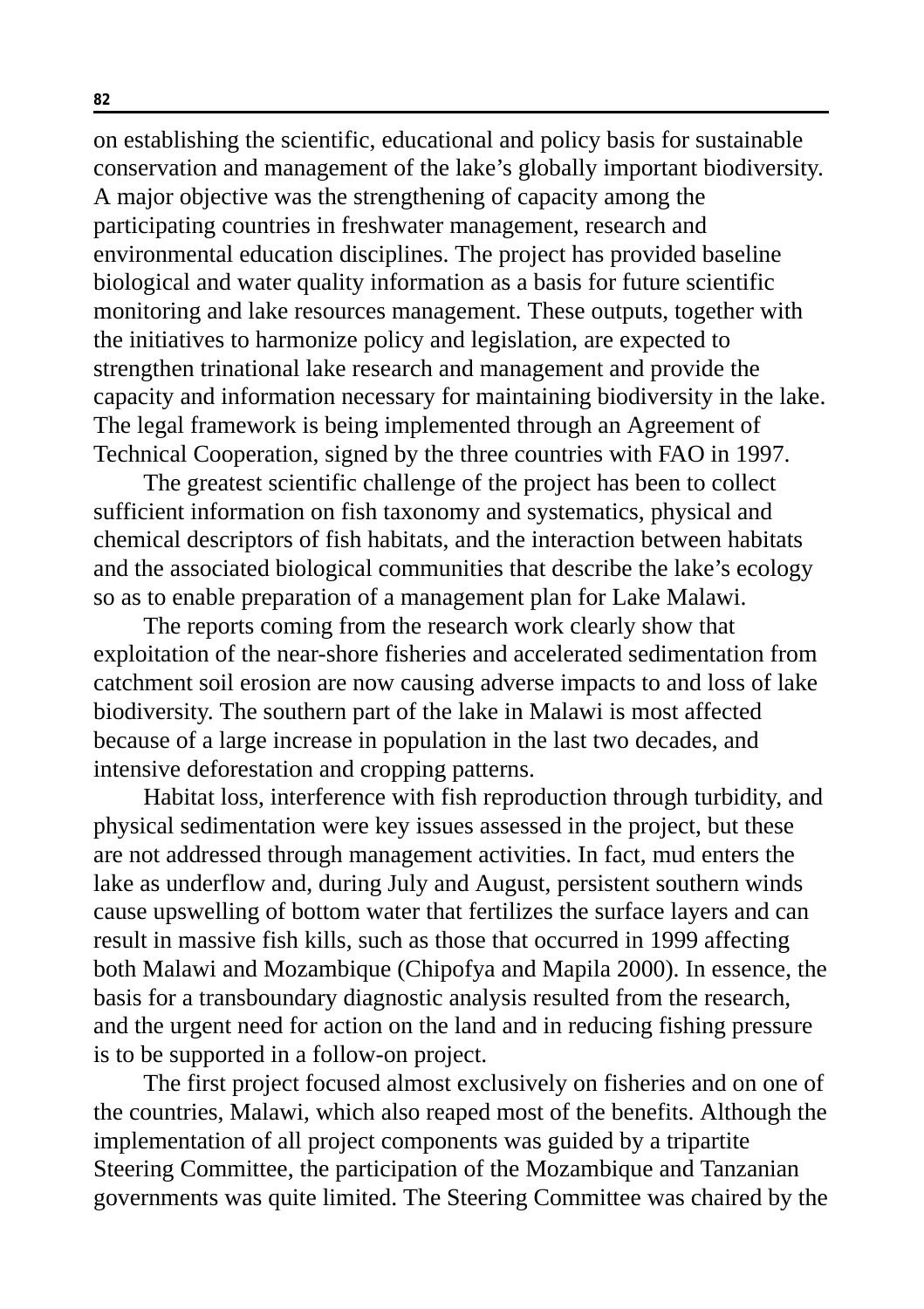Principal Secretary of the Malawi Ministry of Natural Resources and Environmental Affairs, the funds for the project activities were channeled through Malawi, and that country also dominated most project decisions. There was only one GEF Legal Grant Agreement with the Government of Malawi. Tanzania and Mozambique have expressed throughout the project their desire for a more formal agreement, one which would guarantee a more equal sharing of the project resources between the three countries for future monitoring and management activities.

The need for expanding the focus to actual resource management and the critical issue of sustainability of the management activities in the three countries has been recognized in planning for a follow-on project. The new "Lake Malawi/Nyasa Environmental Management" project, currently under development, will identify and demonstrate practical, self-sustaining environmental management interventions in critical pilot zones, while simultaneously building the capacity of local institutions for ecosystem management. It will have as its central objective maximizing the benefits to riparian communities from fisheries and the improved management of soils, generating employment and income while sustaining the ecosystem from which these benefits arise.

One of the main lessons from the first project is that, in order to effectively engage countries in a multi-country project around a shared resource, there is a need to fully incorporate all participating countries as equal partners in the management of the shared resource.

If sustainable development is to be achieved in the Lake Malawi basin, there is need to develop a shared vision of action to reverse land degradation and reduce fishing pressures where these are adversely affecting the biodiversity. This vision must incorporate environmental management with the requirement of improving the livelihood of the stakeholder communities in which poverty is still prevalent. As many threats to the lake's biodiversity and environment as a whole are related to the management of the land-based resources and the growing population that intensively farms the land or extracts fish from near-shore areas, it is important to assume an approach that integrates land and water management and engages all relevant agencies and stakeholders in all three countries.

**Lake Tanganyika** – Lake Tanganyika is the second-deepest lake in the world and contains an amazing variety of biodiversity. Thus far, more than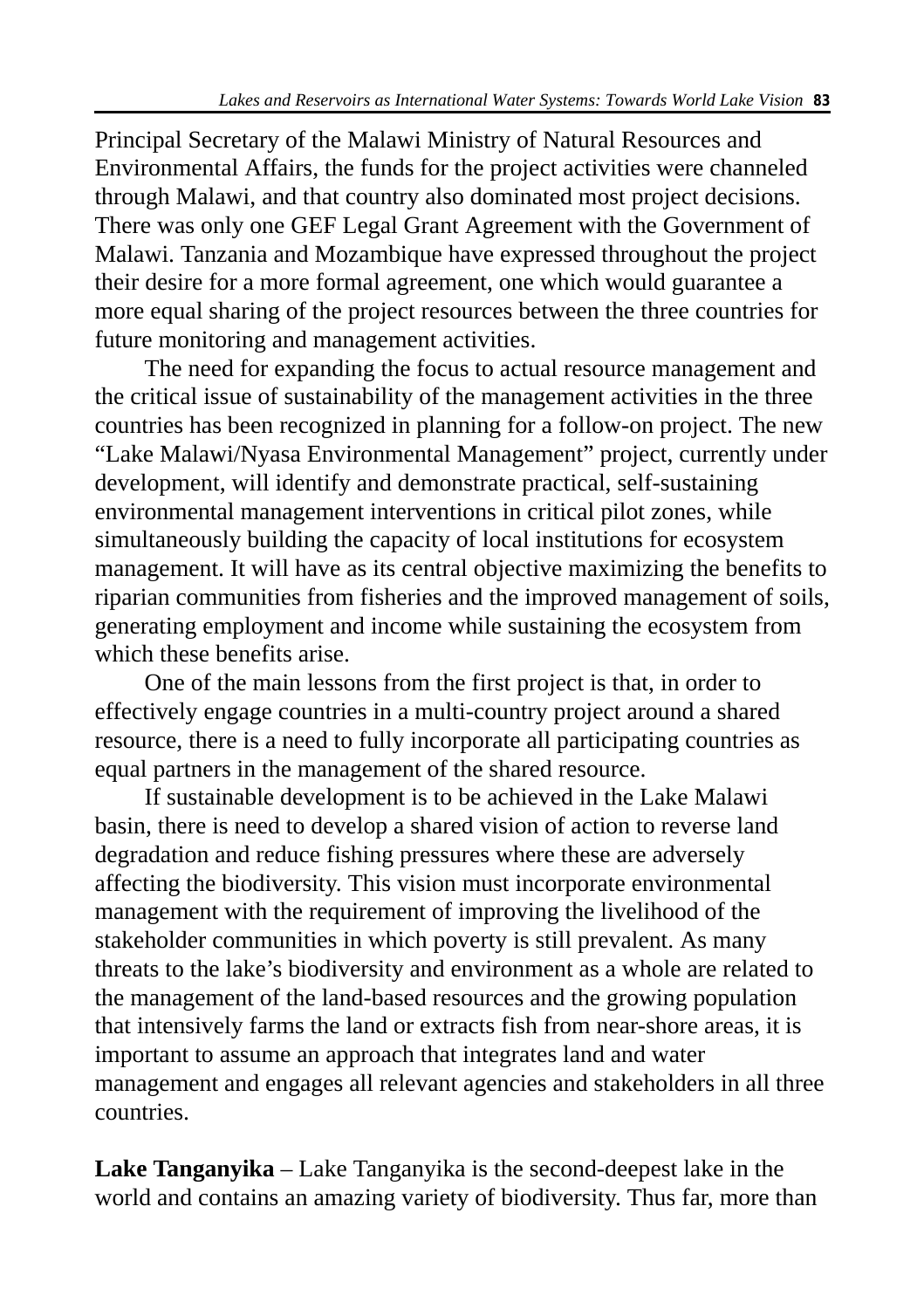1,200 species of organisms have been found in the lake, despite the fact that only about 10 per cent of the lake's coastline has been explored scientifically (Patterson and Makin, 1998). From the point of view of biological diversity, Lake Tanganyika has one of the highest rates in any lake in the world and must, therefore, be considered a globally significant ecosystem.

Amongst the most important environmental problems threatening the lake are deforestation, intensification of land use and unsustainable landuse practices. These have resulted in land degradation and sedimentation, leading in some places to eutrophication of the lake.

The multi-country Lake Tanganyika project, "Pollution Control and Other Measures to Protect Biodiversity in Lake Tanganyika," was designed in a radically different way from the predominantly single-country Lake Malawi project. UNDP took advantage of early experiences to assist Burundi, Democratic Republic of the Congo, Tanzania and Zambia in addressing their shared lake basin and building institutional commitments for joint multi-country collaboration.

A project coordinating unit was established to facilitate each country's participation in activities, both singly as well as jointly. High-level officials from each nation participated in a Steering Committee that was responsible for the project. Various programmes were established with the objective of helping the riparian countries to produce an effective and sustainable system for managing and conserving the biodiversity of the lake. By involving local communities in programme design, the programmes embraced the dual needs of development and conservation so that livelihoods of the people (i.e., sustainable use of the biodiversity resource) can be maintained into the future. The programmes varied from biodiversity conservation to fisheries, the impacts of sedimentation and catchment degradation and pollution to socio-economic issues, and education to development of a joint geographic information system (GIS).

The original planning called for the production of a strategic plan for the lake. Following adoption of the GEF Operational Strategy by the GEF Council (GEF, 1996), UNDP worked with the project to modify its programme of work to become more consistent with the international waters portion of the Operational Strategy. The project adopted the approach of joint fact-finding in compiling information so all countries could review and update it through the GIS. The result of the assessment is a transboundary diagnostic analysis (TDA) that identifies two or three top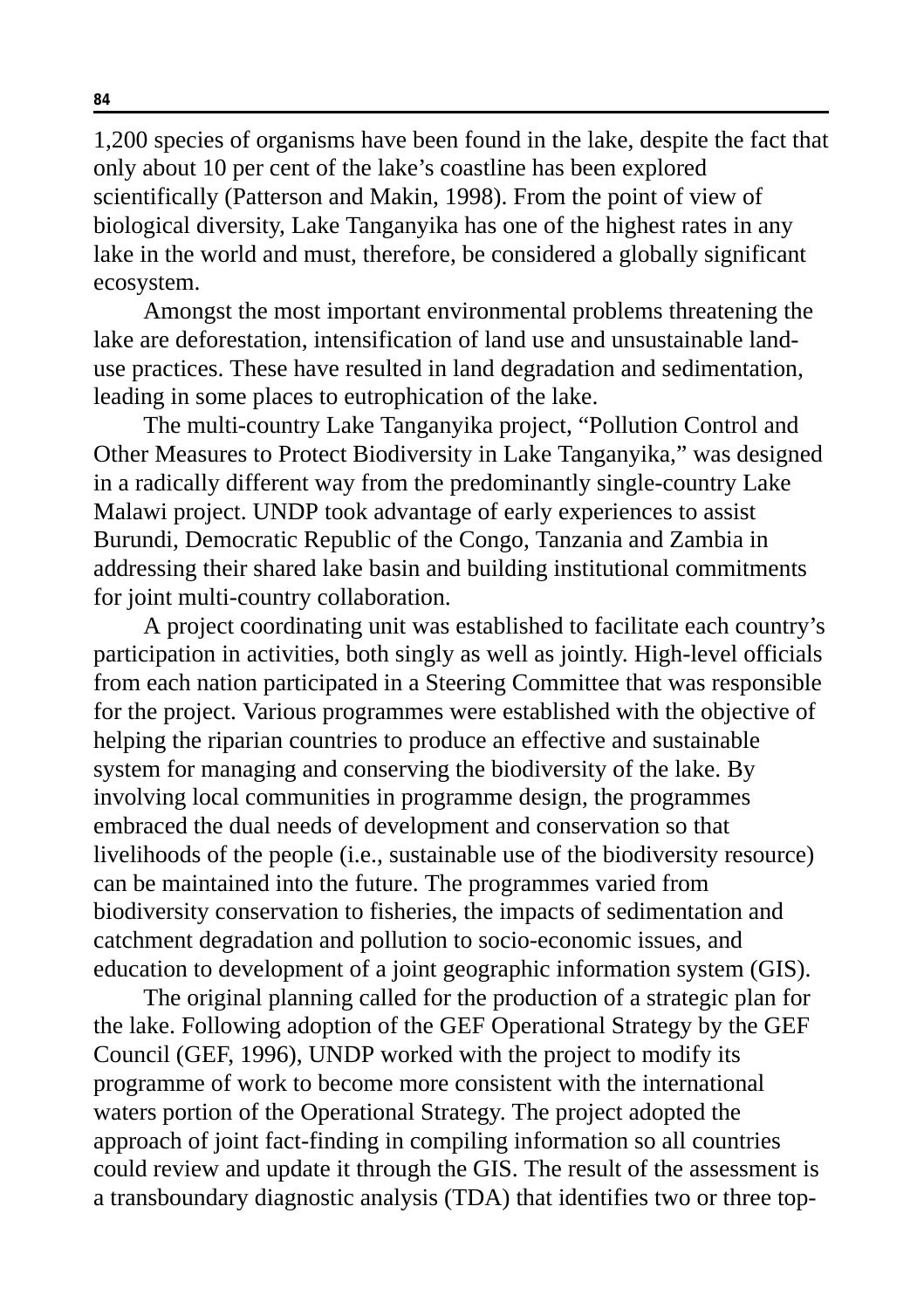priority shared resource issues and relegates other environmental problems to other efforts.

Pollution discharges in Bujumbura, Burundi, and Kigoma, Tanzania, were cited as hotspots for abatement activities. Excessive sediment loading from certain river basins, mostly in Burundi and the Democratic Republic of the Congo, and scattered elsewhere, were identified for accelerated attention. Over-fishing was identified as an important issue because of the large commercial fishery, its economic importance to the nations and the transboundary nature of the stock and pattern of landings and markets.

The programme also adopted the formulation of a strategic action programme (SAP): a series of activities to be implemented not only jointly but also by individual countries to address the top-priority issues. Various assessments conducted under the programmes built the capacity of country officials to sample and assess environmental status in the areas of biodiversity, pollution and sedimentation. Many of the publications are available on the project website (www.ltbp.org).

The website is essential, since the project has inter-country linkages as well as linkages with UNDP, GEF, and coaches from international organizations. A firewall for internal use has been implemented; this is important for the exchange of information in this remote area in preliminary form and to allow the countries to carry out dialogue about shared issues among themselves in a confidential atmosphere. For those participants without an Internet connection, CD-ROMs are produced every three months. These, together with the public portion of the website, promote transparency among NGOs, government officials, the different countries and funding organizations.

Of great importance was that as of the end of 1999, the Lake Tanganyika governments were on the fourth draft of an international treaty ("The Convention on the Sustainable Management of Lake Tanganyika") to affirm their political support for the restoration and protection of the Lake Tanganyika ecosystem. The draft convention would establish a Lake Tanganyika Authority, consisting of a joint Management Committee and a Secretariat to assist the nations in operationalizing sustainable management of the lake, its biological resources and the catchment area draining to it. Various protocols and annexes would specify progressively more stringent country commitments as implementation proceeds. The draft SAP includes the commitment to move toward the convention and the Lake Management Authority as well as provisions for national actions within the regional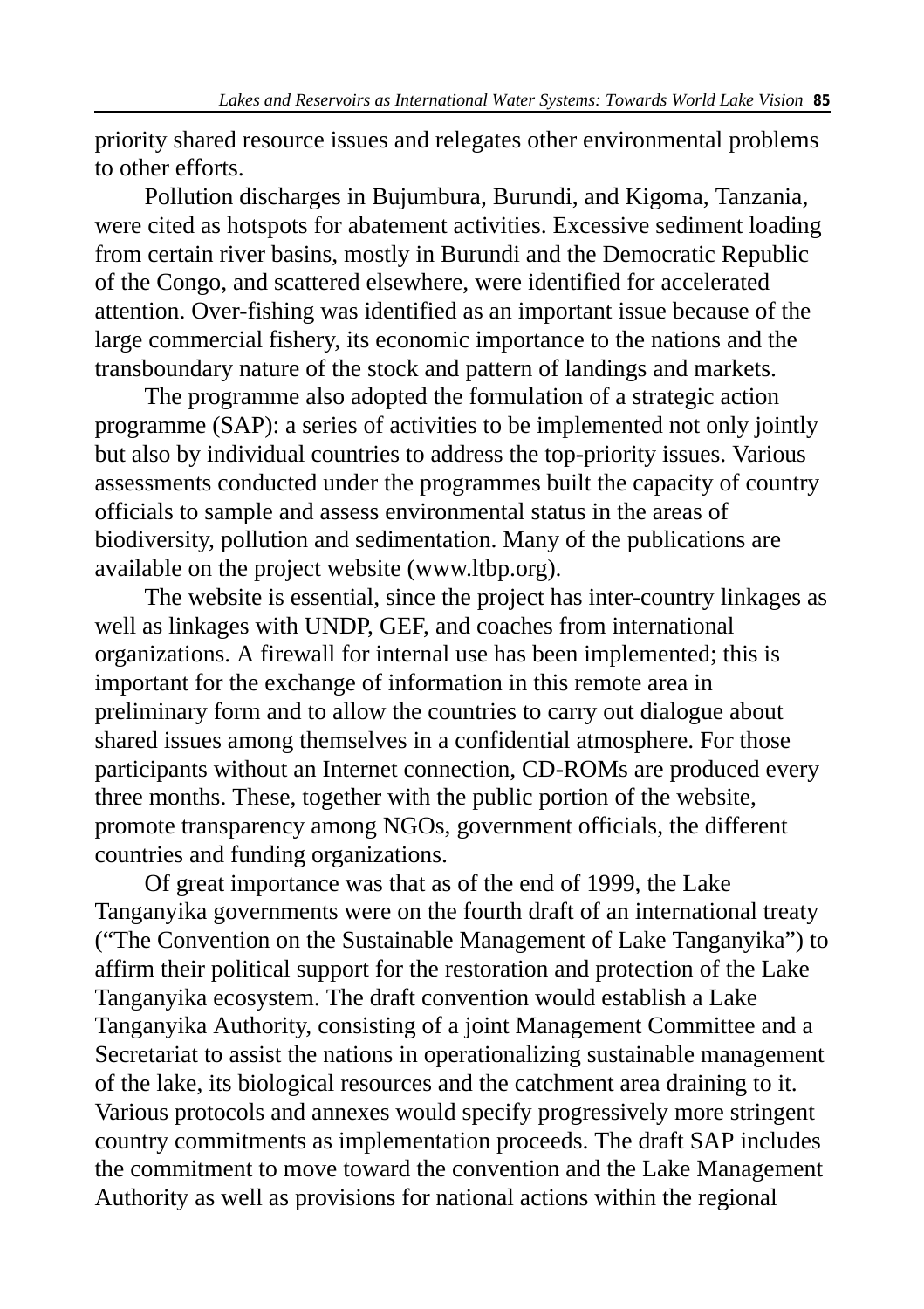framework.

Despite the war and unrest that have plagued the Democratic Republic of the Congo and Burundi during the project's lifetime (which necessitated moving the coordination office to Tanzania), important progress has been made in understanding the technical issues of a transboundary nature, identifying hotspots for concerted action, building a joint understanding and shared ownership of their lake basin, harnessing the scientific organizations and local communities, and setting the stage for building political commitments at the top level for joint management of the resource.

#### *Lake Victoria Environment Management Project*

The situation in the Lake Victoria region is significantly different, both from environmental as well as socio-economic points of view. These differences start with the fact that the lake itself, unlike Lakes Malawi and Tanganyika, is not a deep Rift Valley lake, but a relatively shallow lake covering a water area of 68,800 km2 . Some 25 million people live in the catchment area of 184,000 km<sup>2</sup> within the territories of five countries: Kenya, Tanzania, Uganda, Rwanda and Burundi. The three first-mentioned share the shores of Lake Victoria.

The Nile Perch fishery, which was introduced in the 1960s, has evolved into the largest freshwater fishery in the world, with an approximate value of US\$200 million per annum. The basis of this fishery is in a changed environment that has resulted from the increased level of nutrients and sediment in the lake. However, later developments have demonstrated the negative effects of excessive eutrophication, and infestation by water hyacinth and other weeds (e.g., hippo grass and papyrus) is threatening not only the fishery but also the economic viability of all lacustrine communities. Since the late 1980s, toxic algal blooms have been recorded, reducing light transmission, and the deep waters of the lake have been deoxygenated (Hecky, 2000).

While the Nile Perch now dominates the fishery and has replaced approximately 200 of the 500 original fish species in the lake over the past couple of decades, some smaller satellite lakes in the basin still contain significant remnants of the original species. These are important repositories of unique biological diversity and should be protected. However, even these satellite lakes are under increasing pressure from fishing as well as development.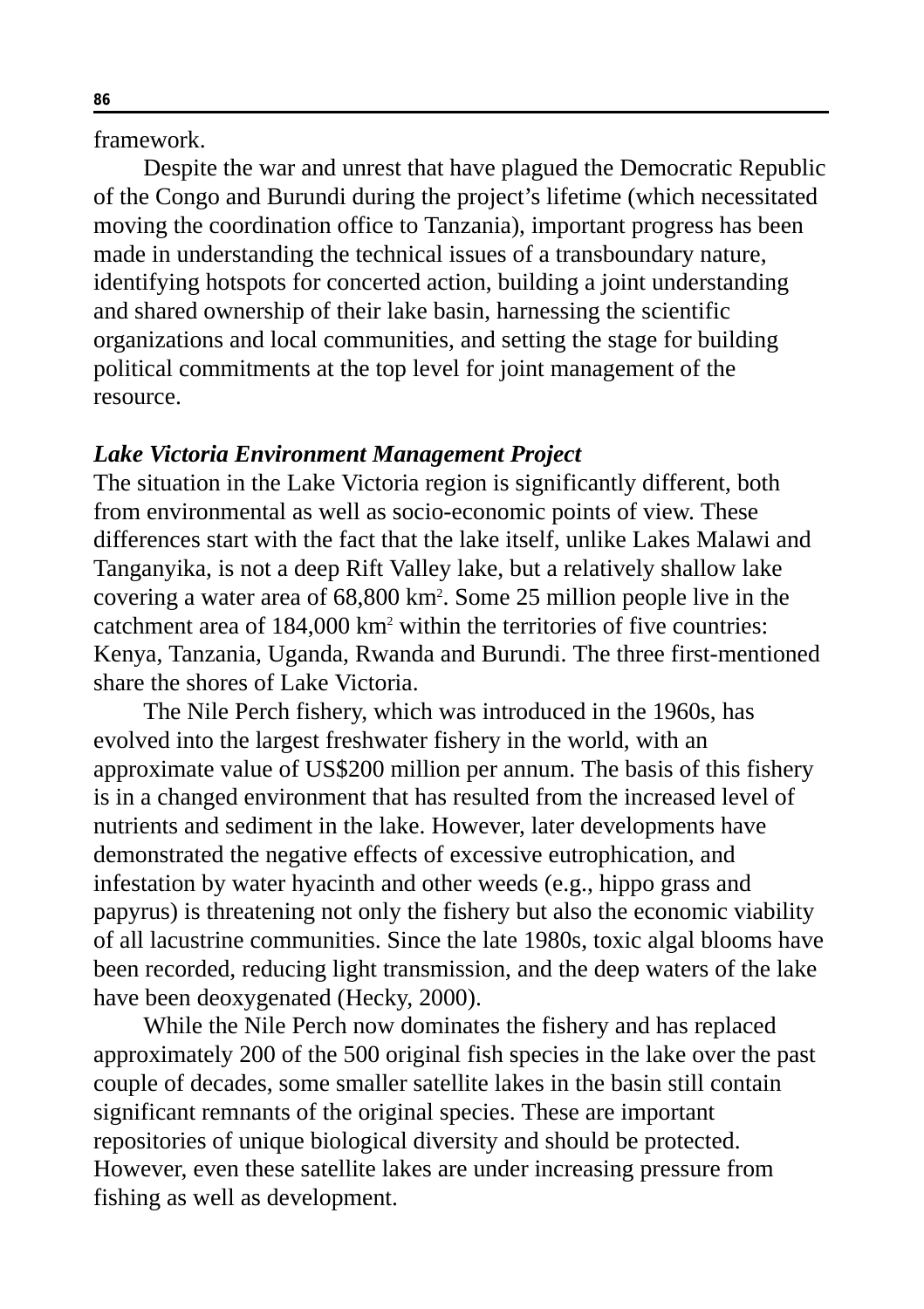The root causes of the changes in the lake environment lie in the surrounding land areas, but these vary from country to country. In Tanzania, population densities and urbanization levels are not as high as in the other countries, but livestock and the sewage of one urban area (Mwanza) contribute to the eutrophication of the lake. It is the dense population concentrations, urbanization and industrialization in Kenya and Uganda, however, that are the major contributors to the environmental problems of the lake. In Kenya, Kisumu and other major towns release virtually untreated sewage into the lake. A paper mill, a brewery, and industrial-level production of sugar in multiple mills are major sources of nutrient inflows into the lake, as is the application of subsidized fertilizer on the sugar and tea estates. Other contributors include the drainage of critical wetlands, such as the Yala Swamp, that no longer trap nutrients.

A key element of the World Bank-implemented GEF "Lake Victoria Environmental Management Programme" is control of the water hyacinth infestation. The project is testing various methods for water hyacinth control, including biological control (showing great promise, especially in Tanzania), mechanical methods, and the utilization of harvesters. However, one of the major drawbacks in this and other respects in the project is that not all basin countries are party to it. This becomes particularly clear when considering that much of the water hyacinth reaches the lake through the Kagera River from Rwanda and Burundi. Therefore, it will be essential to engage these countries in the programme as soon as this is politically possible.

From the multi-country project arrangement point of view, several lessons emerge. First, it has proven to be important to have an effective system for coordinating the activities not only between sectoral authorities involved in the project but also between the countries. As it now stands, the programme consists very much of three separate country projects that have advanced at very different paces and with somewhat different approaches. Although a detailed tripartite agreement was signed at the time of the launching of the preparation process in August 1994, such an integrated approach to project implementation has not been realized. In this regard, emphasis was originally placed upon working through the Lake Victoria Fisheries Organization (LVFO), but this was not maintained in the longer term.

A unique achievement has been the establishment of a regional Tender Board to service the entire project. This feature is intended to provide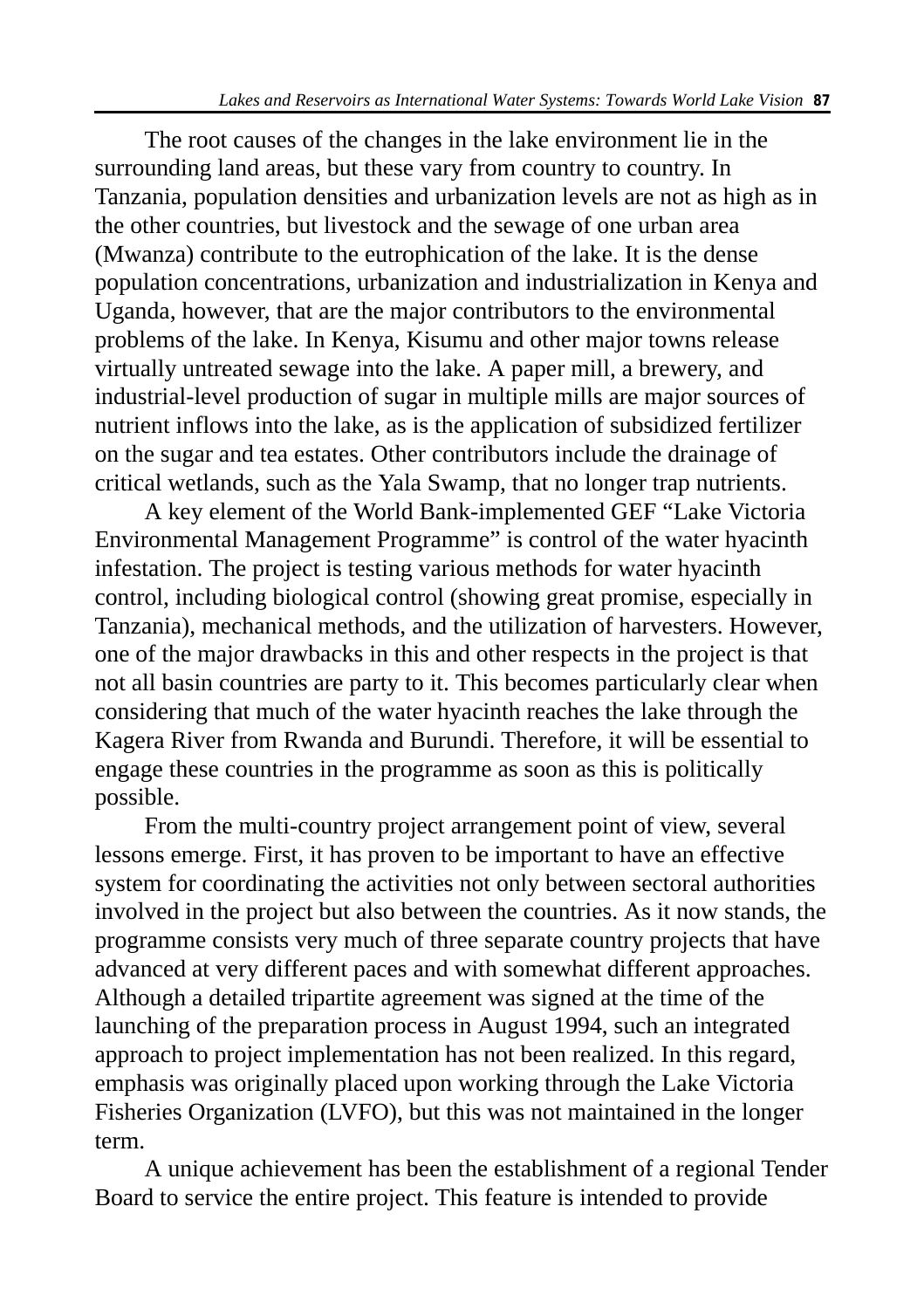economies of scale and to smooth the processes of purchases in the project, but in practice it has been somewhat hampered by increased bureaucracy. Nevertheless, the concept is seen as highly beneficial.

For the project to be successful, it is essential that the national project executing authorities are located close to where the activities need to be executed. In Tanzania, the move of the project office from Dar es Salaam to Mwanza in 1999 resulted in accelerated progress in the project. In Kenya, while the project offices are now located in Kisumu and other basin towns, implementation of the project has still been slow. Most of the heads of the project components are also still based in Nairobi. These implementation differences contribute to disparities between the countries, which are likely to slow down the overall progress.

One problem with the project is its large number of components, and the fact that their status of implementation amongst each other and between the different participating countries varies significantly. Each of the components is encouraged to have regular harmonization meetings with its counterparts in the other participating countries. These efforts towards harmonization have been successful to a varying degree depending on the component, but ad hoc meetings cannot substitute for an independent, dedicated facilitating organization that can establish a sense of trust among all countries.

Furthermore, the lack of process indicators as well as comprehensive monitoring and evaluation at the regional level make it difficult to assess the progress that has been made. It will be important to better coordinate the activities of the sectoral or thematic components within each country as well as between the three. A joint and shared management information system for the entire project would be helpful, but this is yet to be put in place.

There is also a need to make a stronger link to policy formulation, legal and institutional reforms, and harmonization at both national and regional levels. Only such linkages could result in the required institutional developments that would guarantee the sustainability of the actions.

#### **Tonle Sap and its connections to the broader Mekong basin**

The case of Tonle Sap – Cambodia's Great Lake – highlights the need for taking a basin-wide approach even when a lake is within a single-country jurisdiction. Tonle Sap is situated within the borders of a single country, but its environmental future is entirely dependent on the developments in the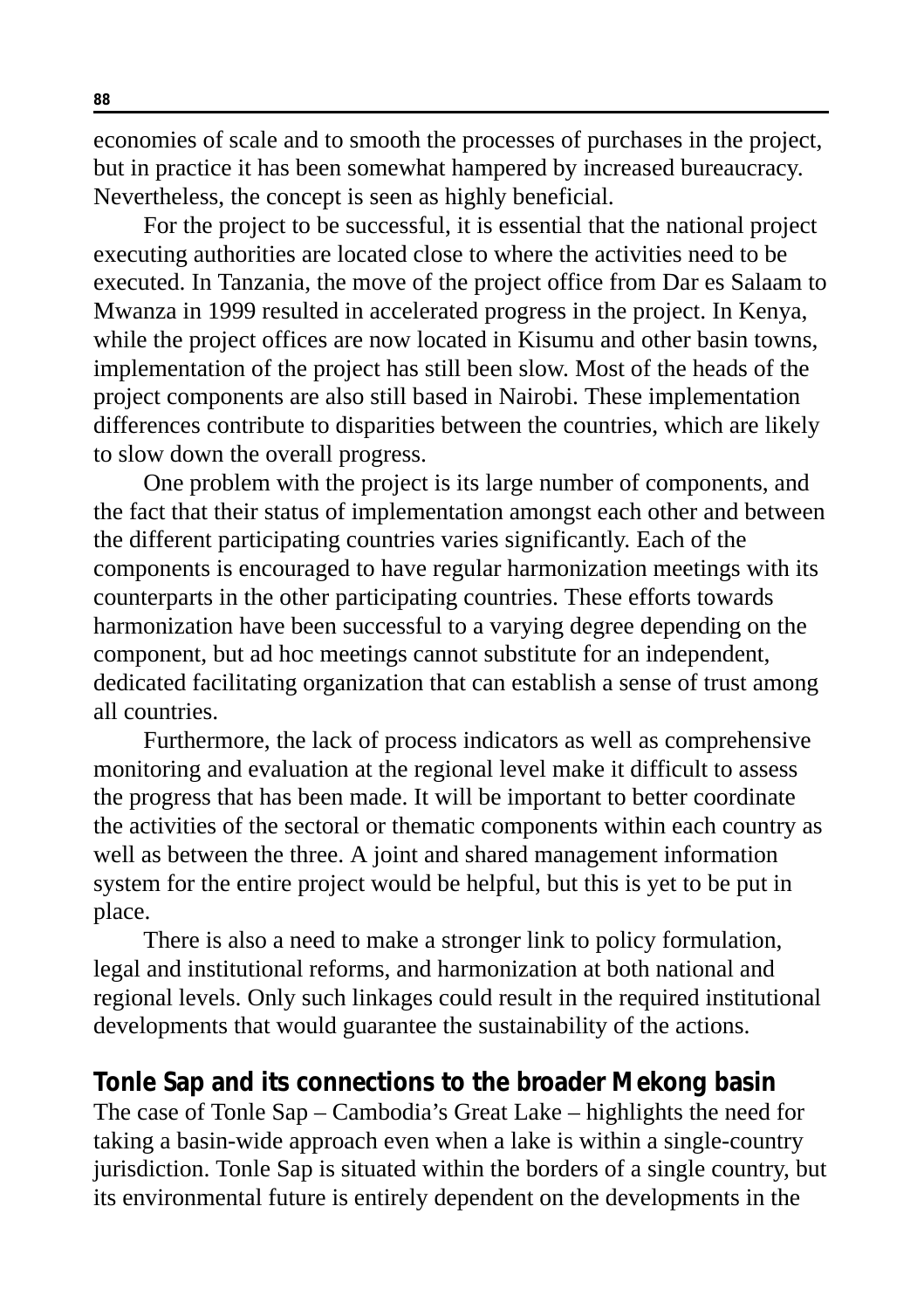

Figure 2. Tonle Sap and the Mekong basin

broader international basin of the Mekong River (figure 2).

The lake's importance for the population of what is now Cambodia as a source of fish protein and water for rice cultivation is well recorded historically (Osborne, 2000). The Tonle Sap river, which connects the lake to the Mekong through a distance of only 130 km, flows through a flat terrain. During the dry season, water from the lake flows through the Tonle Sap river to the Mekong, but during the rainy season the direction of the flow is reversed, and the lake becomes a temporary reservoir for the Mekong. This function is one of the key features of the lower Mekong Basin (Hori, 2000).

The Great Lake's annual cycle directly reflects that of the Mekong. During the dry season, the lake covers an area of about 3,000 km<sup>2</sup>, while in the rainy season it expands more than threefold to 10,000 km2 . This absorption of a huge amount of Mekong water during the rainy season significantly reduces flooding in the Mekong delta. In the dry season, on the other hand, the waters from the Great Lake replenish the Mekong river, thus contributing to irrigation, making navigation possible throughout the year, and stopping seawater intrusions in the coastal areas. This selfregulatory system is, thus, highly beneficial to both the natural and human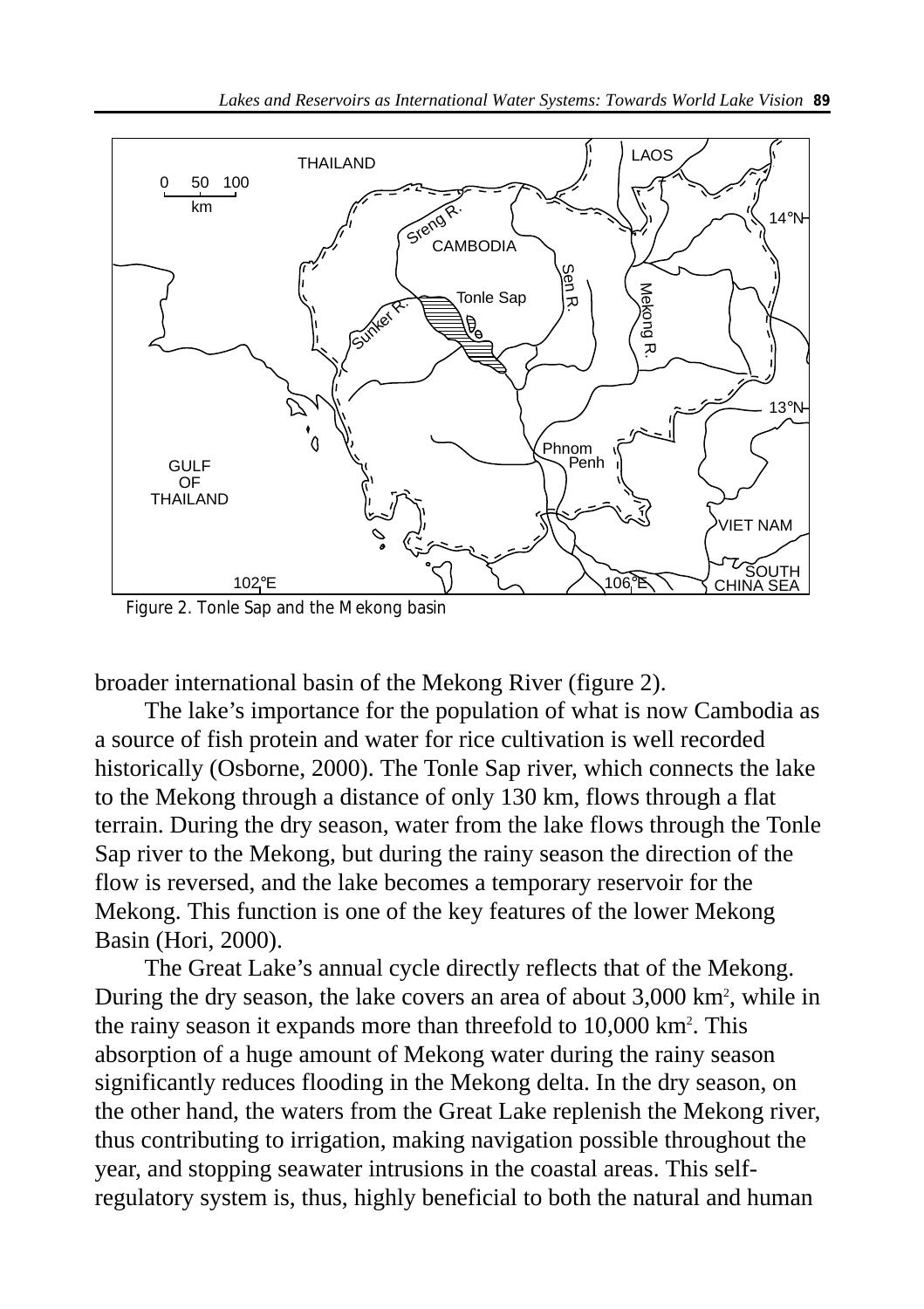activities.

However, construction of a large dam on the Mekong main stream or a tributary would have a considerable impact on the water volume in the delta and, especially, the Tonle Sap lake. In recent times, the Great Lake has become shallower due to siltation and inflows of mud and sand carried by the Mekong waters. Its current depth is only 1–10 m. A large dam upstream would reduce this depth significantly, which would take a toll on the lake fishery that is of utmost importance to Cambodia (Hori, 2000).

GEF is currently developing a project through UNDP and the Asian Development Bank on Integrated Resource Management and Development in the Tonle Sap Region. The objectives of this project are to:

- (i) support economic development and natural resource management;
- (ii) strengthen community-based natural resources management systems for rural development; and
- (iii) conserve globally significant biodiversity through protection and sustainable use of resources in threatened components of the ecosystem and critical habitats.

While action is needed to protect the biodiversity in the lake region, it is recognized that events in the broader basin, such as damming the upper reaches of the Mekong, could have significant negative impacts on the Great Lake that would be beyond the control of the Cambodian project. Therefore, GEF is also supporting the work of the Mekong River Commission to establish mechanisms to promote and improve coordinated and sustainable water management in the basin, including reasonable and equitable water utilization and ecological systems, such as wetlands, flooded forests and the estuary system. This is intended to be achieved through preparation of "rules" for water utilization – in particular, minimum in-stream flows on the Mekong river – and protocols for information exchange, notification and consultation in accordance with the Mekong Agreement.

A critical issue is that while the lower riparians – Cambodia, Laos, Thailand and Vietnam – cooperate around these actions, the upper riparians – Myanmar and, notably, China – have stayed outside of the formal agreements. Including them in developing a shared vision for the sustainable development of the entire Mekong Basin should be a future priority.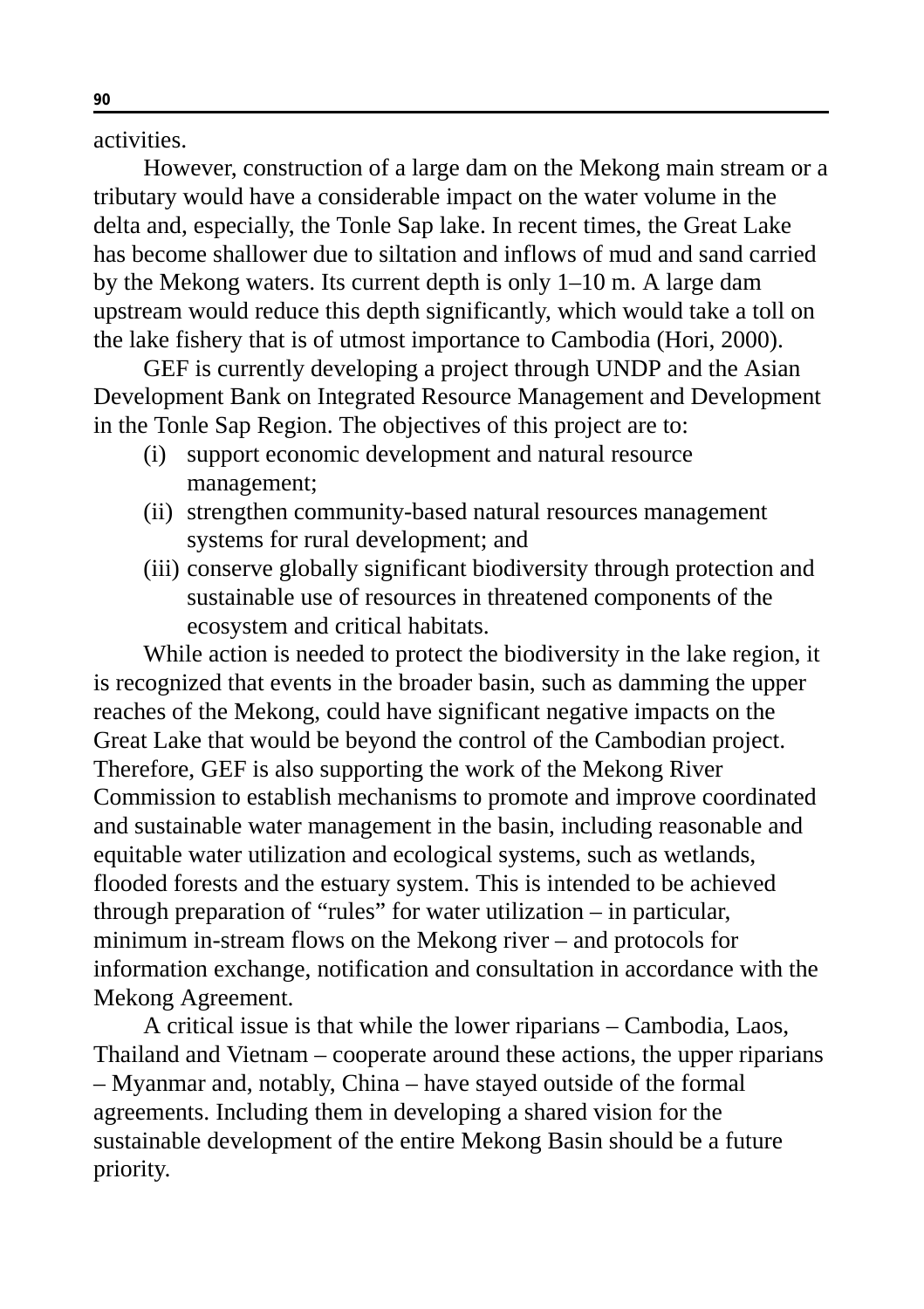## **Conclusions**

Several lessons have been learned from the first decade of GEF operations assisting developing countries to manage transboundary water resources, as demonstrated by the above examples of the Great Lakes in East Africa and Southeast Asia. These lessons can be broadly categorized into scientific, institutional and operational processes.

On the scientific front, the lessons show the importance of focusing on the key issues influencing the prospects of conservation and sustainable development on a basin-wide scale. Concentrating on immediate issues facing the lake alone risks treating only the symptoms without addressing the root causes. A case in point would be Lake Malawi, where the initial project dealt mainly with the problems facing the fisheries, while the mud entering the lake from the surrounding watershed is the most important cause of the environmental problems. There is, thus, a need to treat land and water issues in the basin in an integrated manner. As the root causes of the problem are mostly linked to population growth and intensification of land use in the catchment in an unsustainable manner, leading to deforestation and land degradation, it is important to link addressing the environmental issues to local benefits for the people using the resources.

Furthermore, as the Tonle Sap example clearly shows, the environmental linkages at a basin-wide level are often far reaching. Upstream actions, such as infrastructure development, can have significant impacts downstream. While local actions are necessary, it is important to consider and address the broader issues involving all basin countries. It is important, therefore, to involve all basin countries as equal participants.

Science-based joint fact finding by the countries leading to a transboundary diagnostic analysis of the threats to the lake and its basin is a useful way of bringing objectivity to the process. This helps the riparian countries to come to grips with and agree upon the problems that need to be addressed. The aim is then to develop a strategic action programme that identifies a few priority issues and hotspots that the countries agree to address either jointly or individually. The local scientific community in the riparian countries can play a key role in this process.

It is equally important to involve all stakeholders at the regional, national and local levels. At the regional level, the participating countries should agree to the implementation of the SAP. In this process, having an institutional mechanism or convention – like the Mekong River Commission or the Lake Tanganyika Convention – is often helpful. At the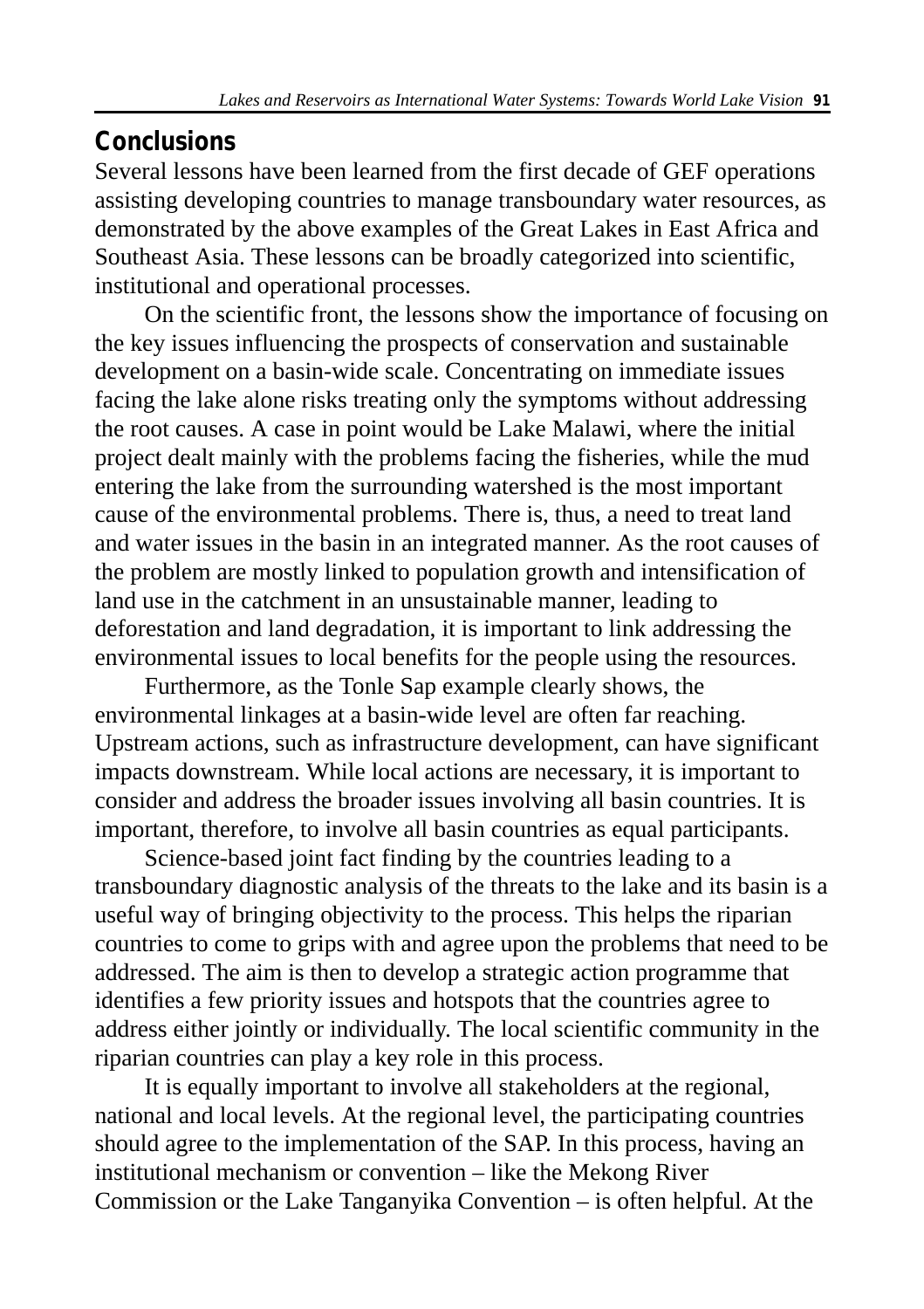national level in each of the countries, it is important to involve all sectoral ministries and agencies in order to ensure that the objectives of the authorities in charge of, say, energy, agriculture, transportation and environment coincide.

Capacity building may be provided through the project, as needed. Strong linkages should be established to policy formulation and legal and institutional reforms affecting sustainable development of the basin, both at the national and regional levels. Finally, at the local level, the buy-in to the project's objectives by all stakeholders and resource users – including local communities, NGOs and the private sector – is essential for the success and sustainability of the actions.

Processes such as information exchange, monitoring and evaluation are also essential. There is a need for the project participants in all participating countries to cooperate in an open manner in harmonizing and monitoring their activities. At the same time, the project must provide transparent information and communication to other stakeholders, such as NGOs and local people affected by the project, in order to create understanding and trust. Modern technology tools, such as the Lake Tanganyika project website, can be usefully utilized for both of these purposes.

Lakes are sensitive ecosystems whose management for conservation and sustainable development requires complex actions covering all sectors having a direct or indirect impact on the lake environment. The issues are even more complex in cases where the lake basin is shared by two or more countries. International organizations, such as GEF, can play a facilitating role through promoting processes and providing funding for international cooperation amongst the countries.

#### **References**

- Bewers, J.M. and J.I. Uitto (2001). *International Waters Program Study.* Evaluation Report #1/01, Global Environment Facility, Washington, DC.
- Chipofya, V.H. and S. Mapila (2000). *Impact of an Overturn in Lakes A Case Study of the 1999 Overturn in Lake Malawi.* Paper presented at the IDEAL 2nd International Symposium, 10–13 January 2000, Club Makokola, Malawi.
- Dinar, A., P. Seidl, H. Olem, V. Jorden, A. Duda and R. Johnson (1995). *Restoring and Protecting the World's Lakes and Reservoirs.* World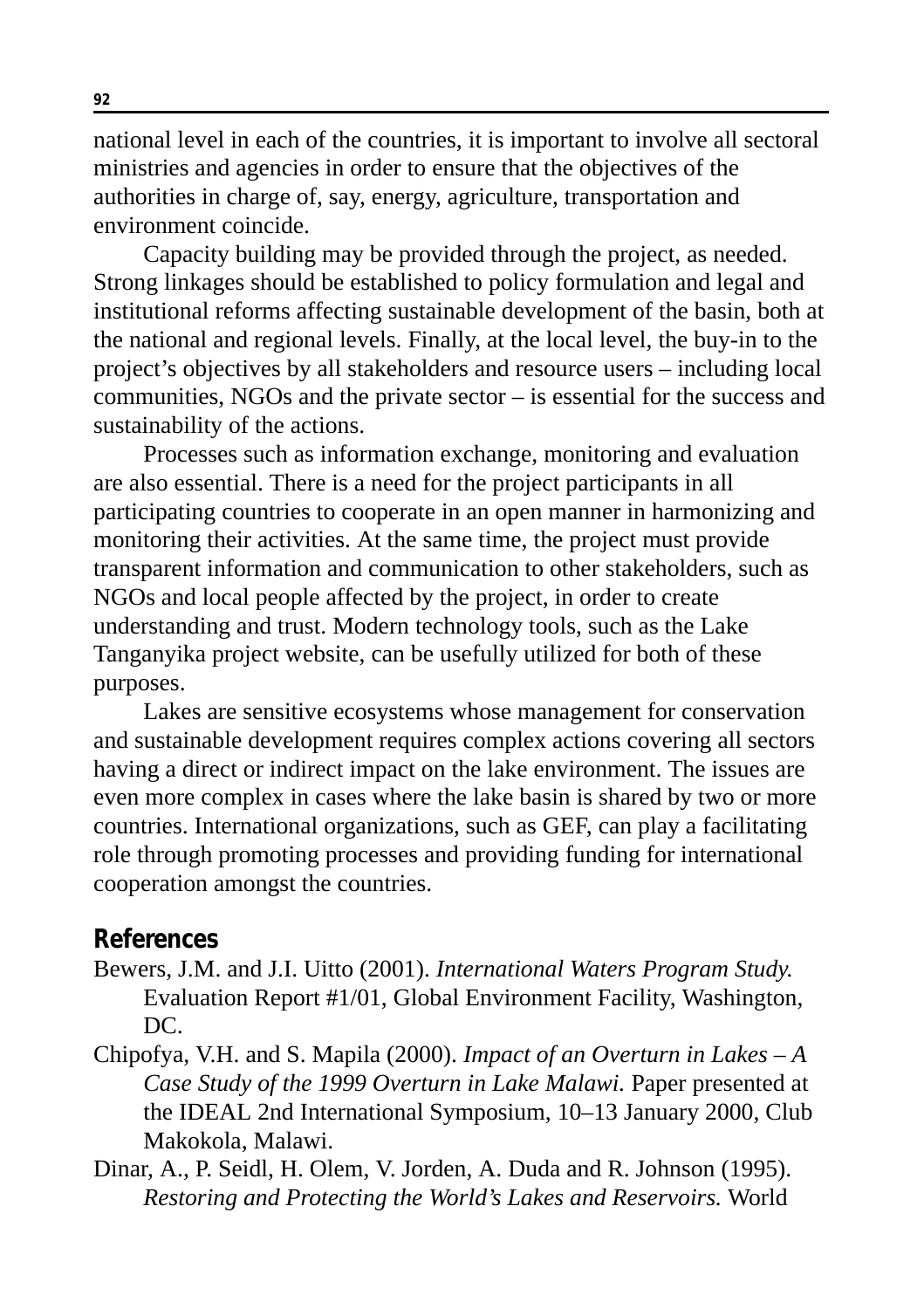Bank Technical Paper No. 289, The World Bank, Washington, DC.

- Duda, A.M. and M.T. El-Ashry (2000). "Addressing the Global Water and Environment Crises through Integrated Approaches to the Management of Land, Water and Ecological Resources." *Water International* 25 (1):115–126.
- GEF (1996). *Operational Strategy.* Global Environment Facility, Washington, DC.
- Hecky, R.E. (2000). *Eutrophication and Biodiversity Decline in Lake Victoria.* Paper presented at the IDEAL 2nd International Symposium, 10–13 January 2000, Club Makokola, Malawi.
- Hori, H. (2000). *The Mekong: Environment and Development.* United Nations University Press, Tokyo.
- Ollila, P., J.I. Uitto, C. Crepin and A.M. Duda (2000). *Multicountry Project Arrangements: Report of a Thematic Review.* Monitoring and Evaluation Working Paper No. 3, Global Environment Facility, Washington, DC.
- Osborne, M. (2000). *The Mekong: Turbulent Past, Uncertain Future.* Grove Press, New York.
- Patterson, G. and J. Makin, eds. (1998). *The State of Biodiversity in Lake Tanganyika: A Literature Review.* Natural Resources Institute, Chatham, UK.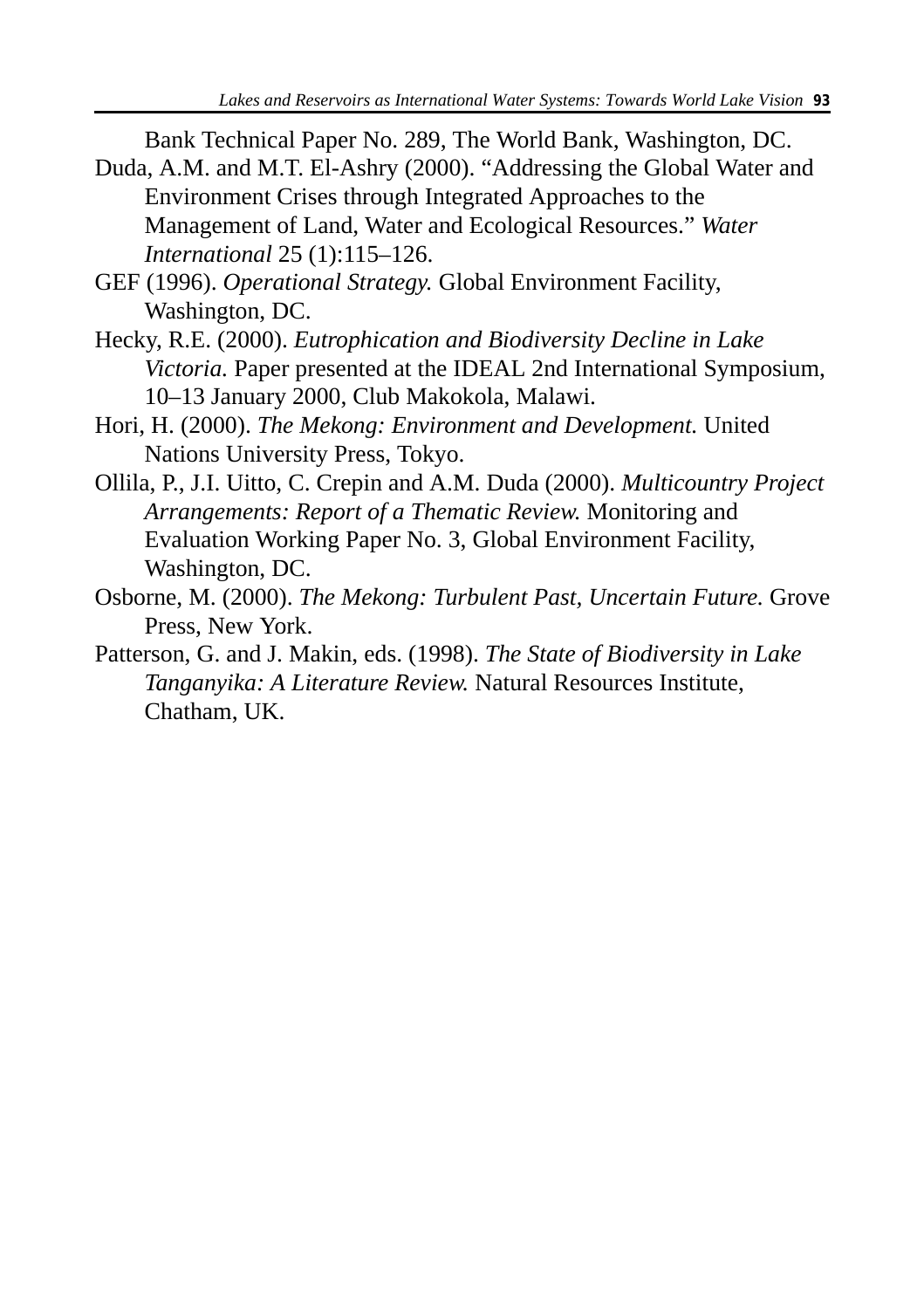# *A Lake Today, a "Puddle" Tomorrow?: The Case of the Disappearing Chad*

Dr. Depo Adenle, Environmental Thematic Group of the Africa Water Forum

#### **Introduction**

On 1 March 2001, *The New Vision,* a Ugandan daily, quoted the Reuters news agency on the continuing problem of the shrinking Lake Chad: "Africa's Lake Chad has shrunk dramatically in the last four decades due to increased water use and low rainfall, and is destined to become a 'puddle'." The report went on to describe how the lake, bordered by Cameroon, Chad, Niger and Nigeria, now covers a mere 1,350 km<sup>2</sup> (521 sq. miles), down from  $25,000 \text{ km}^2$  (9,653 sq. miles) in 1963, as reported by scientists Michael Coe and Jonathan Foley based on computer models as well as satellite photographs. Their findings, the report stated, were published in an unnamed edition of the Journal of Geophysical Research.

The lake, according to the scientists, was once the size of Lake Erie but is now smaller than Utah's Great Salt Lake (both in the USA), due in part to unsustainable demands for drinking and irrigation water from the four nations that share it. Coe and Foley warn that "... you'll get crops and drinking water out of it, but you'll have no ecosystem left to speak of." Lake Chad's prospects, they concluded, look grim.

#### **Background**

Situated in the eastern part of the Sahel region of Africa, at the southern edge of the Sahara desert, Lake Chad is a vast expanse of freshwater shared by Cameroon, Chad, Niger and Nigeria. Its area varies considerably with the amount of annual rainfall. Lake Chad is considered the fourth-largest lake in Africa (after Victoria, Tanganyika and Nyassa), and it is the thirdlargest endorheic lake in the world in terms of area (after the Caspian and Aral Seas).

As the lake lies in a shallow closed basin, it is shallow itself. Lake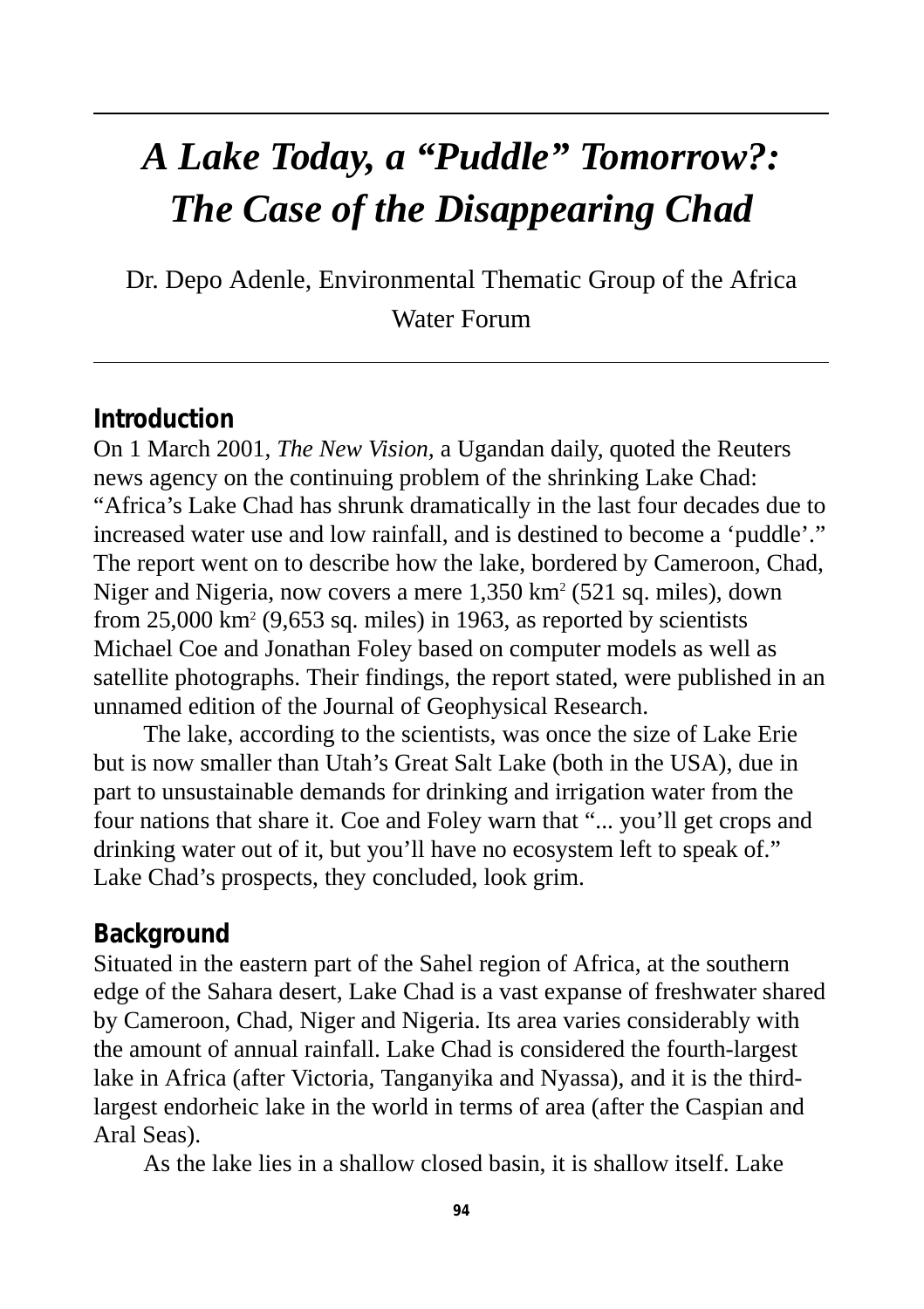Chad has a maximum depth of 10 to 11 m. Its mean depth in the north basin is 4–8 m, while that in the south basin is 2–4 m. In normal, years the average depth over the entire lake is about 1.5 m.

The lake is thus of relatively small volume, and its area varies considerably from one year to another. Although it is subject to considerable evaporation (a consequence of very long hours of sunshine per annum – 3,402 hrs/yr; total annual evaporation is about 2,032 mm from free freshwater surface, compared to, for example, annual rainfall of 711 mm at Maiduguri), the lake is not saline like many other large land-locked bodies of water. This particular feature puts Lake Chad in the first rank of freshwater lakes, after Lake Balkhash in Russia (18,400 km<sup>2</sup>), although the latter is much less sensitive to changes in area.

For thousands of years, Lake Chad has been a centre for development, trading and cultural exchange between the peoples living to the north of the Sahara and those to the south. Almost 25 million Africans depend for their livelihood on activities carried out in the lake and its basin – a figure that could reach more than 45 million after 2020.

Lake Chad and the wetlands within its basin form a unique ecosystem for the region, and represent a biodiversity reserve of worldwide interest. For example, 21 species of fish have been inventoried in the lake (Neiland et al., 1994), while 372 species of birds have been inventoried in the basin.

Currently, and throughout the persistent drought that has affected the Sahel over the past 25 years, the area of the lake (the *"Little Lake"*) has been only between 1,500 and 4,000 km<sup>2</sup>. In the period 1880 to 1970, in contrast, the level of Lake Chad varied seasonally by 1 metre (i.e., a rough seasonal variation of 2,500 km<sup>2</sup>) around mean inter-annual levels situated between 284 m and 280 m, or about 10,000 km2 (*"Big Lake Chad"* and *"Mean Lake Chad"*). The effect of inter-annual regulation by the natural reservoir formed by the lake is limited to a few successive years. This is then quickly cancelled, and with each new period of extended drought, the lake settles around a new equilibrium level.

The extreme reduction in the area of the lake at present, and the overall decline observed over the past century, have led the region's inhabitants to fear its eventual disappearance. Olivry et al. (1996) revealed that Lake Chad has for thousands of years undergone even more serious natural fluctuations. For example, there were very high levels in the eleventh, twelfth and seventeenth centuries, while the lake has also dried out in the past (for 20 to 25 years, i.e., for almost an entire generation),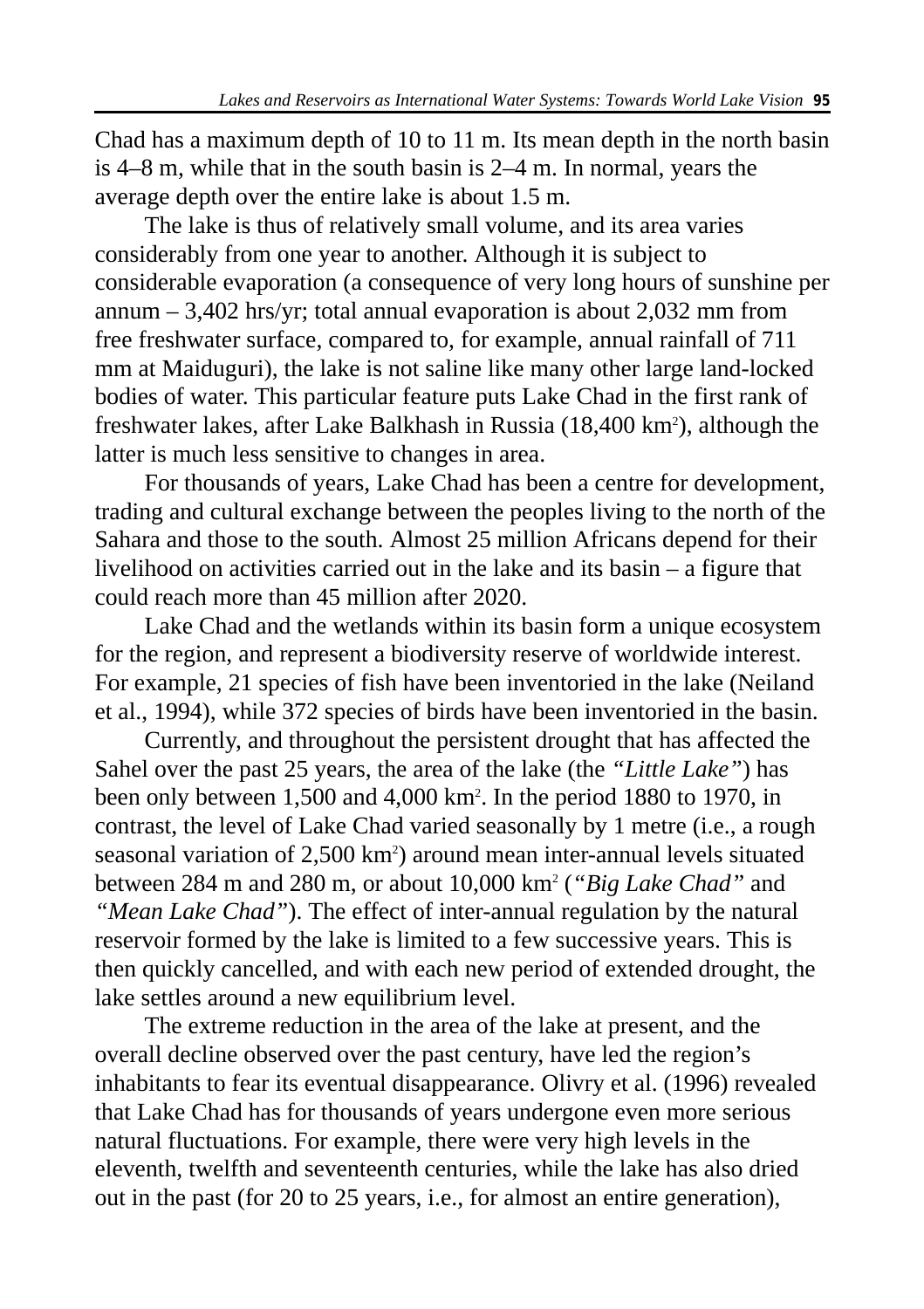particularly in the latter half of the fifteenth century.

In 1964, the four countries bordering the lake created the Lake Chad Basin Commission (LCBC) to handle the problems of development centred on Lake Chad in an area formerly referred to as the "conventional basin" (an area of about 427,300 km2 ). This Commission did not include the Central African Republic, and excluded the upstream part of the active basins of the Chari-Logone and Komadugu-Yobe. Since 1994, the Central African Republic has been a member of the LCBC, and the definition of the conventional basin has been enlarged to include the upper basins of the Chari-Logone and Komadugu-Yobe systems. It may now be considered that the LCBC's mandate covers the entire active basin (also referred to as the "new conventional basin"), which covers  $966,955$  km<sup>2</sup> and is divided between the five countries as shown in table 1.

| Country    | Area of new<br>conventional basin (km <sup>2</sup> ) | Population in 1991<br>(000) | Density in 1991<br>(h/km <sup>2</sup> ) |
|------------|------------------------------------------------------|-----------------------------|-----------------------------------------|
| l Cameroon | 56,800                                               | 2.100                       | 37                                      |
| <b>CAR</b> | 197,800                                              | 700                         | 3.5                                     |
| Niger      | 162.375                                              | 240                         | 1.5                                     |
| Nigeria    | 188,000                                              | 13,856                      | 74                                      |
| Chad       | 361,980                                              | 5.048                       | 14                                      |
| Total      | 966,955                                              | 21.944                      | 22.7                                    |

Table 1. Distribution of the active basin (or "new conventional basin") according to LCBC

Source: LCBC Strategic Action Plan, 1998.

This new definition of Lake Chad thus takes into account almost all the surface water that supplies the lake, the Yaeres and the aquifer in the lake area. It is now possible, in each sub-basin, to envisage integrated water resources management. Figure 1, a map of the new conventional basin, shows the drainage networks.

## **Challenges**

## *Physical challenges*

Physical challenges comprise essentially the constraints that affect water resources in the area, and concern the lake, rainfall pattern, hydrology of the rivers, and groundwater.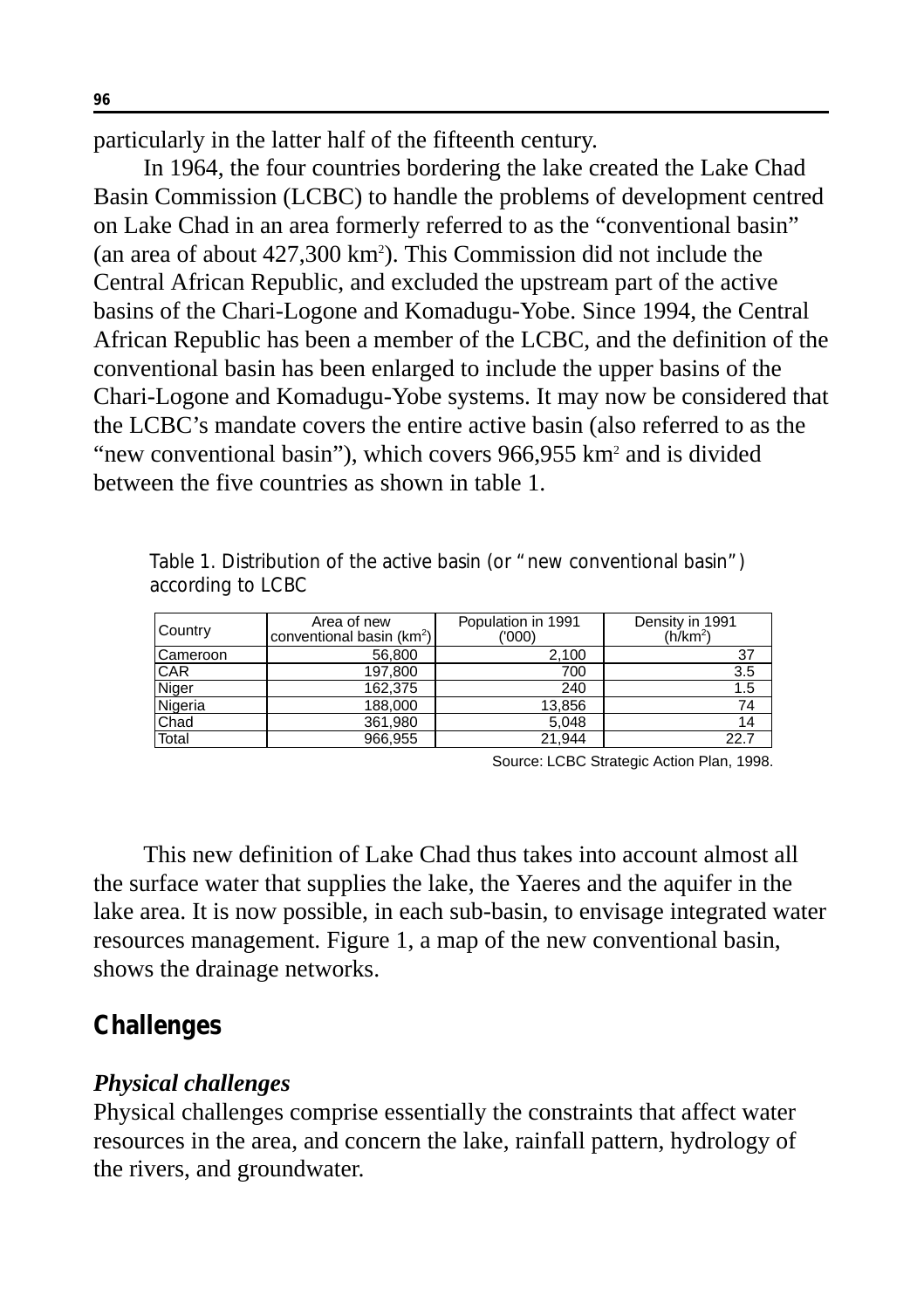

Figure 1. Lake Chad "conventional basin" and hydrographic limit

**The lake** – The LCBC Vision 2025 provides a dramatic picture showing how the lake's surface area evolved over the 16-year period from 1973 to 1990. The maps (see figure 2) illustrate the sudden way in which the "normal" Lake Chad, covering 22,000 km<sup>2</sup>, fell to the "small Lake Chad" of only 2,000 km2 during a span of three years (1973-1976).

This enormous (90 per cent) reduction in the lake area was due both to a major change in the rainfall pattern over the entire basin and to the flat, shallow profile of the lake itself. It may also be partly attributable to other, not yet fully investigated structural and hydrogeologic characteristics of this basin.

Some form of cycle can be seen in the changes in the surface area of the lake between 1973 and 1990; whether these apparent cyclic changes are related to a ten-year climatic cycle is worth investigating. The maps also suggest that a ten-year drier cycle was possibly starting in 1976 and ending in 1988, while a wetter cycle was possibly starting in 1989. This sort of 10-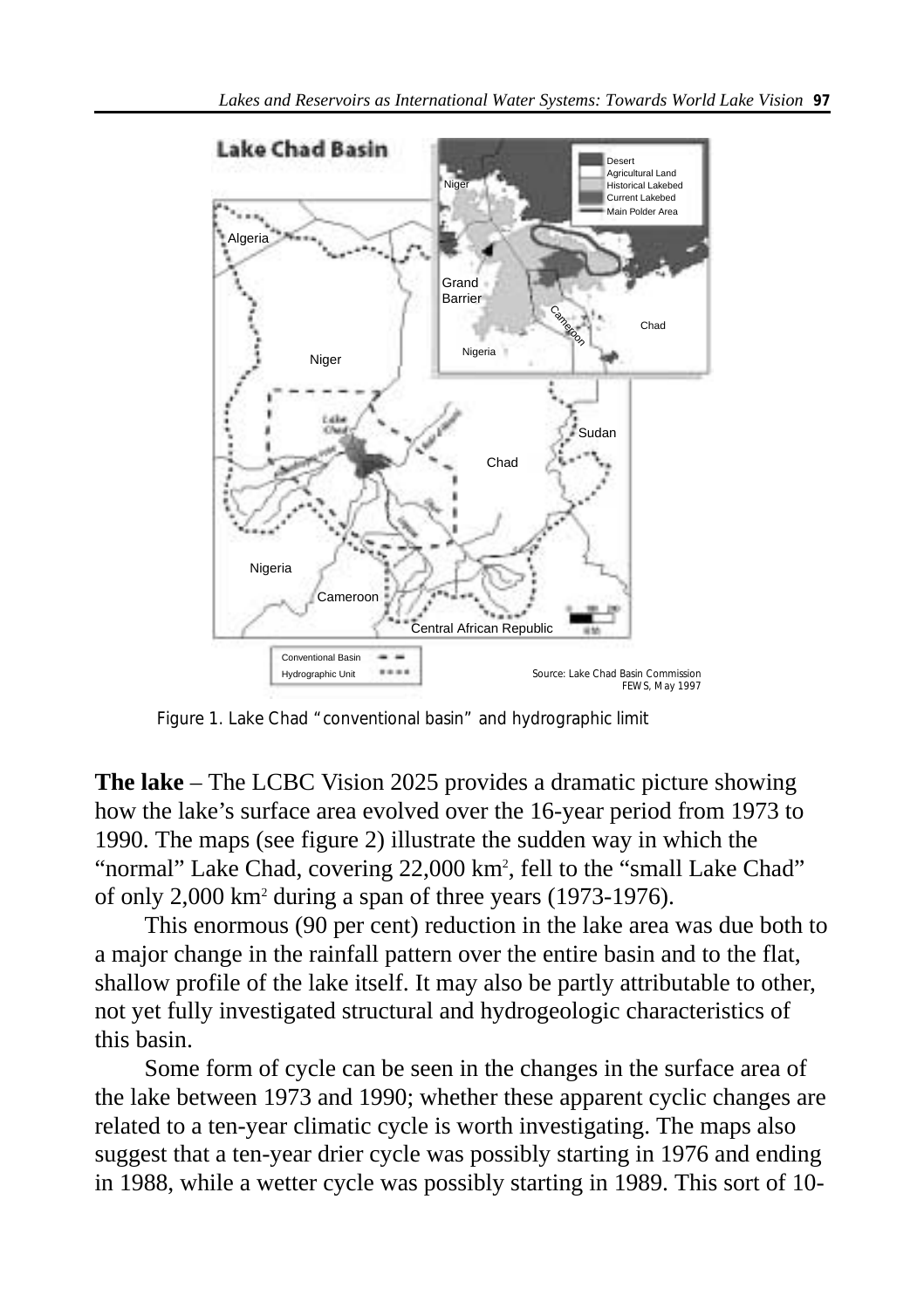

Figure 2. Changes in surface area of the lake – 1973–1990 (from Lake Chad Vision 2025)

year cycle apparently was observed by Buchanan and Pugh (1958) when they reported that Lake Chad in its "normal state" has an area of 12,950 to 13,727 km2 , but declined to 11,914 to  $12,432 \text{ km}^2$ , with a mean depth of 0.91 to 1.57 m and a maximum depth of 3.05 to 3.96 m. They also found that from 1850 to 1890, the lake covered some 17,094 to  $21,497$  km<sup>2</sup>, with an average depth of 3.96 m.

What was responsible for the reduction of the lake to a size below the "Bama Ridge," which is suspected to be an ancient

Pleistocene shoreline? Miller et al. (1968) noted that an accurate sand ridge, about 97 km southwest of Lake Chad and sub-parallel to the lake, extends from a point west of Maigumeri, past Maiduguri and Bama, to as far as Dar-al-Jimeil – a distance of about 106 km.

To understand better what is happening at Lake Chad with respect to the impact of global warming, it is necessary to attempt to separate the changes caused by a possible 10-year climatic cycle from the current impact of global warming/climate change.

**Rainfall pattern** – Since the first serious sharp phase in the years 1972–73, there have been consistent shortages of rainfall in the dry areas of tropical Africa, including the subject area, although these have varied in severity and extent from one year to another. A notable worsening in the drought occurred in 1983–84, and shortages have remained the general rule up to the present day. These have greatly affected flows in the major rivers. The geographical extent of the problem and its duration have led several scientists to conclude that there has been a change in climate.

As suggested above, global warming may further be exacerbating an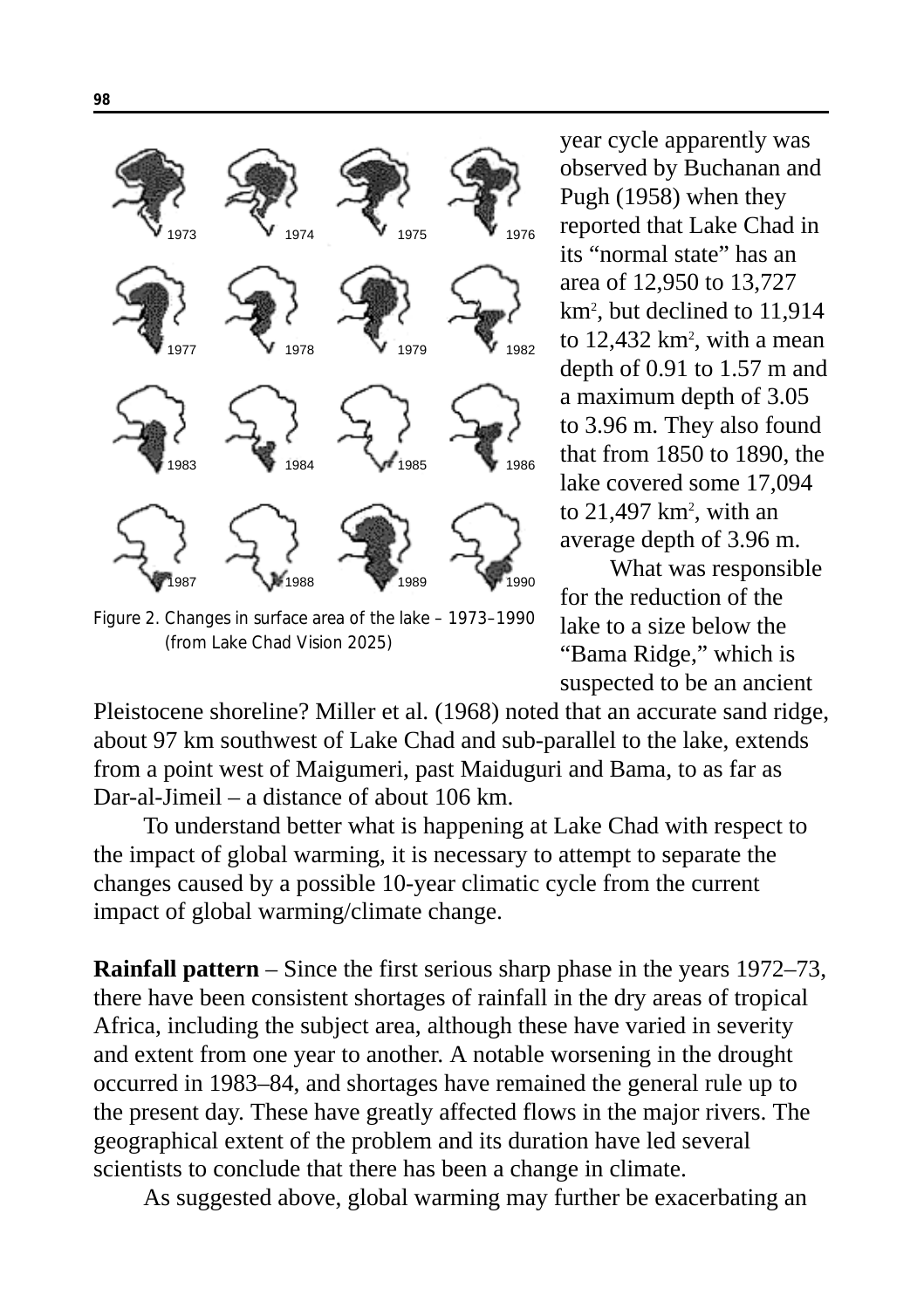El Niño effect or short-term climate cycle effect. *Findings* (issue 120, October 1998) hints at the possibility of global warming leading to stronger and more frequent El Niño.

Annual rainfall at N'Djamena, the capital of Chad, has shown a continuous decline for more than twenty-five years. Available files from all measuring stations throughout the lake area (thanks, in particular, to the work carried out by the ORSTOM, France) make it clear that all isohyets in this area have descended southwards by a distance of 180 km (figure 3).



Figure 3. Interannual isohyets (180-km southward shift of isohyets in two decades)

**Hydrology of the rivers** – The severe decline in rainfall over the entire lake basin has naturally affected the flow regime of rivers. The hydrological regime of the rivers in the basin is affected directly by the rainfall as well as, after a certain lag time, the cumulative effect of repeated rainfall shortages.

In the recent period, it has been confirmed that, in spite of some periods of relative abundance, flow in the rivers in the Lake Chad region has continued to decline. This persistent downward trend must be stressed, as it reveals a lasting decline in the hydrological system in spite of a fairly significant recovery in terms of rainfall conditions.

The natural low-water flow regime of the Chari at N'Djamena, like that of other Sudano-Sahelian rivers, is severely affected by the present drought. The absolute low-water levels reached in the last two decades are systematically the lowest.

Is the lake really devoid of any river that flows out of it? And what hydrologic link exists between the lake and Bodele Depression? Miller et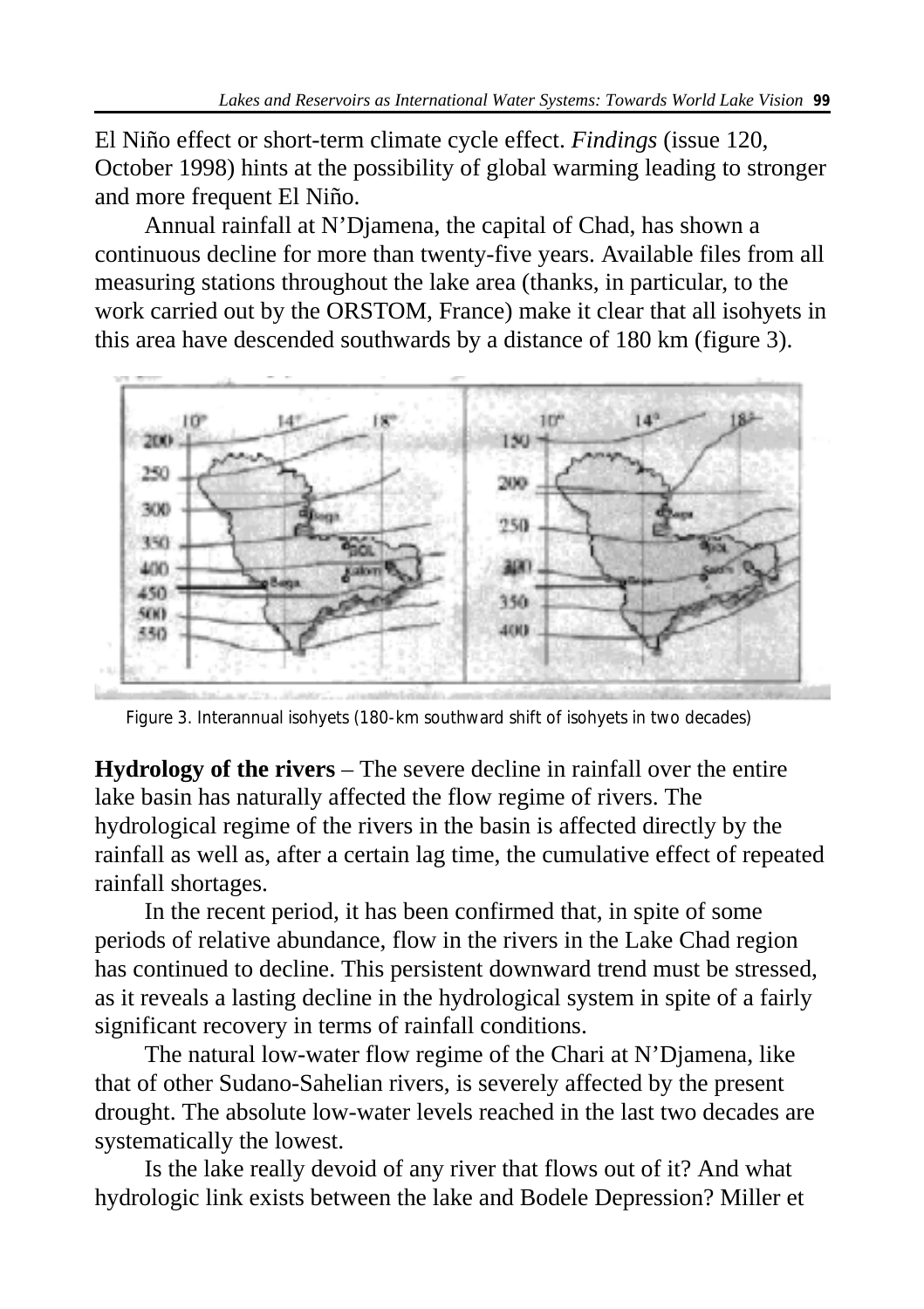al. (1968) provided a probable answer to these questions. They claim that the lowest point in the Chad basin is the Bodele Depression, 322 km (200 miles) northeast of Lake Chad, which is about 82.3 m lower than the lake level. They also postulate that the lake is connected with this depression by an ephemeral stream, Bahr al Ghazal, which carries overflow only during exceptionally high stages of the lake. If, as noted by several authors, most riverbeds in this region are permeable, and since the lake's water seeps into the subsurface, the question is: What prevents the Bahr al Ghazal from serving as a hydraulic conduit through which some of the Lake's water is lost?

**Groundwater** – There is very little information available on groundwater. Although it is considered to be abundant, this does not necessarily mean that it is always easy to exploit. However, it may be stated that the cumulative rainfall shortages and virtually general decline in low flows will eventually lead to an increasing reduction in groundwater reserves in the Chad basin aquifer.

#### *Institutional challenges*

The Lake Chad Basin Commission (LCBC) was established by convention and statute in 1964 by the four states sharing the lake shore: Cameroon, Chad, Niger and Nigeria. The activities of the Commission are limited to what is termed "the conventional basin," a total area of 427,000 km<sup>2</sup>, or about 20 per cent of the geographic basin.

The objectives of the Commission are:

- (a) to regulate and control the utilization of the waters and other natural resources of the basin,
- (b) to initiate, promote and coordinate natural resources development projects and research within the basin area, and
- (c) to promote the settlement of disputes.

The Commission is governed by eight commissioners, two from each country, who report to a council of heads of states. The distribution of the conventional basin among the member states is: Chad, 42 per cent; Niger, 28 per cent; Nigeria, 21 per cent; and Cameroon, 9 per cent.

During the period 1964–1980, the LCBC carried out a number of preinvestment studies, finally arriving at the Action Plan of 1981. Assistance was received from the UN Development Programme, USA, France, Italy and the Netherlands. The studies mainly concerned an agriculture pilot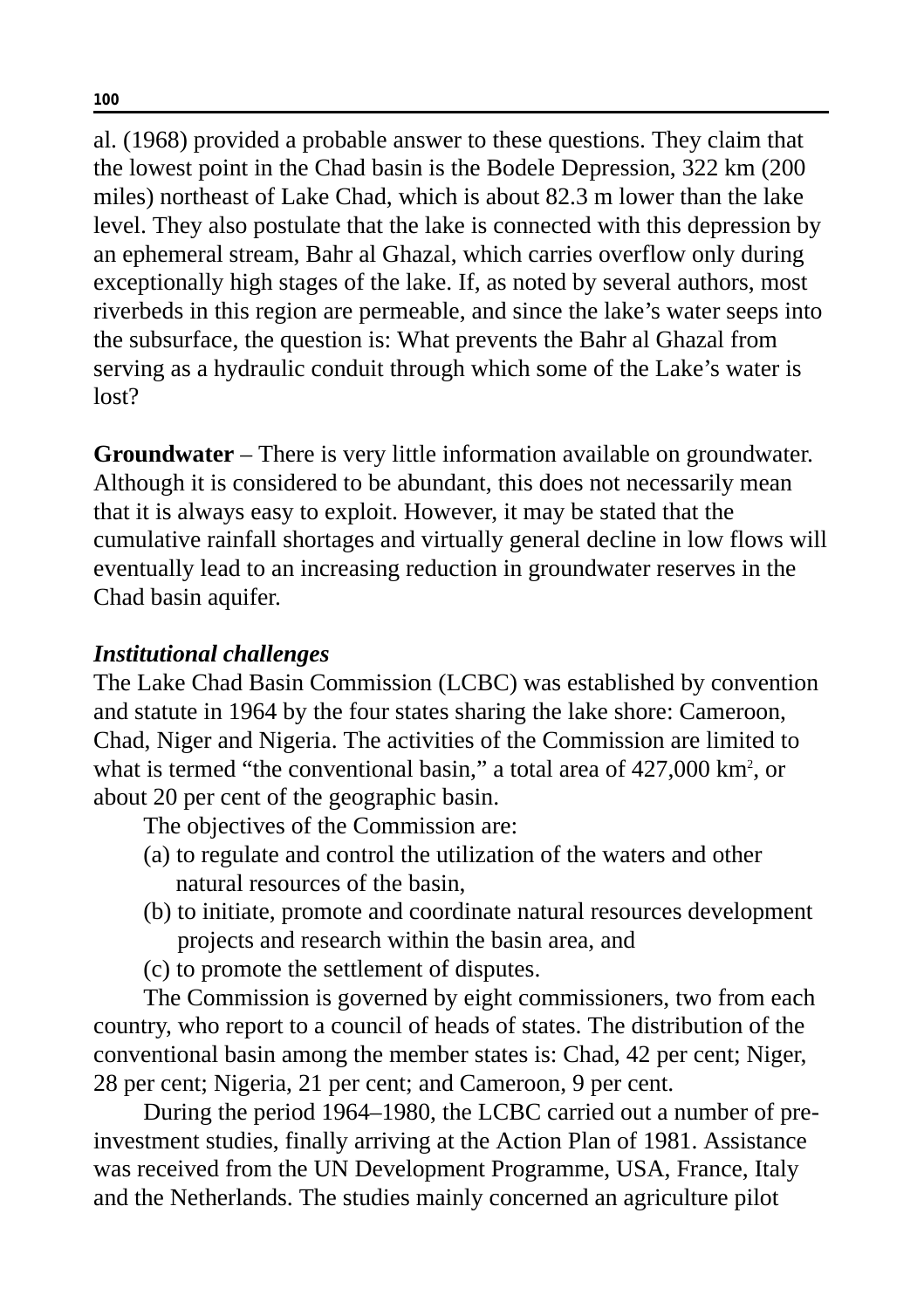project, training and other centres in agriculture and fisheries, forestry centres for nursery stock, exploratory boreholes for water supply, cattle watering points and other activities. Thus, it seems the Commission placed little emphasis on the water-related component of its objectives.

The Commission was reorganized in 1990 to engage in the following main activities focusing on water resources:

- (a) preparation of a Master Plan,
- (b) planning and management of the water resources of the basin,
- (c) modelling groundwater resources, and
- (d) coordination of national activities in plant protection and animal health.

With the redefinition of its strategy in 1990, the Commission started to focus more on master planning. In water affairs, the Master Plan report of 1992 put forward three major projects:

- (a) the Lake Chad Multi-Purpose Project,
- (b) a Feasibility Study of Water Transfer into the Lake Chad Basin, and
- (c) the Chari/Logone Multi-Purpose Project.

Projects (a) and (c) have sound and fundamental components that are essential to any clear understanding of the water resources of the Lake Chad Basin. Project (b), on the other hand, is a very long term concept involving water transfers into the Chad basin from the Congo basin in the Central African Republic.

It is important to note that, although the articles of the agreement that set up the Commission may be well-intentioned, national interests typically override such articles. Furthermore, it is difficult to find any article that spells out the issue of water allocation in the LCBC treaty, thus ensuring that "reasonable" diversions in the headwaters of the rivers that flow into this lake are a challenge.

# *Political challenges*

Frequent political instability in some countries of the LCBC poses a challenge to the proper management of the basin's water resources. For example, unrest in Chad forced the temporary move of the Commission from N'Djamena to Maroua, Cameroon, in the period 1981–82. During this period, very little was achieved, and the 1981 Action Plan remained dormant. Of the nineteen projects included in that plan, of which ten were designated for early execution, only a handful of pilot projects survived in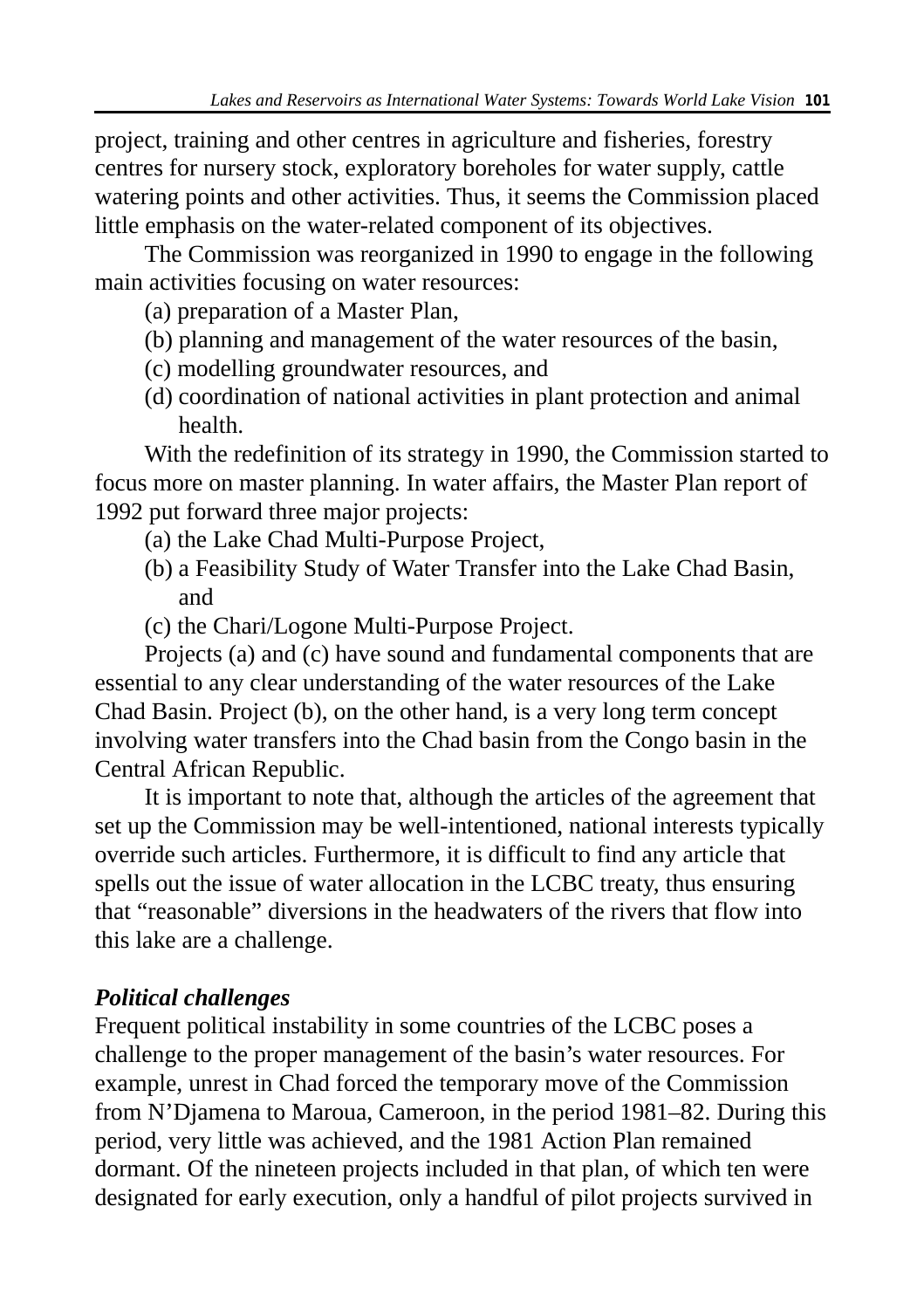the programme with funding from the commission's own resources.

#### *Social challenges*

Increased economic activities have resulted in over-fishing, over-grazing, poor farming practices and deforestation, which have led to degradation of the ecosystem in the Lake Chad basin. Furthermore, increased economic activities in the future could further hasten the spiral of degradation in the basin. It is believed that the 25 million people who depend on the resources of the lake and its basin for their livelihood could reach more than 45 million after 2020.

Lake Chad and its perennial tributaries, including the Logone River and Chari River, are rich in fish, with 1,305 species. The pre-1973 "normal Chad" was a tropical lake rich in phytoplankton (SSA Hydrological Assessment, 1992).

The Yaeres floodplains of the Logone River support flood-recession agriculture, pasture, fisheries, the Waza National Park, and drought security. Irrigation development in the Lake Chad basin has been carried out in all four riparian nations, although much of this is uncoordinated and thus affects flows into Lake Chad. The Maga Dam in Cameroon, for example, has reduced the flow of the Logone River and seasonal inundation of floodplains in the Waza National Park; consequently, the wetland functions have been diminished. Fisheries and livestock pasture have been seriously affected, and wildlife is infringing on cultivated land for forage and causing considerable damage to the agricultural fields. Unregulated human migration and the resulting activities – over-cutting of trees for fuel wood or construction purposes, overgrazing and trampling by livestock, land clearing for agriculture, waterworks or human settlements – have intensified soil degradation and put significant pressure on the basin resources.

Lake water levels have declined below the threshold of reversible equilibrium. Reduced surface supplies have resulted in intensified groundwater pumping for municipal and industrial water supply. For example, JICA (1995) noted that in the Maiduguri urban area, there is a serious problem of lowering of the groundwater table due because of the indiscriminate withdrawal for water supply and the recent construction of Alau Dam, which has resulted in the reduction of flooding over the Sambissa wetland. Similar indiscriminate construction of dams in the upper reaches of the Komadugu-Yobe River system has had adverse impacts on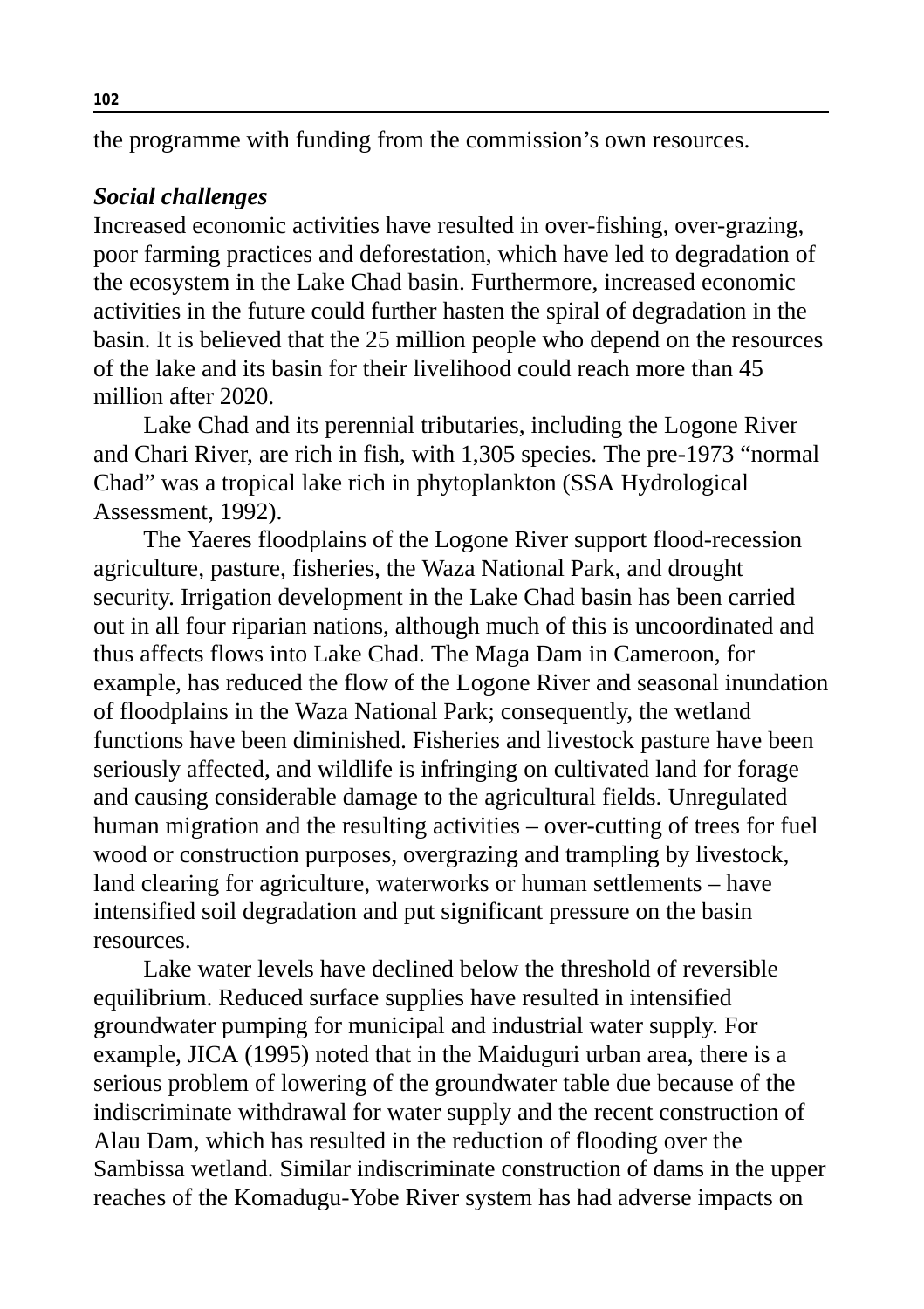the Nguru wetlands and regime of the river.

The World Bank Technical Paper No. 331 (1995), in a discussion of "interdependence and risks" of international waters, has a table captioned "Dependence of External Surface Water, Selected Countries." If this table were modified to include "Selected Lakes," Lake Chad would be almost right at the top. The discussion of this table could be extended to the three or four shoreline riparian states of the lake. The dependency of these countries on such an "exotic" source creates insecurity, misuse of the resource and possible conflicts.

# **Data availability**

A reliable model of groundwater flow in the Chad basin requires extensive and intensive data that currently are not available. Such data should include flow directions, groundwater travel times, volume of flow, flow boundaries, etc. Compilation of such data, however, requires a huge cost in both time and funds.

One of the four proposed activities of the LCBC when it was reorganized in 1987 was modelling of groundwater resources. While the HYCOS and HydoNiger can furnish data for modeling of the surface-water part of the hydrological cycle in the Lake Chad basin, it is doubtful if the Commission has similar efforts directed at accumulating data for a meaningful attempt to model the groundwater resources. The need to direct more effort towards data accumulation regarding groundwater resources cannot be overemphasized if one considers the claim of Isiorho et al. (1996) that future water resources development in the Chad basin requires an understanding of the hydrogeology of the basin.

## **Issues that require resolution**

The Chari-Logone system has been credited at one time for 90 to 95 per cent of the inflow into Lake Chad. What volume of flow did the figure represent? And what percentage does the current flow from this river system contribute to the lake's volume?

The Chari-Logone's headwaters are neither within the borders of the four shoreline riparian states of the lake nor within the climatic belt of the lake area. The persistent drought in the Lake Chad area should, therefore, not be as significant as it appears to be now. Thus, other explanations for the shrinking lake are needed.

Two "major fractures, certain and inferred" are observable to the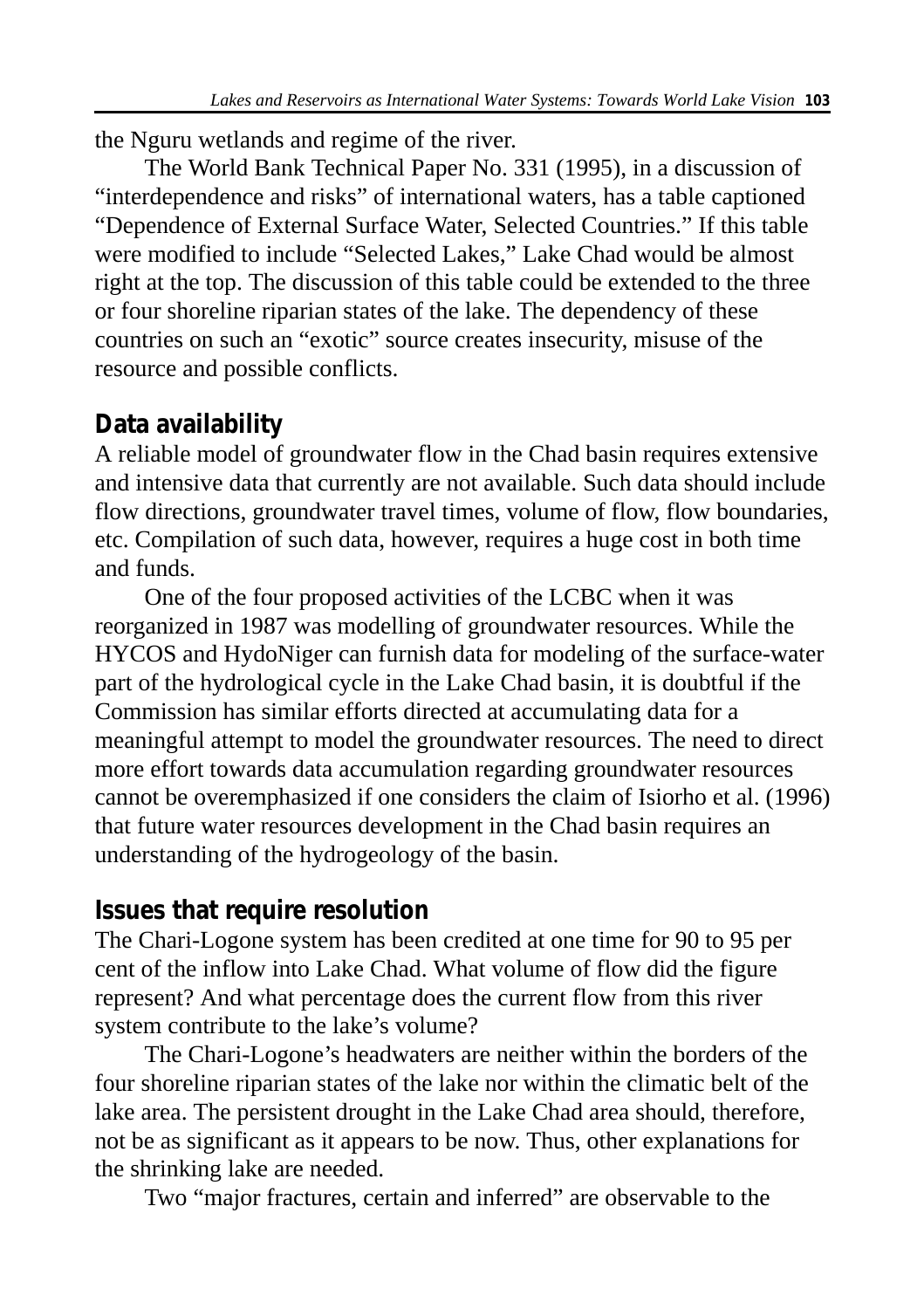southwest of the lake on the Hydrogeology Map, Monguno Sheet 15 (Nigeria, Federal Ministry of Agriculture, Water Resources and Rural Development, 1992). But how important are these, and any yet-unidentified structural lineaments near the lake, with respect to their hydraulic link between the lakebed and the phreactic aquifer or other aquifers below it? It is worth noting that the Lake Chad basin is believed to have been a structural depression since the early Tertiary period and, therefore, has been a locus of subsidence and sedimentation. Are the fractures shown on Monguno Sheet 15 related to the structural depression?

The heavy groundwater development of the Chad Basin in Nigeria started in the early sixties, with the help of USAID. It was noticed that most of the artesian wells developed then lost their artesian heads and became sub-artesian (Miller et al., 1968). The author (Deptol Consultants, 1984) surveyed the causes of abandoned boreholes in Borno state in 1981, and witnessed the impact of wasteful and continuous flows from the artesian wells in the areas. For example, the observed artesian head near Maiduguri in 1981 was about 20 m below what Miller et al. predicted for 1965. How is this observation related to beginning of the reduction in the lake levels?

With rapid urbanization in and around Maiduguri, for example, the phreactic aquifer has been heavily pumped. An evaluation is needed with respect to the fact that the lake water seeps to the sub-surface.

Considering the fact that the lake was virtually nonexistent for about 25 years during the fifteenth century (Olivry et al., 1996), when the instream diversion along the Chari-Logone system was probably insignificant, what was then responsible for the disappearance of the lake at that time? A comprehensive paleoclimatic study of the region around Lake Chad would be necessary to respond meaningfully to this question. If seepage from the lakebed accounted for about 21 per cent of the annual water input to the lake (Isiorho et al., 1996), the creation of a faster flow path, tectonically or otherwise, could result in the disappearance of the lake even when other things are equal.

If a paleoclimatic study reveals that precipitation during the disappearance of the lake over five hundred years ago was not as low as to be responsible, then it is not too far-fetched to consider slight tectonic activity that could create fast downward percolation from the lakebed. One is tempted to go along with this hardly plausible explanation because economic activities in the upstream areas of the Chari-Logone system can be considered negligible compared to what obtains now.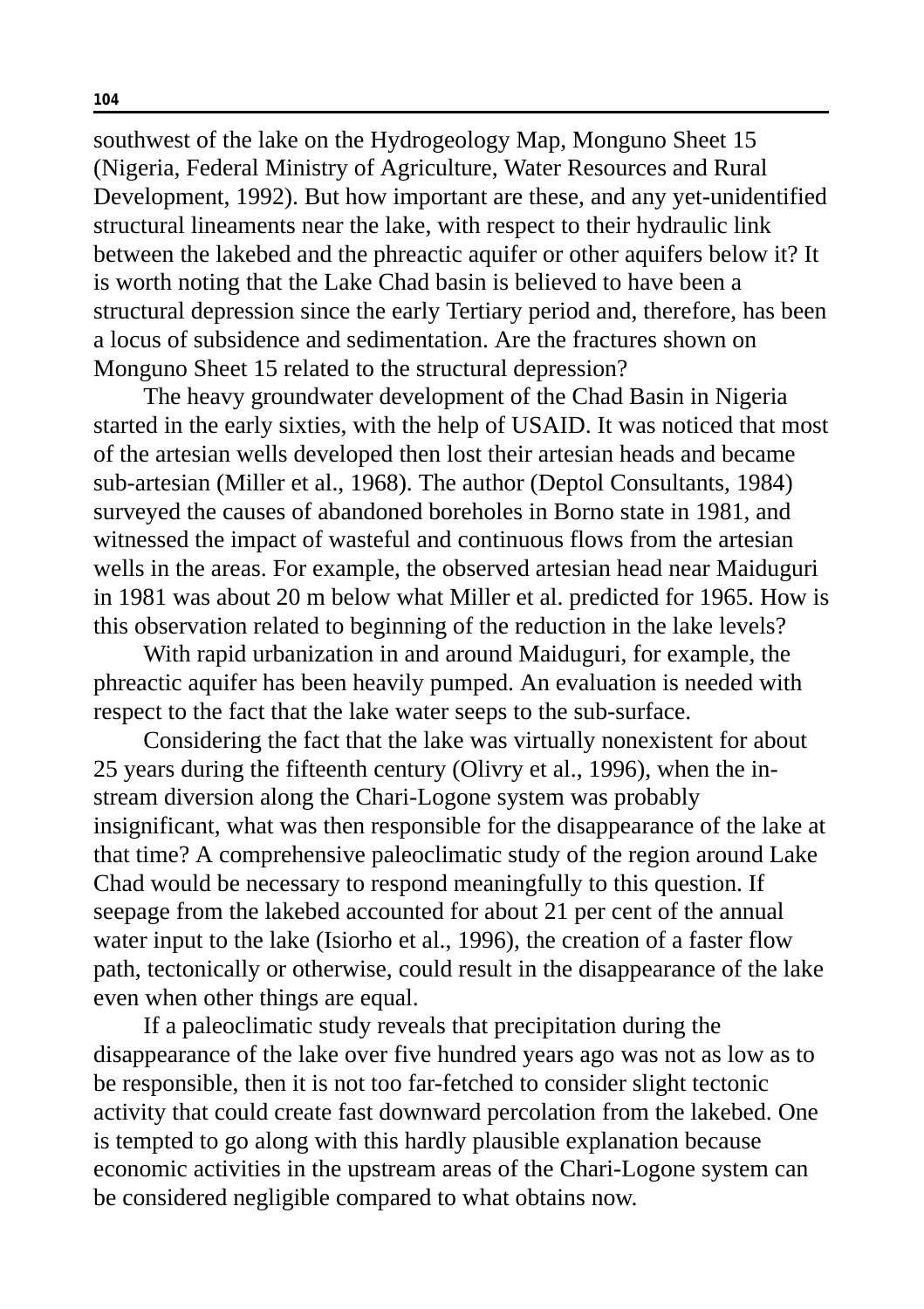Isiorho et al. (1996) investigated relationships between Lake Chad and the Chad aquifers. They examined the hydraulic relationship between the lake and the phreatic aquifer of the Chad Formation. They also combined electrical resistivity data from 30 surveys with over 60 open well measurements to construct a water-table map of the southwestern quadrant of the lake. That map indicates that the Lake Chad water level is at a higher hydraulic level than the phreatic aquifer, and that the groundwater flow is southwest, away from the lake. The average measured seepage rate into the phreatic aquifer in the southwestern and southern parts of the lake was 7.1 x  $10^{-3}$  m/d (median = 1.3 x  $10^{-3}$  m/d), which is about 21 per cent of the annual water input into the lake. This measured seepage flux (9.96 x 109 m/yr) can account for about 107 per cent of the annual solute input into the lake.

Solute transport model simulations by these scientists indicate about 32 per cent (15.3 x 109 m<sup>3</sup>/yr) of the input water and 152 per cent (2.87 x 1012 g/yr) of the annual solute input can be removed by groundwater recharge (seepage) from the lake. These results provide an explanation that accounts for the freshness of the lake's water despite its closed basin geologic setting: Solutes delivered to the lake via surface-water inflow leave the lake via groundwater recharge. These results also indicate that recharge from the lake  $\left(\sim 10 \text{ m}^3/\text{yr}\right)$  represents an enormous amount of water available as a groundwater resource in the African Sahel.

The findings of IWACO (1985) estimate groundwater recharge along the Yobe River between Gashua in Nigeria and Lake Chad in 1984 (286 km) at 17 x 106 m<sup>3</sup>. These findings corroborate those of Isiorho et al. concerning surface water bodies recharging the phreatic aquifer in the Chad Basin.

# **Proposals for proper management of the waters of Lake Chad basin**

## *1.Considering the basin as a management unit that includes the headwaters of all rivers that flow into Lake Chad.*

Rothberg (1995) proposed a win-win solution for basinwide cooperation, which will ensure that the Central African Republic (CAR) receives resources management assistance while the four shoreline states (Cameroon, Chad, Niger and Nigeria) are assured of stewardship of basin headwaters. While 90 per cent of total lake inflow comes from the Chari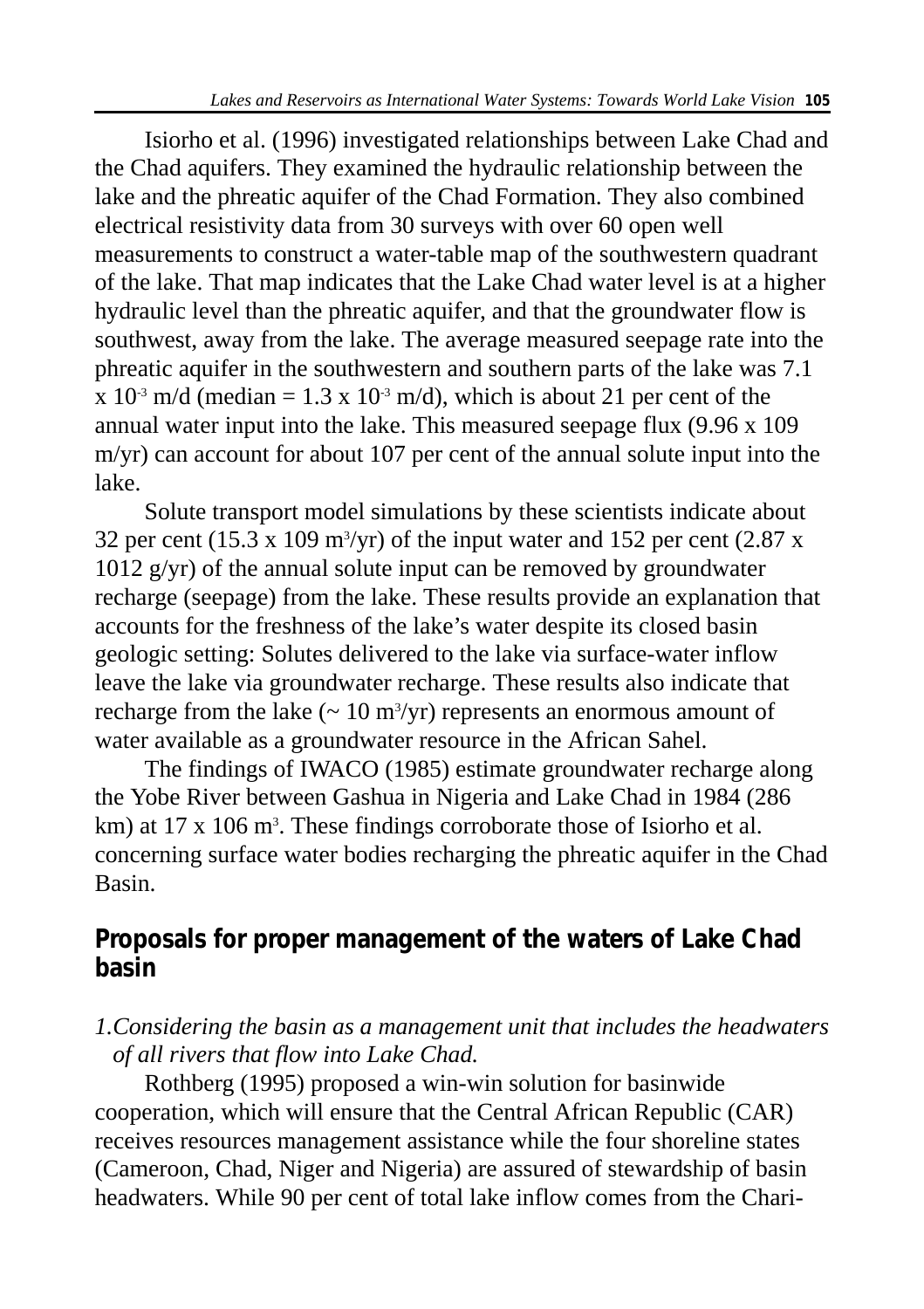Logone system, which rises in CAR and flows through Chad, the organization of shoreline states has a mandate over only 19 per cent of the "conventional basin," which does not include the CAR. This sub-basin management flaw as well as droughts and over-extraction of lake waters by the riparian states have created disastrous falls in the lake levels.

Rothberg's "win-win solution" entails the inclusion of the CAR in the LCBC, and cooperation on the part of all five basin states. CAR specifically needs some positive inducements for making an effort to preserve the Chari-Logone headwaters. It needs information on current and future water supply and demand, reasonable and public long-term development plans and an understanding of the costs and benefits of wateruse schemes. Building of such capacity requires a long-term set of actions, but in the near future, the win-win scenario looks something like this:

- The four shoreline states require water flow in the Chari-Logone system that is of high quantity, quality, and consistency. Simultaneously, CAR requires forestry assistance for national income and local development.
- If the shoreline states offer human, technical, financial, and organizational resources for CAR's sustainable forest management of the Chari-Logone headwaters area, all five states benefit. CAR sees continuous income from its forests, while the shoreline states see reduced flooding and sedimentation, and increased river flows as their gain.

### *2. Establishment of an adequate monitoring network for surface water and groundwater*

The Lake Chad Basin Commission Strategic Action Plan of 1998 bemoans the fact that there is little information concerning groundwater. It notes that while groundwater is considered to be abundant, it may not be easy to exploit. Isiorho et al. (1996) acknowledge the fact that they have to adopt an idealized and simplified conceptual model of the actual system in the Lake Chad basin, whose aquifer system is complex. They had to do this because of the limited data available for calibration; thus, their modelling effort provided only a rough estimate of the groundwater flow system.

They noted that the intent of the simulation was not to provide an accurate quantitative model of the water table elevations in the southwest Chad Basin, but rather to provide another estimate of recharge to the groundwater by seepage across the lake bottom. They also noted that their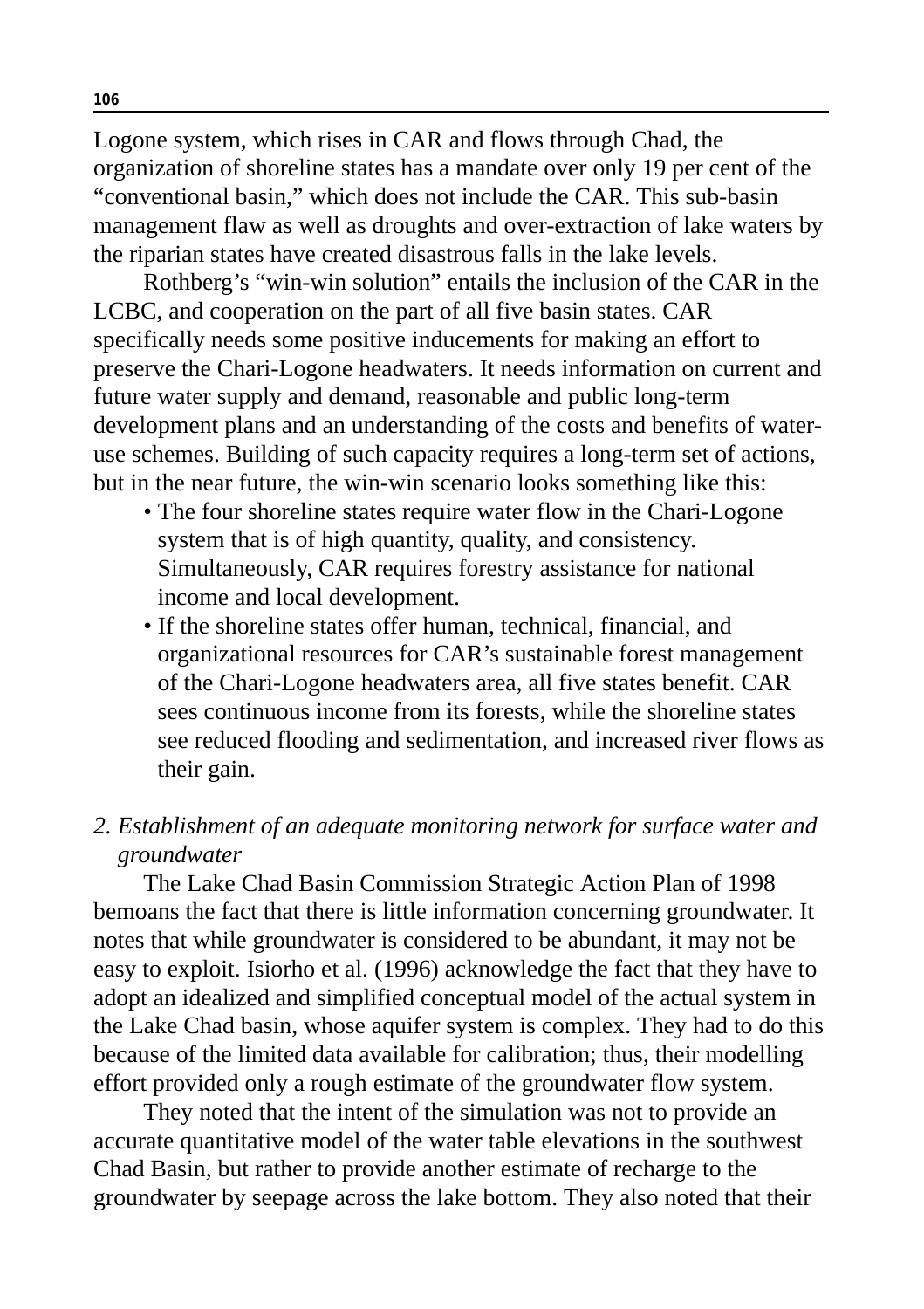estimate of  $10<sup>15</sup>$  x 109 m<sup>3</sup>/yr of groundwater recharge through the lake bottom represents an enormous groundwater resource that is available, though little exploited, in an area in great need of reliable water supply.

Recently, Coe and Foley (2001) also used modelling because of the paucity of data in this basin. They claim that their study extends the previous modelling studies of Lake Chad in terms of complexity and length of investigation. Just like other studies before theirs, their study did not include the groundwater component of the hydrologic cycle in this area, although there is an important hydrologic link between the lake and the phreactic aquifer.

Even if their work took the groundwater component into account, it is important to note that models are only as good as the assumptions on which they are based. Thus, for a better understanding of future models with respect to how well they correspond to reality, a good (with respect to coverage and adequacy in all respects) data gathering network is essential.

To be able to utilize maximally the groundwater resource in the Lake Chad basin, there is the need to establish an adequate monitoring network, especially for groundwater. There is also the need to adopt remote sensing techniques, GIS and other modern technologies in monitoring and evaluation.

However, one is aware of the financial implications of the above proposal, as well as the fact that most governments in developing countries are constrained by funds in meeting monitoring requirements.

## *3. Development of an appropriate management structure for the Chad shared aquifer*

There is a need to facilitate the development of an appropriate management structure for the shared aquifer of the Chad basin, as is being done in the Middle East by the World Bank for the shared aquifer in the Israel/Palestine area.

## **References**

Buchanan, K.M. and J.C. Pugh (1958). *Land and People in Nigeria.* University of London Press, 252 pp.

Coe, M.T. and J.A. Foley (2001). "Human and Natural Impacts on the Water Resources of the Lake Chad Basin." *Journal of Geophysical Research,* vol. 106: 3349–3356.

Isiorho, S.A., G. Matisoff and K.S. When (1996). "Seepage Relationship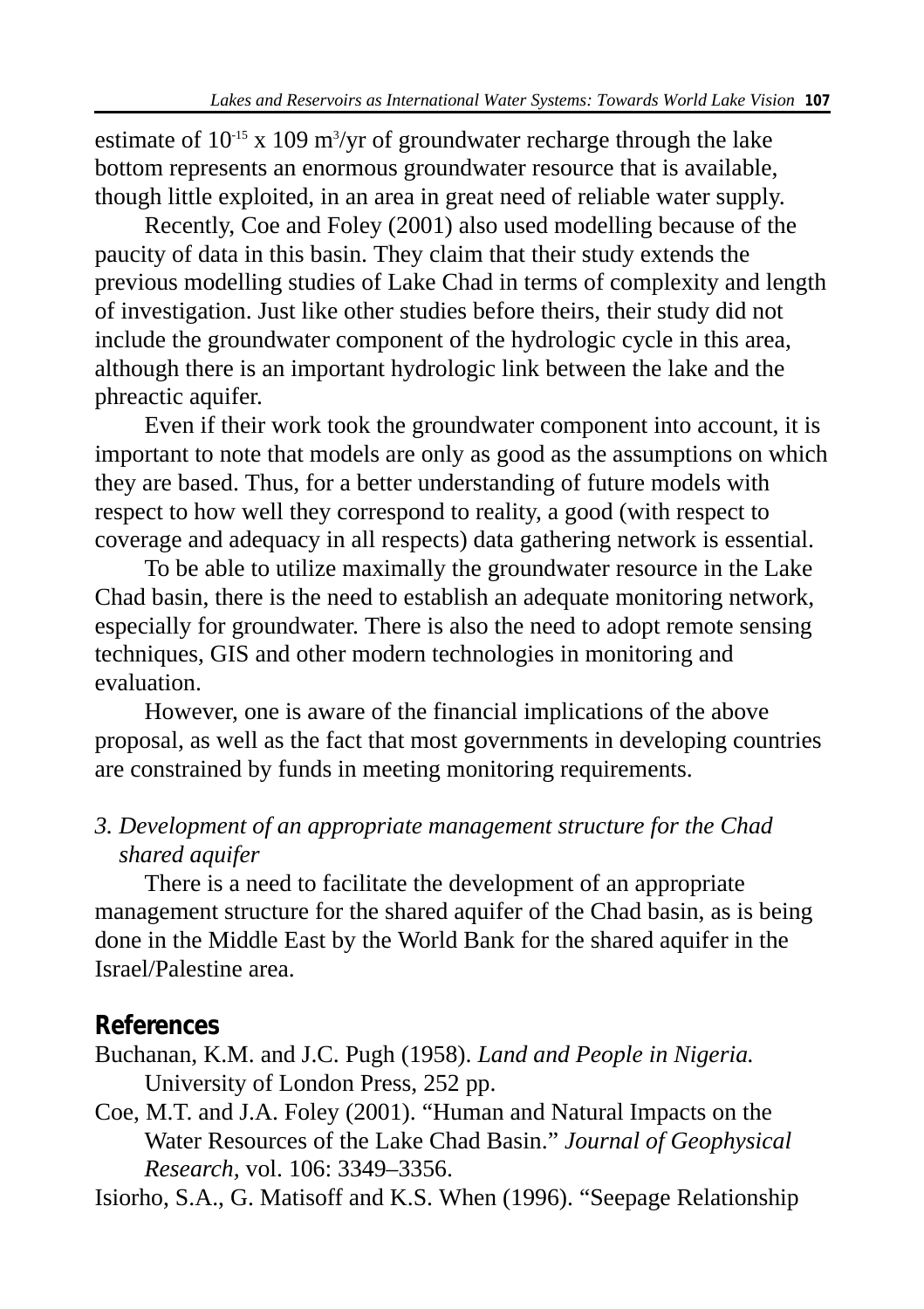between Lake Chad and the Chad Aquifers." *Ground Water,* vol. 34, No. 5: 819–826.

- Iwaco (1985). "Study of the Water Resources in the Komadugu Yobe Basin." *Technical Report 5: Ground Water Resources.* Report of the Nigeria-Niger Joint Commission for Cooperation, 36 pp.
- Lake Chad Basin Commission (1998). "Integrated and Sustainable Management of the International Waters of the Lake Chad Basin: Strategic Action Plan."
- Lake Chad Basin Commission (2000). "Integrated River Basin Management: The Challenges of the Lake Chad Basin, Vision 2025."
- Miller, R.E., R.H. Johnston, J.A.I. Olowu. and J.U. Uzoma (1968). "Ground-Water Hydrogeology of the Chad Basin." In *Bornu and Dikwa Emirates, Northeastern Nigeria, with Special Emphasis on the Flow Life of the Artesian System,* Geological Survey Water-Supply Paper 1757-I.
- Neiland, A., M.T. Sarch, S. Madakan and B. Ladan (1996). "Fisheries Research Priorities for International Waters in West and Central Africa: A Case Study of the Chad Basin." ACP-EU Fisheries Research Report N82, Brussels, pp. 85–97.
- Olivry, J.C., A. Chouret, G. Vuillaume, J. Leomalle and J.P. Bricquet (1996). "Hydrologie du Lac du Tchad." OSTROM, *Mongr. Hydro.,* 12, Paris.
- Rothberg, D. (1995). *International River Basins in Sub-Saharan Africa: A Strategy for Fostering Co-Riparian Cooperation.* Duke University, Durham, NC.
- *Sub-Saharan Africa Hydrological Assessment* (1992). West African Countries. African Development Bank, French Ministry of Cooperation, UNDP, and World Bank.
- World Bank Technical Paper No. 331 (1996). "African Water Resources: Challenges and Opportunities for Sustainable Development."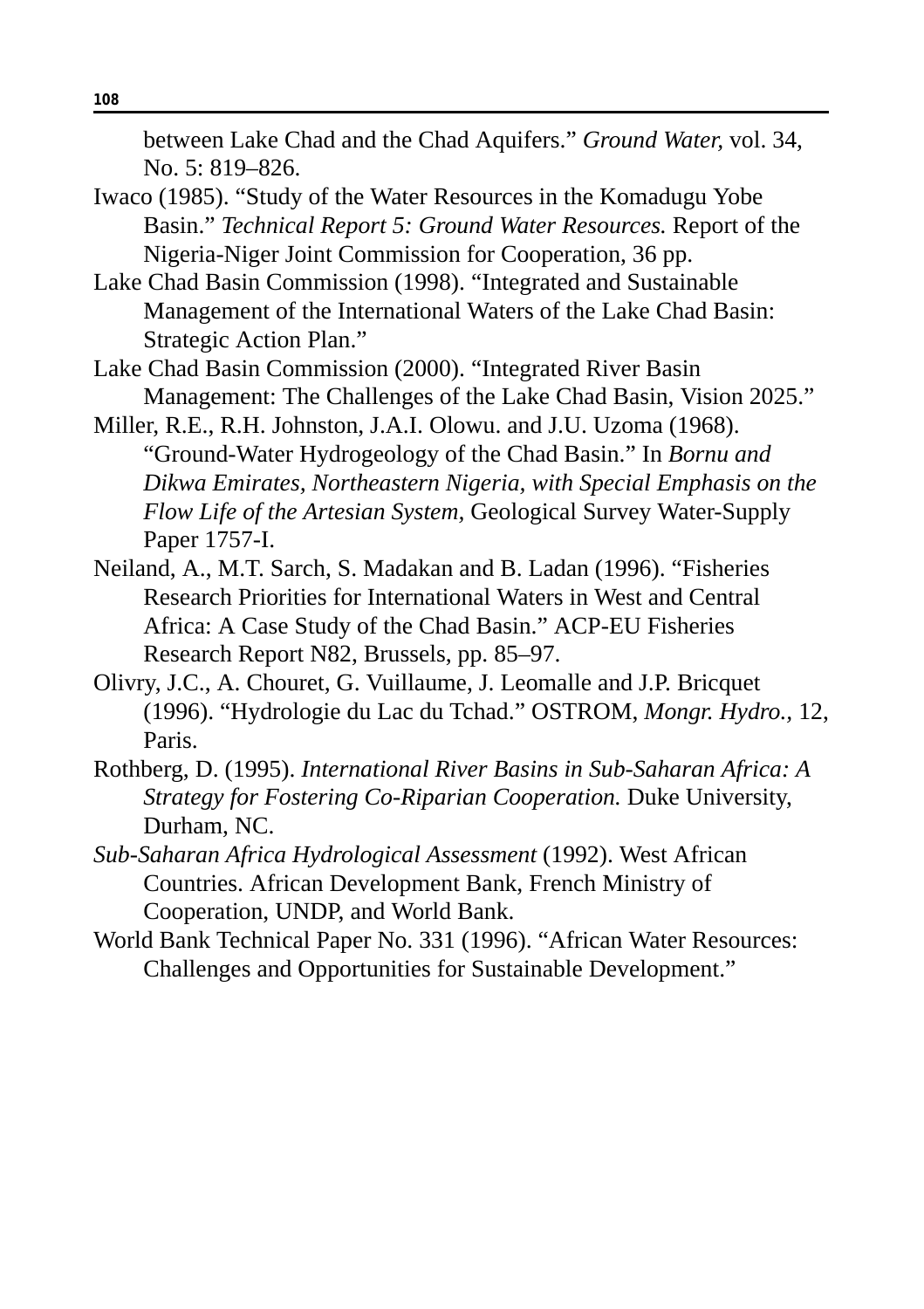

## UNU Workshop: Lakes and Reservoirs as Important Elements of International Water Systems

9th International Conference on the Conservation and Management of Lakes

Convention Hall OHMI, Otsu Prince Hotel, Otsu, Japan 14 November 2001

The objective of this UNU self-organized workshop is to contribute to the World Lake Vision focusing on international aspects of lake system management as on integrated system. The UNU may make best use of previous experience and knowledge in international water system managements as well as taking responsibility for the international water system part of the World Lake Vision development. The fact that many large lake systems in the world are shared by two countries or more does not seem to be widely appreciated. While many argue about the ways and means of managing international river systems, much less people are aware of the nature of lakes as international water systems. Lakes have been seen mainly from such viewpoints as water quality, wetland ecosystems, fauna, flora, and catchments management.

| 19:00–19:20 | Opening and Keynote Address<br>Prof. Motoyuki Suzuki, Vice-Rector, United Nations<br>University, Tokyo, Japan  |
|-------------|----------------------------------------------------------------------------------------------------------------|
| 19:20–19:30 | Introduction to the workshop and speakers<br>Prof. Yutaka Takahasi, United Nations University, Tokyo,<br>Japan |
| 19:30–19:50 | Sustainable Water Resources in South America: The La<br>Plata and Amazon Basins                                |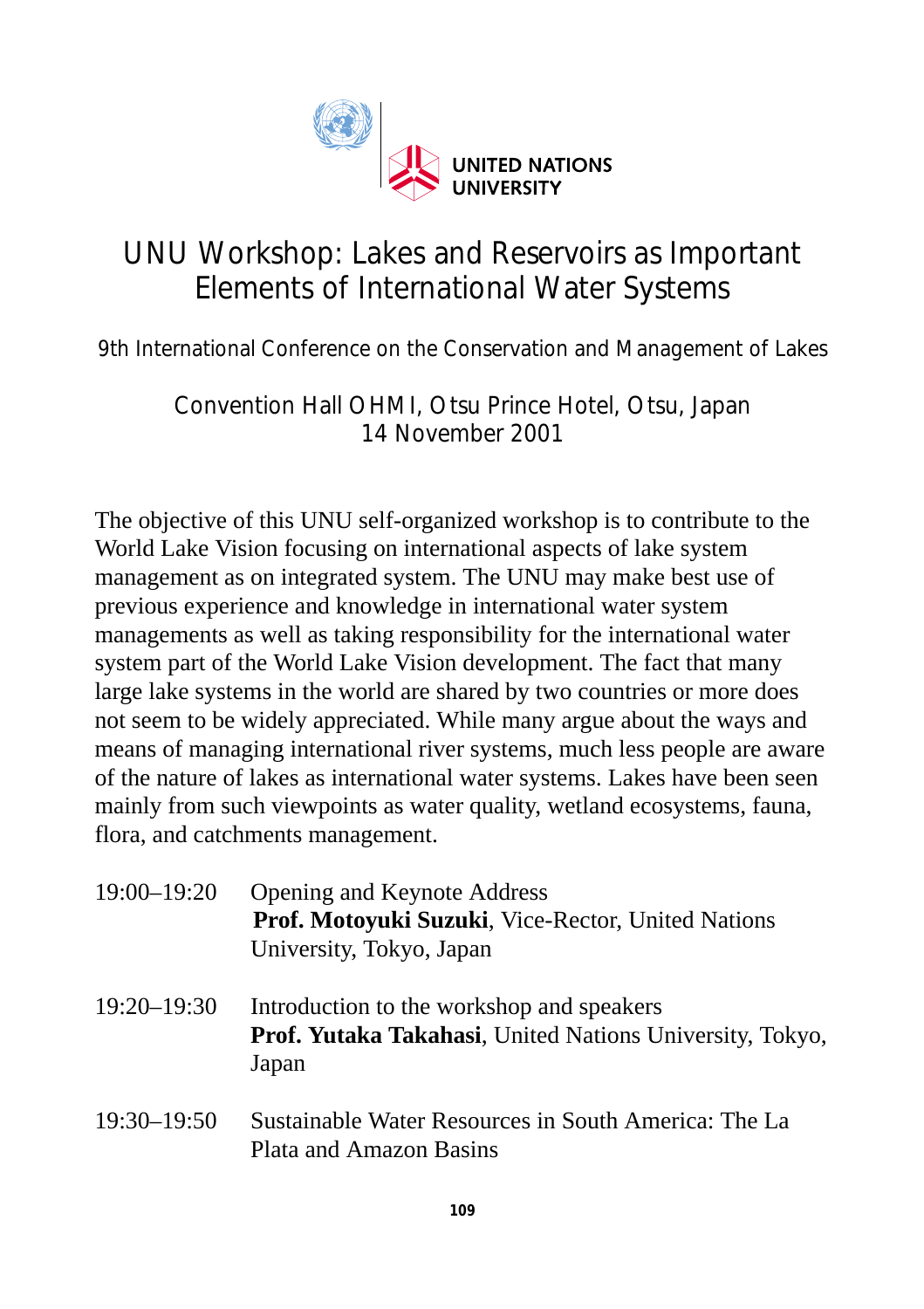|                 | Prof. Jose Galizia Tundisi, International Institute of<br>Ecology, Sao Carlos SP, Brazil                                                                                                                |
|-----------------|---------------------------------------------------------------------------------------------------------------------------------------------------------------------------------------------------------|
| 19:50-20:10     | <b>Emerging Issues in Sustainable Water Resources</b><br>Management in Africa<br>Prof. Chris H.D. Magadza, Lake Kariba Research<br>Institute, Harare, Zimbabwe                                          |
| 20:10-20:30     | The Caspian Sea as an International Lake System<br>Prof. Genady N. Golubev, Moscow State University,<br>Moscow, Russia                                                                                  |
| 20:30-20:50     | River Danube: Needs for Integrated River Basin<br>Management<br>Dr. Libor Jansky, United Nations University, Tokyo,<br>Japan                                                                            |
| $20:50 - 21:10$ | Institutional Aspects of International Water Management -<br>Lessons from Mekong River Basin<br>Prof. Mikiyasu Nakayama, Tokyo University of<br>Agriculture and Technology, Tokyo, Japan                |
| 21:10-21:30     | Multi-country Cooperation for Sustainable Development of<br>International Lake Basins: Lessons from the Global<br><b>Environment Facility</b><br>Dr. Juha I. Uitto, GEF Secretariat, Washington DC, USA |
|                 | A Lake Today, a "Puddle" Tomorrow? The Case of the<br>Disappearing Chad (POSTER)<br>Dr. Depo Adenle, Vice-chair of the Environmental<br>Thematic Group of the Africa Water Forum                        |
| 21:30-22:00     | Panel Discussion and Closing Remarks (Moderator: Prof.<br>Yutaka Takahasi)                                                                                                                              |